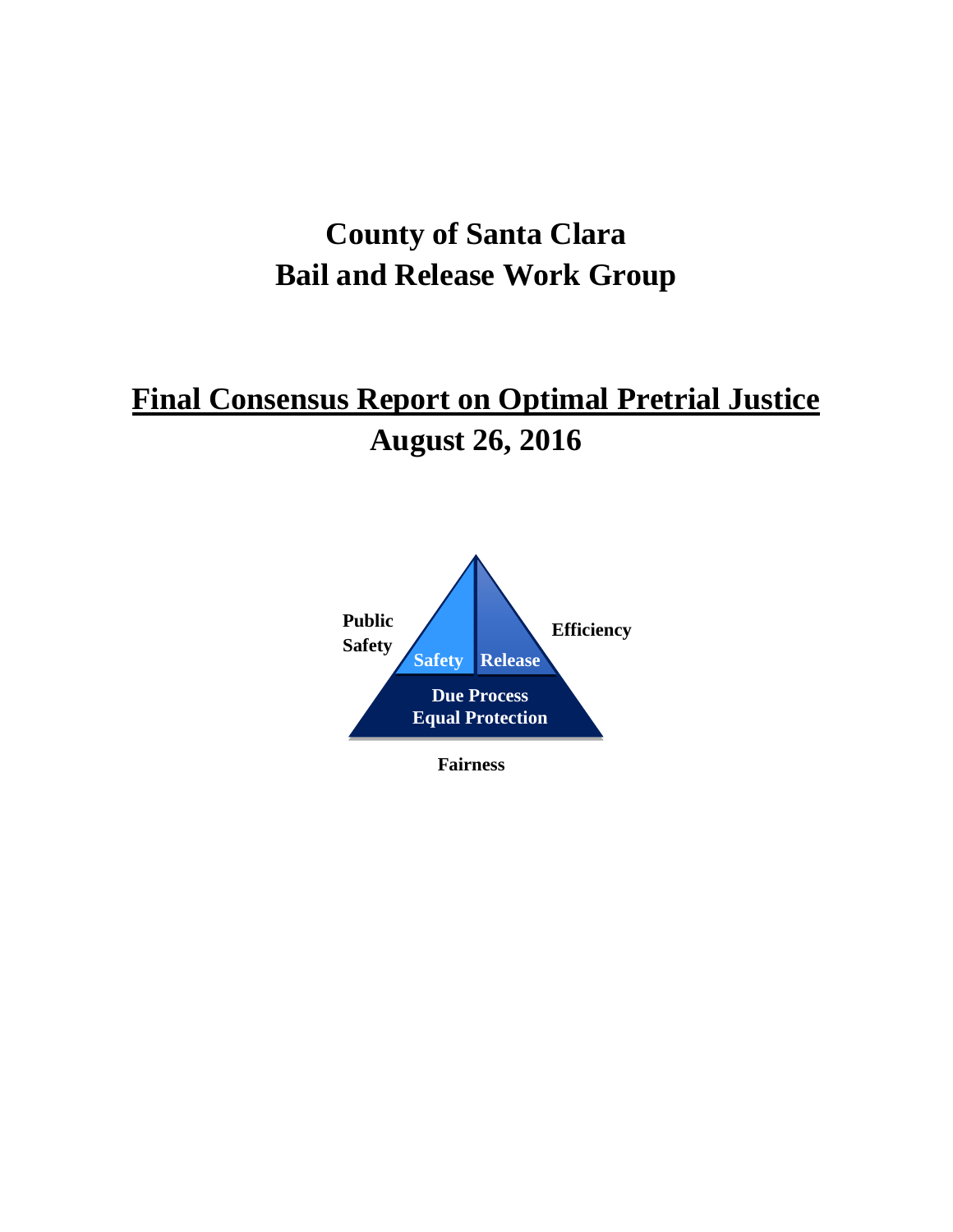## **TABLE OF CONTENTS**

| $\mathbf{I}$   |              |                                                                                 |  |  |
|----------------|--------------|---------------------------------------------------------------------------------|--|--|
| $\mathbf{A}$ ) |              |                                                                                 |  |  |
| $\bf{B}$       |              |                                                                                 |  |  |
| $\mathbf{I}$   |              |                                                                                 |  |  |
|                |              |                                                                                 |  |  |
| A)             |              |                                                                                 |  |  |
| $\bf{B}$ )     |              |                                                                                 |  |  |
|                | $\mathbf{1}$ |                                                                                 |  |  |
|                | 2.           | <b>Consultation with Experts and Officials from Other Jurisdictions  14</b>     |  |  |
|                | 3.           | <b>Secondary Research on Pretrial Justice Practices and Reforms 14</b>          |  |  |
| IV)            |              |                                                                                 |  |  |
| $\mathbf{V}$   |              |                                                                                 |  |  |
| $\mathbf{A}$   |              |                                                                                 |  |  |
|                | 1.           |                                                                                 |  |  |
|                | 2.           |                                                                                 |  |  |
|                | 3.           |                                                                                 |  |  |
|                | 4.           |                                                                                 |  |  |
| $\bf{B}$       |              |                                                                                 |  |  |
|                |              |                                                                                 |  |  |
|                | 1.           |                                                                                 |  |  |
|                | 2.           |                                                                                 |  |  |
| VI)            |              | Criticisms of Requiring Money Bail and of the Commercial Bail Bonds Industry 28 |  |  |
| A)             |              |                                                                                 |  |  |
|                | 1.           |                                                                                 |  |  |
|                | 2.           |                                                                                 |  |  |
|                | 3.           |                                                                                 |  |  |
|                | 4.           |                                                                                 |  |  |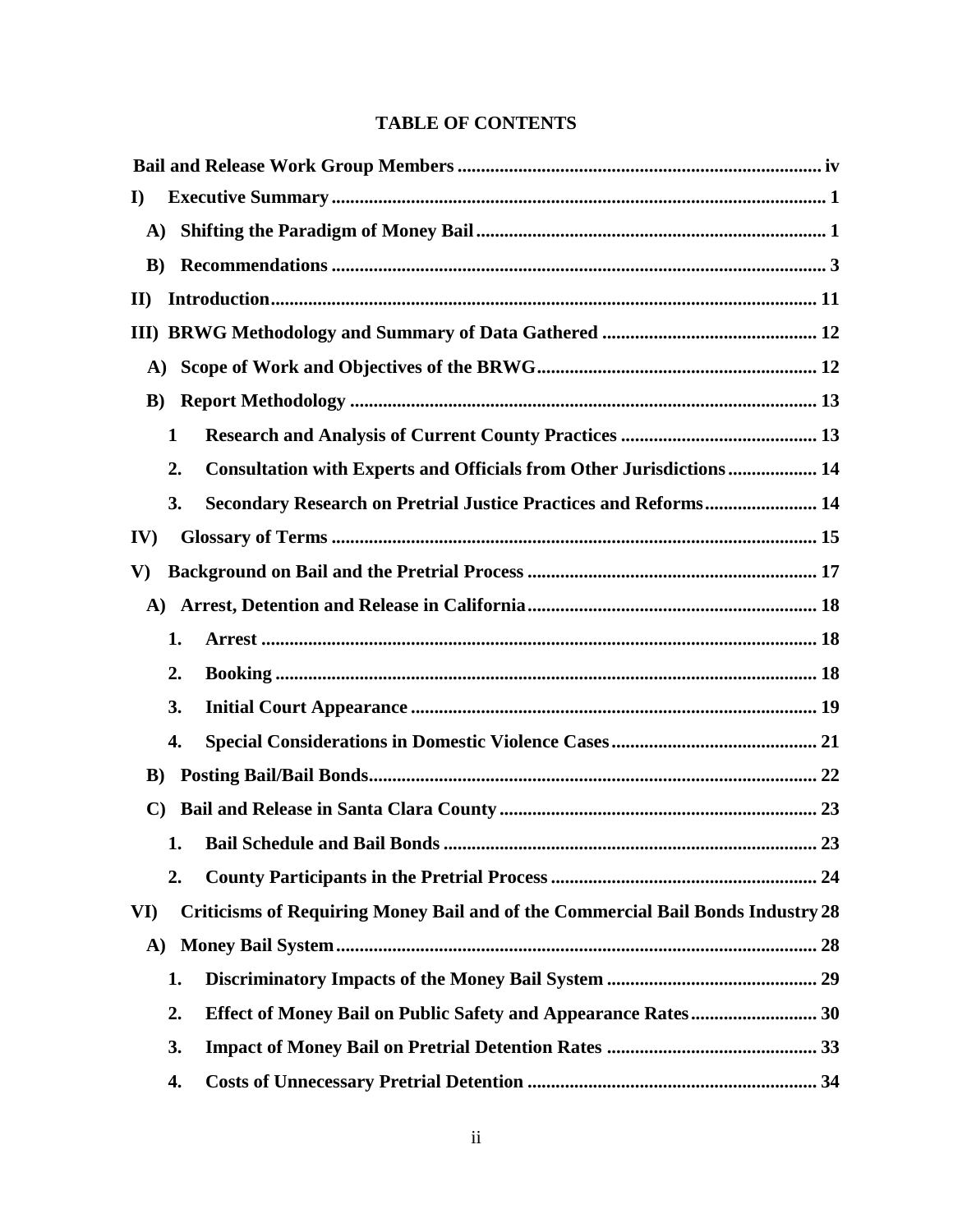| $\bf{B}$ )                                                                        |  |
|-----------------------------------------------------------------------------------|--|
| 1.                                                                                |  |
| Discriminatory Impacts of the For-Profit Bail Bonds Industry  38<br>2.            |  |
| 3.                                                                                |  |
| VII)                                                                              |  |
| A)                                                                                |  |
| $\bf{B}$                                                                          |  |
| C)                                                                                |  |
| 1.                                                                                |  |
| 2.                                                                                |  |
| <b>Domestic Violence Risk Assessment Tools and Other Efforts to Prevent</b><br>3. |  |
|                                                                                   |  |
| A)                                                                                |  |
| $\bf{B}$                                                                          |  |
| $\mathbf{C}$                                                                      |  |
| 1.                                                                                |  |
| 2.                                                                                |  |
| $\mathbf{IX}$                                                                     |  |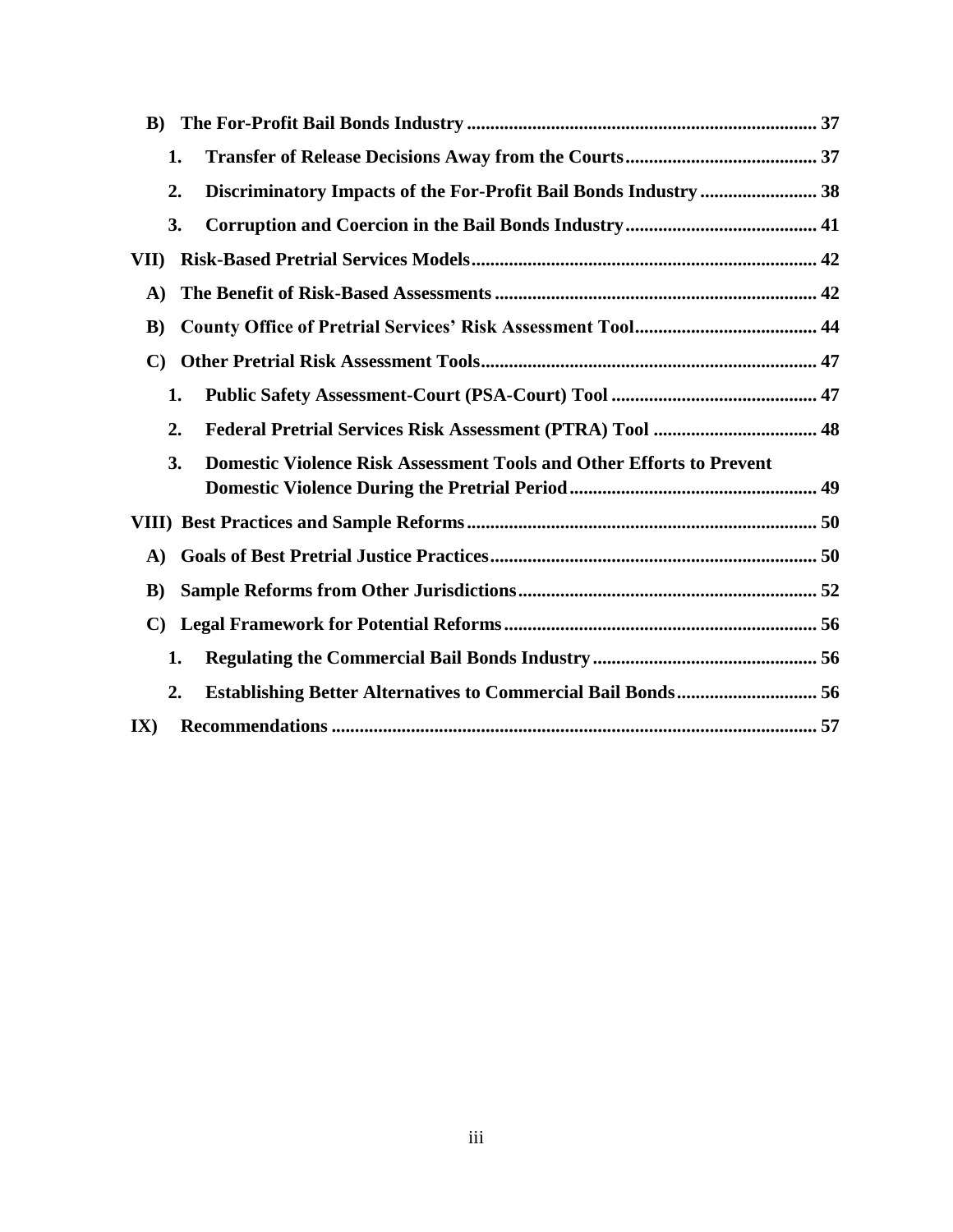## <span id="page-3-0"></span>**Bail and Release Work Group Members**<sup>1</sup>

Cindy Chavez, Board of Supervisors, *Chair* James Williams, Acting County Counsel, *Vice-Chair* Garry Herceg, Deputy County Executive Jeffrey Rosen, District Attorney Laurie Smith, Sheriff Molly O'Neal, Public Defender Carl Neusel, Interim Chief of Correction Laura Garnette, Chief of Probation Michaelene Reagan, Acting Director of Pretrial Services Greg Iturria, County Budget Director Dennis Burns, Palo Alto Chief of Police, Santa Clara County Police Chiefs' Association Hon. Risë Pichon, Presiding Judge, Superior Court David Yamasaki, Court Executive Officer, Superior Court Angie Junck, Immigrant Legal Resource Center Raj Jayadev, Silicon Valley De-Bug Zakia Afrin, Maitri Teresa Castellanos, County Office of Human Relations Kathleen Krenek, Next Door Solutions to Domestic Violence Jerry Schwarz, American Civil Liberties Union, Mid-Peninsula Chapter

## **Staff**

 $\overline{a}$ 

Office of the County Executive:

• Matthew Fisk, Program Manager

Office of the County Counsel:

- Greta Hansen, Lead Deputy County Counsel
- Kavita Narayan, Deputy County Counsel
- Laura Trice, Deputy County Counsel

<sup>&</sup>lt;sup>1</sup> Orry Korb, former County Counsel, and John Hirokawa, former Chief of Correction, also served on the Bail and Release Work Group prior to their retirements. Vice-Chair James Williams previously served on the Bail and Release Work Group in his former role as a Deputy County Executive, and Garry Herceg previously served in his former role as Director of Pretrial Services.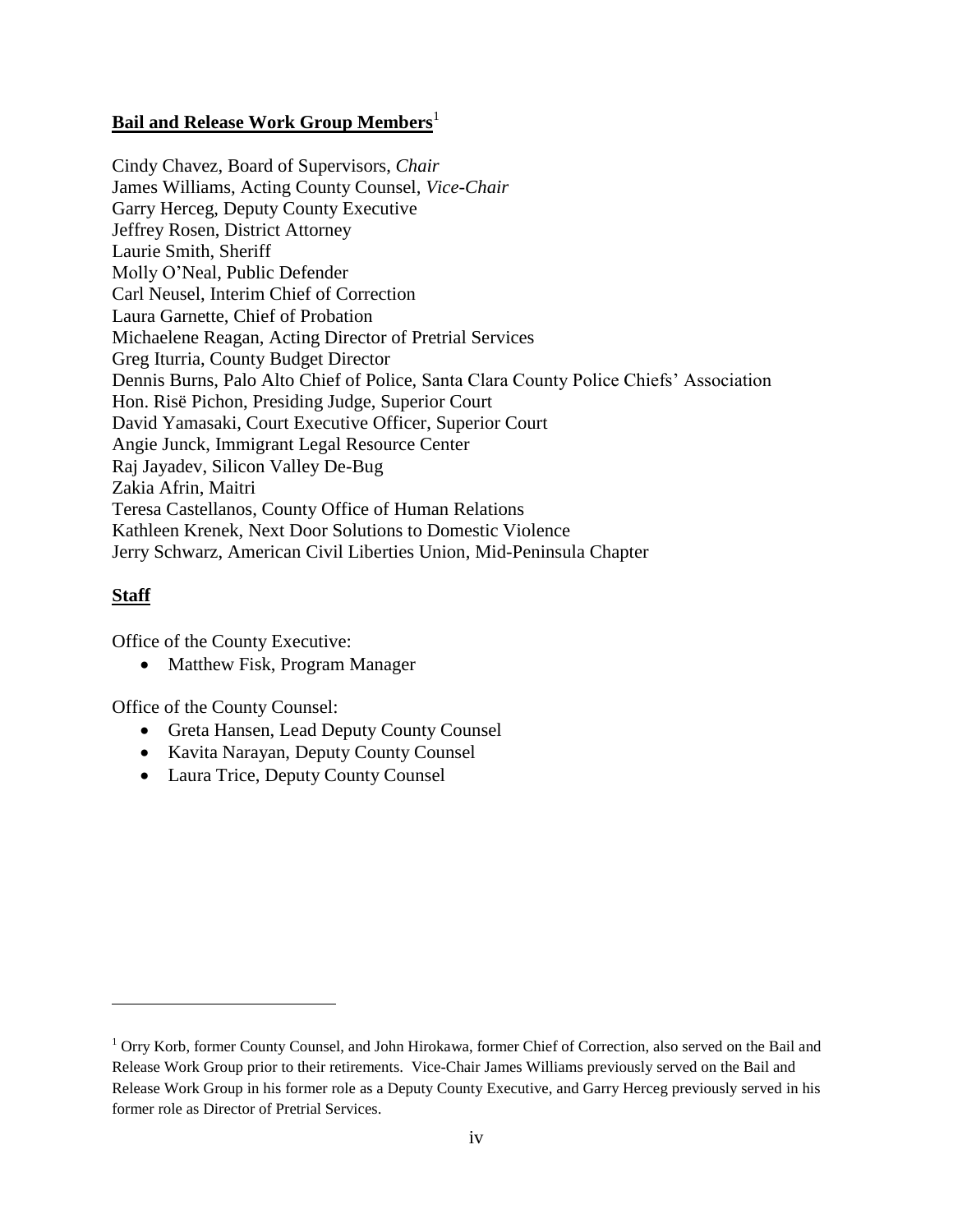#### <span id="page-4-0"></span>**I) Executive Summary**

 $\overline{a}$ 

#### <span id="page-4-1"></span>**A) Shifting the Paradigm of Money Bail**

As described in this report, "bail" is a deposit or a promise of money or property that is given to a court by a person who has been charged with a crime, or by another person on his or her behalf, in exchange for release from custody while awaiting trial. Although bail was designed to facilitate a person's *release*, in recent years it has often done the opposite, ensuring that people who cannot afford to pay their bail amounts remain behind bars – for days, weeks, or even months – *before* they have been found guilty of a crime. In the County of Santa Clara's jail system and nationally, many defendants in pretrial custody are there solely because they were unable to post bail, which – in California – is typically set without regard to a defendant's ability to pay.

Most defendants in Santa Clara County who obtain release on bail do so by posting bond through a commercial, for-profit bail bond agent. In 2015, bail agents posted nearly 8,000 bail bonds in Santa Clara County, the value of which totaled *more than \$198 million*. 2 For posting these bonds, commercial bail bond agents may have pocketed as much as \$19.8 million in nonrefundable premiums in 2015 alone, depending on how much they were able to collect from their clients. But commercial bail bond agents are not the only means of posting bail, which can also be paid directly to the court, eliminating any obligation to a profit-oriented bail agent. In fact, depending on the relevant state law, "bail" can even include an unsecured promise made to a court, and need not involve financial conditions at all.

Criticism of the money bail system and its discriminatory impact on people without financial means has become widespread in recent years. In early 2015, the federal government filed a Statement of Interest in a lawsuit challenging local bail practices, arguing that "incarcerating individuals solely because of their inability to pay for their release" violates the Equal Protection Clause of the United States Constitution.<sup>3</sup> Later that year, United States Attorney General Loretta Lynch remarked, "What is the price of justice? When bail is set unreasonably high, people are behind bars only because they are poor. Not because they're a danger or a flight risk – only because they are poor.<sup>34</sup> And in March of this year, the Chief Justice of the Supreme Court of California stated that "it's time for us to really ask the question whether or not bail effectively serves its purpose, or does it in fact penalize the poor."<sup>5</sup> As other critics have pointed out, "defendants with financial resources can purchase release even if there is a high risk that they will engage in pretrial misconduct, while low-risk defendants who are

<sup>2</sup> Shauna Lord, Santa Clara University School of Law, Criminal Law and Policy Blog, *The Santa Clara County Bail Market* [<https://crimlawandpolicy.wordpress.com/2016/03/16/the-santa-clara-county-bail-market/>](https://crimlawandpolicy.wordpress.com/2016/03/16/the-santa-clara-county-bail-market/).

<sup>3</sup> *Statement of Interest of the United States*, *Varden v. City of Clanton*, No. 15-0034 (M.D. Ala.), p. 1 [<https://www.justice.gov/file/340461/download>](https://www.justice.gov/file/340461/download).

<sup>4</sup> United States Department of Justice, *Attorney General Loretta E. Lynch Delivers Remarks at White House Convening on Incarceration and Poverty*, [< https://www.justice.gov/opa/speech/attorney-general-loretta-e-lynch](https://www.justice.gov/opa/speech/attorney-general-loretta-e-lynch-delivers-remarks-white-house-convening-incarceration-and)[delivers-remarks-white-house-convening-incarceration-and>](https://www.justice.gov/opa/speech/attorney-general-loretta-e-lynch-delivers-remarks-white-house-convening-incarceration-and).

<sup>5</sup> Chief Justice Tani G. Cantil-Sakauye, *State of the Judiciary: Address to a Joint Session of the California*  Legislature (Mar. 8, 2016) [<http://www.courts.ca.gov/34477.htm>](http://www.courts.ca.gov/34477.htm).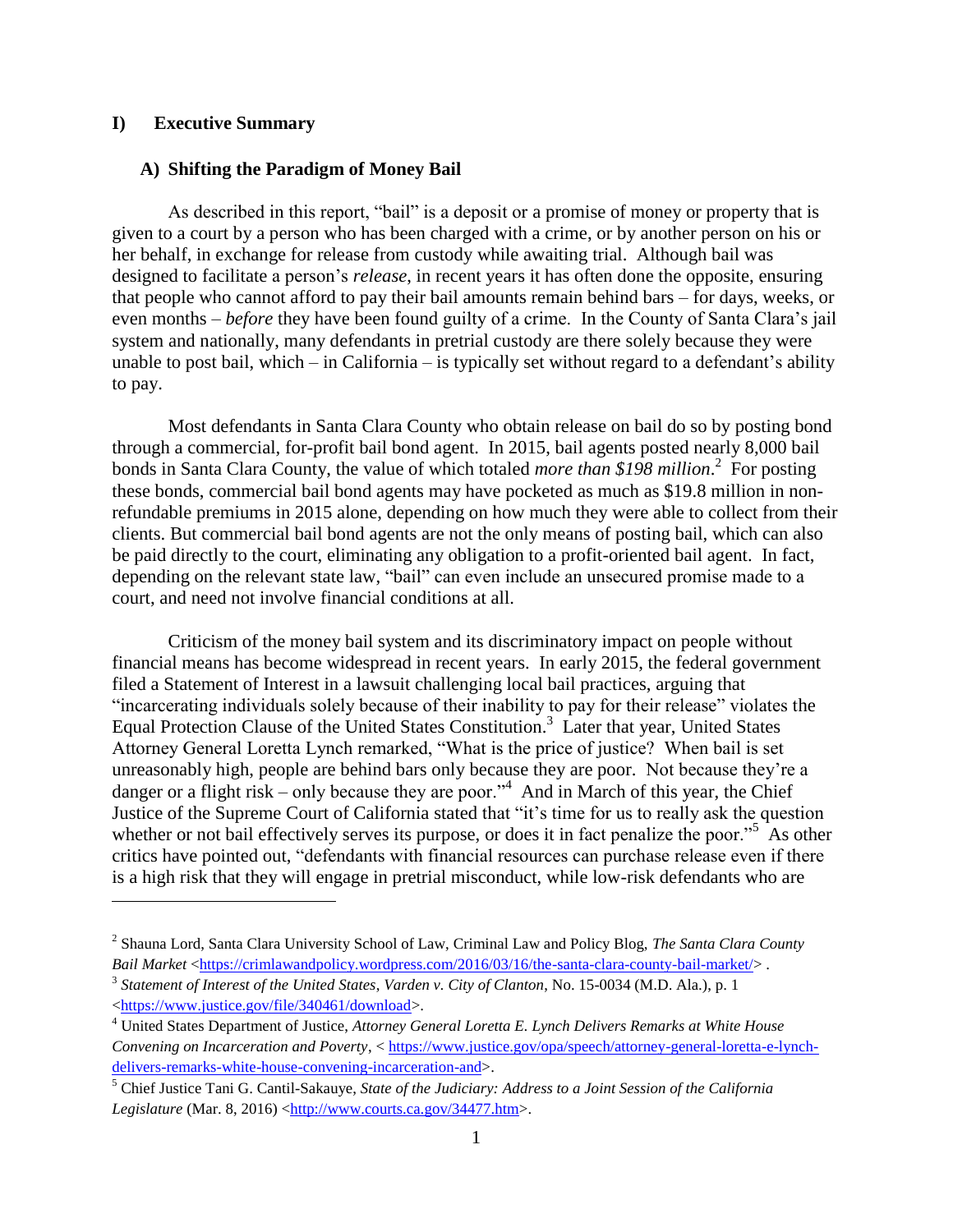poor may be needlessly held in jail."<sup>6</sup> For these reasons, a bill called the No Money Bail Act of 2016 was introduced in Congress in February 2016 that would prohibit federal judges from imposing "payment of money as a condition of pretrial release in any criminal case" in federal court, and would discourage the use of money bail under state law by limiting federal funding in states whose laws allow for money bail as a condition of pretrial release.<sup>7</sup>

The discriminatory nature of money bail might be less troubling if bail were shown to be effective at guaranteeing a defendant's appearance in court or minimizing the risk that a defendant will engage in criminal activity while awaiting trial. This is the traditional thinking around money bail: that being forced to put up money to secure their release gives defendants some "skin in the game" – i.e., an incentive to show up in court and to refrain from pretrial misconduct. But the evidence does not support the notion that bail is more effective than other means at ensuring a defendant will appear for scheduled court dates, much less at preventing defendants from violating court orders or engaging in new criminal activity while they are on pretrial release. This is particularly true for commercial bail bonds, where a defendant pays a non-refundable premium of up to 10% of the total bond amount to a bail agent, which the defendant will never get back even if he or she makes all required court appearances and does not reoffend or violate release conditions.

What the evidence *does* reflect is that most defendants who are released from custody pending trial will appear for their court dates without any financial incentive, and that many of those who miss a court appearance do so for mundane reasons such as lack of reliable transportation, illness, or inability to leave work or find childcare, rather than out of a desire to escape justice.

In addition to being inefficient at achieving its main purposes, the money bail system also racks up significant financial and social costs. The United States Attorney General has estimated that county governments spend a total of *\$9 billion* each year to detain individuals awaiting trial. Some of these individuals remain in pretrial detention based on a court order or other mandatory hold, but many others are held because they could not pay bail. The costs to these defendants are also great. For those who make bail, the amount may pose a significant hardship, and those who make bail by paying a bail bond agent may expose not only themselves, but also family or friends, to financial risk. For those who cannot make bail, the social and financial costs of pretrial detention – which typically lasts about a month in Santa Clara County for misdemeanor offenses and *more than seven months* for felonies – may include job loss, housing loss, loss of access to health care and social services, and negative impacts on family stability.

As they confront these costs, pretrial justice officials around the country are beginning to recognize that many defendants who sit in jail pending trial solely because they cannot afford bail could be released and supervised in their communities – keeping their jobs, housing, and relationships intact and preparing to defend themselves in court – without a negative impact on public safety. In Santa Clara County, the Office of Pretrial Services, which provides pretrial

<sup>6</sup> Public Policy Institute of California, *Pretrial Detention and Jail Capacity in California* at p.5 [<http://www.ppic.org/content/pubs/report/R\\_715STR.pdf>](http://www.ppic.org/content/pubs/report/R_715STR.pdf) (hereafter *Pretrial Detention and Jail Capacity*).

<sup>7</sup> *No Money Bail Act of 2016*, H.R. 4611 < [https://www.congress.gov/bill/114th-congress/house-bill/4611/text>](https://www.congress.gov/bill/114th-congress/house-bill/4611/text).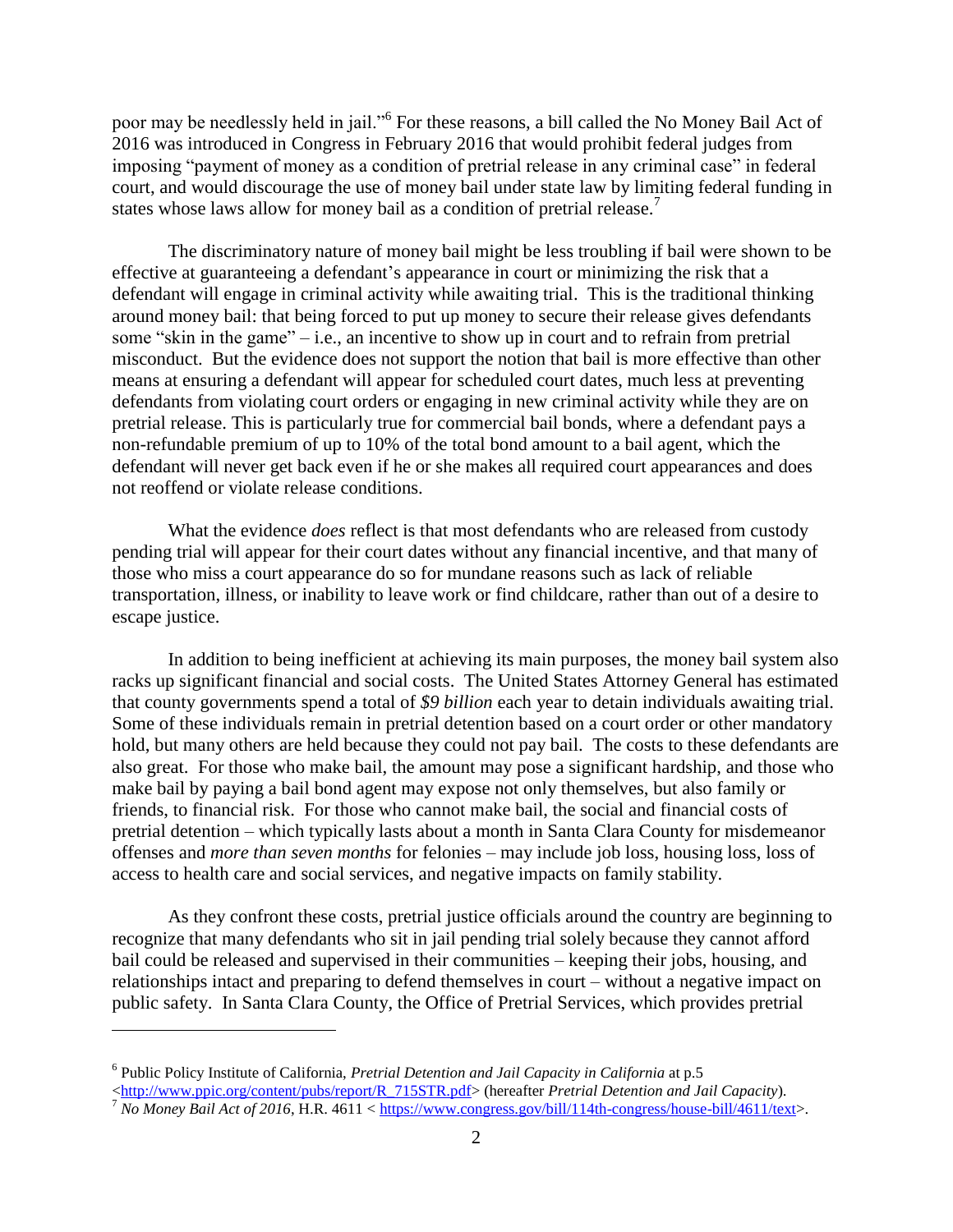supervision services to defendants released by the courts on what is called "Supervised Own Recognizance" release, has found that even as the number of pretrial supervisees has risen substantially over the past 15 years, court appearance and pretrial misconduct rates have remained steady or even improved.

Yet, as of 2015, only 10.5% of defendants taken into custody in County jails were granted pretrial release without having to pay bail – usually under supervision by the Office of Pretrial Services. By contrast, in other jurisdictions around the country where the use of money bail and for-profit bail bond agents has largely been eliminated – most notably Washington, D.C. and the State of Kentucky – as many as *80%* of defendants taken into custody are granted pretrial release without money bail. Even though they are releasing many more defendants during the pretrial phase, their court appearance and pretrial misconduct rates are equal to or better than those in Santa Clara County. In Kentucky, for example, 90% of defendants released pretrial make *all* scheduled court appearances, and 92% are not charged with any new crimes. In Washington, D.C., where 80% of defendants are released without financial conditions, 88% make all scheduled court appearances and avoid new arrests, and *99% avoid new arrests for violent crimes*.

Examples from these other jurisdictions show that when criminal justice systems are willing to release a greater percentage of defendants into the community pending trial, but evaluate and mitigate the risk by using effective screening tools to identify those most appropriate for pretrial release and by providing robust pretrial services agencies or other resources for effective supervision, outcomes can remain successful while avoiding the financial and social costs that detention brings.

Numerous County public safety officials have gone on record saying that they believe money bail discriminates against poor defendants and does little to protect public safety. The purpose of this report is to translate those concerns into concrete recommendations that are based on an assessment of national and local research, and designed to reform pretrial detention processes in the County in a manner that better meets the shared desire for a just, efficient, and effective system.

#### <span id="page-6-0"></span>**B) Recommendations**

In the interest of reducing the negative impacts of money bail while better protecting public safety and the integrity of the court process, the recommendations set forth in this report aim to move the County further in the direction of a risk-based pretrial justice model that improves fairness, safety, and efficacy for all participants. Some, but not all, of the recommendations in this report are already being implemented in other California counties.

A summary of the Bail and Release Work Group's recommendations is provided here, with more detail below in Section IX.

## **1. Incorporate Pretrial Justice-Related Goals into Existing Reform Efforts**

Challenge: Several ongoing reform efforts in the County – including the Jail Diversion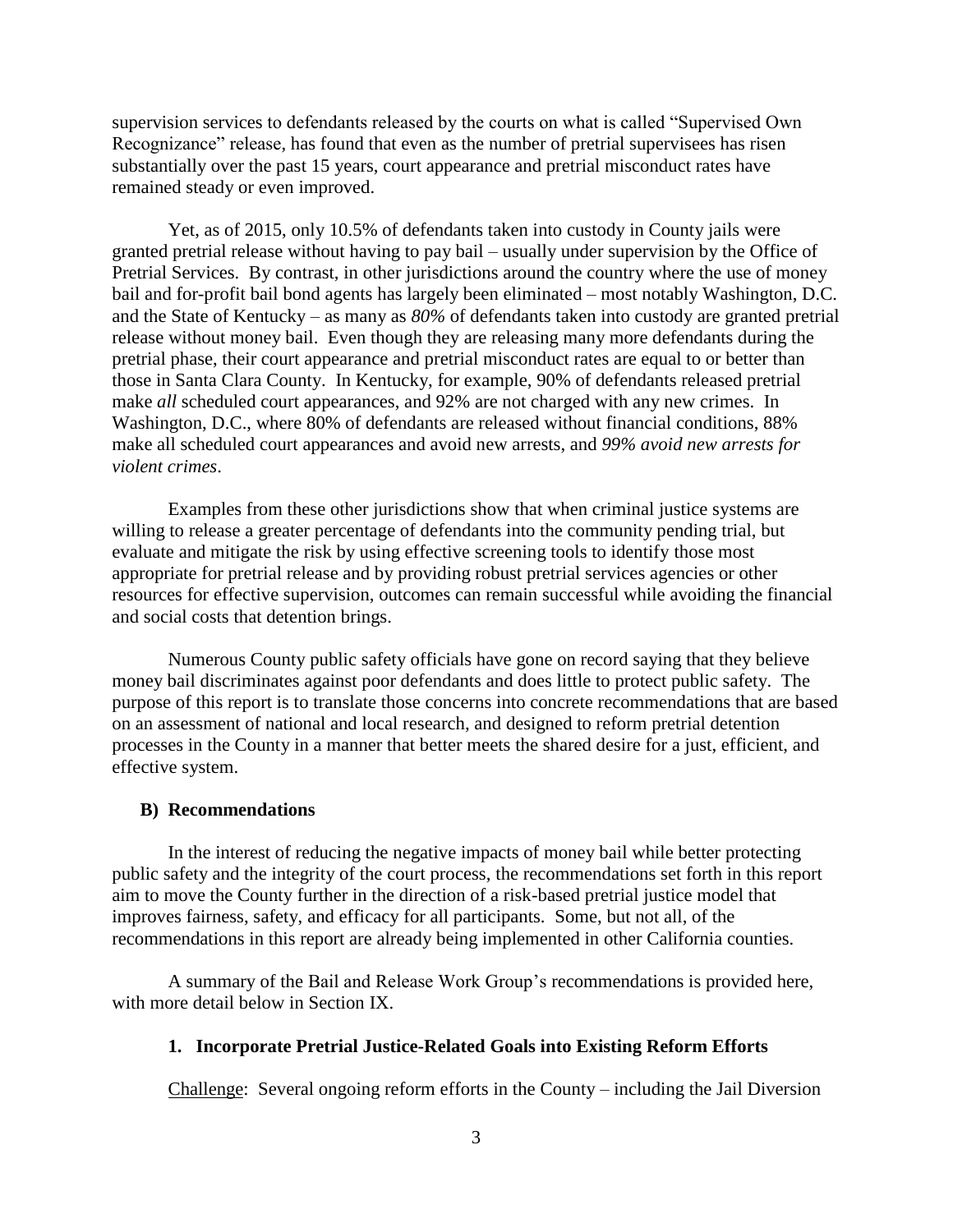and Behavioral Health Subcommittee of the Reentry Network, system-wide reforms in the Behavioral Health system of care, and domestic violence prevention efforts through the Domestic Violence Council and other groups – will likely touch upon pretrial justice issues, but are not currently coordinated with the BRWG's efforts.

Solution: The Board of Supervisors should direct or recommend, as appropriate, that these other efforts specifically consider the pretrial justice-related implications of their work and the recommendations made by the BRWG.

## **2. Explore Feasibility of Establishing a Public or Nonprofit Alternative to Commercial Bail Bonds**

Challenge: For-profit bail bonds providers perpetuate the discriminatory nature of bail by charging non-refundable premiums, and potentially other costs and expenses, that may be out of reach for poor defendants. Yet most defendants who wish to post bail must do so through a bail bond agent because the alternative – a cash bond paid directly to the court – requires immediate payment of the *full* bail amount. Bail agents also may refuse to post bail for certain types of defendants, including those with low bail amounts where there is little profit to be made, or for immigrants with strong ties outside the United States.

Solution: Consistent with state law, the Board of Supervisors should direct the Offices of the County Executive and County Counsel to explore the feasibility of establishing an alternative bail bonds business operated by the County or a non-profit organization, and to report back to the Public Safety and Justice Committee. A public or nonprofit bail bond agent could help meet the need for bail assistance for indigent defendants while avoiding any predatory business practices.

## **3. Engage in State Legislative Advocacy on Pretrial Justice Issues**

Challenge: Several desirable and impactful reforms to the pretrial process require changes to *state* law, rather than changes to County ordinance or policy.

Solution: The County should engage in state-level legislative advocacy on the following issues, which aim to transform California's pretrial process to make it more just and effective by eliminating or minimizing the use of money bail when less restrictive, non-financial options are available; requiring that money bail be set with regard to a defendant's ability to pay; and expanding the tools available to judges in making bail and release decisions:

- *Eliminate for-profit bail bonds in California:*follow Kentucky, Oregon, Illinois, and Wisconsin's examples in passing a state law eliminating the commercial bail bond industry, in conjunction with advocating for laws providing better alternatives – such as partial deposit bonds and unsecured bonds – that can provide equally good or better results in appropriate cases.
- *Adopt reporting requirements for bail bond agents:* if the state does not eliminate the commercial bail bonds industry, advocate for the adoption of reporting requirements on bail agent performance to make agents more accountable to the courts and to aid courts in their pretrial decision-making.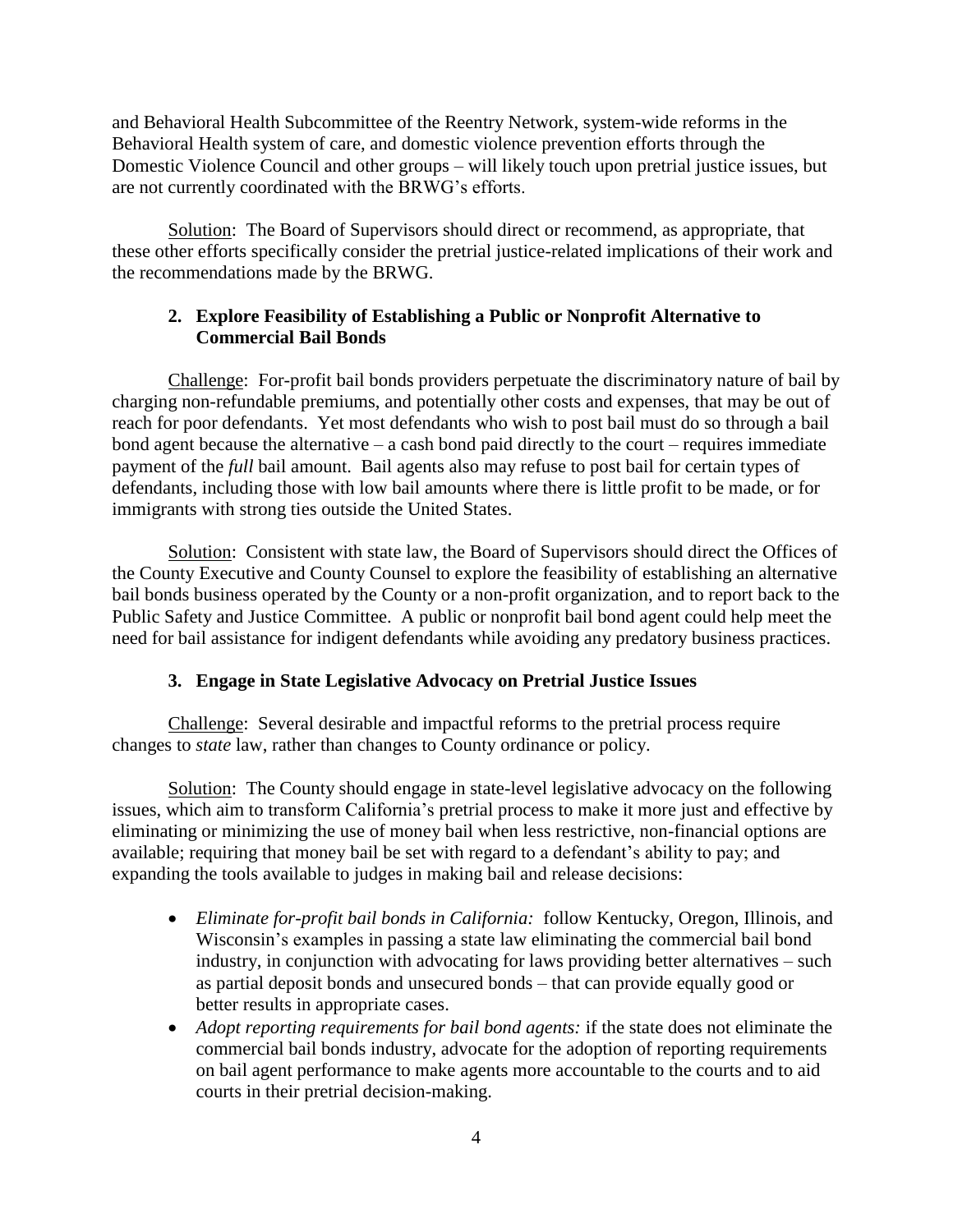- *Adopt a bail statute aligned with federal law:* The federal bail statute lays out the types of pretrial orders that judges may impose in increasing order of risk, from OR release or release on unsecured appearance bond; to release with appropriate conditions, which may include bail; to pretrial detention. Unlike California law, federal law requires that judges impose the least restrictive appropriate conditions, and also requires bail to be set in relation to ability to pay. $8\text{ T}$  To streamline and clarify California's bail laws and increase reliance on non-monetary release options as opposed to money bail, advocate for a statute in harmony with the federal bail statute.
- *Provide additional guidance to courts in setting bail schedules:* advocate for reforms to bail setting, including establishing a statewide commission to examine the efficacy of bail; adopting more detailed guidance for courts on how to set appropriate bail amounts for particular types of offenses; and/or advocating for other changes to improve uniformity and encourage the use of empirical data in setting bail schedules.
- *Direct court payment of partial bail deposits:* advocate for a change in law to allow partial bail deposits (e.g., 10%) with the courts – which Kentucky, Oregon, Illinois, Wisconsin, and New Jersey already  $do - so$  that defendants who cannot afford to pay their full bail amount upfront can post a percentage of that amount and be accountable directly to the court, while achieving equal or better results in terms of court appearance and pretrial misconduct.
- *Unsecured bonds:* advocate for addition to state law of an unsecured bond option where the defendant is not required to post any money upfront, but signs a promise to pay the full amount of the bond if he or she violates release conditions. In appropriate cases, unsecured bonds can achieve equal or better results than money bail in terms of court appearance and pretrial misconduct.
- *Judicial discretion in ordering pretrial detention:* advocate for amendments to state law that give judges clearer discretion to order pretrial detention – while ensuring procedural safeguards for defendants – where they find that no release conditions can ensure a defendant's appearance or protect public safety. This would reduce instances in which courts set extremely high bail amounts in order to ensure pretrial detention of high-risk defendants.

## **4. Encourage Increased Reliance on Pretrial Supervision and Discourage the Practice of Ordering or Maintaining Money Bail in Addition to Pretrial Supervision**

Challenge: Pretrial supervision has been proven to be effective at preventing pretrial criminal activity and technical violations, and ensuring that defendants make all their court appearances. In a small percentage of cases, however, courts order pretrial supervision and *also* require the defendant to post money bail. In these cases, money bail is unnecessary and may have the unintended consequence of exposing defendants to financial harm. And pretrial supervision, which is provided at the County's expense, may aid the bail bond industry by reducing the risk of forfeiture and increasing the industry's profit margins.

 $8\,$  18 U.S.C. § 3142(c)(2).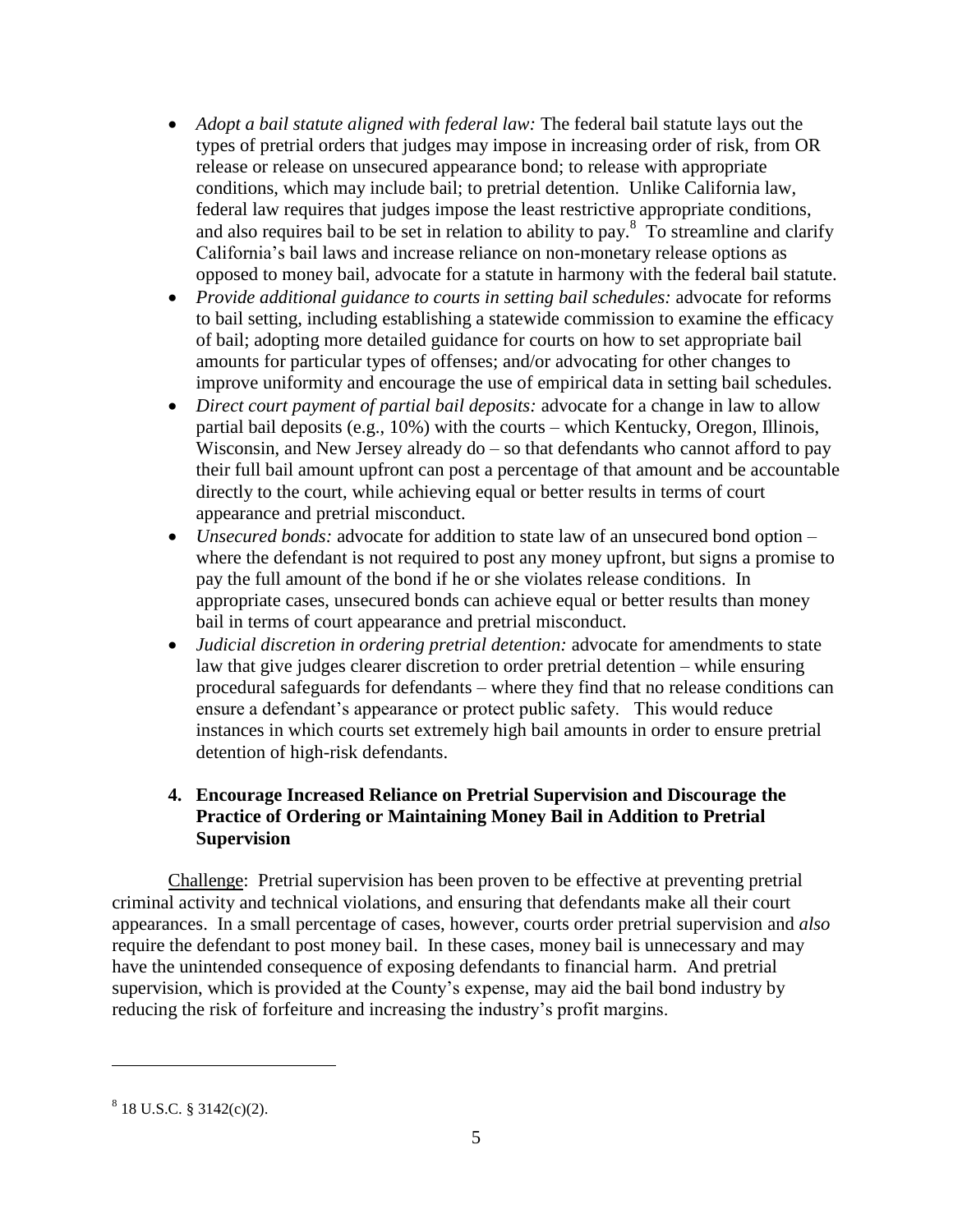Solution: To encourage increased reliance on pretrial supervision *instead of* money bail, the Board of Supervisors should direct the Office of Pretrial Services to decline to provide supervision in cases where money bail has also been ordered or posted *and the defendant's bail is not exonerated when pretrial supervision is imposed*. Thus, courts could continue to order pretrial supervision in any appropriate case, even if the defendant has already posted bail, so long as the court exonerates the defendant's bail once pretrial supervision is in place. Pretrial Services would also continue to offer supervision in any case where bail has not been ordered or posted. This policy would give courts flexibility to protect public safety through pretrial supervision orders, while also encouraging decreased reliance on the commercial bail bond industry. Although exonerating bail would not allow the defendant to recover the premium of up to 10% that he or she paid to the bail bond agent, it would relieve the defendant of any further bail-related obligations.

## **5. Adopt Ordinance Prohibiting or Limiting Establishment, Expansion, or Relocation of Commercial Bail Bonds in Unincorporated County**

Challenge: The County's zoning ordinance contains no specific limitations on bail bonds businesses. No bail agents currently have locations in the County's unincorporated areas, but any agents established in the future could engage in predatory practices against County residents.

Solution: The Board of Supervisors should adopt an ordinance barring the establishment, expansion, or relocation of for-profit bail bonds businesses in the County's unincorporated areas – following the model it set in 2012 in amending its zoning ordinance to ban payday lending and check-cashing businesses. A County ordinance code amendment could serve as a model for cities such as San José.

## **6. Institute a Community Release Project in Partnership with Community-Based Organizations**

Challenge: Community-based services have been effective at ensuring successful community reintegration in the reentry context for individuals who are released after serving time in jail or prison. The Office of Pretrial Services refers clients to the Office of Reentry Services in some cases, but limited community-based options currently exist to support and ensure the success of those who are released to live in the community during the pretrial phase.

Solution: Start a Community Release Project, modeled after and incorporated into existing programs offered through the Office of Reentry Services, in which community- and/or faith-based groups will provide supportive services to defendants on pretrial release to help ensure that they appear for all required court hearings and do not reoffend during the pretrial period. In addition to providing additional resources for defendants to help them avoid pretrial failures, a Community Release Project would expand the County's capacity to support the court in offering options for pretrial release that are less restrictive, but no less protective of public safety and the integrity of the court process.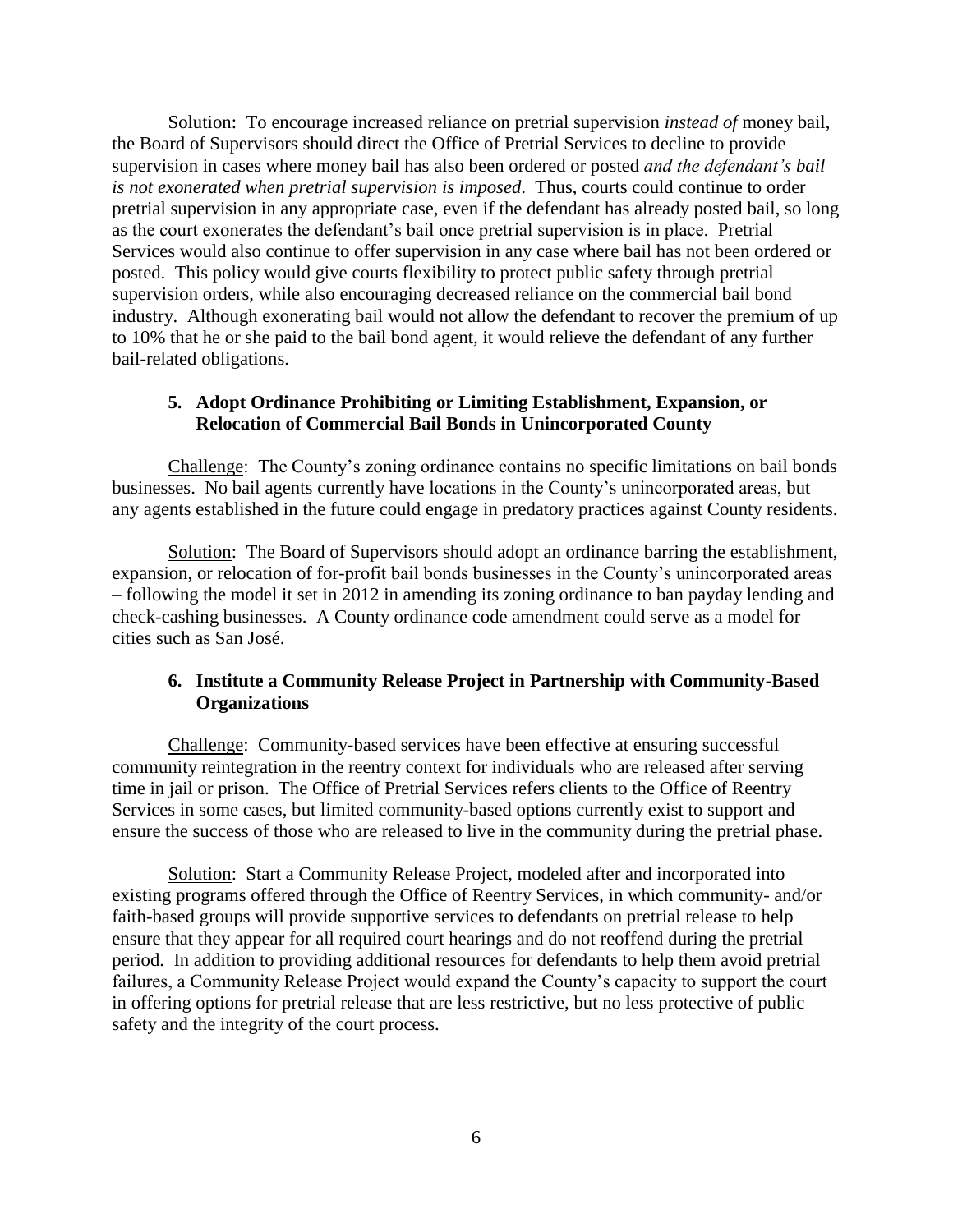## **7. Accept Credit/Debit Payments for Non-Felony Bail at the County Jail**

Challenge: Defendants who wish to avoid purchasing a bail bond by posting bail directly with the jail or court must pay their *full* bail amount upfront. State law allows county jails to accept credit cards, debit cards, and electronic funds transfers (EFT) for the payment of nonfelony bail, reflecting the Legislature's intent to provide payment methods that "make it easier for people to pay fines, post bail, and to alleviate time spent in jail."<sup>9</sup> More than ten other counties already allow payment of non-felony bail via credit card, debit card, and/or EFT, but the County does not. Thus, defendants must pay their full bail amounts in cash, which is impractical, if not prohibitive. Likely because of the barriers to doing so, in 2014, only *0.003%* of defendants who were released on money bail paid in cash.

Solution: The Board of Supervisors should direct the Department of Correction to explore the feasibility of accepting credit/debit/EFT payments at the County's jail facilities. The County's Department of Revenue offers these options for payment of fee and fine balances, which can serve as a model for the Department of Correction.

## **8. Post and Disseminate Information about Own Recognizance (OR) Release, Supervised OR Release, and other Alternatives to Bail Bonds in County Jails**

Challenge: The Department of Correction currently posts advertising for bail bond agents in County jail facilities to assist defendants in finding bail agents and posting bond. But information is not consistently posted about alternatives to bail bonds, including Own Recognizance (OR) and Supervised OR release, and defendants often obtain release on a bail bond before the OR/Supervised OR process can be completed – which, for many defendants, would take only a few hours. Thus, some defendants may post bond simply because they are unaware of other options, though they may be eligible for and would prefer OR or Supervised OR.

Solution: The Board of Supervisors should direct the Department of Correction, in collaboration with the Office of Pretrial Services, to post information about OR, Supervised OR, and other alternatives to bail bonds in all County jail facilities. The Office of Pretrial Services should also ensure that this information is readily accessible to family members or friends seeking to assist pretrial detainees in identifying options for pretrial release.

## **9. Continue to Improve the Promptness of In-Custody Arraignments**

Challenge: Persons arrested over the weekend often wait until the following Wednesday before they appear before a judge for their arraignment/initial appearance. This prolongs pretrial detention periods for defendants at great expense to both those defendants and the County.

Solution: The Board of Supervisors should recommend that the Superior Court, District Attorney, Public Defender, Office of Pretrial Services, and Department of Correction collaborate

<sup>9</sup> *Two Jinn, Inc. v. Gov't Payment Serv., Inc.*, 183 Cal. Rptr. 3d 432, 440 (Cal. Ct. App. 2015).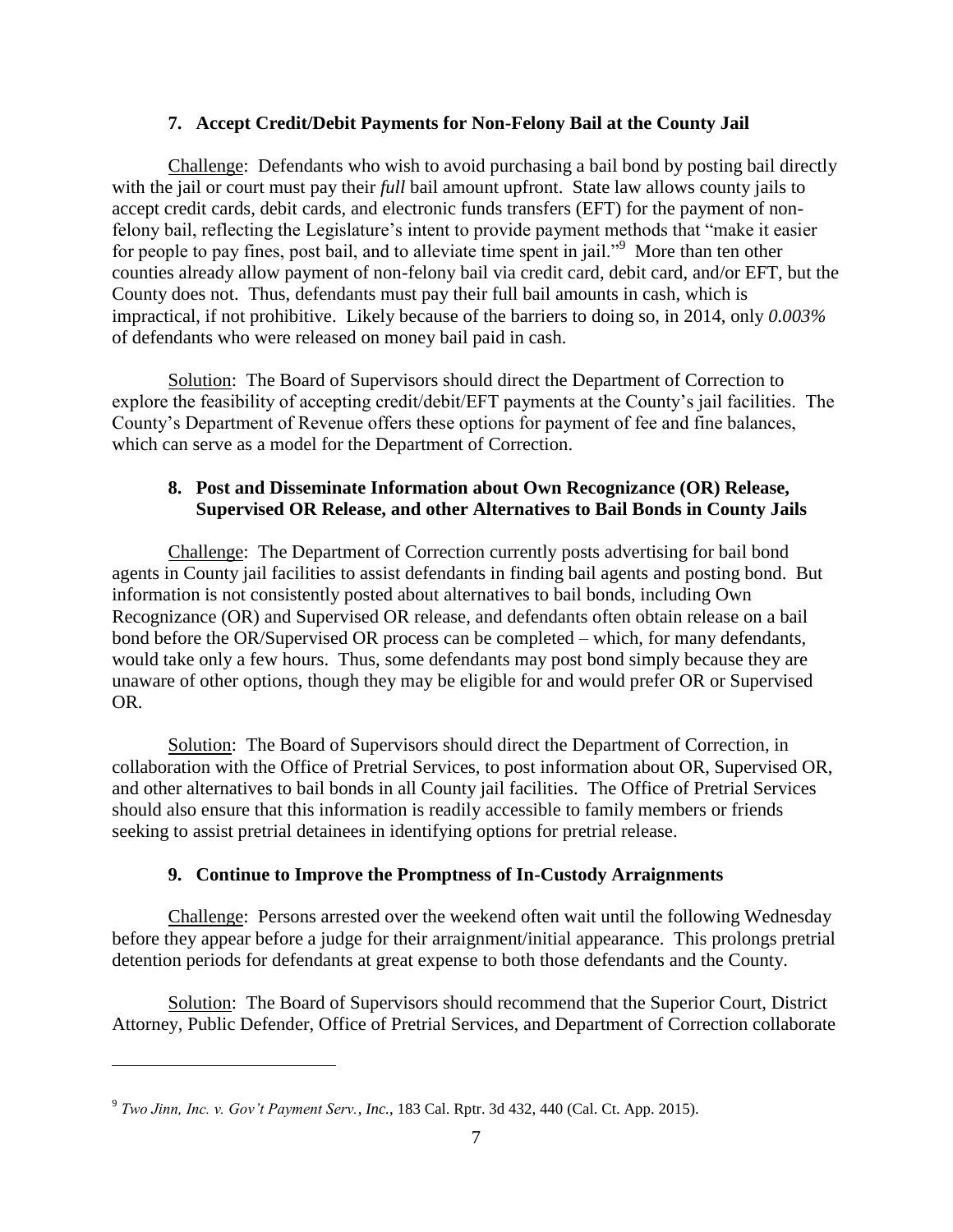to improve the promptness of arraignments – e.g., by increasing the number of judges holding arraignments on Mondays to clear weekend backlogs and/or prioritizing prompt arraignments in the District Attorney's Office and Public Defender's Office.

## **10. Expand and Formalize Pretrial Diversion**

Challenge: Pretrial diversion programs allow District Attorneys to defer prosecution and ultimately dismiss charges for defendants – usually first-time and/or low-level offenders – if they comply with conditions imposed by the court for the diversion period. Pretrial diversion has proven effective at preventing pretrial failures and minimizing disruptions to defendants' lives, but its use in Santa Clara County is currently limited.

Solution: Recommend that the District Attorney, Public Defender, and Office of Pretrial Services collaborate to expand and formalize pretrial diversion practices.

## **11. Implement an Electronic Monitoring, Home Detention, and/or Work Furlough Program for Pretrial Inmates**

Challenge: The County jail currently houses many defendants who are in pretrial custody solely because they cannot afford to pay bail. Many of these defendants could be released from custody under appropriate conditions without endangering public safety.

Solution: Using the authority granted by Penal Code § 1203.018, the Board of Supervisors should authorize the Chief of Correction to offer an electronic monitoring, home detention, and/or work furlough<sup>10</sup> program to inmates whose release would, in the Chief's judgment and in consultation with the Office of Pretrial Services, be consistent with public safety, or who have had bail set but have not posted bail after 30 or more days in custody. This would allow the County to release appropriate inmates without a court order where release is consistent with the County's public safety priorities.

## **12. Complete Targeted Periodic Re-Reviews of Pretrial Assessments**

Challenge: After pretrial assessments are completed for specific defendants, they are not routinely re-reviewed to see if changed circumstances warrant a change in a defendant's pretrial release status.

Solution: The Board of Supervisors should direct the Office of Pretrial Services to periodically re-review and update assessment reports for an appropriate sub-group of defendants – e.g., those with low bail amounts who have been unable to post bail – on a periodic basis to expedite the release of defendants who may become eligible for release after the initial review.

 $10$  A work furlough program allows an inmate to check out of a detention facility temporarily in order to retain his or her preexisting employment in the community while in custody.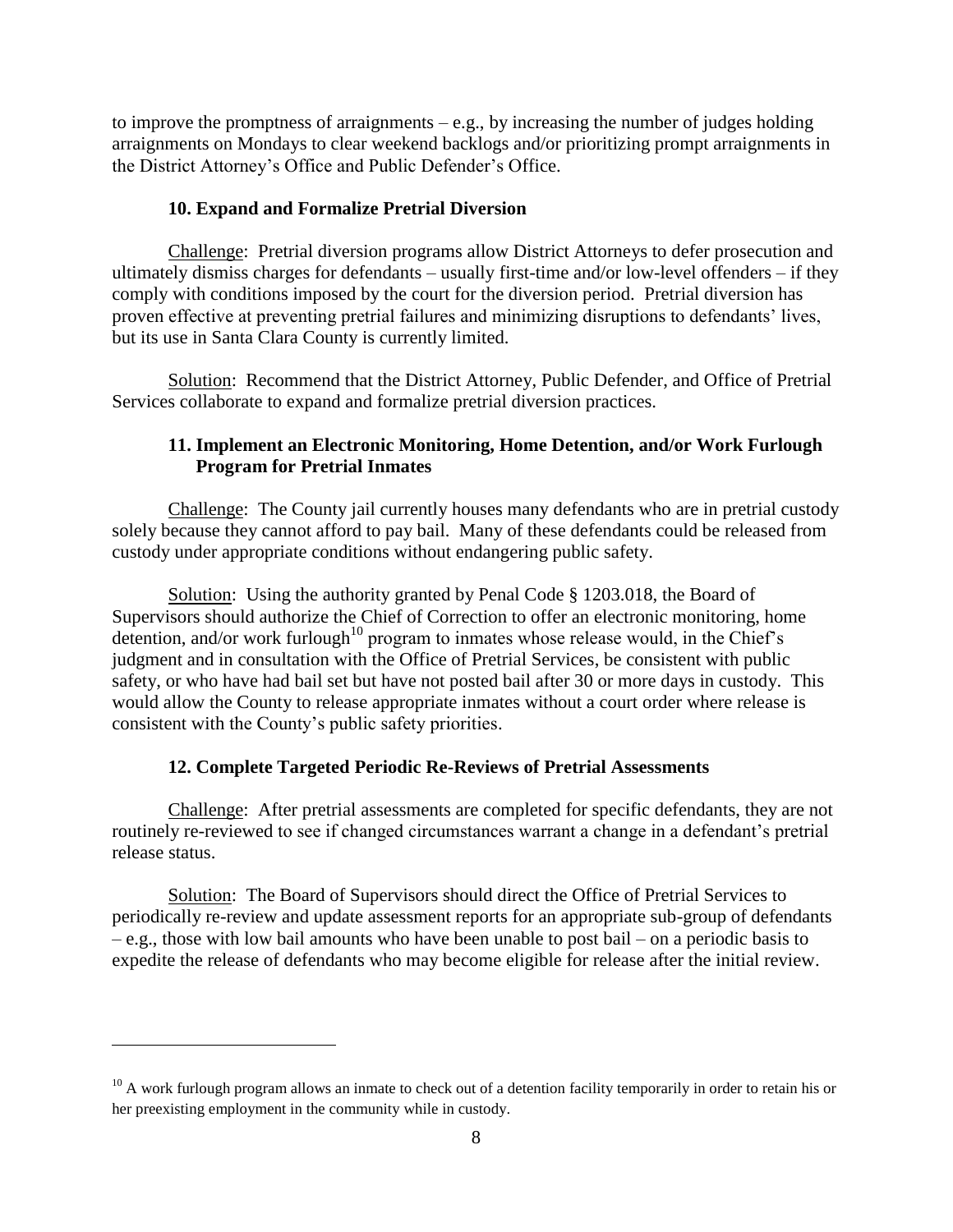#### **13. Incorporate Pretrial Justice Issues into Ongoing Data System Updates**

Challenge: The County's data systems, including its Criminal Justice Information Control (CJIC) system, are antiquated and limited in their analytical capability, and hamper the ability of the County's public safety and justice departments and partners to collect, share, and analyze information that would improve the administration of pretrial justice.

Solution: The County is currently replacing CJIC with a more powerful, versatile, and up-to-date system, and the Superior Court is also upgrading its data system. These updates should be responsive to the need to collect data related to the administration of pretrial justice.

## **14. Collect Data on Bail Performance Outcomes and Share with Superior Court and Relevant Public Safety and Justice Officials**

Challenge: Currently, the Office of Pretrial Services collects data on performance outcomes for defendants released on OR and Supervised OR and publicly reports that data each year. But empirical data on other bail performance outcomes – such as pretrial failure rates by bail amount, charge type, and release type – is not routinely collected and shared among system partners such as the Superior Court, District Attorney, and Public Defender.

Solution: The Board of Supervisors should direct the Office of the County Executive and the Office of Pretrial Services to determine the types of performance-oriented data – including data on domestic violence-related offenses – that would be relevant and useful in informing courts' and public safety and justice agencies' decisions regarding bail and pretrial release; to coordinate the collection of this data; and to provide it annually to the Superior Court for use in setting the countywide bail schedule and making bail decisions in individual cases, and to the District Attorney and Public Defender to assist them in making pretrial release-related recommendations to the court.

## **15. Improve Consistency of Citation and Release and Jail Citation Decisions**

Challenge: Existing citation and release guidelines give law enforcement officers substantial discretion to determine whether to release an arrested individual immediately or transport the arrestee to County jail for booking. Likewise, when an arrestee is brought to jail for booking, jail officials retain discretion regarding whether to issue a jail citation and release the individual immediately following booking. Anecdotal evidence suggests that cite and release and jail citation decisions are not uniform and may result in unnecessary costs and delays.

Solution: The Board of Supervisors should recommend that the Santa Clara County Police Chiefs' Association, with the assistance of the Office of Pretrial Services, revise the existing in-field citation and release guidelines to provide more specific criteria to guide officers' discretion and provide regular training on those criteria to all officers. The Board should also direct the Department of Correction to take similar steps similar to review, revise as necessary, and ensure proper training on the jail citation policy.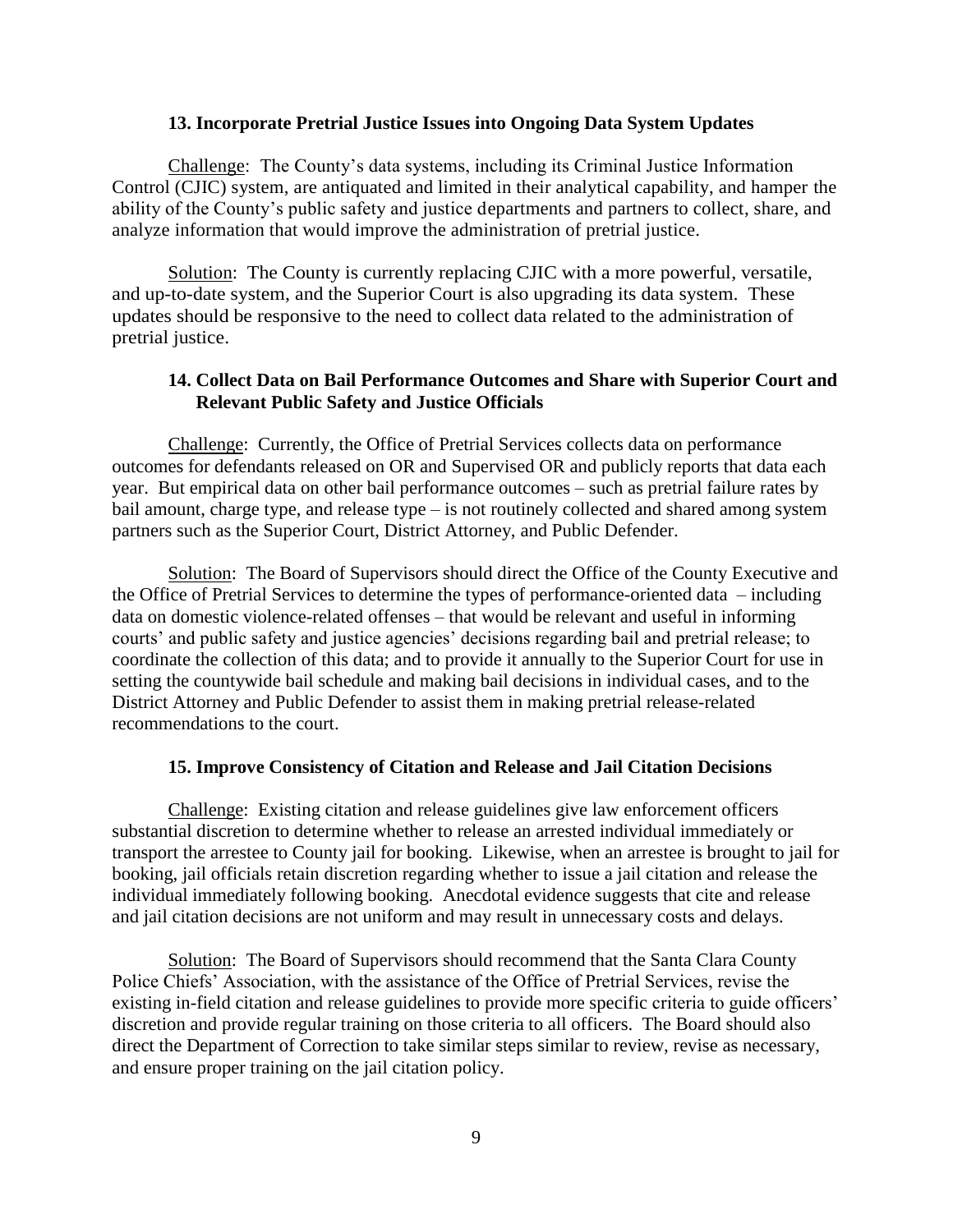## **16. Explore and Employ Domestic Violence-Specific Risk Assessment Tools that are Validated to Avoid Racial Bias**

Challenge: Although the Office of Pretrial Services uses a risk assessment tool that considers domestic violence charges as a factor in assessing risk, it does not currently employ domestic violence-specific risk assessment tools to evaluate the risk of either domestic violencerelated reoffense or lethality. In addition, although the Domestic Violence Protocol for Law Enforcement requires law enforcement officers to conduct a lethality assessment during domestic violence investigations, anecdotal evidence suggests that the assessment is not always completed and that, when it is, it typically is not provided to Pretrial Services or the court for use in bail and release decisions.

Solution: The Board of Supervisors should direct the Office of Pretrial Services to explore the feasibility of adding domestic violence-specific components to the existing risk assessment, incorporating the lethality assessment used by law enforcement officers in its risk assessments if appropriate, or employing an additional, appropriate domestic violence risk assessment in its screening process to predict and mitigate the risk of ongoing danger and lethality during the pretrial phase. The Board should also direct Pretrial Services and the Department of Correction to work with the Santa Clara County Police Chiefs' Association to explore means of ensuring that lethality assessments are completed by police officers, received by the Department of Correction at booking, and made available to Pretrial Services and the court for use in bail and release determinations if appropriate. The Board should further direct Pretrial Services that any domestic violence-specific risk tool that it recommends for use in bail and release determinations must be free of racial bias.

## **17. Explore Means of Notifying Victims when Defendants Charged with Domestic Violence-Related Crimes are Released Pretrial**

Challenge: Although the pretrial period can present risks for domestic violence victims, those victims are not always notified when defendants charged with domestic violence-related offenses are released pretrial.

Solution: To help domestic violence victims protect themselves and reduce the risk of future violence, the County should explore additional methods of providing notification of defendants' release, including by encouraging and helping victims to register for the Victim Information and Notification Everyday (VINE) system, and by directly providing notification where possible.

## **18. Explore Adoption of In-Field Pretrial Supervision to Provide Additional Safeguards and Protect the Community**

Challenge: The Office of Pretrial Services currently monitors defendants who are released on OR, and provides more intensive supervision of defendants who are released on Supervised OR. Currently, some defendants who are considered too high-risk to qualify for Supervised OR either post money bail if they have the means to do so – in which case they are released without *any* public safety-related supervision conditions – or if they lack the means to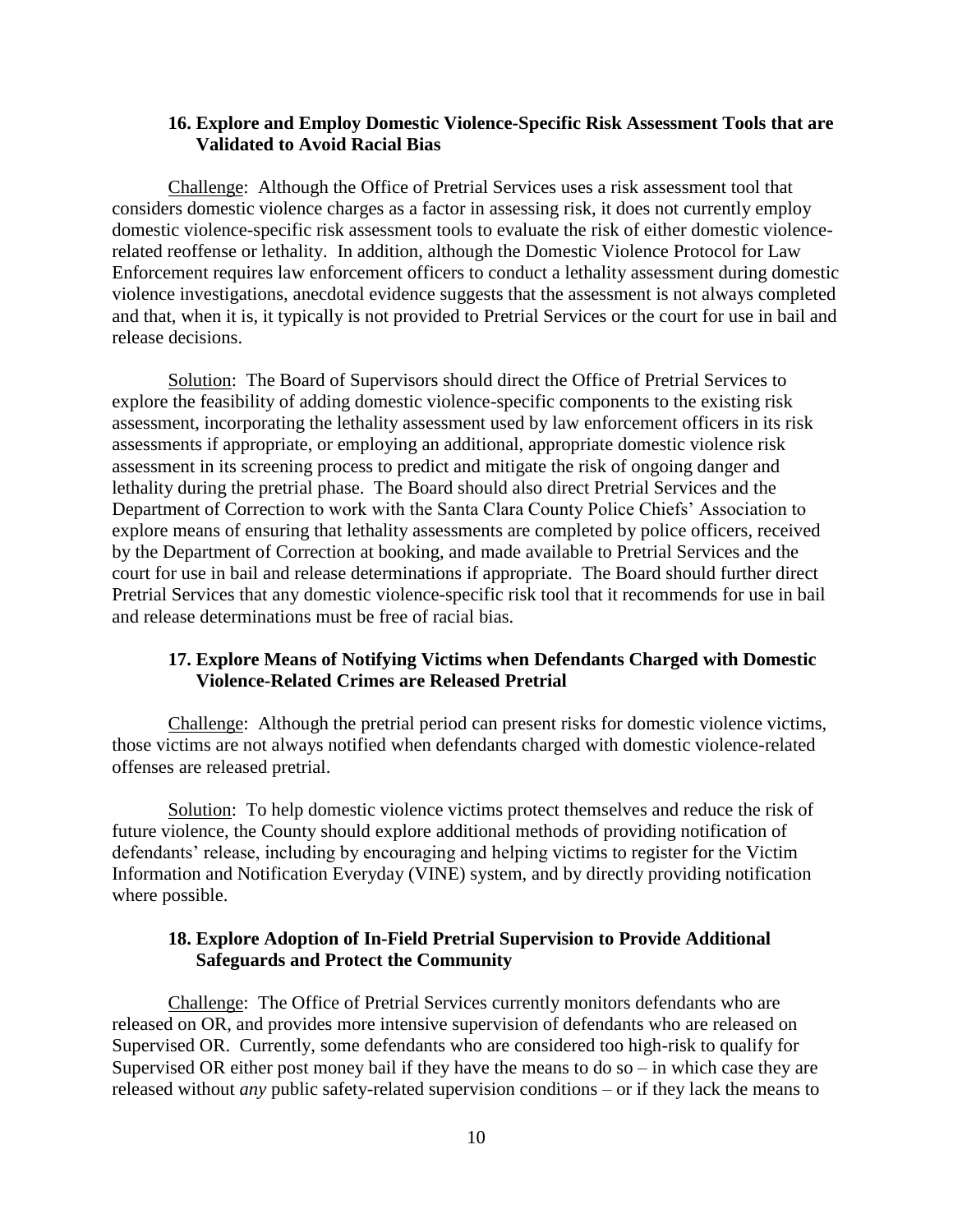post bail, they simply remain in custody until their cases are resolved. If a more intensive level of pretrial supervision were available, higher-risk defendants who are currently being released on bail *without supervision* could instead be released under the supervision of Pretrial Services, thus enhancing public safety and better protecting the community. At the same time, some defendants who have bail set, but who remain in jail because they are unable to post bail, could be released safely under more intensive supervision by Pretrial Services, thereby facilitating pretrial release while also protecting the community.

Solution: The Board of Supervisors should direct the Office of Pretrial Services to explore providing in-field pretrial supervision – including home, work, and school contacts as necessary and effective; victim contacts; and in-field monitoring of compliance with courtordered conditions – to higher-risk defendants to enable them to be released safely prior to trial and to provide better protection to the community.

#### <span id="page-14-0"></span>**II) Introduction**

The United States faces daunting public safety challenges stemming at least in part from poverty, inequality, unemployment, mental illness, and substance abuse. Over the last two generations, policy makers at the federal, state, and local levels have frequently equated public safety with highly punitive criminal sentencing and detention policies, an approach that has led to dramatic increases in the number of persons incarcerated. The United States comprises only 5% of the world's population, yet incarcerates over 25% of the world's prisoners. The incarceration rate in our country – one in 100 adults as of 2009 – is *tenfold* that of many European countries and far exceeds that of any other country in the world. As illustrated below, despite declining crime rates, the United States has significantly increased its incarceration rates and associated costs since the late 1970s:

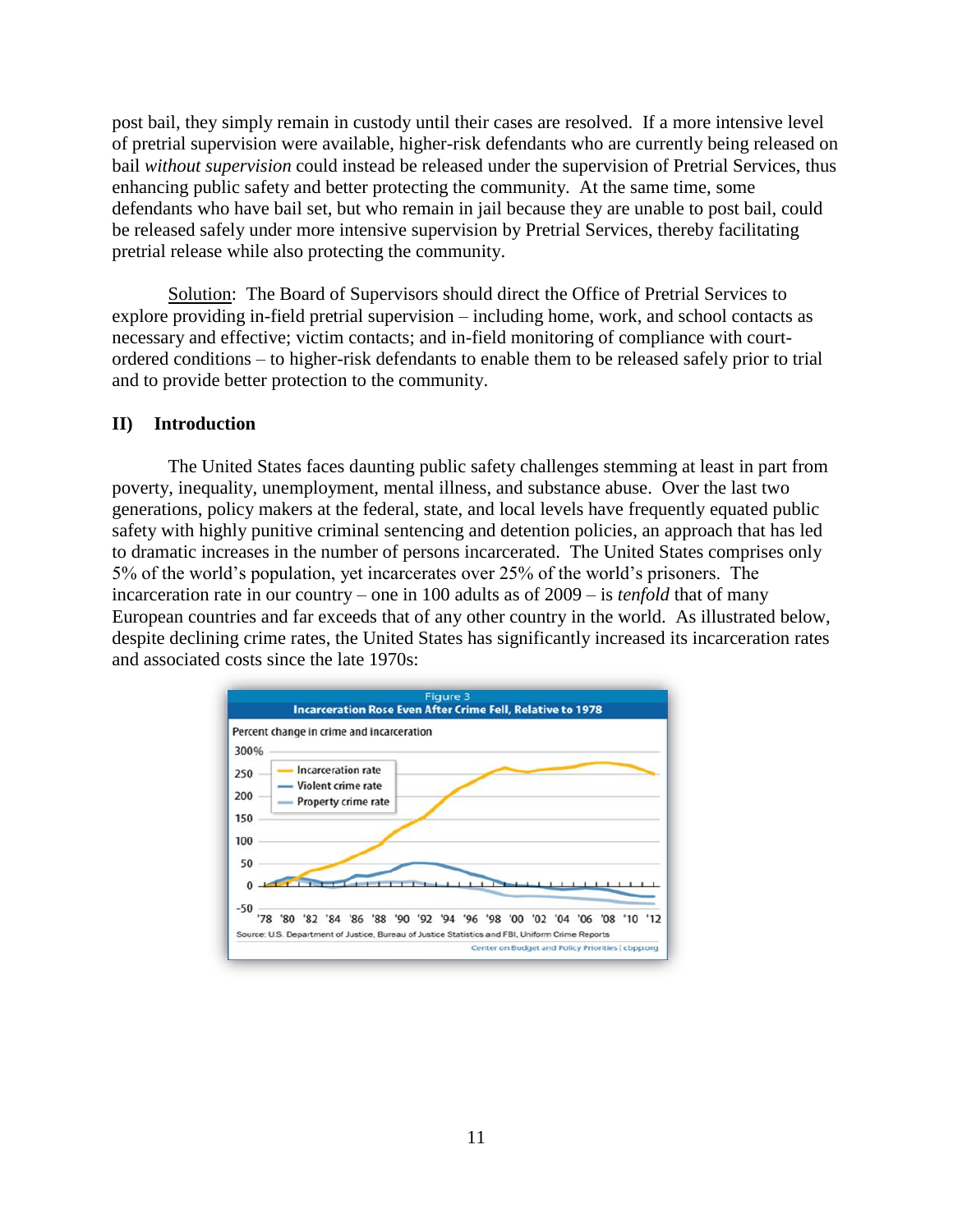As policy analysts on both sides of the political spectrum have come to recognize,  $11$  this is socially and economically irrational. Simply put, mass incarceration provides only a scant public safety benefit, is socially and economically unsustainable, and must be modified through prompt, common-sense, achievable solutions. Indeed, Americans are beginning to realize the intrusive, damaging, costly and stigmatizing effects of incarceration. Its social and fiscal costs overwhelm communities, which rely on the same resources to support other essential public functions like public hospitals, schools, social services, and more. Consequently, communities are seeking ways to reinvest public safety and justice resources into more efficient and fair processes that incarcerate only those persons who pose a threat to public safety.

The pretrial process represents an opportune and effective decision point to target as part of this effort. Roughly one-third of the total population of persons incarcerated in the United States – as many as 750,000 people – are being held in city and county jails, and of this 750,000, about two-thirds are in custody awaiting trial while presumed innocent. The vast majority of these pretrial detainees remain jailed – often for weeks, months, or even years – because they cannot afford to pay money bail to be released.

Against this backdrop, the Board of Supervisors of the County of Santa Clara convened the Bail and Release Work Group (BRWG) in February 2014 to analyze national, state, and local pretrial justice practices and to locate opportunities to optimize the pretrial process in Santa Clara County by enhancing public safety, fairness, court participation, effectiveness, and economy. The goal of this report is to identify and recommend policies and processes that will increase public safety and justice, and will decrease unnecessary pretrial detention and its inherent social and fiscal costs. This is to be accomplished through a collaborative process that will ideally also improve the relationships between public, private, and community entities involved in criminal justice in Santa Clara County. We further hope that the findings and recommendations in this report may be adapted and applied to communities nationwide.

#### <span id="page-15-0"></span>**III) BRWG Methodology and Summary of Data Gathered**

#### <span id="page-15-1"></span>**A) Scope of Work and Objectives of the BRWG**

 $\overline{a}$ 

The BRWG arose from the work of the County's Civil Detainer Work Group, which the Board of Supervisors commissioned to review the public safety impacts of the County's policy of not honoring with civil detainer requests for undocumented immigrants. The work on civil detainers raised broader public safety-related questions about the County's current practices and resources for the pre-adjudication (pretrial) processes of citation, summons, incarceration, bail, release screening, and supervision of all criminal defendants. The Civil Detainer Work Group raised particular concerns about the treatment of domestic violence-related cases, ethnic or racial

<sup>&</sup>lt;sup>11</sup> For example, Newt Gingrich, a Republican former Speaker of the House, and Van Jones, a liberal political activist and former advisor to President Obama, have championed the #cut50 campaign, which seeks to reduce the United States' incarcerated population by 50 percent over the next 10 years. *See* #cut50, *Our Mission & Work*,  $\frac{\text{http://www.cut50.org/mission}>.$  #cut50 emphasizes the bipartisan consensus and increasing public support for nonincarceration-based public safety solutions, as well as the mounting evidence that incarceration rates can be reduced while positively impacting public safety and reducing costs.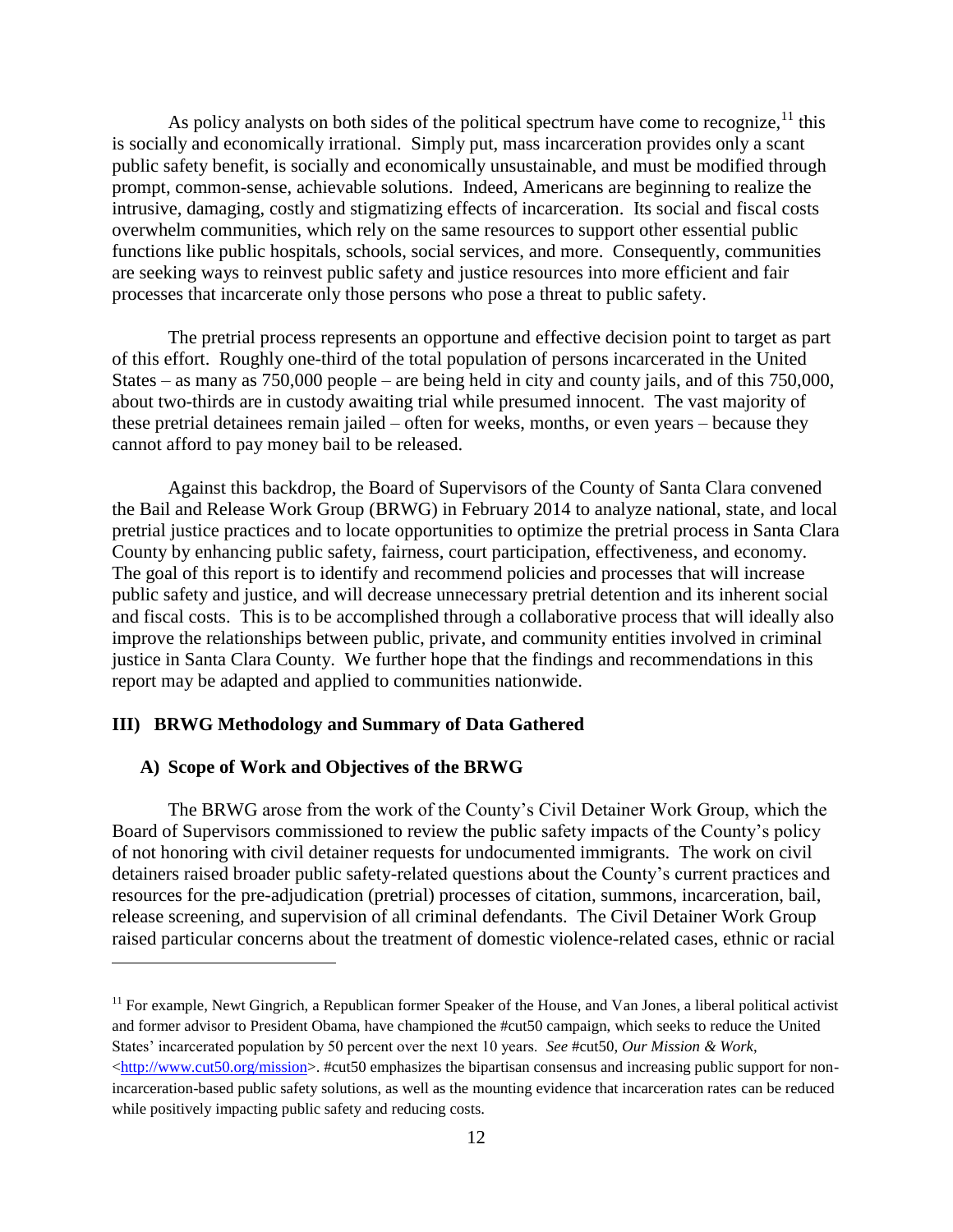disparities in pretrial detention, and other potential disparities in the pretrial process. To explore and address these issues, the Board of Supervisors created the BRWG.

The BRWG worked toward the above objectives with the guidance and support of staff from across many County departments and other non-government organizations. The Office of the County Executive coordinated these efforts and, with the assistance of the Office of the County Counsel, researched and analyzed current local practices and resources, identified best practices, and preliminarily evaluated the viability of implementing improved practices in Santa Clara County. Throughout the project, BRWG members, their staff, and many other individuals provided valuable data and information for the purposes of evaluating, developing, and reaching consensus on achievable improvements to recommend to the Board of Supervisors.

#### <span id="page-16-0"></span>**B) Report Methodology**

This report is based primarily on quantitative and qualitative data collected by principal researcher Matthew Fisk of the Office of the County Executive, with legal guidance, policy analysis, and research and writing support from Greta Hansen, Kavita Narayan, and Laura Trice of the Office of the County Counsel. The scope of research and analysis included current County practices and resources, secondary research into the literature and data on pretrial practices, and consultation with experts and officials who have implemented pretrial justice reforms in other jurisdictions. Although the BRWG has emphasized the advantages of quantitative data, anecdotal and qualitative information obtained from pretrial justice service providers has proven essential to interpreting and contextualizing the quantitative data. The report therefore relies on a combination of quantitative and qualitative data.

## **1. Research and Analysis of Current County Practices**

<span id="page-16-1"></span>Information regarding current County practices, needs, and resources was obtained through interviews with each BRWG member and his or her staff, as well as other public safety and criminal justice stakeholders including the Santa Clara County Domestic Violence Council; Family & Children Services of Silicon Valley; the Santa Clara County Office of Women's Policy, particularly Cindi Hunter; Santa Clara County Superior Court Judge Andrea Flint (who presides over a dedicated domestic violence court); and Santa Clara County Superior Court Judge Stephen Manley (who presides over a court focused on veterans and mental health). In addition, virtually every County entity involved in public safety or criminal justice – including the Office of the District Attorney, the Sheriff's Office, the Public Defender's Office, the Department of Correction, the Probation Department, and the Office of Pretrial Services – provided quantitative and anecdotal data.

Much of the quantitative data provided by County entities is routinely collected and inputted into the county-wide Criminal Justice Information Control (CJIC) electronic record system. Reliance on the CJIC system presents both advantages and limitations. Because CJIC has been in place for 25 years and has been customized to meet the County's needs, it contains a substantial amount of detailed criminal justice data from numerous criminal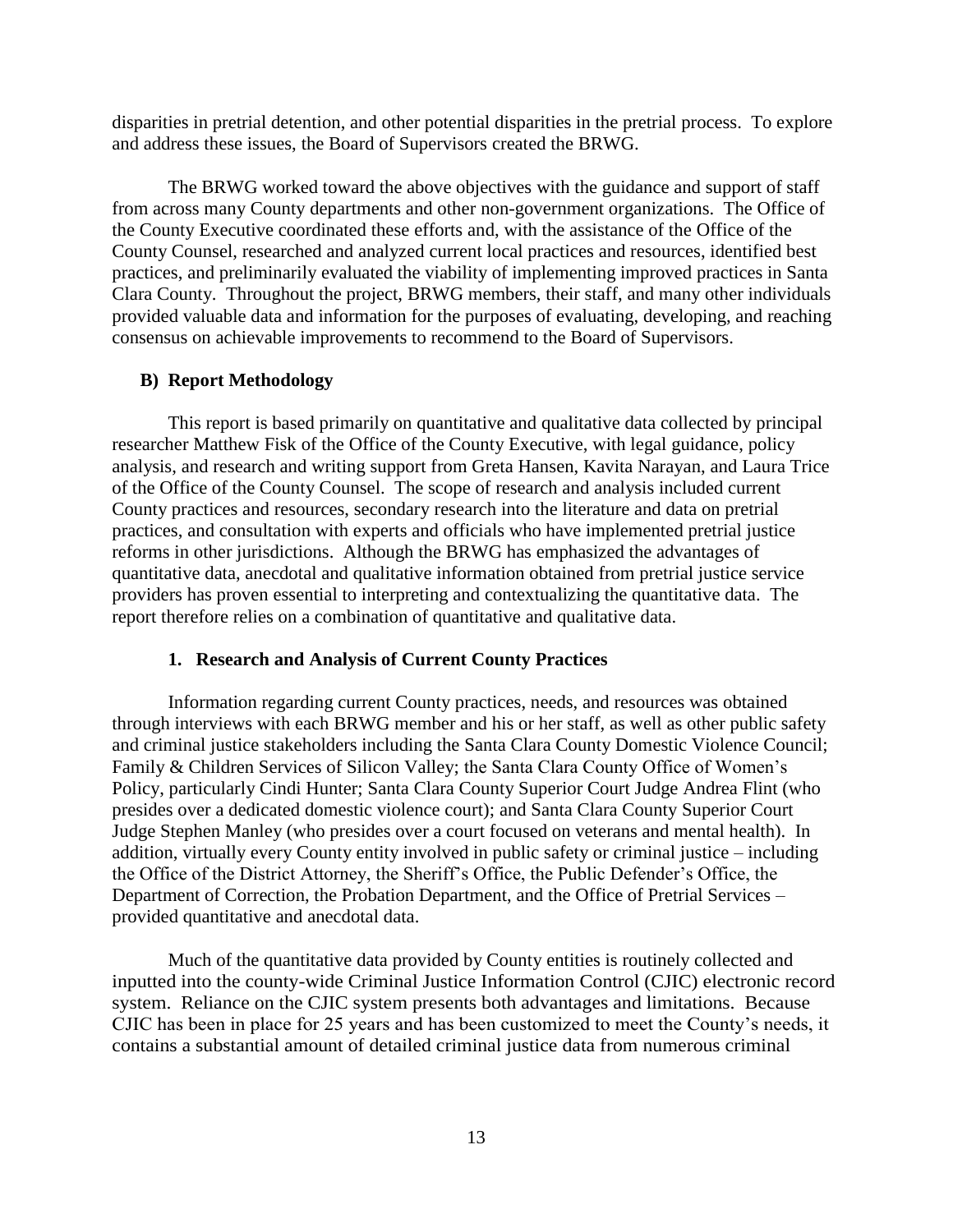justice and public safety entities. At the same time, CJIC is somewhat antiquated and lacks the versatility of newer technology.<sup>12</sup> In addition, because the various criminal justice entities do not input data into CJIC in a uniform format or pursuant to uniform standards, merging and comparing data from different entities proved challenging, and the quality of the resulting data analysis is variable. Nonetheless, CJIC provided a significant amount of data for the report, including data on citations, summons, arrests, original bail amount, bail determination, bond status (i.e, active, exonerated, revoked, forfeited, etc.), conditions of release, convictions, in-custody programs, alternative custody programs, post-release entry/exit points, and various outcomes. CJIC Managers Kathy Sanchez and Mary Snow were instrumental in facilitating the collection and analysis of this data.

## **2. Consultation with Experts and Officials from Other Jurisdictions**

<span id="page-17-0"></span>Information for this report was also obtained through consultation with experts and officials in other jurisdictions. The principal researcher contacted and interviewed a number of nationally recognized experts in the area of pretrial justice, including:

- Timothy Schnacke, Pretrial Justice Committee Chair of the American Bar Association;
- Cherise Fanno Burdeen, Michael R. Jones, Timothy Murray, and John Clark of the Pretrial Justice Institute;
- Marie VanNostrand, Ph.D., Justice Project Manager of Luminosity Inc. Data Driven Justice Solutions; and
- Mike Judnick of The Change Companies.

 $\overline{a}$ 

Professor W. David Ball of Santa Clara University School of Law and the students in his Bail Policy Lab course also provided significant research and collaboration.

The principal researcher also contacted and interviewed pretrial services officials and providers in other jurisdictions that have implemented pretrial justice reforms, including Don Trapp and Brian Valetski, Directors of Multnomah County Pretrial Services; Clifford T. Keenan, Director of the Pretrial Services Agency of the District of Columbia; Juan Hinojosa, Assistant Chief of the Pretrial Services Division of the Cook County Probation Department; and Tara Blaire, the Pretrial Services Director of the Kentucky Administrative Office of the Courts. These individuals provided data, written materials, and professional recommendations regarding pretrial justice reform.

## **3. Input from Bail Bond Industry Representatives**

<span id="page-17-1"></span>Members of the bail bond industry, along with all members of the public, were provided the opportunity to attend and speak at each publicly noticed meeting of the BRWG. In addition, staff conducted specific and targeted outreach to bail agents in order to ensure an adequate opportunity for input from that industry. Local bail bond agents and industry representatives

 $12$  The County has undertaken a project to replace CJIC with newer technology that can better satisfy the County's needs.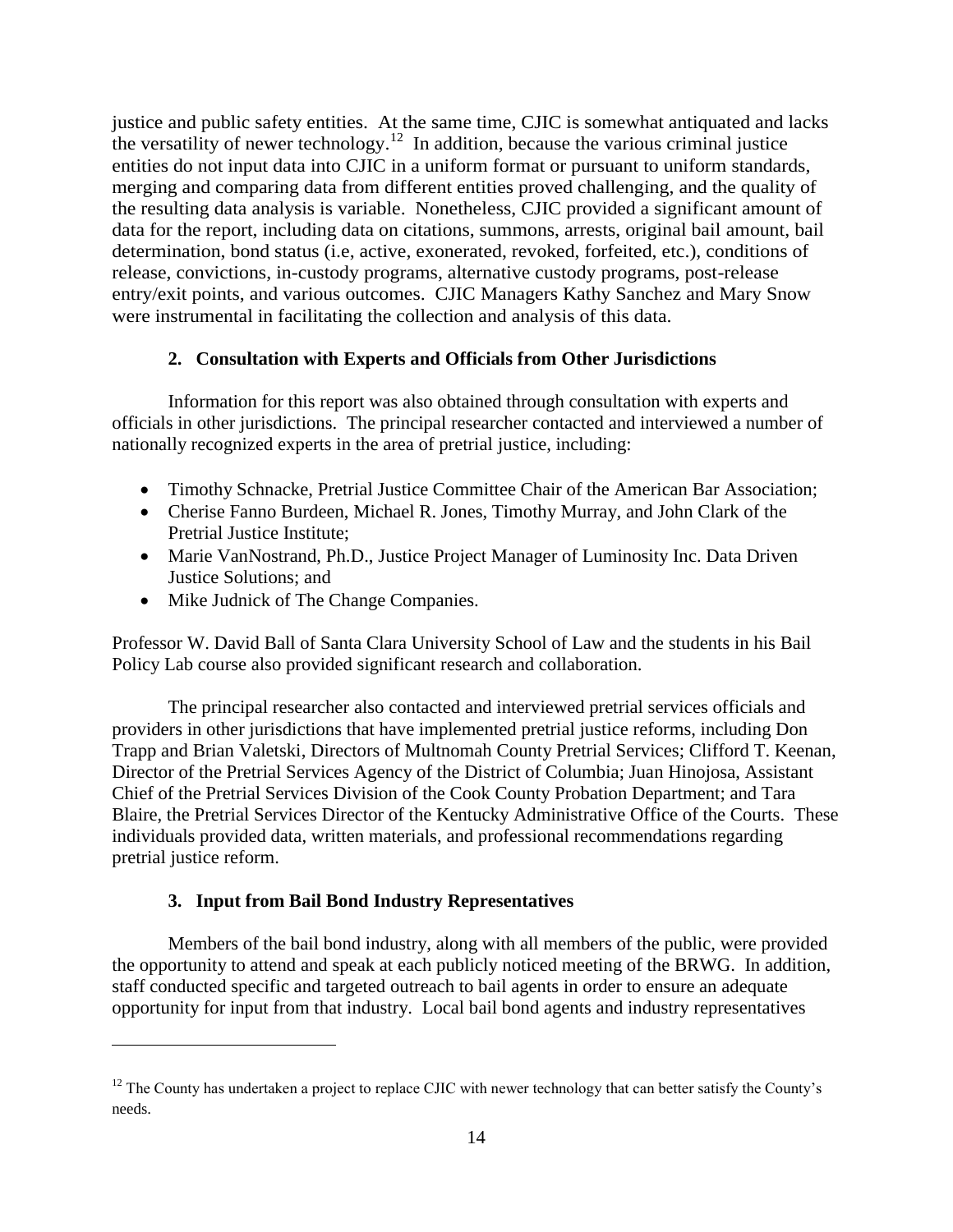were invited to two public forums to provide input on bail and pretrial practices in Santa Clara County, including the services they provide to clients with limited financial means, the contractual and financial terms on which they offer bail bonds and related services, and the efficacy of their services in addressing court appearance and public safety issues. Approximately thirty local bail bond agents from both larger and smaller agencies, as well as representatives from professional organizations such as the California Bail Agents Association ("CBAA"), attended the first public forum, and approximately fifteen bail agents attended the second public forum. They provided written and oral comments, which are cited throughout this report.

In addition, the principal researcher contacted Professional Bail Agents of the United States ("PBUS"), a professional association that represents the interests of bail agents throughout the country through legislative advocacy, education, professional networking, and other activities, to obtain information about its views on bail reform and copies of relevant publications. He spoke with Margaret Kreins, Secretary of PBUS and Vice President of CBAA. Ms. Kreins's comments are also cited throughout the report.

## **4. Secondary Research on Pretrial Justice Practices and Reforms**

Finally, the report relies on data and information provided in scholarly literature, government statistical reports, and reports by non-profit organizations that focus on criminal justice policy. This literature is cited throughout the report, and additional research materials are provided in the Appendices.

## <span id="page-18-0"></span>**IV) Glossary of Terms**<sup>13</sup>

## *Bail*

The process of releasing a defendant from pretrial custody with conditions – in some instances, the deposit of money or property – to ensure court appearance and/or public safety. Bail (temporary release from custody) ranges from citation and release procedures by police officers in the field to release from a detention facility.

## *Bail Agent*

An individual or corporation, licensed by the state, that guarantees a defendant's appearance in court by promising to pay a financial condition of bond if the defendant does not appear, and charges defendants a non-refundable fee for its services.

## *Bail Bond*

 $\overline{a}$ 

Agreement between the defendant, the court, and the bail agent/surety, under which the agent will post a bond with the court to ensure the defendant's appearance.

## *County of Santa Clara*

The County government entity, as distinguished from *Santa Clara County*, which is the geographic region. In this report, "County" (capitalized) means the County of Santa Clara.

<sup>&</sup>lt;sup>13</sup> See Pretrial Justice Institute, *Glossary of Terms* [<http://www.pretrial.org/glossary-terms/>](http://www.pretrial.org/glossary-terms/).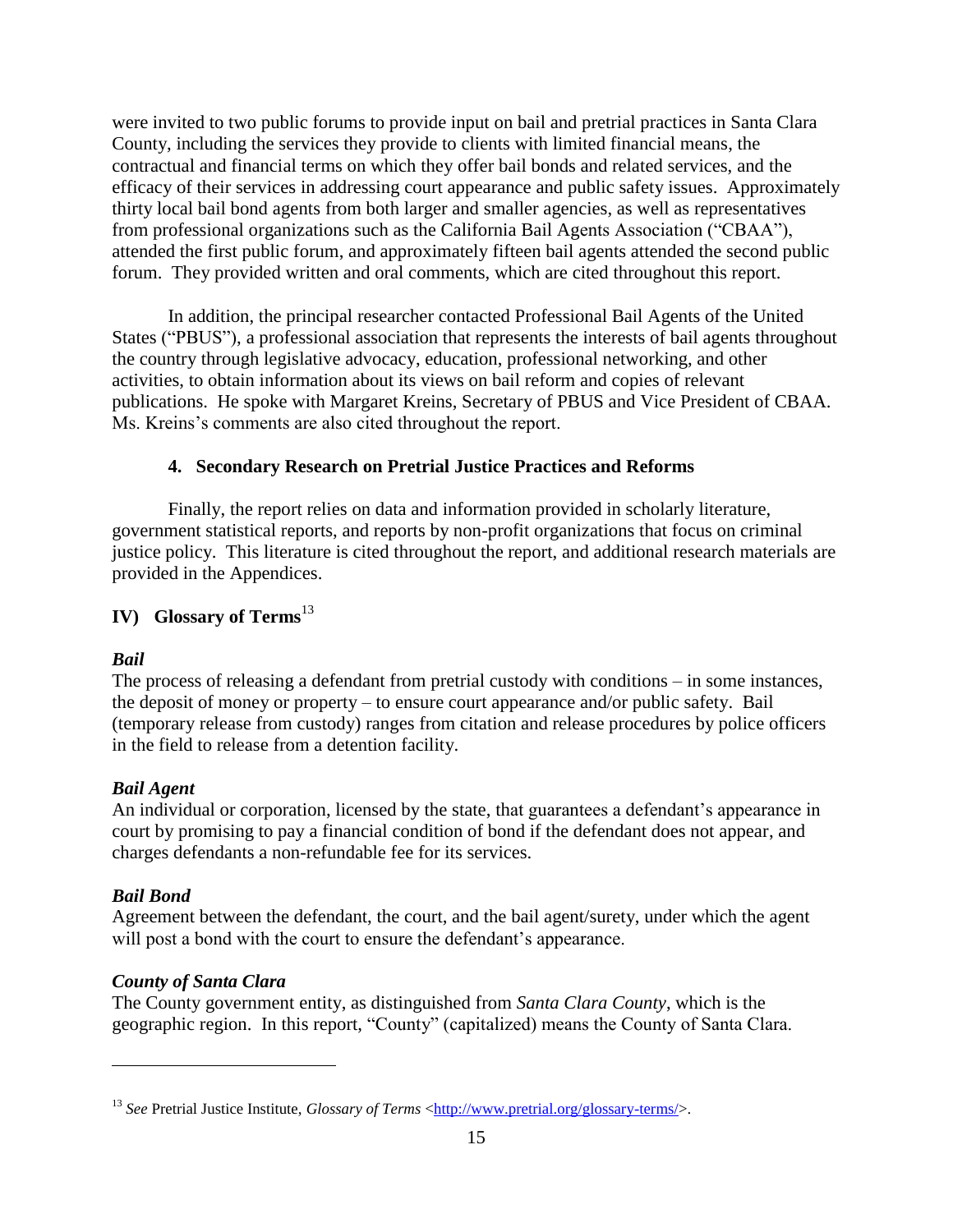## *Due Process*

Constitutional guarantee protecting all individuals from arbitrary or unfair government actions and processes.

## *Failure to Appear*

When a defendant on pretrial release fails to show up for a scheduled court appearance.

## *Pretrial*

The period of time in a criminal defendant's case beginning at arrest and ending at final disposition of the case, whether by trial, plea bargain, dismissal, or other resolution.

## *Pretrial Failure*

Collective term referring to failure to appear, commission of new criminal activity, and/or technical violations during a defendant's period of pretrial release.

## *Own Recognizance (OR) Release (Non-supervised)*

Pretrial release that does not require the payment of money bail, but instead involves a promise by the defendant to appear for all scheduled court appearances and comply with any other conditions set by the court if released. A pretrial services agency typically remotely monitors defendants by making court date reminder phone calls, reviewing criminal histories, verifying court appearances, and following up on failures to appear.

## *Santa Clara County*

The geographic region of the county, as distinguished from *County of Santa Clara*, which is the government entity.

## *Secured Bond*

A defendant's promise to appear for court hearings that is guaranteed by a monetary payment posted by the defendant or by another person or entity.

## *Supervised OR*

OR Release in which the defendant is supervised, often by a pretrial services agency, to ensure compliance with court-ordered conditions of release, which may include conditions of nonsupervised OR release described above as well as mandatory drug testing, substance abuse and/or mental health treatment, electronic monitoring, and other conditions.

## *Surety*

A person or entity that is responsible for guaranteeing another person's obligation or promise – in the pretrial context, the defendant's promise to appear for all scheduled court appearances.

## *Surety Bond*

Payment by a third-party surety  $-$  i.e., a commercial bail bond agent  $-$  to guarantee the defendant's promise to appear in court; a variety of secured bond. To obtain a surety bond, a defendant typically must pay a non-refundable premium of up to 10% of the total bond amount as well as collateral (such as title to a home or vehicle, or other property such as jewelry) to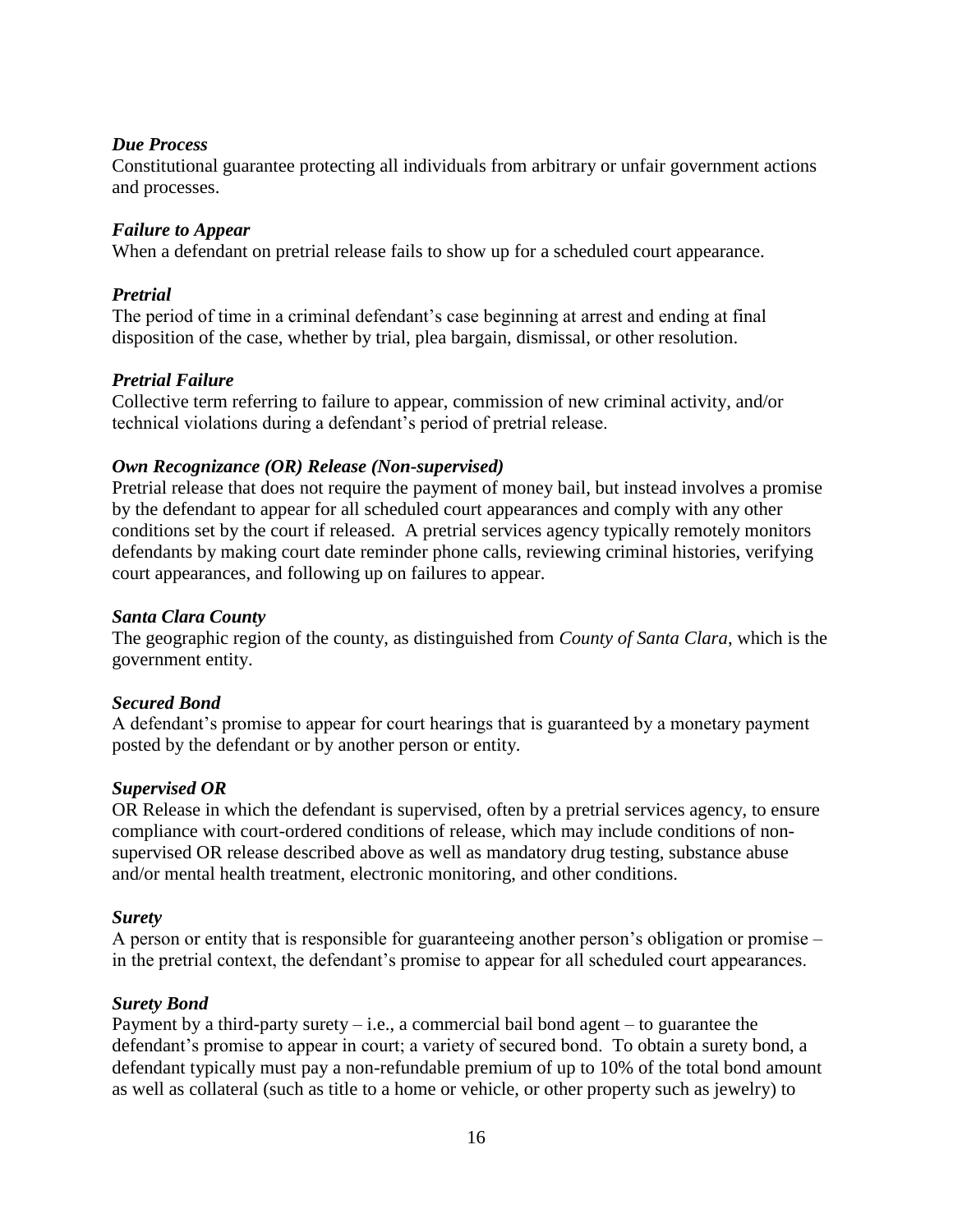cover the remaining bond amount.

#### *Unsecured Bond*

A defendant's promise to appear for court hearings that is not guaranteed by any monetary payment; includes OR releases.

#### <span id="page-20-0"></span>**V) Background on Bail and the Pretrial Process**

In the United States, a person who is arrested for a suspected criminal offense will either be detained in jail or released back to the community pending resolution of the criminal charges – whether through dismissal, plea agreement, or trial. The release decision is a critical one that must balance the government's interests in public safety, compliance with court orders, and court participation against the defendant's individual right to liberty. If all defendants were simply detained until trial, pretrial court order compliance, court participation (appearance), and reoffense rates could likely all be guaranteed. However, that guarantee would come at the cost of the presumption of innocence and constitutional guarantee of due process of law, upon which the criminal justice system depends. 14 For these reasons, the United States Supreme Court has long held that "[i]n our society, liberty is the norm, and detention prior to trial . . . is the carefully limited exception."<sup>15</sup>

The Eighth Amendment to the United States Constitution provides a right against "[e]xcessive bail" in criminal cases. The term "bail" refers to a deposit of money or property, or a promise with no payment made upfront, to obtain a defendant's release from custody prior to trial or other resolution of his or her criminal charges.<sup>16</sup> Bail essentially operates as a financial guarantee that the defendant will appear for all required court hearings.<sup>17</sup> "Bail set at a figure higher than an amount reasonably calculated to fulfill this purpose is 'excessive' under the Eighth Amendment."<sup>18</sup> Although the Eighth Amendment specifically prohibits "excessive bail," it does not mandate the use a money bail-based system of any sort, nor does it guarantee bail in all cases. The federal constitutional right to bail is not an absolute right to a surety bond or other form of money bail, but a right to release from custody in appropriate cases. The California Constitution specifically provides a right to "be released on bail by sufficient sureties" in appropriate cases, and also grants protection against "excessive bail."<sup>19</sup>

<sup>16</sup> See Cal. Penal Code §§ 1268 ("Admission to bail is the order of a competent Court or magistrate that the defendant be discharged from actual custody upon bail"), 1269; *see also* Conference of State Court Administrators, *2012-2013 Policy Paper on Evidence-Based Pretrial Release*, p. 1 [<http://cosca.ncsc.org/~/media/microsites/files/cosca/policy%20papers/evidence%20based%20pre](http://cosca.ncsc.org/~/media/microsites/files/cosca/policy%20papers/evidence%20based%20pre-trial%20release%20-final.ashx)[trial%20release%20-final.ashx>](http://cosca.ncsc.org/~/media/microsites/files/cosca/policy%20papers/evidence%20based%20pre-trial%20release%20-final.ashx) (hereafter *COSCA Policy Paper*).

<sup>17</sup> *Pretrial Detention and Jail Capacity*, p.7.

<sup>14</sup> *See Stack v. Boyle*, 342 U.S. 1, 4 (1951).

<sup>15</sup> *United States v. Salerno*, 481 U.S. 739, 755 (1987).

<sup>&</sup>lt;sup>18</sup> *Stack*, 342 U.S. at 5. However, bail is not necessarily "excessive" merely because it is set at an amount the defendant cannot afford. *See White v. Wilson*, 399 F.2d 596, 598 (9th Cir. 1968); *In re Burnette*, 35 Cal.App.2d 358, 360-61 (1939).

 $19$  Cal. Const., art. I, § 12.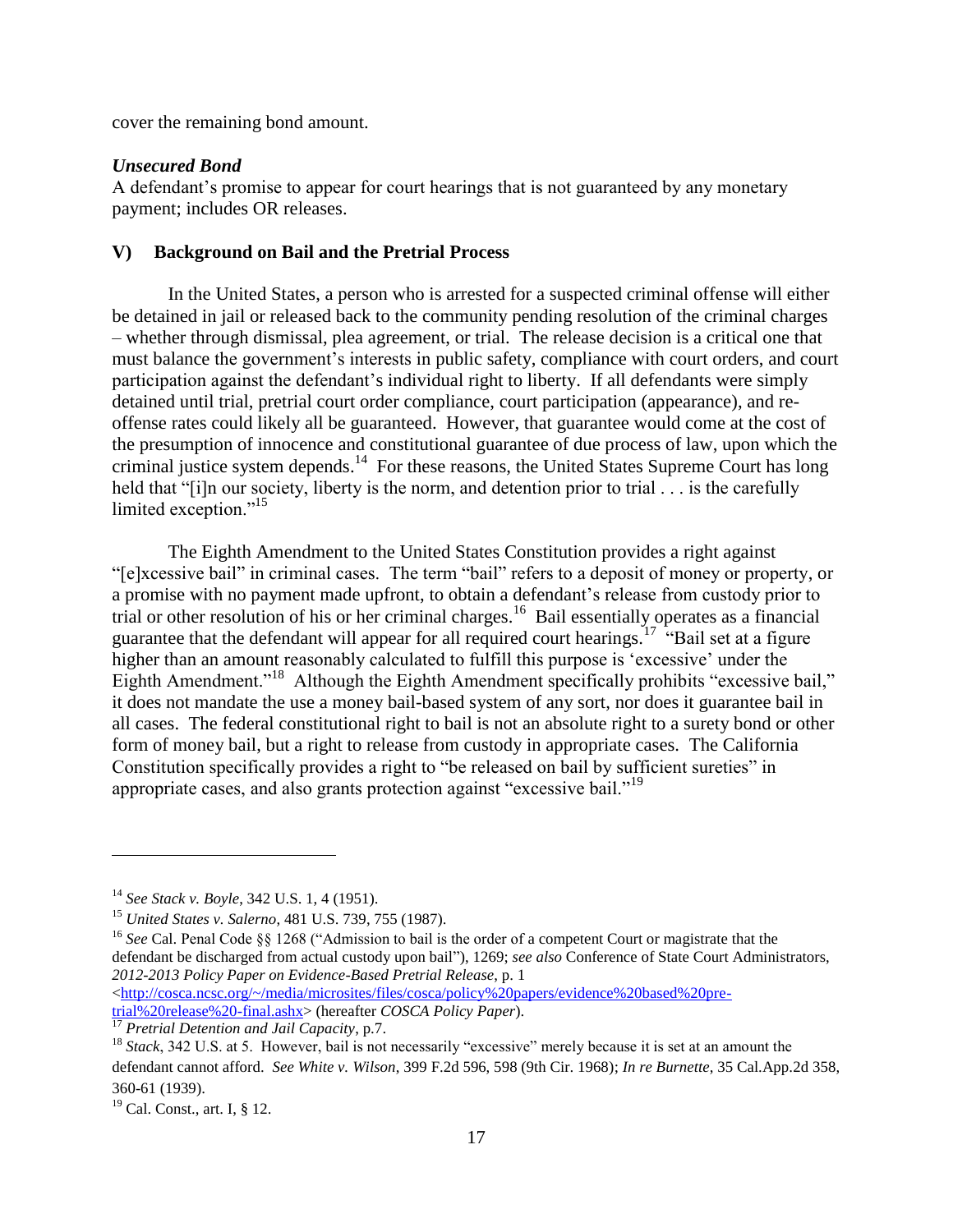#### <span id="page-21-0"></span>**A) Arrest, Detention and Release in California**

In California, individuals who are arrested on criminal charges have three potential points of obtaining release from custody while their charges are pending: (1) at the point of arrest; (2) at the point of booking in the local jail; and (3) at the time of initial appearance before a judge.

### **1. Arrest**

<span id="page-21-1"></span>Many individuals charged with misdemeanor offenses are released immediately following arrest or, in many cases, without an arrest. Immediate release can occur in three ways. First, the law enforcement officer may decide not to arrest the individual, but instead to release him or her and submit a report to the District Attorney, who may issue a summons for the defendant to appear in court if the District Attorney decides to prosecute. Second, an individual who is arrested may be issued a citation for the offense by the arresting officer, sign the citation promising to appear in court, and then be immediately released.<sup>20</sup> This procedure is known as "citation and release" or "cite and release." Finally, an individual may be arrested, taken to jail, and then issued a citation by jail officials, ordered to appear in court, and immediately released. This is a form of citation and release known as a "jail citation." Sometimes there is an intermediate step before jail, which is arrest, transportation, and booking/investigation (discussed further below) at a local police station in an effort to gather more information about the defendant and the suspected crime and to make a custody decision.

Individuals arrested for certain misdemeanor offenses, such as domestic violence-related offenses and violations of protective orders involving domestic violence, may not be eligible for citation and release.<sup>21</sup> Law enforcement officers may also deny citation and release to arrestees who are so intoxicated as to pose a danger to themselves or others; require medical examination; were arrested for certain traffic offenses; have outstanding arrest warrants; cannot provide identification; or where cite and release would jeopardize the prosecution or there is reason to believe the arrestee would not appear for court dates.<sup>22</sup>

 Arrestees who do not qualify for cite and release – including those charged with certain misdemeanors as described above, and those charged with felonies – may obtain immediate release by posting bail with the arresting agency in a preset amount contained in the countywide bail schedule (discussed further below in Section (V)(B)).

#### **2. Booking**

<span id="page-21-2"></span>After an individual is arrested, he or she may be "booked" – i.e., he or she will be fingerprinted and photo-processed, information about the arrest will be entered into criminal

 $20$  Cal. Penal Code § 853.6.

<sup>21</sup> *Id.* § 853.6(a)(2)-(3); *see also* Carlos Barba, Santa Clara University School of Law, Criminal Law and Policy Blog, *Another Tool in the Toolbox for Domestic Violence Pretrial Determinations*,  $\langle$ https://crimlawandpolicy.wordpress.com/2016/04/11/another-tool-in-the-toolbox-for-domestic-violence-pretrial[determinations/>](https://crimlawandpolicy.wordpress.com/2016/04/11/another-tool-in-the-toolbox-for-domestic-violence-pretrial-determinations/).

<sup>&</sup>lt;sup>22</sup> Cal. Penal Code § 853.6(i).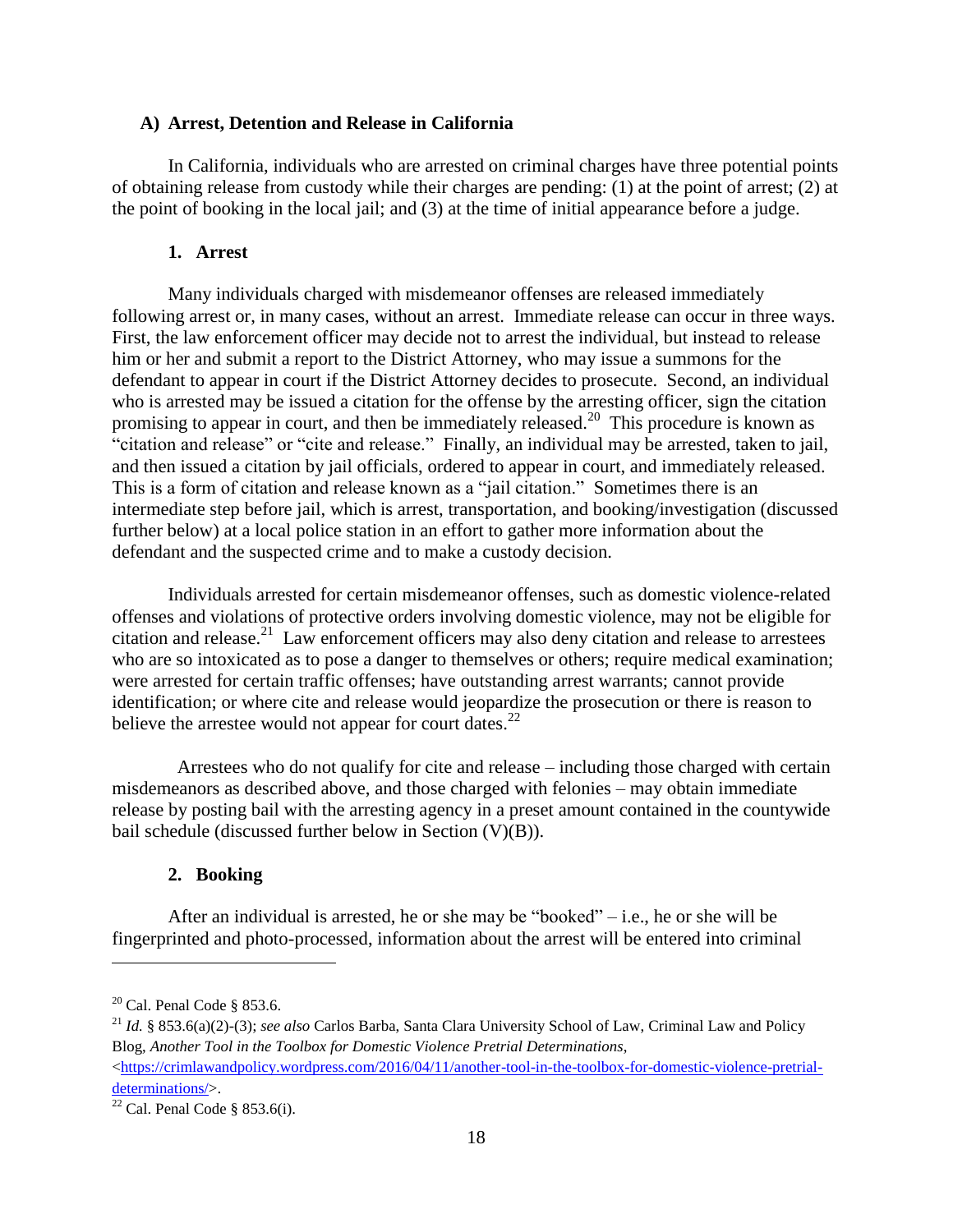justice databases, and those databases will be searched for wants, warrants, and criminal history. As noted above, booking may occur at a city police station, but more commonly occurs at the County jail. Law enforcement and jail officials are required to book arrestees who are taken to jail, including those who are cited and released at the jail. $^{23}$ 

Most arrestees who are not eligible for cite and release; who do not post bail with the arresting agency; and who are booked at the jail may secure immediate release by posting bail with the jail in the amount set by the countywide bail schedule. These arrestees will be released pending their initial court appearance, which typically occurs within 60 days of their arrest date. During this 60-day period, most defendants released on bail bonds typically are under no formal supervision and are not required to comply with any individualized release conditions. Arrestees who do not post bail will remain in custody during this time period, unless they are released on their own recognizance as described below, and appear in court for a bail hearing within 48 hours, excluding weekends and holidays.

## **3. Initial Court Appearance**

<span id="page-22-0"></span> At the initial court appearance, defendants are informed of what crime(s) they are charged with, advised of their constitutional rights, and appointed an attorney if they cannot afford one. Misdemeanors are often adjudicated through a guilty or no contest plea and sentenced at this hearing, but felonies are very rarely adjudicated at this time. If the charges are not resolved, the judge must determine whether, and under what conditions, to release the defendant pending trial. The judge may set a bail amount which the defendant must post in order to obtain release from custody pending trial, release him or her from custody without any money bail requirement, or in limited cases, deny release altogether and order the defendant to remain in custody pending trial. The judge also has broad discretion to impose non-financial conditions of release relating to the nature of the alleged offense and the defendant's criminal history, such as supervision by a pretrial services agency or a no contact order prohibiting the defendant from contacting the victim.

The California Constitution guarantees defendants a right to bail for nearly all criminal charges, with the exception of capital offenses, violent felony offenses, and felony sexual assault offenses.<sup>24</sup> The offenses for which bail is permitted are known as "bailable" offenses.<sup>25</sup> The superior court judges for each county are charged with preparing, adopting, and revising annually a uniform countywide bail schedule for all bailable felony offenses, misdemeanor offenses, and non-Vehicle Code infractions.<sup>26</sup> By law, the bail amounts contained in the countywide bail schedule are presumptive fixed amounts set based on the superior court judges' general assessment of the seriousness of each offense type, $27$  and do not include consideration of any individual factors relating to a defendant's risks of failing to appear in court and/or engaging in new criminal activity if released from custody prior to trial.

 $^{23}$  *Id.* § 853.6 (a)(1), (g).

<sup>24</sup> Cal. Const., art. I, § 12; *see also* Cal. Penal Code §§ 1270.5, 1271.

 $25$  Please refer to Appendix A for a timeline discussing the historical evolution of bail.

 $^{26}$  Cal. Penal Code § 1269b(c).

<sup>27</sup> *Id.* § 1269b(e).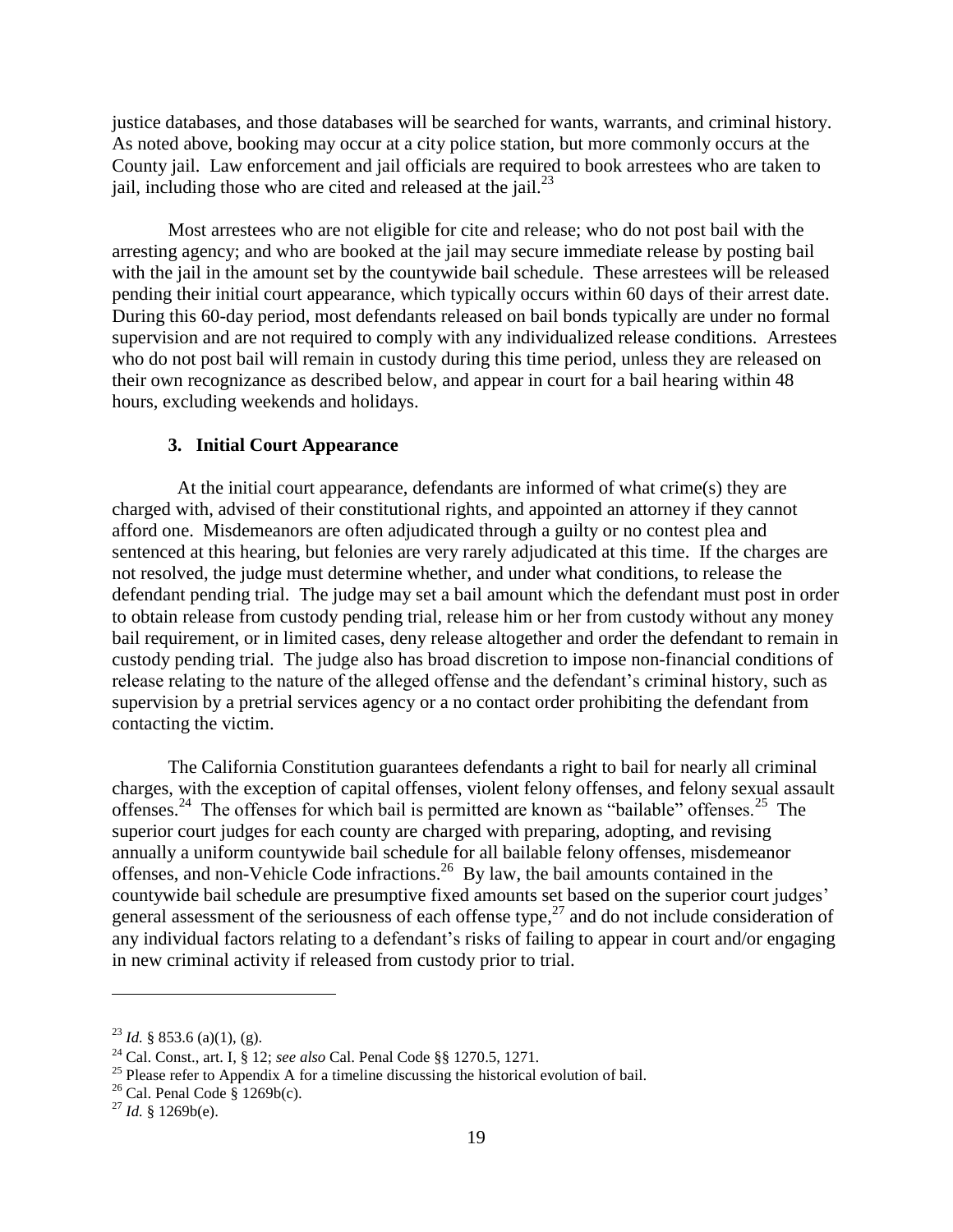At any time, but usually once a defendant appears in court and the prosecution and defense counsel are present, the judge has discretion to either adjust the scheduled bail amount the defendant has posted with the arresting agency or jail – or, if the defendant has not done so, to set an amount higher or lower than the scheduled amount and/or to impose other conditions of release.<sup>28</sup> In exercising its discretion to set bail in a particular case, the court must consider:

the protection of the public, the safety of the victim, the seriousness of the offense charged, the previous criminal record of the defendant, and the probability of his or her appearing at the trial or hearing of the case. Public safety and the safety of the victim shall be the primary considerations. $29$ 

The statute offers no guidance to judges on how to define or weigh each of these factors when assessing a defendant's risk of failing to appear in court and/or endangering public safety.

A judge's discretion to set a bail amount based on these general considerations is constrained in cases involving serious or violent felonies;<sup>30</sup> in such cases, the judge may not set bail below the amount contained in the countywide bail schedule unless the judge makes a specific "finding of unusual circumstances," which "does not include the fact that the defendant has made all prior court appearances or has not committed any new offenses."<sup>31</sup>

In lieu of setting any money bail amount, judges also have discretion to release a defendant on his or her own recognizance, meaning that the defendant need not post any amount of money to obtain release from custody, but instead must sign a release agreement promising to appear for all scheduled court hearings and comply with any other conditions set by the court.<sup>32</sup> An own recognizance release – known as an "OR" – is left to the court's discretion in felony cases, but most defendants who are accused of misdemeanor offenses are entitled to OR release unless the court finds their release "will compromise public safety or will not reasonably assure the appearance of the defendant as required" at future court hearings (with the exception of certain misdemeanor domestic violence offenses, which are discussed below).<sup>33</sup> The court may also order a supervised own recognizance release ("Supervised OR") that includes conditions beyond appearing for court dates. The conditions imposed will vary depending on the individual case, and may include mandatory drug testing, substance abuse or mental health treatment, or

<sup>28</sup> *Id.* §§ 1269b(b), 1275.

<sup>&</sup>lt;sup>29</sup> Cal. Const., art. I, § 28(f)(3); Cal. Penal Code § 1275(a)(1). In assessing the seriousness of the offense, judges must consider any alleged threats or injury to victims or witnesses; alleged use of a firearm or other weapon; and alleged use or possession of controlled substances. In cases involving drug-related offenses, the judge must also consider the amount of drugs involved and whether the defendant is currently released on bail for a similar offense. *Id.* § 1275(a)(2), (b).

 $30$  These categories, which are defined in the California Penal Code, include such offenses as murder, manslaughter, robbery, arson, kidnaping, witness intimidation, criminal threats, and extortion.

 $31$  Cal. Penal Code § 1275(c).

<sup>32</sup> Cal. Const., art. I, §§ 12, 28(f)(3); Cal. Penal Code § 1270(a).

 $33$  Cal. Penal Code, § 1270(a).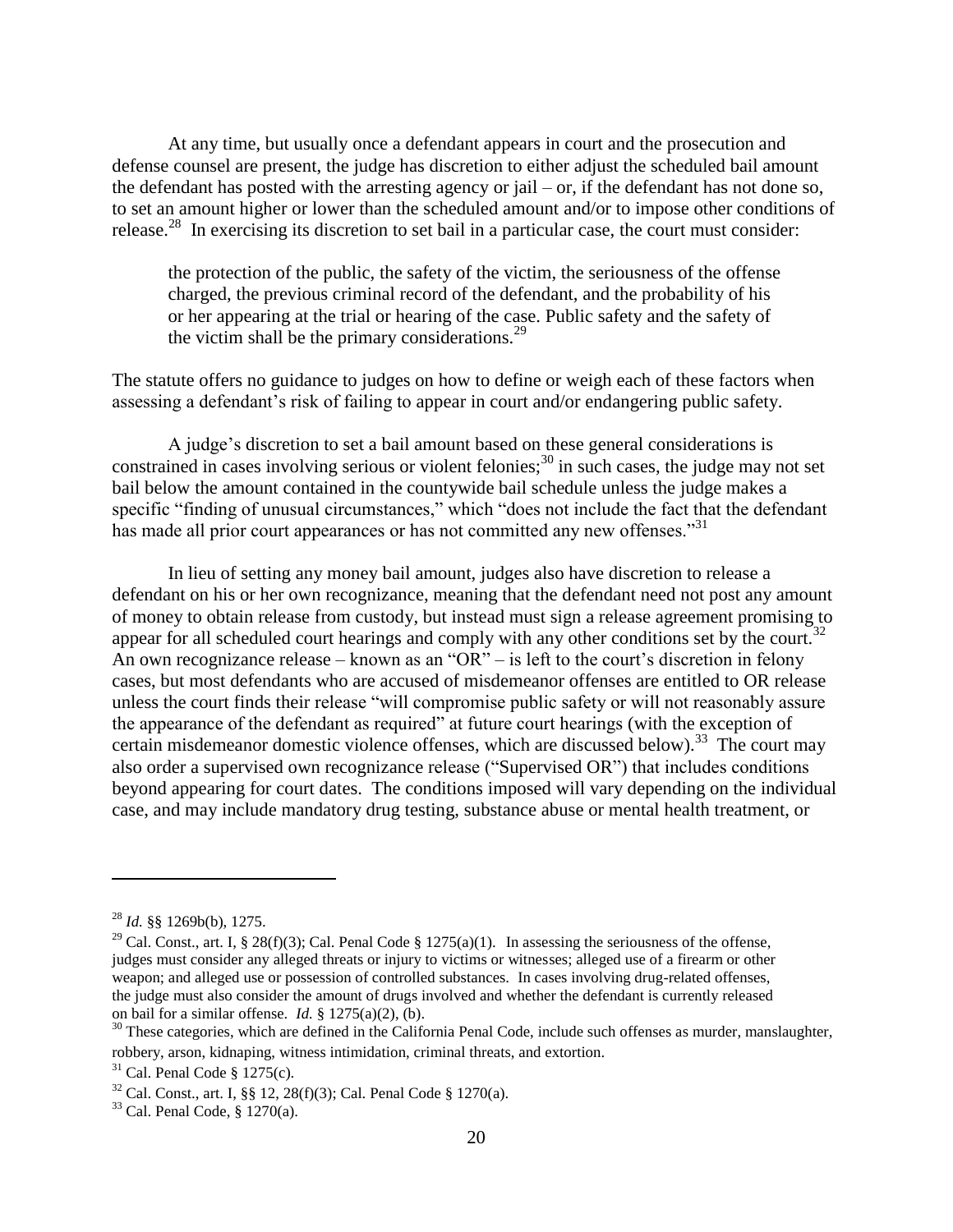compliance with restraining orders.<sup>34</sup> In some cases, a judge may require a defendant both to post bail and to comply with pretrial supervision conditions.

Because OR and Supervised OR may be granted *only* by a judge – not by an arresting officer or a jail – defendants who are able to post their scheduled bail amount may be released from custody immediately, without any supervision requirements or non-monetary conditions, while those who are seeking OR or Supervised OR through the Office of Pretrial Services in lieu of posting bail must wait for a judge to review their case in chambers, which occurs around the clock. Defendants charged with less serious crimes may be released on OR within several hours of booking. Defendants charged with serious or violent felonies and other serious offenses, including certain domestic violence offenses, may be released on OR at their initial court appearance, within 48 hours of booking, excluding weekends and holidays.<sup>35</sup>

Finally, in very limited cases involving capital offenses or a few serious felony offenses, the court may deny bail altogether and order the defendant to remain in custody pending resolution of his or her criminal charges. 36

## **4. Special Considerations in Domestic Violence Cases**

<span id="page-24-0"></span>California laws on bail and pretrial release afford special protections during the pretrial process for alleged victims of domestic violence-related offenses. While most individuals who are arrested on misdemeanor charges are cited and released immediately, many of those arrested for misdemeanor domestic violence-related offenses are not eligible for cite and release, and must instead post the scheduled bail amount or appear before a judge to obtain pretrial release.<sup>37</sup> In addition, an arresting officer may seek a higher bail amount for a person arrested on felony charges or for the misdemeanor offense of violating a domestic violence restraining order if the officer believes the scheduled bail amount is insufficient to ensure the defendant's appearance in court or to protect the alleged victim or the alleged victim's family.<sup>38</sup> In such cases, the defendant cannot obtain release immediately by posting a bond with jail officials for the scheduled bail amount. Instead, he or she will be detained either until a judge has set a bail amount or until eight hours have passed after booking without issuance of an order changing the scheduled bail amount.

Domestic violence charges also trigger special judicial procedures for OR and for departures from the bail schedule. For certain domestic violence-related offenses, including misdemeanor charges, the court may order OR release or set a lower or higher bail amount only after providing two days' prior notice to the prosecution and defense, and holding a hearing in open court.<sup>39</sup> In setting the bail amount and determining whether to order OR, the court is

<sup>&</sup>lt;sup>34</sup> County of Santa Clara, Office of Pretrial Services, *Office of Pretrial Services Overview* [<https://www.sccgov.org/](https://www.sccgov.org/‌sites/pretrial/AboutUs/Overview/Pages/Overview.aspx) [sites/pretrial/AboutUs/Overview/Pages/Overview.aspx>](https://www.sccgov.org/‌sites/pretrial/AboutUs/Overview/Pages/Overview.aspx).

<sup>35</sup> Cal. Penal Code, § 1270.1.

<sup>36</sup> Cal. Const., art. I, § 12.

 $37$  Cal. Penal Code § 853.6, subd. (a)(2) & (a)(3).

 $38$  *Id.* § 1269c.

<sup>39</sup> *Id.* § 1270.1, subds. (a)-(b).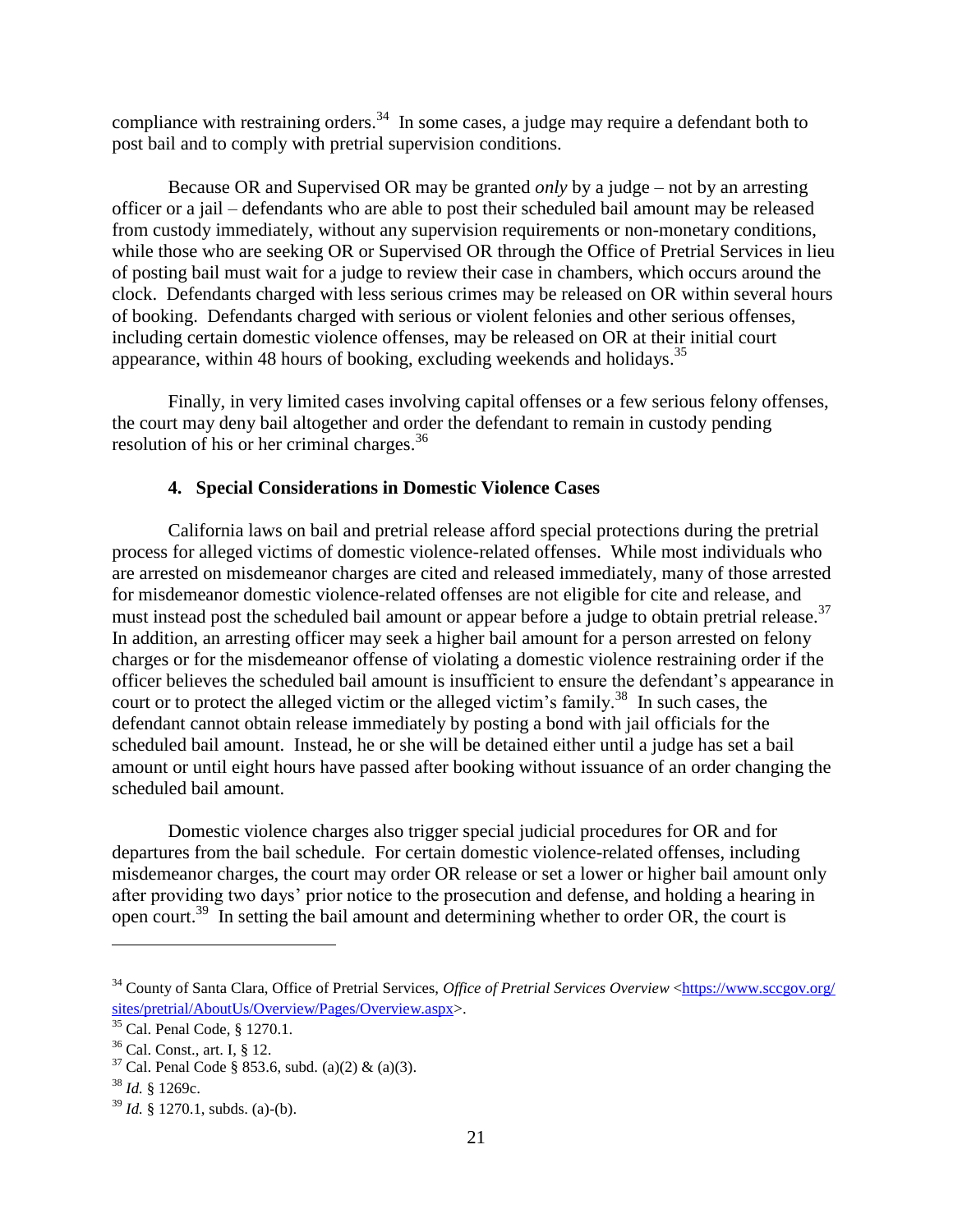required to consider any alleged threats made by the defendant and any past acts of violence.<sup>40</sup> Outside the domestic violence context, these procedures also apply to serious and violent felony offenses.<sup>41</sup>

In addition to these statutory requirements, the Office of Pretrial Services has a policy of attempting to contact victims before any defendant charged with domestic violence offenses may be considered for OR or Supervised OR release. Pretrial Services attempts to contact victims as early as possible in order to speak to the victim before she or he has experienced any pressure (from the defendant, relatives, friends, or others) to be less forthcoming or to protect the defendant in interactions with law enforcement or pretrial services officers. Pretrial Services officers also provide information about domestic violence resources and services to victims.

#### <span id="page-25-0"></span>**B) Posting Bail/Bail Bonds**

A defendant who has been granted bail may deposit the full amount directly with the court (or with the jail, which will remit the bail amount to the court) in cash, federal or state bonds, or real estate equity equivalent to the cash amount.<sup>42</sup> The deposit, less any court costs, fees, fines, or other criminal penalties, will be returned to the depositor if the defendant attends all required court hearings, but may be forfeited if he or she fails to appear. $43$ 

Because many defendants cannot raise the full bail amount upfront, bail is most often satisfied by posting a bond through a commercial bail agent. Pursuant to a civil contract between the defendant and the bail agent, the agent will post a bond with the court for the full bail amount, charging the defendant a non-refundable fee, known as a "premium," of no more than 10% of that amount. Anecdotal evidence suggests that, in recent years, bail agents in Santa Clara County rarely obtain a 10% premium from a defendant; instead, they often collect 1-2% upfront and may collect the remainder of the 10% in installments. In addition to that initial nonrefundable premium, the bail agent may also charge actual, necessary, and reasonable expenses incurred in connection with the transaction, such as guard fees for the first 12 hours following release on bail, notary fees, long distance telephone charges, and certain travel expenses $44$  although bail agents in Santa Clara County have stated that they rarely incur these costs and thus do not pass them on to their clients.

Bail bond agents may require clients to offer collateral equivalent to the remaining percentage of the full bail amount in the form of title to a home, vehicle, or real property; or to deposit actual property such as jewelry. Anecdotal evidence suggests that, in recent years, bail agents in Santa Clara County do not always require collateral, particularly for lower bail bond amounts (i.e., those under \$100,000). One local bail agent stated that as many as 98% of bail

 $^{40}$  *Id.* § 1270.1, subds. (c)-(d).

<sup>&</sup>lt;sup>41</sup> *Id.* § 1270.1, subd. (a)(1).

<sup>42</sup> *Id.* §§ 1295, 1298. As discussed further below in Section (VII)(B), some other states permit defendants to post a portion of the bail imposed – usually 10% – with the court as a guarantee they will appear for their court dates, but California law permits only the full amount to be deposited with the court.

<sup>43</sup> Cal. Penal Code § 1269b(h), 1305.

<sup>44</sup> 10 Cal. Code Regs. § 2081.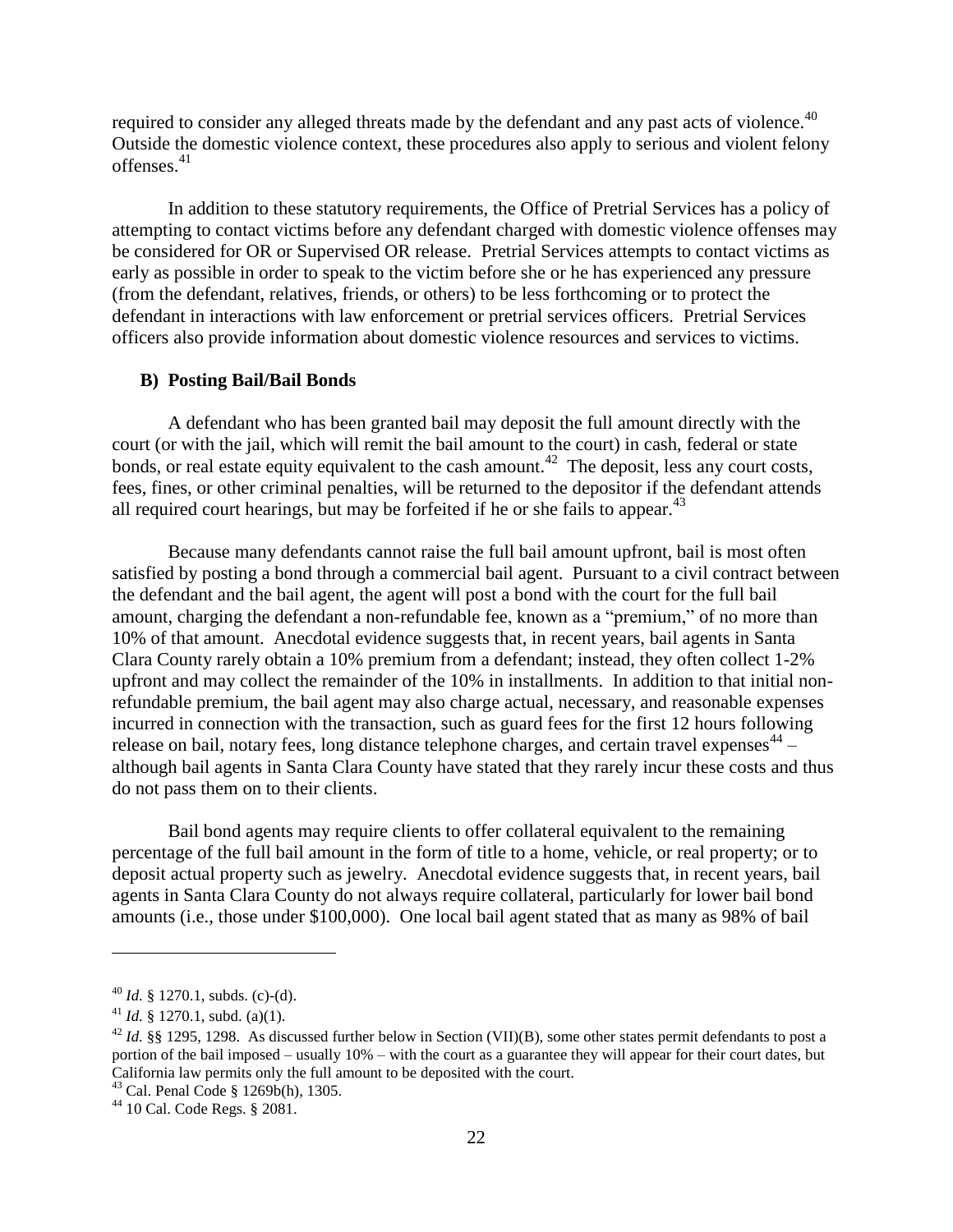bonds are "written on a signature, with no collateral." But because bail agents are not required to report on the details of their bond transactions, this statement is purely anecdotal, and even when bail agents do not require collateral, they typically require a co-signer or in some cases *multiple* co-signers – usually family or friends who co-sign the bond agreement and may be obligated to pay the full bail amount if the defendant fails to appear.

If the defendant appears for all mandated court hearings, the bail bond is exonerated (i.e., terminated) by the court and any collateral provided by the defendant is returned by the bail agent, but the 10% premium is not refunded. If the defendant fails to appear in court, however, the bond may be forfeited after a lengthy, complex, and time-sensitive legal process,  $45$  and the bail agent may be held responsible for paying the court the full bail amount.<sup>46</sup> The bail agent, in turn, may seek to recover the full bail amount from the defendant or any co-signers, in some cases by seizing and/or liquidating collateral. The bail agent may also require the defendant to pay for costs associated with the failure to appear, including court costs, attorney's fees, and the cost of locating and/or surrendering the defendant. Thus, a bail bond obtained through a commercial bail agent is a type of surety bond in which the bail agent acts as the surety guaranteeing the defendant's appearance for all mandated court hearings. Surety bonds guarantee appearance only – not avoidance of re-arrest pending trial or avoidance of technical violations of release conditions.

#### <span id="page-26-0"></span>**C) Bail and Release in Santa Clara County**

#### **1. Bail Schedule and Bail Bonds**

<span id="page-26-1"></span>In Santa Clara County, there were approximately 32,000 admissions into the Main Jail in 2014, of which 87% involved felony offenses and 13% involved misdemeanor offenses. In 2014 – excluding those cited and released in the field, released on jail citations, dismissed, or transferred – approximately 35% of defendants were released on money bail; approximately 25% were released on their own recognizance, with or without supervision conditions;<sup>47</sup> and approximately 40% either remained in jail throughout the pretrial period because they were ordered detained or because they did not or could not make bail, or were released by the court, usually after sentencing. According to the Office of Pretrial Services, those defendants remaining in pretrial custody faced an average detention length of 224 days for felony offenses and 28 days for misdemeanor offenses. Thus, some low-level misdemeanor defendants who are unable to post bail may end up serving most or all of their sentences prior to conviction.

The current bail schedule established by the Santa Clara County Superior Court, which is in effect from January 1 to December 31, 2015, is available online at [http://www.scscourt.org/documents/criminal\\_bail.pdf.](http://www.scscourt.org/documents/criminal_bail.pdf) As of the date this report was prepared, the 2016 bail schedule was not yet available.

<sup>45</sup> The bail forfeiture process is described below, in footnote 141.

<sup>46</sup> *Pretrial Detention and Jail Capacity*, pp. 7-8; *People v. Amwest Surety Ins. Co.*, 280 Cal. Rptr. 58, 61 (Cal. Ct. App. 1991). Criticisms of the commercial bail bonds industry are discussed in Section (V).

 $47$ <sup>11</sup> Of the defendants released on their own recognizance, pretrial supervision and/or other conditions of release were imposed in 77% of cases, while 23% were released with no conditions.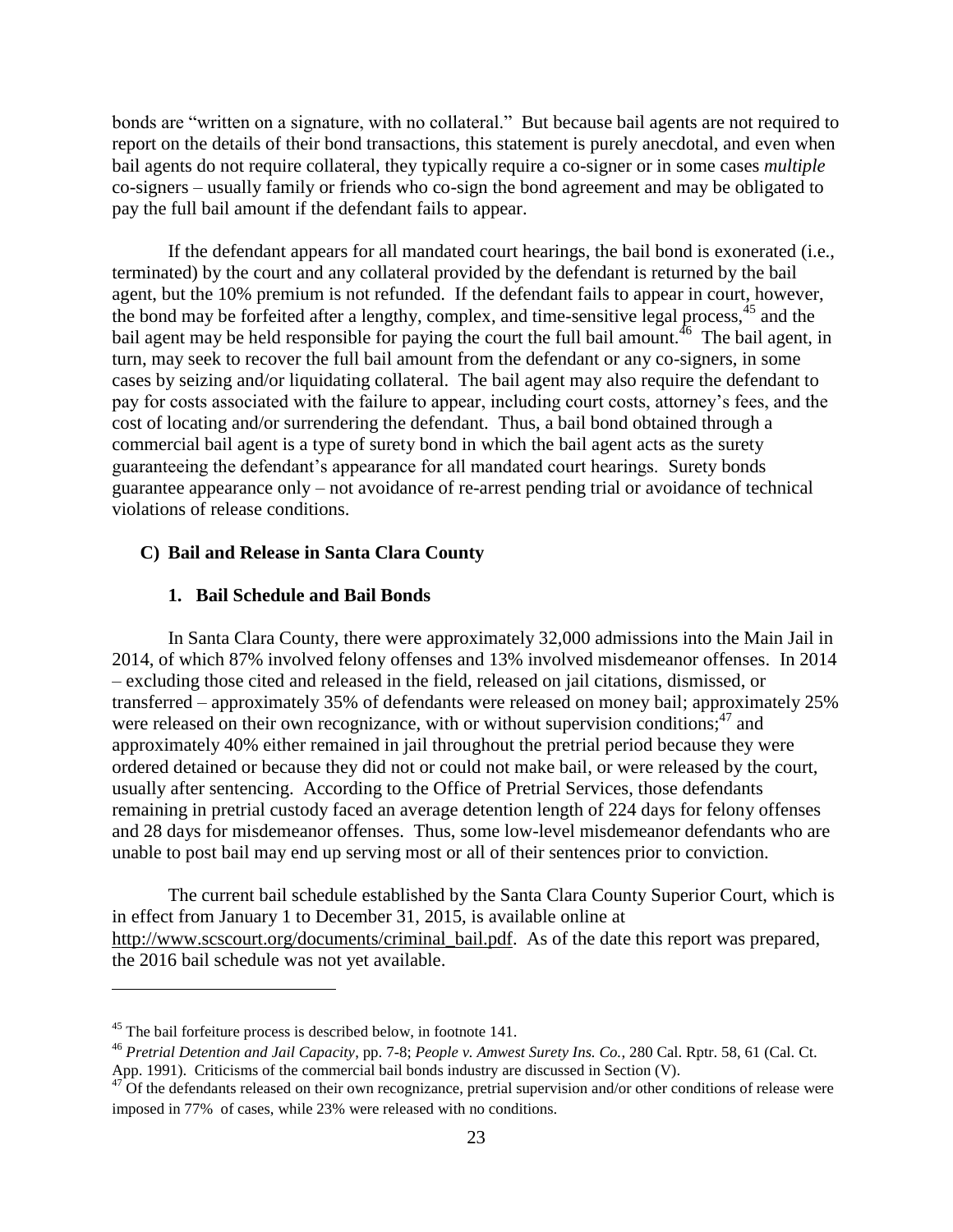According to an analysis conducted by the Public Policy Institute of California, the scheduled bail amounts across 12 counties that account for approximately two-thirds of California's population increased by approximately  $22\%$  from 2002 to  $2012.^{48}$  This figure does not include Santa Clara County, so it is unclear whether the local bail schedule follows that trend. But in 2012, the scheduled bail levels for Santa Clara County ranked in the lowest range statewide, falling in the \$14,824-\$24,604 range, compared with \$24,605-\$28,782 for Marin, San Mateo, Contra Costa, and Sacramento Counties; \$28,783-\$33,133 for Alameda, Los Angeles, Santa Barbara, and San Diego Counties; and \$33,134-\$63,781 for San Francisco, San Joaquin, Napa, and San Bernardino Counties (among others).<sup>49</sup> However, many – including those in the bail industry – have opined that California bail schedules are too high for many offenses, and that wide discrepancies among California counties create incentives to commit certain types of offenses (e.g., drug offenses) in one county over another.<sup>50</sup>

Most County defendants who obtain release on bail do so by securing the services of a bail agent and posting a bail bond. In 2015, bail agents posted 7,599 bail bonds in Santa Clara County for bail amounts totaling  $$198,068,815$ .<sup>51</sup> Bail amounts for individual bonds ranged from \$100 to \$1,500,000, with a mean bail amount of \$26,065 and a median bail amount of \$15,000.<sup>52</sup> 289 bail bonds – or approximately 3.4% of all bail bonds posted in  $2015$  – were for bail amounts of less than  $$2,000$ .<sup>53</sup>

## **2. County Participants in the Pretrial Process**

<span id="page-27-0"></span>A number of criminal justice officials play a role in bail and release determinations in Santa Clara County.

First, law enforcement officers  $-$  i.e., the Sheriff's Office and city police departments  $$ play an initial role in the bail and release process by exercising discretion over whether to arrest an individual in the first instance; when to submit a report to the District Attorney for a possible summons request; whether to cite and release an arrested individual in the field; and whether to bring an arrestee to jail for a jail citation and/or booking. The County Sheriff's Office and 12 other law enforcement agencies operate within Santa Clara County. The Santa Clara County Police Chiefs Association has adopted recommended cite-and-release guidelines intended to achieve consistency in the implementation of cite and release practices in the field and to reduce costs by ensuring that officers do not unnecessarily transport arrestees for booking and processing at County jails. Under the guidelines, however, arresting officers retain a fair amount of discretion, and anecdotal evidence suggests that cite and release practices lack consistency.

<sup>48</sup> *Pretrial Detention and Jail Capacity*, p. 9.

<sup>49</sup> *Id.*, p. 15.

<sup>50</sup> *See* Letter from Jonathan Shapiro, Chairman, Little Hoover Commission to Governor Edmund G. Brown, Jr. at pp. 5-6 [<http://www.lhc.ca.gov/studies/216/Report216.pdf>](http://www.lhc.ca.gov/studies/216/Report216.pdf).

<sup>51</sup> Shauna Lord, Santa Clara University School of Law, Criminal Law and Policy Blog, *The Santa Clara County Bail Market* [<https://crimlawandpolicy.wordpress.com/2016/03/16/the-santa-clara-county-bail-market/>](https://crimlawandpolicy.wordpress.com/2016/03/16/the-santa-clara-county-bail-market/).

<sup>52</sup> *Id.*

<sup>53</sup> *Id.*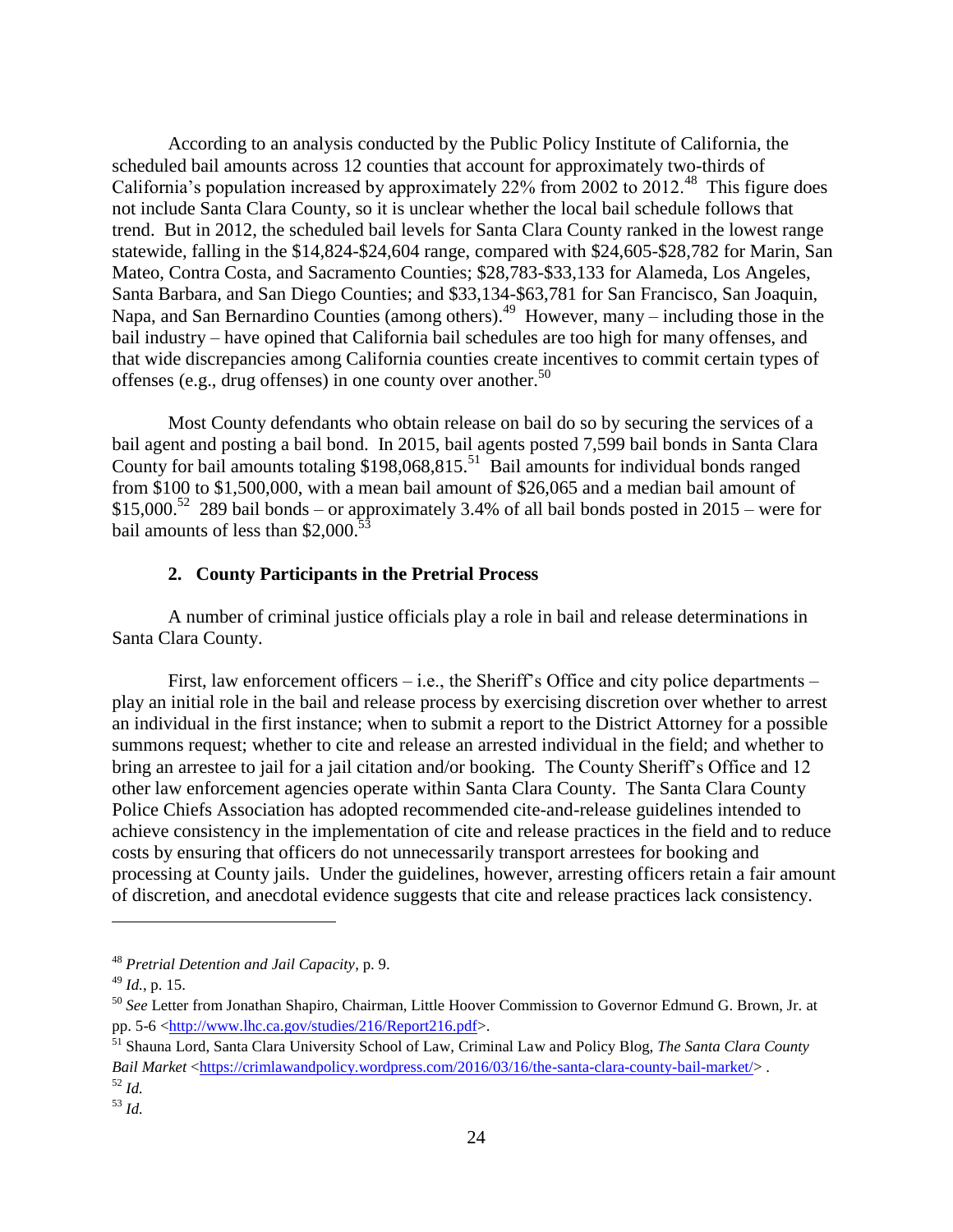The arresting officer's decision whether to cite and release in the field is often critical for arrestees because it can determine whether the arrestee ever spends time in jail. While an individual cited and released in the field may never face detention, an individual who is brought to the jail for booking will remain in custody throughout the booking process – often several hours – even if he or she is subsequently released on a jail citation.<sup>54</sup> Additional training may be required to ensure that arresting officers implement cite and release policies in a uniform manner that is based on arrestees' risk level, and to minimize unnecessary transport and booking of arrestees in County jails.

Law enforcement officers may also play an important role in collecting information related to an arrestee's likelihood to reoffend if released, or the risk of danger and lethality in the context of domestic violence.<sup>55</sup> However, information collected by law enforcement officers may not always be made available in a complete and timely enough manner to the court and other criminal justice officials for use in the bail and release process.

Second, the Office of the District Attorney prosecutes crime within Santa Clara County and exercises its discretion to administer justice in a fair and transparent manner. After a defendant has been arrested, the District Attorney can affect bail and release decisions in a number of ways. Following arrest, and typically before arraignment/initial court appearance, the District Attorney will undertake an initial screening of the case, and may determine that charges should be dropped, reduced, amended, or added. In such cases, the defendant may be released (if charges are dropped) or eligible for release on a lower bail amount (if charges are reduced). Thus, early case screening by the District Attorney's Office can prevent unnecessary or unnecessarily prolonged pretrial detention and the associated costs for defendants and the County. By the same token, early prosecutorial screening can promote necessary detention and/or the imposition of appropriate pretrial release conditions for public safety purposes.

The District Attorney's Office also makes recommendations to the court regarding appropriate bail amounts, whether the defendant is a suitable candidate for OR or Supervised OR, and suggested conditions of release.

Third, the Public Defender's Office provides representation to defendants accused of crimes in Santa Clara County who are financially unable to hire an attorney. Public defenders have a duty to respond immediately to requests for representation. Public defenders are present at arraignments/initial court appearances and represent defendants during bail/release determinations. A public defender may advocate for OR or Supervised OR, where appropriate, or seek to assure that any bail amount set by the court is reasonable and not excessive. In some cases, however, a public defender may have very little information about a defendant's case at the time when the bail/release determination is made. Public defenders may be in a better position to obtain fair pretrial release conditions for their clients in cases where they have been

<sup>54</sup> Erin Callahan, Santa Clara University School of Law, Criminal Law and Policy Blog, *Bail: How does it work?* [<https://crimlawandpolicy.wordpress.com/2016/03/22/bail-how-does-it-work/#more-208>](https://crimlawandpolicy.wordpress.com/2016/03/22/bail-how-does-it-work/#more-208).

<sup>&</sup>lt;sup>55</sup> See Section (VI)(C)(3) for more information about domestic violence risk assessments conducted by law enforcement officers.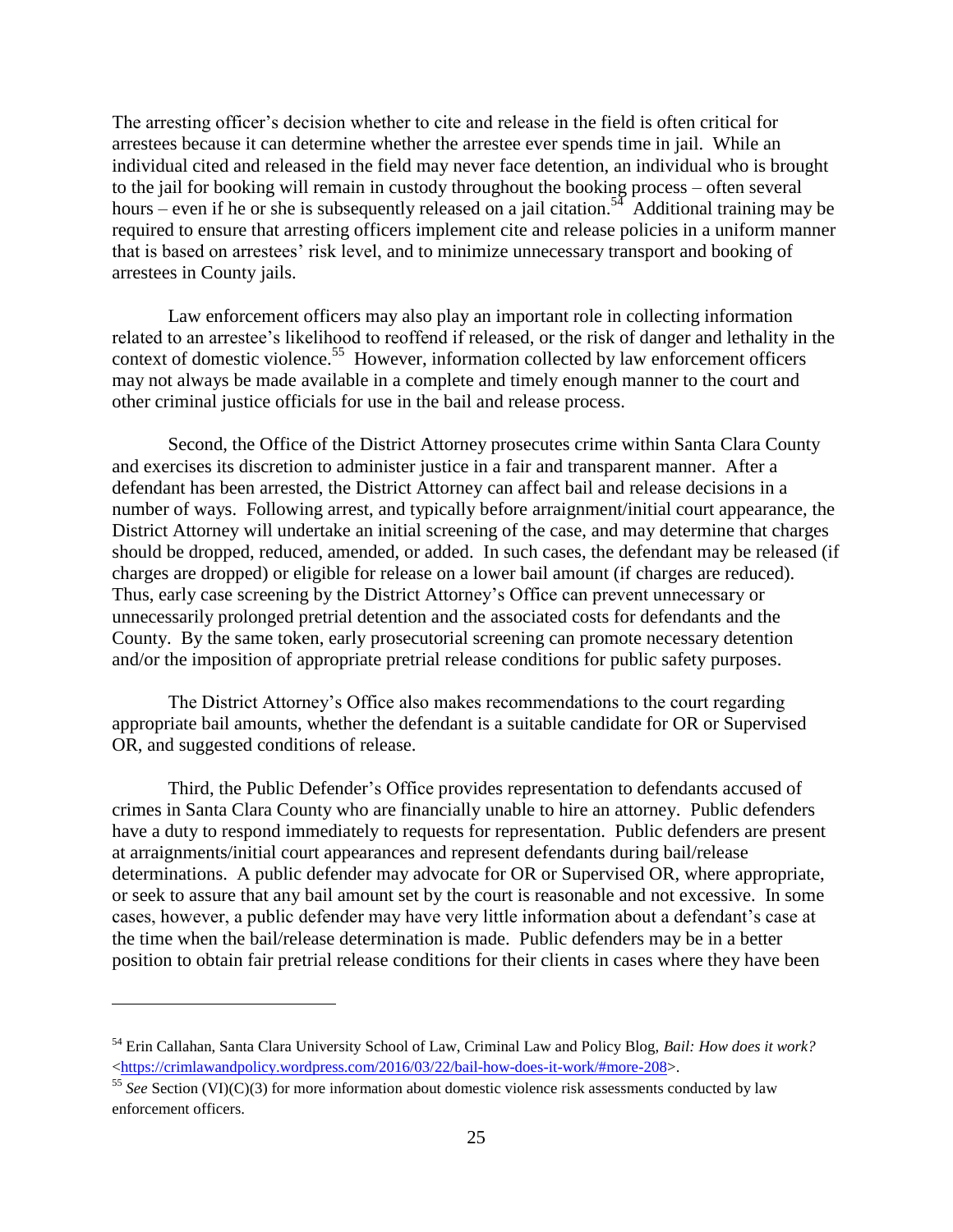able to obtain full information from the District Attorney's Office prior to arraignment.

Fourth, the Department of Correction (DOC) administers the County's jails. Its mission is to serve and protect the citizens of Santa Clara County and the State of California by detaining the people under its supervision in a safe and secure environment while providing for their humane care, custody and control.<sup>56</sup> DOC plays a key role in the pretrial process. When arrestees are brought to jail for misdemeanor offenses, DOC officials determine whether a jail citation should be issued and the arrestee immediately released. Under DOC policy, consistent with state law, an inmate arrested on a misdemeanor charge (typically with a bail amount of \$5,000 or less) generally should be issued a jail citation unless the officer finds the inmate's release would pose an imminent danger to public safety; the charge involves violence or firearms with a prior similar conviction, certain Vehicle Code violations with a prior case or conviction, domestic violence, or a probation violation; or the inmate is intoxicated, unable to identify or care for or identify him or herself, or unwilling to sign a promise to appear in court if released.

DOC also handles the inmate booking process. In addition, DOC officials determine whether an arrestee may be released on bail prior to arraignment and, if so, determine the appropriate bail amount in accordance with the County bail schedule. DOC is responsible for all defendants held in pretrial custody and for processing the release of defendants released on bail, OR, or Supervised OR.

Fifth, the judges of the Superior Court of Santa Clara County – in addition to setting the uniform countywide bail schedule as discussed above – are responsible for determining whether each individual defendant may be released pretrial and on what conditions. If a defendant has neither been cited and released nor posted bail with DOC, the court typically makes a bail/release determination at the defendant's initial court appearance or arraignment. In making a release decision, judges must weigh the potential risk of flight and threats to public safety against the presumption of innocence and the right to liberty. The judge takes into consideration the information provided by the Office of Pretrial Services (discussed further below), the defendant's criminal history, the nature of the charges, and other relevant information. The judge may also entertain requests from the District Attorney or defense counsel to raise and/or lower the bail amount and order specific conditions of release. Although bail decisions are not appealable, they may be reviewed and reconsidered periodically until the case is resolved.

Arrestees held in custody must be brought before a judge for arraignment/initial appearance within 48 hours, excluding weekends and holidays. Currently, the Superior Court holds arraignments Monday through Friday. Due to delays that occur as a result of weekend arrests and the time required for prosecutors to complete their investigation and decide whether to file charges, defendants who are arrested between Friday and Sunday and cannot post a bond for the scheduled bail amount may remain in custody until the following *Wednesday* before a judge makes a bail or release determination.

Finally, the County's Office of Pretrial Services plays a significant role in the

<sup>56</sup> See Department of Correction home page, < [https://www.sccgov.org/sites/doc/Pages/doc.aspx>](https://www.sccgov.org/sites/doc/Pages/doc.aspx).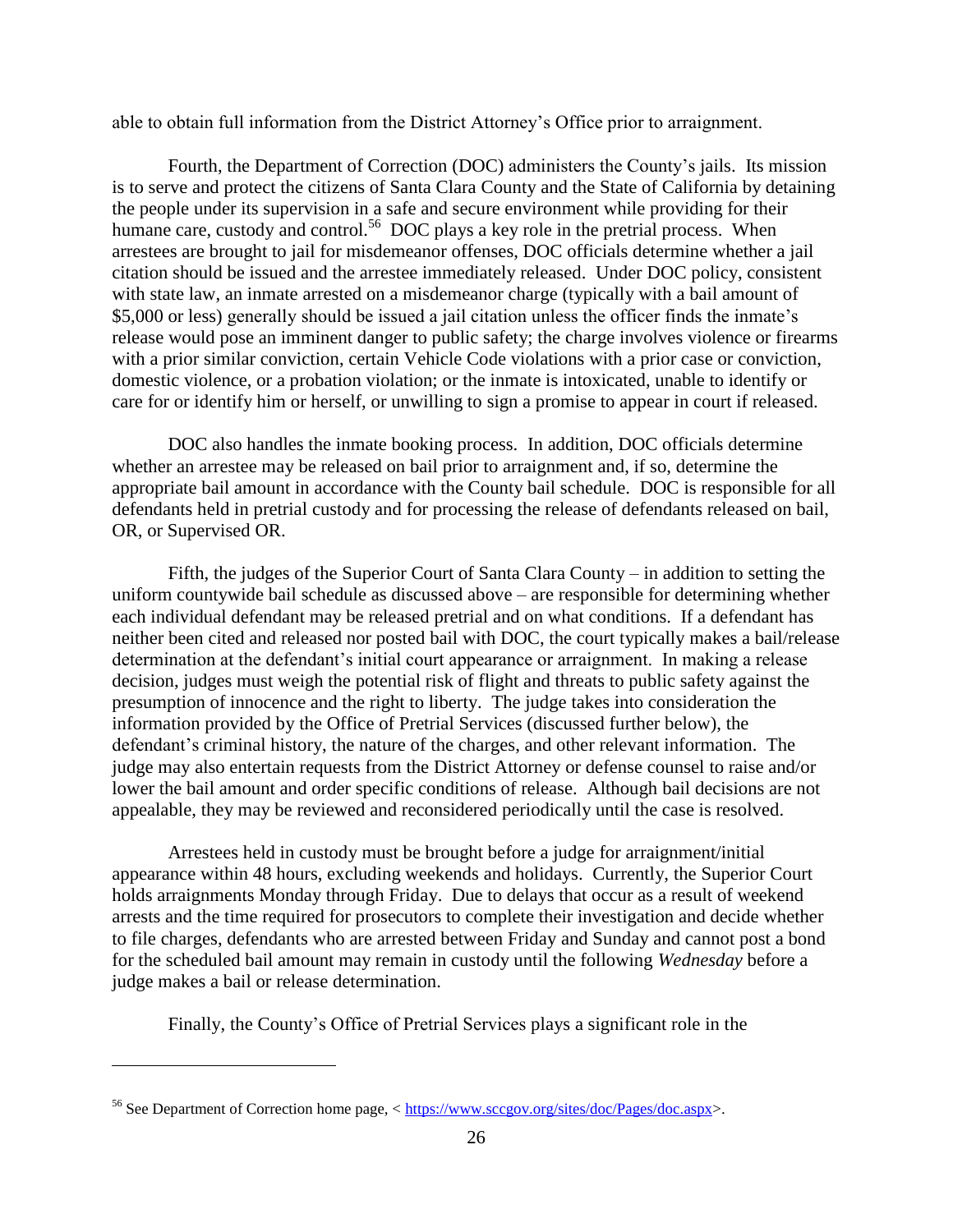administration of pretrial justice and the determination of bail in Santa Clara County. Under California law, in exercising discretion to grant a bail amount higher or lower than the amount set forth in the countywide bail schedule based on the need to protect the public, the seriousness of the offense charged, the defendant's criminal history, and the defendant's likelihood of making future court appearances, a court may consider any information regarding the defendant provided in a report prepared by "investigative staff."<sup>57</sup> The County's Office of Pretrial Services originated in the 1960s as court investigative staff, and continues to serve this function today although it is now a County department rather than an office within the Superior Court.

Pretrial services officers are present at all times in the County's Main Jail, where they immediately interview all defendants booked into the jail on felony charges or on misdemeanor charges that are not eligible for immediate cite-and-release.<sup>58</sup> Based on the information they obtain through the interview and the defendant's records, pretrial services officers recommend OR, Supervised OR, or denial of OR/Supervised OR release.<sup>59</sup> These recommendations are produced and transmitted to the court around the clock, 24/7. The Office of Pretrial Services estimates that the process of conducting an interview, reviewing a defendant's records, and electronically submitting a report to the court takes approximately one hour, and that judges typically respond with a written ruling (which does not require a court hearing) in another hour.<sup>60</sup>

If a defendant is not recommended for OR or Supervised OR, and instead has a bail amount set by the judge at his or her initial court appearance, the court may also use the pretrial services officer's investigation and findings as a guide in setting a bail amount. However, pretrial services officers do not make recommendations regarding bail amounts.

The Office of Pretrial Services also provides pretrial supervision services. For defendants released on OR, this entails minimal monitoring through actions such as making reminder calls or sending reminder letters for future court dates and checking criminal histories to monitor compliance. For defendants released on Supervised OR, supervision officers provide more formal and intensive pretrial supervision, including providing drug testing services; referring clients to other services ordered by the court, such as mental health treatment; monitoring compliance with any other conditions imposed by the court; overseeing electronic monitoring; and providing personal reminders of upcoming court dates. The Office of Pretrial Services currently has 10 full-time equivalent employees (FTEs) in the jail division, 7 FTEs in the court division, 13 FTEs in the supervision division, and 13 FTEs in management, administrative support and administration, for a total of 43 FTEs.

<sup>57</sup> Cal. Penal Code §§ 1275(a)(1), 1318.1.

<sup>&</sup>lt;sup>58</sup> Pretrial services officers began interviewing misdemeanants approximately six months ago. Until that time, they interviewed only felony defendants.

<sup>&</sup>lt;sup>59</sup> The risk assessment tool the Office of Pretrial Services employs in gathering information regarding a specific defendant's characteristics and making recommendations to the court is discussed in Section VII.

 $60$  The Office of Pretrial Services has indicated that most pretrial agencies do not maintain a 24/7 presence in the local jails, and indeed are often only present Monday through Friday. In jurisdictions with less robust pretrial agencies, court adjudication of release recommendations may take much longer.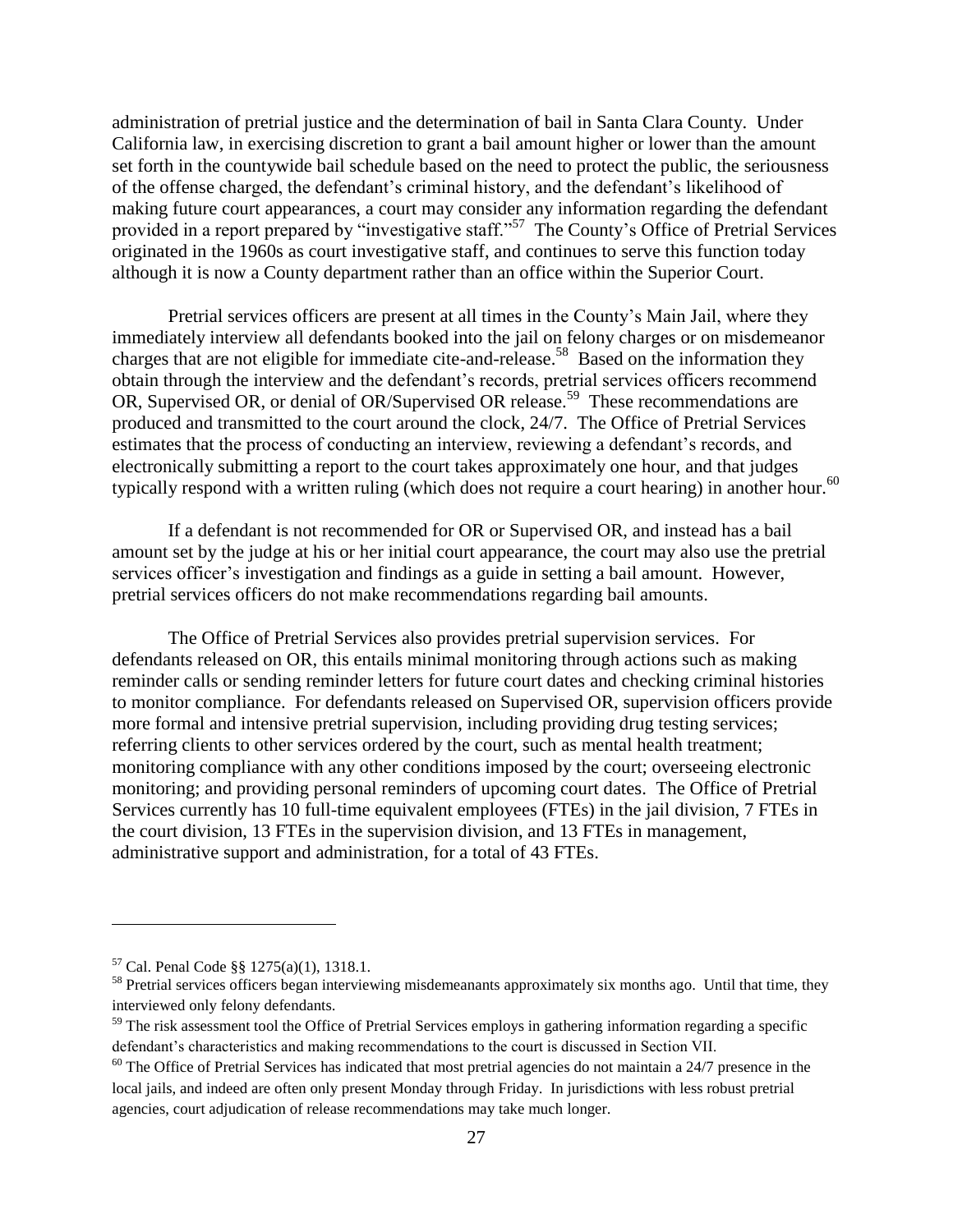#### <span id="page-31-0"></span>**VI) Criticisms of Requiring Money Bail and of the Commercial Bail Bonds Industry**

In recent years, numerous associations and organizations have called for reform of the money bail system.<sup>61</sup> In her 2016 State of the Judiciary address, the Chief Justice of the Supreme Court of California, Tani G. Cantil-Sakauye, stated that "it's time for us to really ask the question whether or not bail effectively serves its purpose, or does it in fact penalize the poor."<sup>62</sup> Does bail, she asked, "really ensure public safety? Does it in fact assure people's appearance in court, or would a more effective risk assessment tool be as effective for some cases?"<sup>63</sup> Critics of the money bail system argue that bail does not ensure public safety or appearance in court, and that its harms outweigh any potential benefits. Criticisms of the bail system pertain to both requiring defendants to pay money bail generally and the for-profit bail bond industry more specifically. This section of the report first outlines criticisms of systems that rely heavily on payment of money bail generally, and then turns to specific criticisms of the bail bond industry.

#### <span id="page-31-1"></span>**A) Money Bail System**

The money bail system has long been criticized as "unfair, discriminatory against the poor, a primary cause of unnecessary over-incarceration of individuals who do not pose significant risks of nonappearance or public safety, and costly to taxpayers."<sup>64</sup> The American Bar Association has adopted recommended standards requiring that money bail be used "only when no other less restrictive condition of release will reasonably ensure the defendant's appearance in court."<sup>65</sup> And advocates of bail reform have argued that alternatives to money bail, such as presumptive reliance on pretrial release and supervision programs, are not only more equitable, but also can reduce jail overcrowding and lower county jail costs while providing comparable (or even better) protection of public safety.<sup>66</sup>

 $\langle$ http://ccj.ncsc.org/~/media/Microsites/Files/CCJ/Resolutions/01302013-pretrial-release-Endorsing-COSCA-Paper-[EvidenceBased-Pretrial-Release.ashx>](http://ccj.ncsc.org/~/media/Microsites/Files/CCJ/Resolutions/01302013-pretrial-release-Endorsing-COSCA-Paper-EvidenceBased-Pretrial-Release.ashx); International Association of Chiefs of Police, *Resolution on Pretrial Release*  and Detention Process [<http://www.iacp.org/ViewResult?SearchID=2472>](http://www.iacp.org/ViewResult?SearchID=2472); American Probation and Parole Association, *Resolution, Pretrial Supervision* [<http://www.appa-net.org/eweb/DynamicPage.aspx?](http://www.appa-net.org/‌eweb/‌DynamicPage.aspx?‌Site=APPA_2&WebCode=IB_Resolutions) [Site=APPA\\_2&WebCode=IB\\_Resolutions>](http://www.appa-net.org/‌eweb/‌DynamicPage.aspx?‌Site=APPA_2&WebCode=IB_Resolutions); American Jail Association, Resolution, *Pretrial Justice*

[<http://www.americanjail.org/wp-content/uploads/2014/03/Resolutions-08\\_25\\_14.pdf>](http://www.americanjail.org/wp-content/uploads/2014/03/Resolutions-08_25_14.pdf).

<sup>61</sup> See, e.g., *COSCA Policy Paper*, p. 2; Conference of Chief Justices, *Resolution 3: Endorsing the Conference of State Court Administrators Policy Paper on Evidence-Based Pretrial Release*

<sup>&</sup>lt;sup>62</sup> Chief Justice Tani G. Cantil-Sakauye, *State of the Judiciary: Address to a Joint Session of the California* Legislature (Mar. 8, 2016) [<http://www.courts.ca.gov/34477.htm>](http://www.courts.ca.gov/34477.htm).

<sup>63</sup> *Id.*

<sup>64</sup> Dressel & Mahoney, *Pretrial Justice in Criminal Cases: Judges' Perspectives on Key Issues and Opportunities for Improvement* [<http://www.judges.org/wp-content/uploads/pretrial-whitepaper0513.pdf>](http://www.judges.org/wp-content/uploads/pretrial-whitepaper0513.pdf).

<sup>65</sup> American Bar Association, *Standards for Criminal Justice: Pretrial Release*, Standard 10-5.3, subd. (a) (3d ed. 2007) [<http://www.americanbar.org/content/dam/aba/publications/criminal\\_justice\\_standards/](http://www.americanbar.org/content/dam/aba/publications/‌criminal_justice_standards/‌pretrial_release.authcheckdam.pdf) [pretrial\\_release.authcheckdam.pdf>](http://www.americanbar.org/content/dam/aba/publications/‌criminal_justice_standards/‌pretrial_release.authcheckdam.pdf) (hereafter *ABA Standards*).

<sup>66</sup> Public Policy Institute of California, *Assessing the Impact of Bail on California's Jail Population*, p. 5 [<http://www.ppic.org/content/pubs/report/R\\_613STR.pdf>](http://www.ppic.org/content/pubs/report/R_613STR.pdf) (hereafter *Assessing the Impact of Bail*).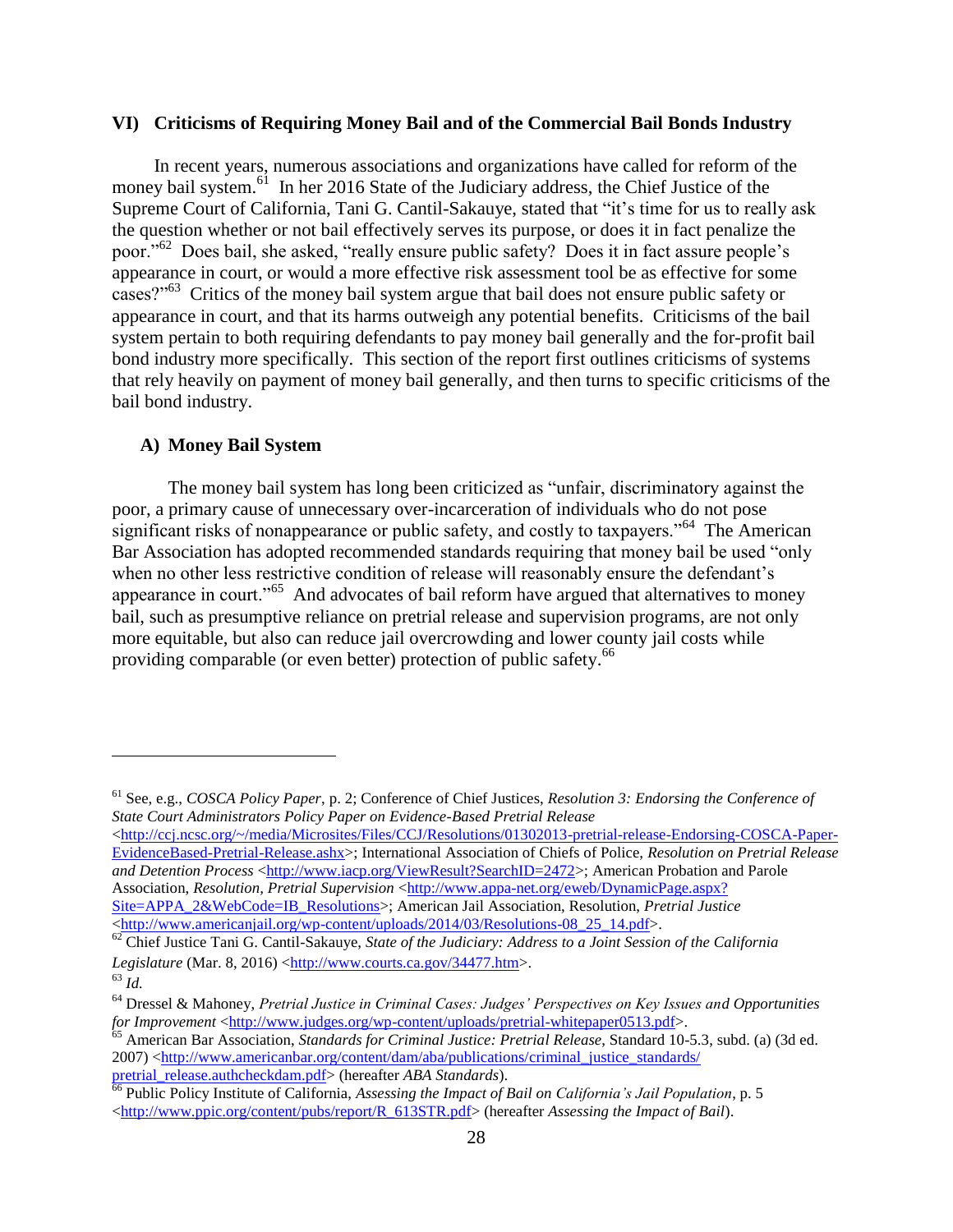#### **1. Discriminatory Impacts of the Money Bail System**

<span id="page-32-0"></span>Perhaps the most fundamental criticism of money bail is that it creates a system that "[b]y definition . . . discriminates against the poor and working class."<sup>67</sup> In a system that relies primarily on money bail, economic status becomes a primary factor in determining whether a defendant is released pending resolution of his or her criminal case.<sup>68</sup> This has created "two distinct justice systems: one for the rich and another for the poor."<sup>69</sup> Those who have financial means can return to their homes, jobs, and families pending trial, while those who lack the ability to pay remain in jail, with attendant consequences on employment, financial stability, family and community ties and well-being, health, and ability to defend against criminal charges (as described in more detail below). For many poor and working class individuals, "[b]ail equals jail as a practical matter."<sup>70</sup>

At the same time, the factors that make bail especially burdensome for lower-income defendants may also prevent them from obtaining release without financial conditions, such as OR or Supervised OR. "Defendants released on their own recognizance must . . . convince a judge that they have sufficient 'ties to the community,'" which are "often assessed in terms of employment and stable housing."<sup>71</sup> Thus, defendants who struggle to maintain employment and housing may be deemed ineligible for OR release due to socio-economic factors – even though they stand to benefit the most from non-monetary forms of release.

Research has shown, moreover, that the money bail system has a disproportionate adverse impact on minority defendants. A study that sampled felony cases between 1990 and 1996 found that only 27% of white defendants were detained throughout the pretrial period because they could not post bail, compared to 36% of African-American defendants and 44% of Hispanic defendants.<sup>72</sup> This disparity may simply reflect the disparate poverty rates among different racial and ethnic groups in the United States, but demonstrates the disproportionate impact of money bail on these communities.<sup>73</sup>

There is a growing consensus that many individuals who are detained solely because of their inability to make bail "could be released and supervised in their communities – and allowed to pursue or maintain employment and participate in educational opportunities and their normal

<sup>67</sup> American Civil Liberties Union of California, *Public Safety Realignment: California at a Crossroads*, p. 21 (2012) [<https://www.aclunc.org/sites/default/files/public\\_safety\\_realignment\\_california\\_at\\_a\\_crossroads.pdf>](https://www.aclunc.org/sites/default/files/public_safety_realignment_california_at_a_crossroads.pdf) (hereafter *ACLU Public Safety Realignment*).

<sup>68</sup> COSCA Policy Paper at p. 4.

<sup>69</sup> Santa Clara County Human Relations Commission, Justice Review Committee, *Report on the Public Forum for Family and Friends of Inmates*, p. 38 [<http://sccgov.iqm2.com/Citizens/Detail\\_LegiFile.aspx?Frame=](http://sccgov.iqm2.com/Citizens/Detail_LegiFile.aspx?Frame=SplitView&MeetingID=7190&MediaPosition=9983.047&ID=80776&CssClass=) [SplitView&MeetingID=7190&MediaPosition=9983.047&ID=80776&CssClass=>](http://sccgov.iqm2.com/Citizens/Detail_LegiFile.aspx?Frame=SplitView&MeetingID=7190&MediaPosition=9983.047&ID=80776&CssClass=) (hereafter *HRC Report*).

<sup>70</sup> Human Rights Watch, *The Price of Freedom: Bail and Pretrial Detention of Low Income Nonfelony Defendants in New York City*, p. 26 [<https://www.hrw.org/sites/default/files/reports/us1210webwcover\\_0.pdf>](https://www.hrw.org/sites/default/files/reports/us1210webwcover_0.pdf) (hereafter *The Price of Freedom*).

<sup>71</sup> *Id.*, p. 38.

<sup>72</sup> *COSCA Policy Paper*, pp. 4-5.

<sup>73</sup> *Id.*, p. 4.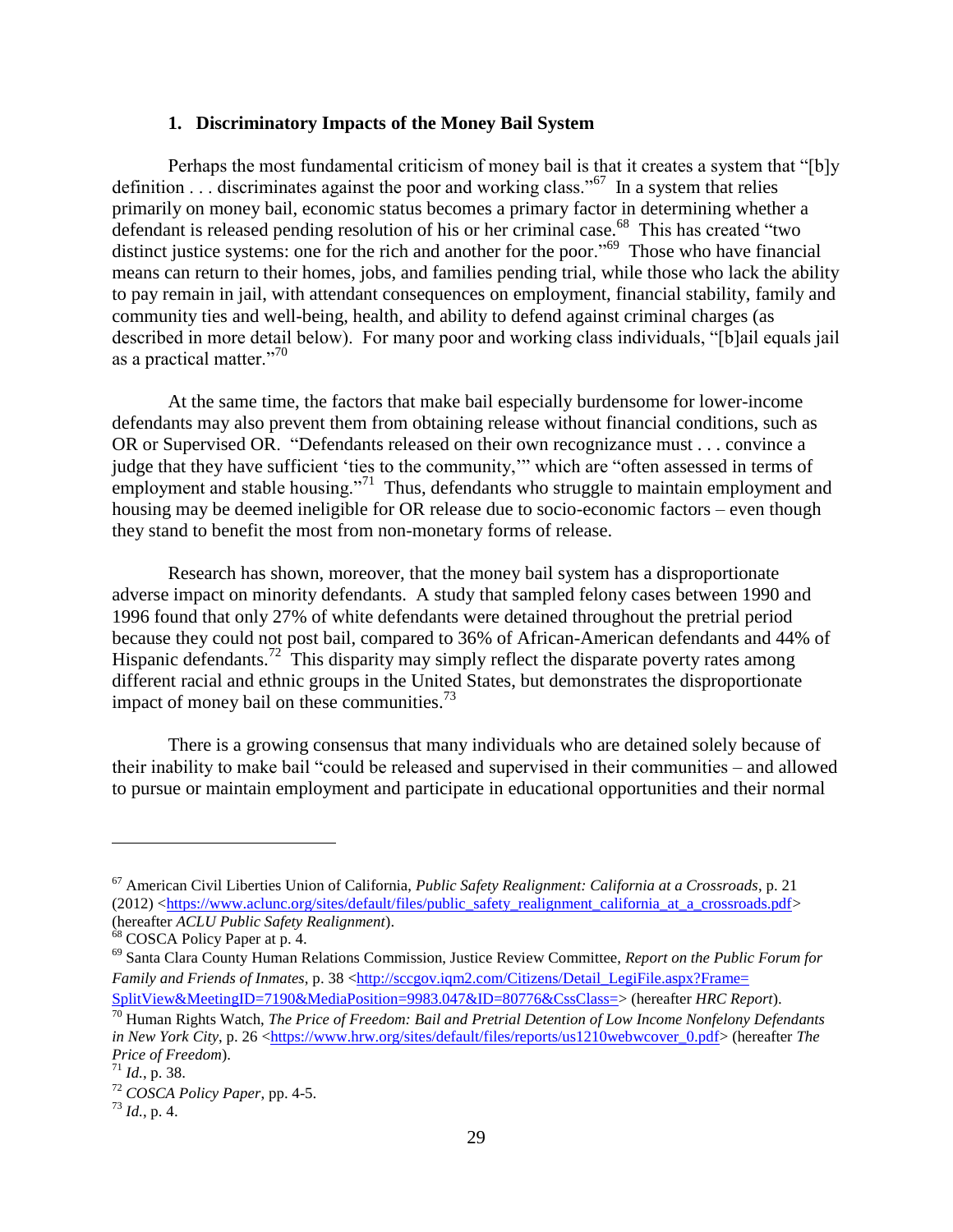family lives – without risk of endangering their fellow citizens or fleeing from justice."<sup>74</sup> In many cases, ability to make bail has little or no relationship to a defendant's likelihood of failing to appear for court dates or jeopardizing public safety prior to trial. As critics have pointed out, "defendants with financial resources can purchase release even if there is a high risk that they will engage in pretrial misconduct, while low-risk defendants who are poor may be needlessly held in jail."<sup>75</sup> Even for those indigent defendants who do manage to make bail – which typically is not calculated according to ability to pay – scraping together the payment may impose a significant burden on families that is not balanced by any benefit in terms of public safety, technical compliance, or court appearance rates.

## <span id="page-33-0"></span>**2. Effect of Money Bail on Public Safety and Appearance Rates**

#### **a. Public Safety**

Historically, bail meant conditional release from custody predicated on compliance with terms of good behavior and public safety, up until the turn of the twentieth century when money bail was introduced. Money bail was viewed solely as a means of securing a defendant's appearance at all court dates, and was not intended to have any effect on public safety.<sup>76</sup> This purpose is reflected in the basic structure of bail statutes, in California and elsewhere: bail may be forfeited if a defendant fails to appear for a scheduled court date and is not recovered within a certain timeframe, and not for any other reason – including the defendant's non-compliance with conditions of release and/or commission of additional criminal offenses.<sup>77</sup> Given the changing purpose and structure of bail – including its replacement of non-monetary forms of release over  $time<sup>78</sup> - it$  it is hardly surprising that money bail has not been shown to protect public safety or prevent misconduct during pretrial release.

California law mandates that public safety and the safety of the victim "shall be the primary considerations" in setting bail.<sup>79</sup> But the law provides no guidance on how a court should set a bail amount to address public safety concerns, and many critics – including San Francisco Superior Court Judge Curtis E. Karnow and the American Bar Association – have argued that there is no rational way to do so. $80$ 

As Judge Karnow points out, a "central flaw" in setting bail to protect public safety "is

<sup>74</sup> National Symposium on Pretrial Justice, Summary Report of Proceedings, *Remarks from the Honorable Eric H. Holder, Jr., Attorney General, U.S. Department of Justice*, p. 30 [<http://www.pretrial.org/wpfb-file/nspj-report-](http://www.pretrial.org/wpfb-file/nspj-report-2011-pdf) $2011-pdf$ .

<sup>75</sup> *Pretrial Detention and Jail Capacity*, p.5.

<sup>76</sup> See, e.g., Curtis E. Karnow, *Setting Bail for Public Safety*, 13 Berkeley J. of Crim. Law 1, 4-5, 8 (2008) [<http://scholarship.law.berkeley.edu/cgi/viewcontent.cgi?article=1013&context=bjcl>](http://scholarship.law.berkeley.edu/cgi/viewcontent.cgi?article=1013&context=bjcl) (hereafter *Karnow*).

 $^{77}$  Cal. Penal Code §1305, subd. (a) (authorizing forfeiture of bail if defendant fails to appear for arraignment, trial, judgment, any other occasion prior to judgment where the defendant's presence is court is lawfully required, or to surrender following affirmance of judgment on appeal).

<sup>78</sup> Bureau of Justice Statistics, *Pretrial Release of Felony Defendants in State Courts* [<http://www.bjs.gov/content/pub/pdf/prfdsc.pdf>](http://www.bjs.gov/content/pub/pdf/prfdsc.pdf).

<sup>&</sup>lt;sup>79</sup> Cal. Const., art. I, § 28, subd. (f)(3); Cal. Penal Code § 1275, subd. (a)(1).

<sup>80</sup> *See Karnow*, p. 2; ABA Standards at p. 111.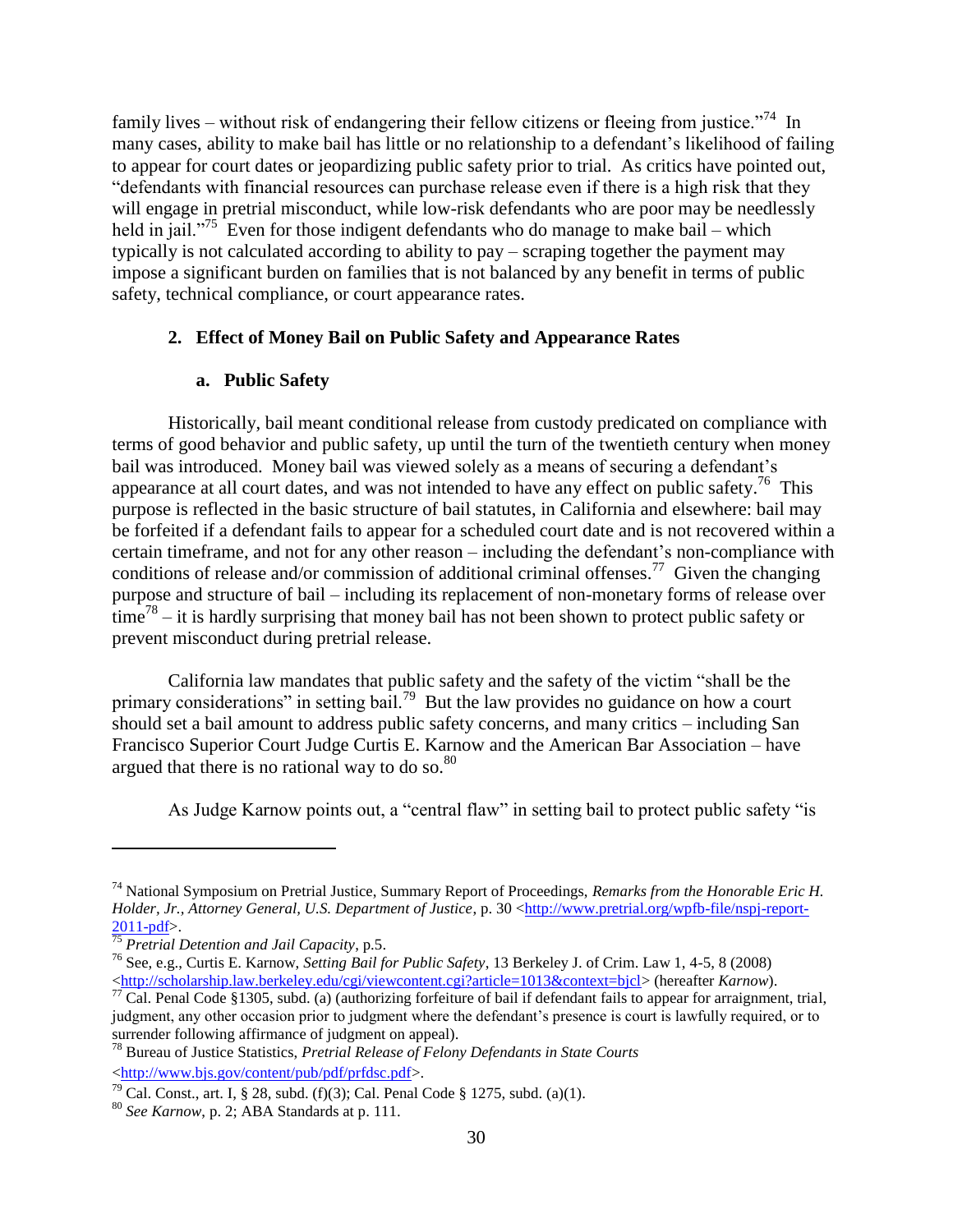that defendants do not forfeit bail when they commit a new offense; they forfeit bail only when they do not appear at a hearing."<sup>81</sup> As discussed in more detail below, the same "flaw" applies to bail agents who post bail bonds on defendants' behalf – the bond they post is forfeited only when the defendant fails to appear, not when the defendant commits a new offense. Thus, money bail provides no direct incentive to defendants to refrain from criminal conduct during release, and no direct incentive to bail agents to consider public safety when deciding whether to post a bail bond or in supervising defendants released on bond. Santa Clara County bail bond agents have stated that their primary consideration in deciding whether to post a bond for a potential client is the likelihood that person will make his or her court appearances; they did not mention the likelihood that a client will refrain from engaging in criminal activity as a relevant consideration. Indeed, one local bail agent stated that "bail is only an appearance bond, not a performance bond."

Another flaw is that bail schedules typically set bail amounts based primarily on the severity of the charged offense, even though "the evidence does not support the proposition that the severity of the crime has any relationship either to the tendency to flee or to the likelihood of re-offending."<sup>82</sup> And even where the bail amount reflects factors that better estimate risks of reoffending, it is extremely difficult for a court to determine a specific bail amount that the defendant can afford to pay, but will deter criminal activity. Indeed, Judge Karnow has argued that this task is generally "impossible" for many reasons, including the difficulty of setting bail "at the edge of affordability" such that the defendant can obtain release but has a strong incentive to avoid forfeiture; the lack of any relationship between pretrial misconduct and bail forfeiture; and the low risk of forfeiture in cases involving bail bonds.<sup>83</sup> In addition, for the very poor and the very wealthy, no bail amount is likely to be meaningful. $84$  For many of these reasons, the American Bar Association has taken the position that bail should *never* be used to address public safety concerns.<sup>85</sup>

#### **b. Appearance Rates**

Is money bail more effective at ensuring what it was designed to address – that is, appearance at scheduled court dates? Not necessarily. Although bail has long been used for this purpose, there is little evidence to suggest that the imposition of money bail improves rates of

<sup>81</sup> *Karnow*, p. 20.

<sup>82</sup> *Karnow*, p. 14; see also Pretrial Justice Institute, *Rational and Transparent Bail Decision Making: Moving from a Cash-Based to a Risk-Based Process*, p. 4 [<http://www.pretrial.org/wpfb-file/rational-and-transparent-bail-decision](http://www.pretrial.org/wpfb-file/rational-and-transparent-bail-decision-making-pdf)[making-pdf>](http://www.pretrial.org/wpfb-file/rational-and-transparent-bail-decision-making-pdf) (hereafter *Rational and Transparent Bail Decision Making*).

<sup>83</sup> *Karnow*, pp. 2, 19-28.

<sup>84</sup> *Karnow*, p. 25; *Pretrial Detention and Jail Capacity*, p.5.

<sup>&</sup>lt;sup>85</sup> *ABA Standards*, standards 10-1.4, subd. (d)  $\&$  10-5.3, subd. (b); see also *id.* at pp. 44, 111-12 (commentary). The ABA standards also prohibit the imposition of financial conditions (i.e., bail) that the defendant cannot satisfy or the use of money bail "as a subterfuge for detaining defendants." *Id.* at p. 44. Instead, the ABA states that pretrial detention "should only result from an explicit detention decision, at a hearing specifically designed to decide that question, not from the defendant's inability to afford the assigned bail." *Id.* In California, however, an explicit detention decision (i.e., denying bail entirely) is not an option except for a small set of felony offenses. *See* Cal. Const., art. I, § 12.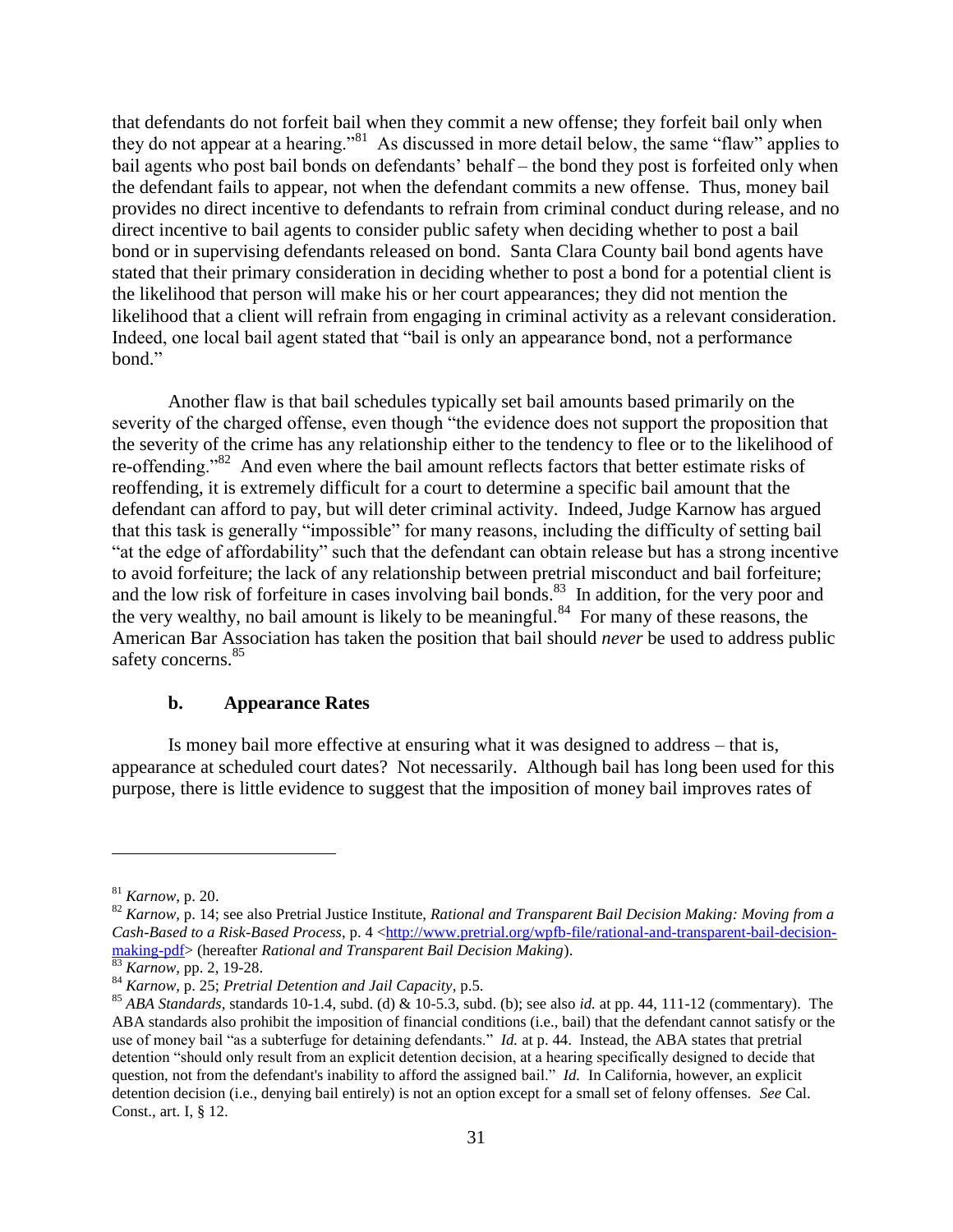failure to appear (commonly known as "FTA"). <sup>86</sup> A 2007 report from the federal Bureau of Justice Statistics ("BJS") provided data suggesting that defendants released on surety bonds or full cash bonds had a predicted FTA rate of 20% compared to 24% for release on  $OR.^{87}$  Bail bond agents, both national and local, have cited the BJS data to support the notion that the evidence demonstrates commercial bail bonds are the most effective means of pretrial release in terms of avoiding FTA.<sup>88</sup> However, after the bail bond industry began relying widely on its figures for this purpose, BJS issued a data advisory warning that "the data are insufficient to explain causal associations between the patterns reported, such as the efficacy of one form of pretrial release over another."<sup>89</sup> The advisory notes that one limitation of BJS's data, among others, is that it "does not have the capacity to distinguish highly functioning pretrial diversionary programs from those operating under limited staffing and budgetary constraints."<sup>90</sup> Unlike most pretrial services agencies, the County's Office of Pretrial Services uses a locally validated risk assessment tool and has achieved FTA rates of *less than 5%* for defendants on OR and Supervised OR release.<sup>91</sup>

Santa Clara County bail bond agents stated during the public forums convened by the BRWG that their services are extremely effective at preventing FTA. As one agent put it, "Our system works – we have a 98% success rate." However, bail bond agents in California are not currently required to gather or report data regarding FTA rates among their clients, and have not provided any local empirical data regarding their rates of pretrial success.<sup>92</sup> And even assuming money bail creates an incentive to appear in some cases, that incentive has likely been reduced following the recent financial crisis, as bail agents are now more likely to accept smaller fees upfront (e.g., 1-2%), without requiring collateral.

 $\overline{a}$ 

<sup>89</sup> Bureau of Justice Statistics, *Data Advisory: State Court Processing Statistics Data Limitations* (2010)  $\langle$ http://www.bjs.gov/content/pub/pdf/scpsdl\_da.pdf> (hereafter *Data Advisory*); see also Kristin Bechtel et al., Pretrial Justice Institute, *Dispelling the Myths: What Policy Makers Need to Know about Pretrial Research*, pp. 3-5 [<http://www.pretrial.org/download/pji-reports/Dispelling%20the%20Myths%20\(November%202012\).pdf](http://www.pretrial.org/download/pji-reports/Dispelling%20the%20Myths%20(November%202012).pdf) (hereafter *Dispelling the Myths*); The Crime Report, *BJS Says It Didn't Endorse Commercial Bail Bonds*

 $\langle$ http://www.thecrimereport.org/news/crime-and-justice-news/bjs-says-it-didnt-endorse-commercial-bail-bonds>. <sup>90</sup> *Data Advisory*, p. 1.

<sup>86</sup> *See, e.g.*, International Association of Chiefs of Police, *Law Enforcement's Leadership Role in the Pretrial Release and Detention Process* at p. 6 (2011) [<http://www.theiacp.org/portals/0/pdfs/Pretrial\\_Booklet\\_Web.pdf>](http://www.theiacp.org/portals/0/pdfs/Pretrial_Booklet_Web.pdf) (hereafter *Law Enforcement's Leadership Role*).

<sup>&</sup>lt;sup>87</sup> Cohen & Reaves, Bureau of Justice Statistics Special Report, State Court Processing Statistics, 1990-2004: *Pretrial Release of Felony Defendants in State Courts* at pp.10-11 (2007) [<http://www.bjs.gov/content/pub/pdf/](http://www.bjs.gov/‌content/‌pub/‌pdf/‌prfdsc.pdf) [prfdsc.pdf>](http://www.bjs.gov/‌content/‌pub/‌pdf/‌prfdsc.pdf).

<sup>88</sup> *See, e.g.*, Letter dated May 2, 2016 to Board of Supervisors on behalf of Aladdin Bail Bonds from Marc Ebel, Director of Legislative Affairs, Triton Management Services, LLC, at p.1.

<sup>91</sup> Garry Herceg, Office of Pretrial Services, *Santa Clara County, Report to PSJC on Release Population Trends*, p. 15, Appendix L.

<sup>&</sup>lt;sup>92</sup> Aladdin Bail Bonds identified one study that analyzed aggregated data from California counties, including Santa Clara County. *See* Michael K. Block, *The Effectiveness and Cost of Secured and Unsecured Pretrial Release in California's Large Urban Counties: 1990-2000* (2005). Because the study analyzes aggregate data from several counties, it does not offer conclusions specific to Santa Clara County. Moreover, the study relies on BJS data to draw inferences about the effectiveness of particular forms of pretrial release – despite BJS' warning that the data should not be used for this purpose. *See Data Advisory*, p. 1; *Dispelling the Myths*, pp. 8-9.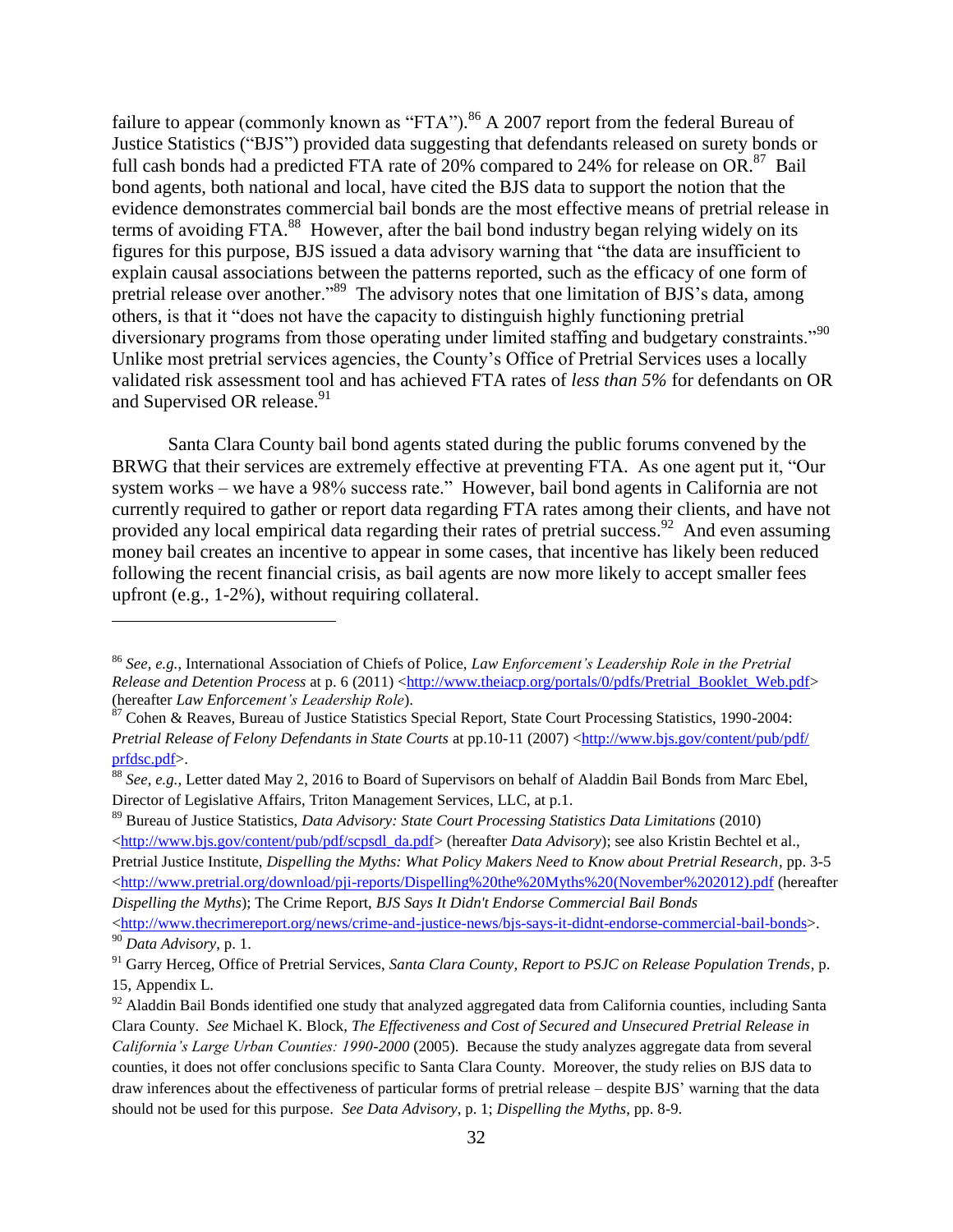Moreover, studies suggest that most released defendants will appear for court without financial incentive, and many of those who miss one appearance are likely to appear voluntarily within 30 days.<sup>93</sup> Defendants who miss court appearances do so for many reasons unrelated to a desire to avoid justice – including inability to miss work or find child care, or because they "lead chaotic, unstructured lives in which keeping track of commitments is difficult."<sup>94</sup> In such cases, court date reminders or other assistance from a pretrial services agency may be an equally, if not more, effective means of ensuring appearance.

### **3. Impact of Money Bail on Pretrial Detention Rates**

As reliance on money bail has increased, and as bail amounts have climbed, the money bail system appears to have resulted in growing jail populations and unnecessary pretrial detention of individuals who pose little risk, but cannot afford to post bail. In 1990, national data showed that money bail was imposed on approximately 53% of felony defendants. By 2009, that percentage had increased to  $72\%$ .<sup>95</sup> At the same time, average bail amounts have increased. Nationwide, average bail amounts for felony defendants more than doubled over a 17-year period, from \$25,400 in 1992 to \$55,400 in 2009.<sup>96</sup> In California, average bail amounts rose by an inflation-adjusted 22% between 2002 and  $2012.^{97}$ 

This increased reliance on money bail appears to have contributed to growth of local jail populations. According to the Bureau of Justice Statistics, 95% of the overall growth in local jail populations is due to increases in the *unconvicted* population (that is, inmates detained pretrial).<sup>98</sup> Nationwide, unconvicted inmates account for  $62.8\%$  of the total jail population.<sup>99</sup> The rate is similar in California  $(62\%)$ .<sup>100</sup> Although the proportion of pretrial inmates in the total jail population appears higher in Santa Clara County (73%), this number is likely an overestimate because the County's CJIC system reflects a defendant's most recent charge or status – in other words, a person may be in jail serving a sentence on an older conviction but also have a more

<sup>93</sup> *The Price of Freedom*, pp. 50-51; Justice Policy Institute, *For Better or For Profit: How the Bail Bonding Industry Stands in the Way of Fair and Effective Pretrial Justice*, p. 25 [<http://www.justicepolicy.org/uploads/](http://www.justicepolicy.org/uploads/‌justicepolicy/‌documents/‌_for_better_or_for_profit_.pdf) [justicepolicy/documents/\\_for\\_better\\_or\\_for\\_profit\\_.pdf>](http://www.justicepolicy.org/uploads/‌justicepolicy/‌documents/‌_for_better_or_for_profit_.pdf) (hereafter *For Better or For Profit*). <sup>94</sup> *The Price of Freedom*, p. 52.

<sup>95</sup> Cohen & Reaves, Bureau of Justice Statistics Special Report, State Court Processing Statistics, 1990-2004: *Pretrial Release of Felony Defendants in State Courts*, p.3 [<http://www.bjs.gov/content/pub/pdf/prfdsc.pdf>](http://www.bjs.gov/content/pub/pdf/prfdsc.pdf); Reaves, Bureau of Justice Statistics, State Court Processing Statistics, *Felony Defendants in Large Urban Counties, 2009 – Statistical Tables*, table 12, p. 17 [<http://www.bjs.gov/content/pub/pdf/fdluc09.pdf>](http://www.bjs.gov/‌content/‌pub/‌pdf/‌fdluc09.pdf).

<sup>96</sup> Bureau of Justice Statistics, National Pretrial Reporting Program, *Felony Defendants in Large Urban Counties, 1992*, table 15, p. 20 [<http://www.bjs.gov/content/pub/pdf/Feldef92.pdf>](http://www.bjs.gov/content/pub/pdf/Feldef92.pdf); *Felony Defendants in Large Urban Counties, 2009 – Statistical Tables*, table 16, p. 19.

<sup>&</sup>lt;sup>97</sup> Assessing the Impact of Bail, pp. 9-10. These amounts were calculated based on bail amounts in county bail scheduled and the frequency of each offense; they do not reflect any judicial departures, upward or downward, from the scheduled bail amounts.

<sup>98</sup> T. Minton & Z. Zeng, Bureau of Justice Statistics, *Jail Inmates at Midyear 2014*, p. 1 [<http://www.bjs.gov/content/pub/pdf/jim14.pdf>](http://www.bjs.gov/content/pub/pdf/jim14.pdf).

*Id.*, table 3, p. 4.

<sup>100</sup> Board of State and Community Corrections, *Jail Profile Survey, First Quarter Calendar Year 2015 Survey Results*, p. 4 [<http://www.bscc.ca.gov/downloads/2015\\_1st\\_Qtr\\_JPS\\_Full\\_Report.pdf>](http://www.bscc.ca.gov/downloads/2015_1st_Qtr_JPS_Full_Report.pdf).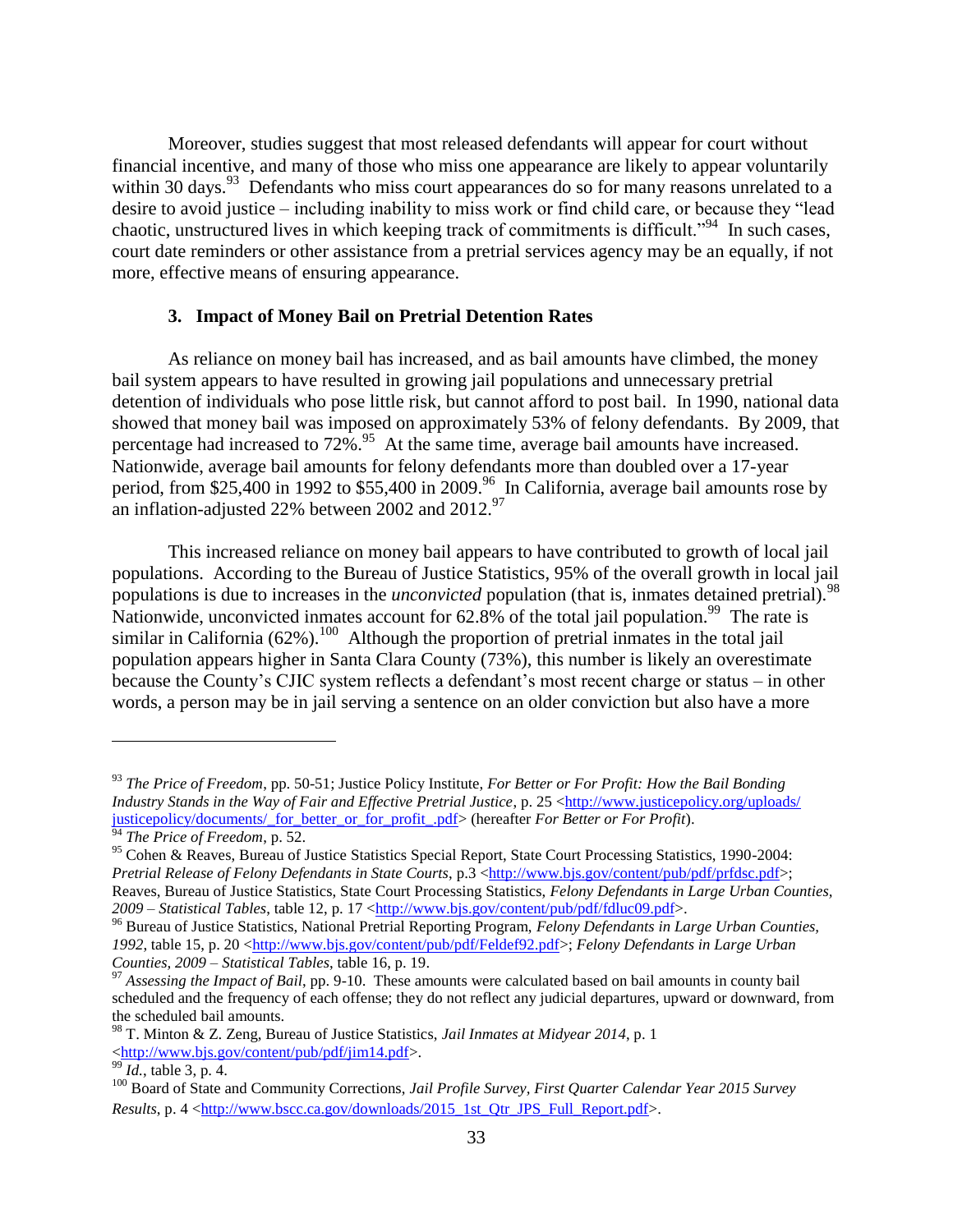recent charge that has not yet been adjudicated, in which case the system will record him or her as being in pretrial status.<sup>101</sup>

Most of these individuals remain in jail solely because they could not make bail. National data show that nearly 90% of felony defendants who remained in custody pending trial had a bail amount set but did not post bail.<sup>102</sup> Misdemeanor defendants also face detention due to inability to pay bail, despite lower bail amounts for these charges. In New York City, for example, only 10% of misdemeanor defendants were able to post bail at arraignment; another 27% subsequently posted bail, but only after a period of pretrial detention.<sup>103</sup> Even in cases where bail was set at \$750 or less, more than a quarter of misdemeanor defendants remained in pretrial detention for 7 days or more.<sup>104</sup>

In California, "[p]ublic defenders and private defense counsel across the state report that a substantial number of the pretrial detainees in county jails have bail set, but cannot afford to post bail."<sup>105</sup> Although precise data are not available for Santa Clara County, the Office of Pretrial Services estimates that, of those defendants who have bail set, but remain in County jails throughout the pretrial period (i.e., excluding those who are ineligible for release due to warrants in other jurisdictions, parole holds, etc.), 90% are detained because they could not obtain a bail bond or otherwise afford to post bail. Santa Clara County bail agents have stated that a majority of these defendants are unable to obtain a bail bond not because they cannot afford to pay, but because bail bonds agents decline to offer them a bond because agents believe they are unsuitable for bail due to a high FTA risk.

### **4. Costs of Unnecessary Pretrial Detention**

Pretrial detention imposes significant monetary and social costs on local governments and their residents that may be needlessly magnified by a money bail system that subjects a growing population of relatively low-risk defendants to incarceration before trial. As of 2010, the federal government estimated that county governments spent a total of approximately \$9 billion annually to detain defendants prior to trial.<sup>106</sup> Supervising defendants in the community through a pretrial services program is substantially less costly to counties than keeping defendants in jail prior to trial.<sup>107</sup> In Santa Clara County, the Office of Pretrial Services

<sup>101</sup> Board of State and Community Corrections, *Jail Profile Survey, First Quarter Calendar Year 2015 Survey Results*, p. 6 <http://www.bscc.ca.gov/downloads/2015\_1st\_Otr\_JPS\_Full\_Report.pdf>.

<sup>102</sup> *Felony Defendants in Large Urban Counties, 2009 – Statistical Tables*, p. 15, fig. 13.

<sup>103</sup> New York City Criminal Justice Agency, Research Brief No. 14: *Bail, Detention, & Nonfelony Case Outcomes* [<http://www.nycja.org/library.php>](http://www.nycja.org/library.php).

<sup>104</sup> *Id.*, fig. 4, p. 7.

<sup>105</sup> California Forward, *Pretrial Detention & Community Supervision: Best Practices and Resources for California Counties*, p. 7 [<https://cafwd.app.box.com/s/cs1z7yi07eiv6q76jsjw>](https://cafwd.app.box.com/s/cs1z7yi07eiv6q76jsjw).

<sup>106</sup> *COSCA Policy Paper*, p. 4; National Association of Counties, *County Jails at a Crossroads: An Examination of the Jail Population and Pretrial Release, p.* 2 <http://www.naco.org/sites/default/files/documents/Final%20paper [County%20Jails%20at%20a%20Crossroads\\_8.10.15.pdf>](http://www.naco.org/‌sites/default/files/documents/‌Final%20paper_‌County%20Jails%20at%20a%20Crossroads_‌8.10.15.pdf) (hereafter *County Jails at a Crossroads*).

<sup>107</sup> See, e.g., *Law Enforcement's Leadership Role*, p. 10; Justice Policy Institute*, Baltimore Behind Bars: How to Reduce the Jail Population, Save Money and Improve Public Safety, p.* 30 [<http://www.justicepolicy.org/images/](http://www.justicepolicy.org/‌images/‌upload/10-06_rep_baltbehindbars_md-ps-ac-rd.pdf) upload/10-06 rep\_baltbehindbars\_md-ps-ac-rd.pdf> (hereafter *Baltimore Behind Bars*); Justice Policy Institute, *Bail*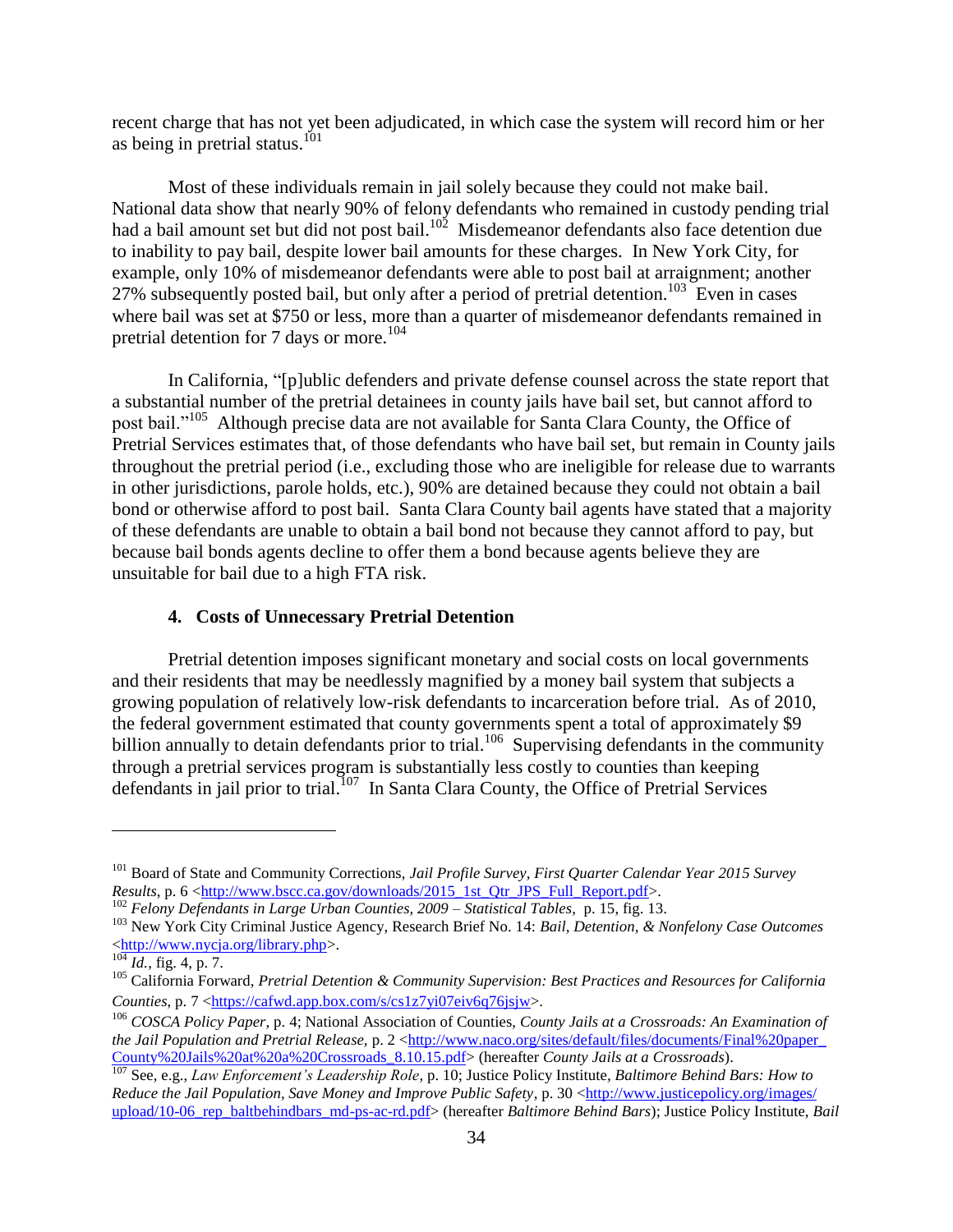estimates that pretrial supervision costs approximately \$15 per day per defendant, while pretrial detention costs \$204 per day per defendant at the Main Jail and \$159 per day per defendant on average across both County facilities (the Main Jail and the Elmwood Correctional Facility).<sup>108</sup> In 2014-15, average detention lengths in the County were approximately 27-32 days for misdemeanor defendants and 201-235 days for felony defendants. Thus, the County's Independent Management Audit Division estimates that during the six-month period between July 1 and December 31, 2011, the release of those defendants whom the court deemed eligible for OR saved the County \$31.3 million in detention costs.<sup>109</sup> Moreover, as discussed in more detail below, while the County's increased reliance on OR and Supervised OR in recent years has resulted in greater numbers of defendants being released, the rates of FTA, non-compliance with conditions of release, and pretrial re-arrest in the County have remained steady.

The social costs of pretrial detention are also substantial. Even short periods of pretrial detention can result in loss of employment, loss of housing, deterioration of family and social relationships, and reduced access to health care and social services.<sup>110</sup> In November 2015, the Justice Relations Committee of the Santa Clara County Human Relations Commission ("HRC") held a public forum for family members and friends of inmates in the County jail to discuss their experiences with the County jail system. According to a report the HRC submitted to the Board of Supervisors describing that public forum:

Forum testimony from spouses, children, parents, grandparents, and friends of people detained in the jail described how the inability to raise money for bail and lengthy pretrial detention caused numerous problems for defendants and their families, including the following: Inability to travel to work results in job loss, leaving dependent family members and children to fend for themselves. Those unable to pay rent are evicted from their apartments and unable to find alternative housing. Children are separated from their parents, and sick or elderly friends and family may be left to suffer without caretakers.<sup>111</sup>

Further, because jails in the United States were traditionally designed for short-term confinement of those awaiting trial or those convicted of minor offenses,  $12$  they often lack inmate-oriented programming, spatial accommodations, and medical facilities that may exist in prisons – which were designed for longer-term confinement of those convicted of more serious offenses. As Former U.S. Attorney General Eric Holder has explained, most individuals detained pretrial "could reap greater benefits from appropriate pretrial treatment or rehabilitation

*Fail: Why the U.S. Should End the Practice of Using Money for Bail*, p. 21

[<sup>&</sup>lt;http://www.justicepolicy.org/uploads/justicepolicy/documents/bailfail.pdf>](http://www.justicepolicy.org/uploads/justicepolicy/‌‌documents/bailfail.pdf) (hereafter *Bail Fail*).

<sup>108</sup> Santa Clara County, Board of Supervisors Management Audit Division, *Management Audit of the Office of Pretrial Services* at p. 11 (2012) [<https://www.sccgov.org/sites/bos/Management%20Audit/Documents/](https://www.sccgov.org/sites/bos/Management%20Audit/‌Documents/‌PTSFinalReport.pdf) [PTSFinalReport.pdf>](https://www.sccgov.org/sites/bos/Management%20Audit/‌Documents/‌PTSFinalReport.pdf).

 $\overline{\frac{109}{104}}$ *Id.* 

<sup>110</sup> *COSCA Policy Paper*, p. 4; *ABA Standards*, p. 33; *County Jails at a Crossroads*, p. 2.

<sup>111</sup> *HRC Report*, pp. 36-37.

<sup>&</sup>lt;sup>112</sup> The purpose of jails has evolved in California following Public Safety Realignment under AB 109, which transferred many lower-level offenders to serve their sentences in county jails rather than state prisons.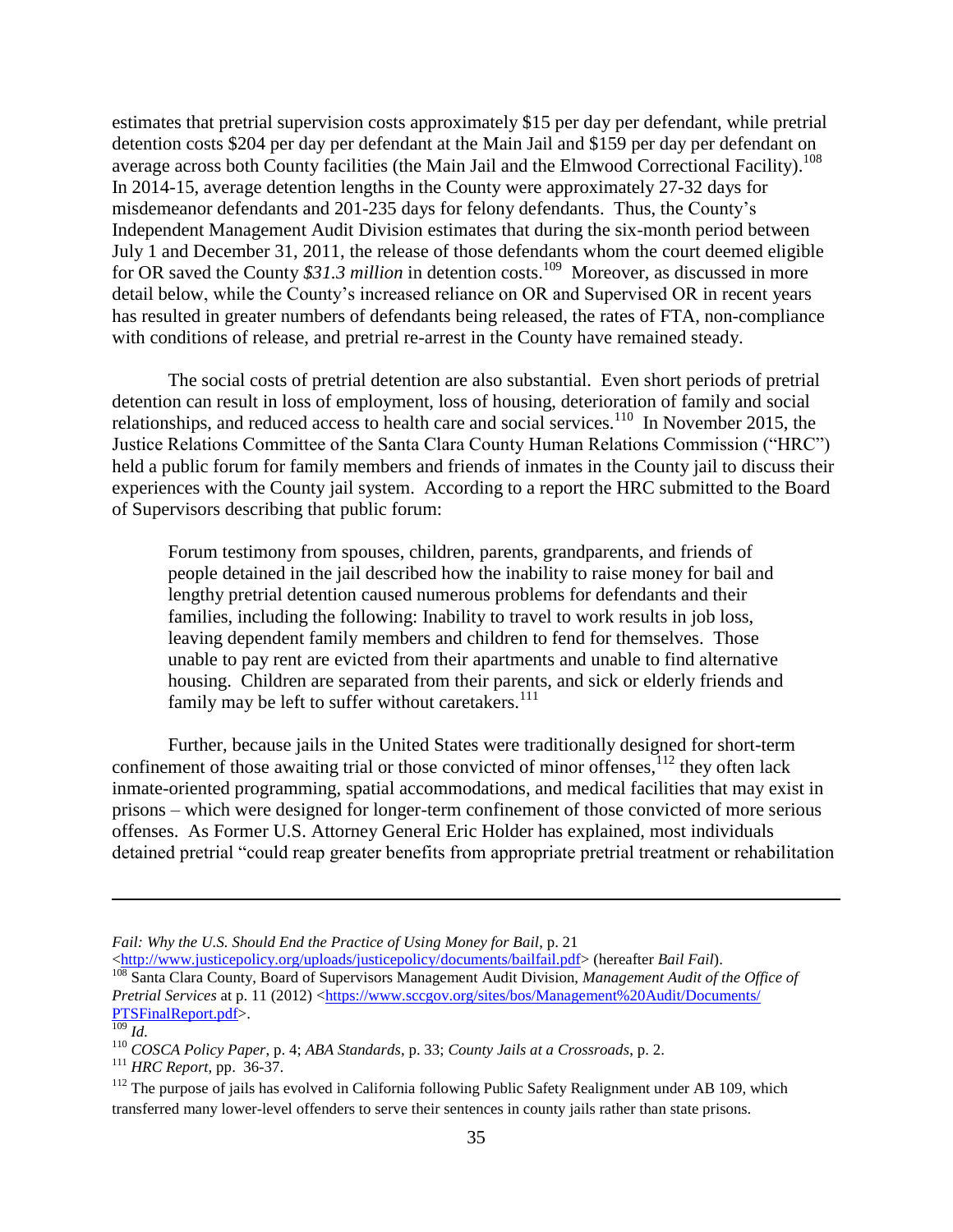programs than from time in jail."<sup>113</sup>

The disruption caused by pretrial detention can also lead to increased reliance on the social safety net – both by defendants upon release, and by the families they may be unable to support as a result of their detention – and may even increase the likelihood that a defendant will reoffend upon release.<sup>114</sup> Criminal justice practitioners have long believed that incarceration is in and of itself criminogenic, especially for low-risk individuals.<sup>115</sup> A recent study of defendants in Kentucky found an association between periods of pretrial detention as short as two to three days and the short- and long-term likelihood that an individual will reoffend upon release – particularly for defendants categorized as low-risk.<sup>116</sup> The Pretrial Justice Institute has highlighted the harmful effects of even short periods of pretrial detention in its "3DaysCount" campaign, which seeks law and policy changes at the state level to improve pretrial practices. This national campaign is premised on the notion that "[e]ven three days in jail can be too much, leaving low-risk defendants less likely to appear in court and more likely to commit new crimes – because of the stress incarceration places on fundamentals like jobs, housing and family connections." 117

Pretrial detention is also associated with less favorable judicial outcomes. Research has shown that detained defendants are more likely to be convicted, less likely to have their charges reduced, more likely to be sentenced to jail or prison, and more likely to receive longer sentences than released defendants – even when other salient factors, such as the type and severity of the charge and the defendant's criminal history, are accounted for.<sup>118</sup> This research suggests that defendants detained pretrial may experience greater pressure to plead guilty in order to obtain release, and may have less leverage in negotiating plea deals, although in Santa Clara County, the District Attorney's Office is well aware of this pressure and takes measures to prevent it from unduly influencing plea negotiations.<sup>119</sup> As the HRC report explains, "[f]aced with lengthy

<sup>113</sup> National Symposium on Pretrial Justice, Summary Report of Proceedings, *Remarks from the Honorable Eric H. Holder, Jr., Attorney General, U.S. Department of Justice, p.* 30 (2011) [<http://www.pretrial.org/wpfb-file/nspj](http://www.pretrial.org/wpfb-file/nspj-report-2011-pdf)[report-2011-pdf>](http://www.pretrial.org/wpfb-file/nspj-report-2011-pdf). It should be noted that most pretrial justice professionals and public defenders discourage court*mandated* participation in treatment or rehabilitation prior to conviction; however, voluntary and confidential participation in such programming can be beneficial for defendants and the community.

<sup>114</sup> *COSCA Policy Paper,* p. 4; *County Jails at a Crossroads*, p. 2.

<sup>115</sup> *See, e.g.*, Arthur R. Angel et al., *Preventive Detention: An Empirical Analysis*, 6 Harv. C.R.-C.L. L. Rev. 300, 352 (1971) (noting that being jailed with criminals "leave[s] many defendants hardened, embittered, and more likely to recidivate once released"); Roger Bowles & Mark Cohen, *Pre-Trial Detention: A Cost-Benefit Approach*, Dep't for Int'l Dev. 34 (2009) [<http://www.opensocietyfoundations.org/sites/default/files/justice\\_20081124d\\_0.pdf>](http://www.opensocietyfoundations.org/sites/default/files/justice_20081124d_0.pdf), (noting that pretrial detention "could create a long-term cost of crime itself").

<sup>116</sup> Christopher T. Lowenkamp, Marie VanNostrand, and Alexander Holsinger, *The Hidden Costs of Pretrial Detention*

[<sup>&</sup>lt;http://www.pretrial.org/download/research/The%20Hidden%20Costs%20of%20Pretrial%20Detention%20-](http://www.pretrial.org/download/research/The%20Hidden%20Costs%20of%20Pretrial%20Detention%20-%20LJAF%202013.pdf) [%20LJAF%202013.pdf>](http://www.pretrial.org/download/research/The%20Hidden%20Costs%20of%20Pretrial%20Detention%20-%20LJAF%202013.pdf).

<sup>&</sup>lt;sup>117</sup> Pretrial Justice Institute, *3DaysCount* [<http://projects.pretrial.org/3dayscount/>](http://projects.pretrial.org/3dayscount/).

<sup>118</sup> *See, e.g.*, New York City Criminal Justice Agency, Research Brief No. 18: *Bail, Detention, & Felony Case Outcomes* (2008) at p. 7 [<http://www.nycja.org/library.php>](http://www.nycja.org/library.php) (hereafter *CJA Research Brief No. 18*); *COSCA Policy Paper*, p. 5; *Rational and Transparent Bail Decision Making*, p. 2.

<sup>119</sup> *CJA Research Brief No. 18*, p. 7; *COSCA Policy Paper*, p. 5; *The Price of Freedom*, p. 32.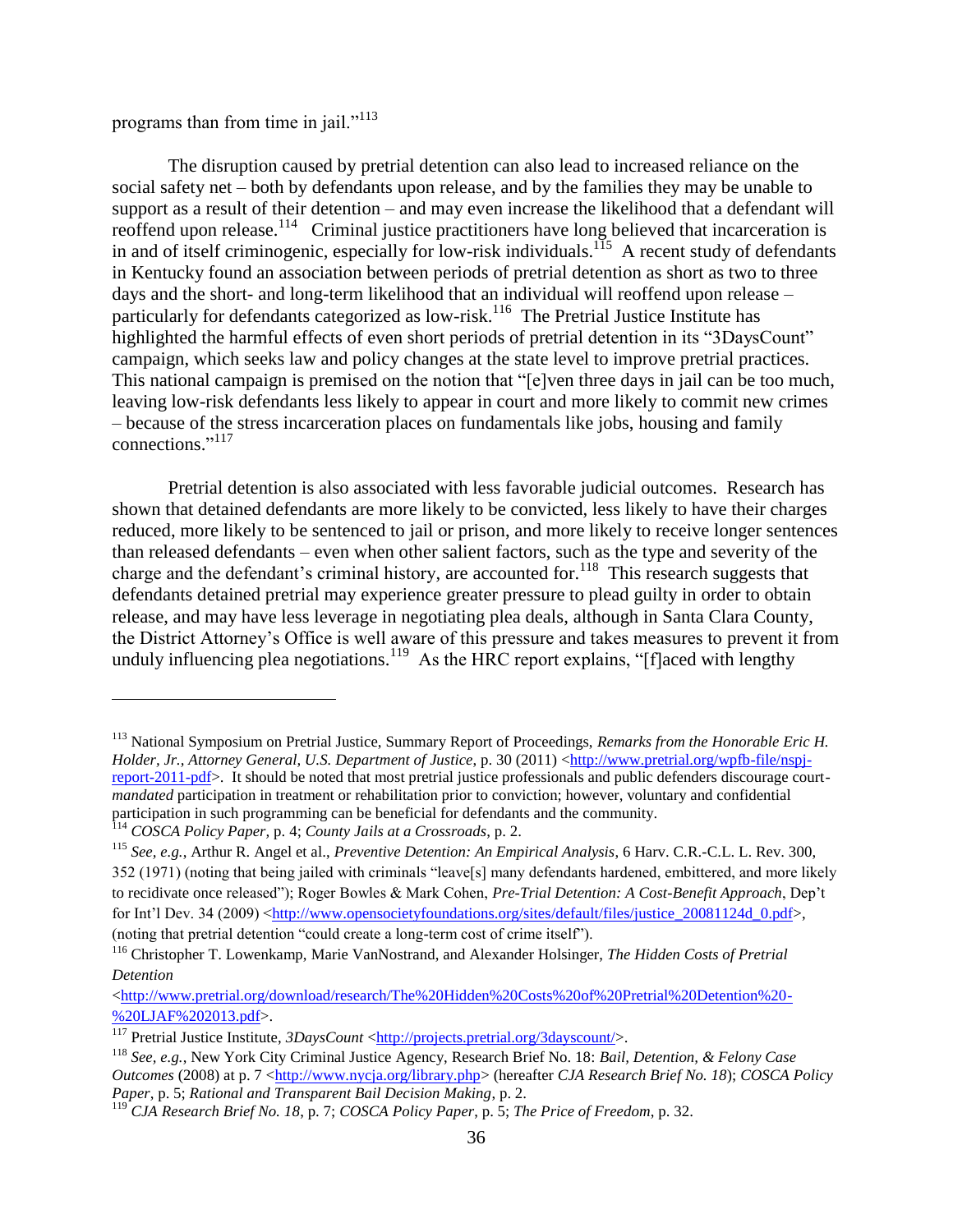periods of pretrial detention while awaiting hearings and trial, many defendants decide to accept plea bargains—thus undermining their rights to a fair and speedy trial."<sup>120</sup> Detention may also interfere with a defendant's ability to work with counsel to develop a defense and to demonstrate that he or she is a productive member of society who deserves a more lenient sentence.<sup>121</sup>

### **B) The For-Profit Bail Bonds Industry**

The problems with the money bail system are magnified when defendants are forced to turn to the commercial bail bond industry to post bail – as is the case for the vast majority of defendants who are released on bail in Santa Clara County.<sup>122</sup> The Justice Policy Institute has described for-profit bail bonding as "a system that exploits low income communities; is ineffective at safely managing pretrial populations; distorts judicial decision-making; and gives private insurance agents almost unlimited control over the lives of people they bond out."<sup>123</sup> The American Bar Association, too, has criticized the industry as "undermin[ing] the integrity of the criminal justice system" and has recommended abolishing the for-profit bail bond industry since 1968.<sup>124</sup> As discussed below in Section (VIII)(B), a handful of states – Kentucky, Oregon, Illinois, and Wisconsin – have taken this step, passing state laws eliminating the commercial bail bond industry.

#### **1. Transfer of Release Decisions Away from the Courts**

Critics of the for-profit bail bonds industry emphasize that reliance on commercial bail agents takes control of release decisions out of the hands of the court and other criminal justice officials. By setting bail, a judge *authorizes* release, but whether or not a defendant is *actually* released depends on the willingness of a bail agent to post bond and the ability of the defendant to meet the bail agent's terms. "The effect of such a system is that the professional bondsmen hold the keys to the jail in their pockets. They determine for whom they will act as surety . . . . The court  $\ldots$  [is] relegated to the relatively unimportant chore of fixing the amount of bail."<sup>125</sup>

Unlike judges, commercial bail agents are under no obligation to make release determinations in a transparent manner. To deny bail in non-capital cases, a judge must make a specific finding, based on clear and convincing evidence, that release is substantially likely to result in great bodily harm to others.<sup>126</sup> By contrast, "decisions of bondsmen – including what fee to set, what collateral to require, what other conditions the defendant (or the person posting the fee and collateral) is expected to meet, and whether to even post the bond – are made in

<sup>120</sup> *HRC Report*, p. 37.

<sup>121</sup> *CJA Research Brief No. 18*, p.7; *ABA Standards*, p. 32.

 $122$  According to the Office of Pretrial Services, in 2015, a Stanford University student intern conducted a one-month study for the month of July 2015 and reported the posting of 400 surety bonds (i.e., bonds posted by bail agents) and only 6 cash bonds in the County of Santa Clara.

<sup>123</sup> *For Better or For Profit*, p. 11.

 $124$  ABA Standards at pp. 44-45 & p. 30, fn. 3.

<sup>125</sup> *Pannell v. U.S.* (D.C. Cir. 1963) 320 F.2d 698, 699 (Wright, J., concurring).

<sup>126</sup> Cal. Const. art. I, sec. 12; *In re Nordin* 143 Cal.App.3d 538, 543 (1983).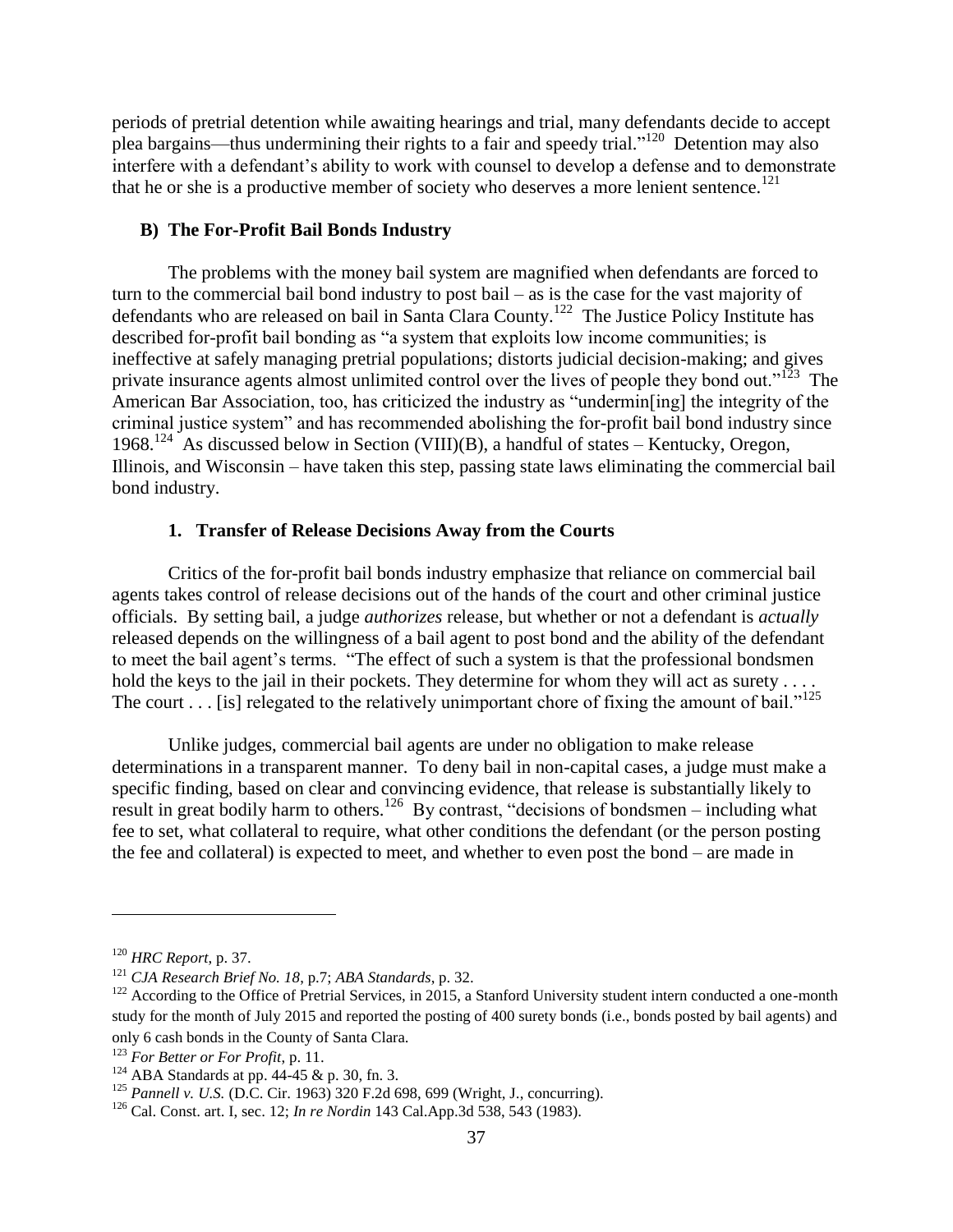secret, without any record of the reasons for these decisions."<sup>127</sup> A bail agent may refuse to post a bond "for any reason or no reason at all."<sup>128</sup>

In fact, the reasons underlying a bail agent's decision to post bond often have little to do with the goals of pretrial release and detention. Because bail agents are not liable for criminal activity committed by a defendant released on bond, they have little incentive to consider public safety or likelihood of reoffending when deciding whether to post bond.<sup>129</sup> (Indeed, critics have noted that, from the bail agent's perspective, rearrests while on bond simply create opportunities for "repeat customers.")<sup>130</sup> Instead, a bail agent's motivation is largely economic. Since bail agents typically aim to collect fees equal to 10% of the bail amount, they have a financial incentive to seek out defendants with higher bail amounts and may be unwilling to post bonds for low-risk defendants with low bail amounts.<sup>131</sup> There appears to be some variation among bail agents on this point. Several local bail bond agents stated during the public forums the BRWG held to obtain their views that a defendant's risk of FTA is a more significant consideration for them than the bail amount and the non-refundable premium they are able to charge and collect. But when a Santa Clara University law student privately interviewed bail agents operating in the county, some agents stated that they simply would not bother writing bonds for low bail amounts.<sup>132</sup> If judges are setting bail based on risk, higher-risk defendants may have a better chance of securing release on bond, while lower-risk defendants – whom the judge may have expected to make bail – may remain in custody.<sup>133</sup>

## **2. Discriminatory Impacts of the For-Profit Bail Bonds Industry**

The for-profit bail bond industry also has disproportionate adverse effects on lowerincome defendants and their families. A defendant who can afford to post the full bail amount directly with the court will recover almost all of that amount if he makes all of his court appearances. But defendants who cannot afford to pay the full amount upfront must pay a nonrefundable premium to secure the services of a bail agent. That premium, typically 10% of the total bail amount (either due immediately or collected in installments), will never be recovered, even if the defendant makes all court appearances and/or charges are dismissed.

The economic consequences for lower-income communities are compounded because bail agents often require collateral and/or co-signers to support a bail bond contract. In many cases, this means that a family member or friend must co-sign the bond and put up his or her own assets – such as a home or personal property – as collateral. If the defendant fails to appear, the bail agent may require the defendant and/or the co-signer to pay for the costs of attempting to secure the defendant's appearance and any other "actual reasonable and necessary expenses"

<sup>127</sup> *ABA Standards*, p. 45.

<sup>128</sup> *For Better or For Profit*, p. 15.

<sup>129</sup> *For Better or For Profit*, pp. 17, 19; *ABA Standards*, p. 45.

<sup>130</sup> *Rational and Transparent Bail Decision Making*, p. 8.

<sup>131</sup> *For Better or For Profit*, p. 15; *Rational and Transparent Bail Decision Making*, p. 6.

<sup>132</sup> Shauna Lord, Santa Clara University School of Law, Criminal Law and Policy Blog, *The Santa Clara County Bail Market* [<https://crimlawandpolicy.wordpress.com/2016/03/16/the-santa-clara-county-bail-market/>](https://crimlawandpolicy.wordpress.com/2016/03/16/the-santa-clara-county-bail-market/) .

<sup>133</sup> *Rational and Transparent Bail Decision Making*, p. 6.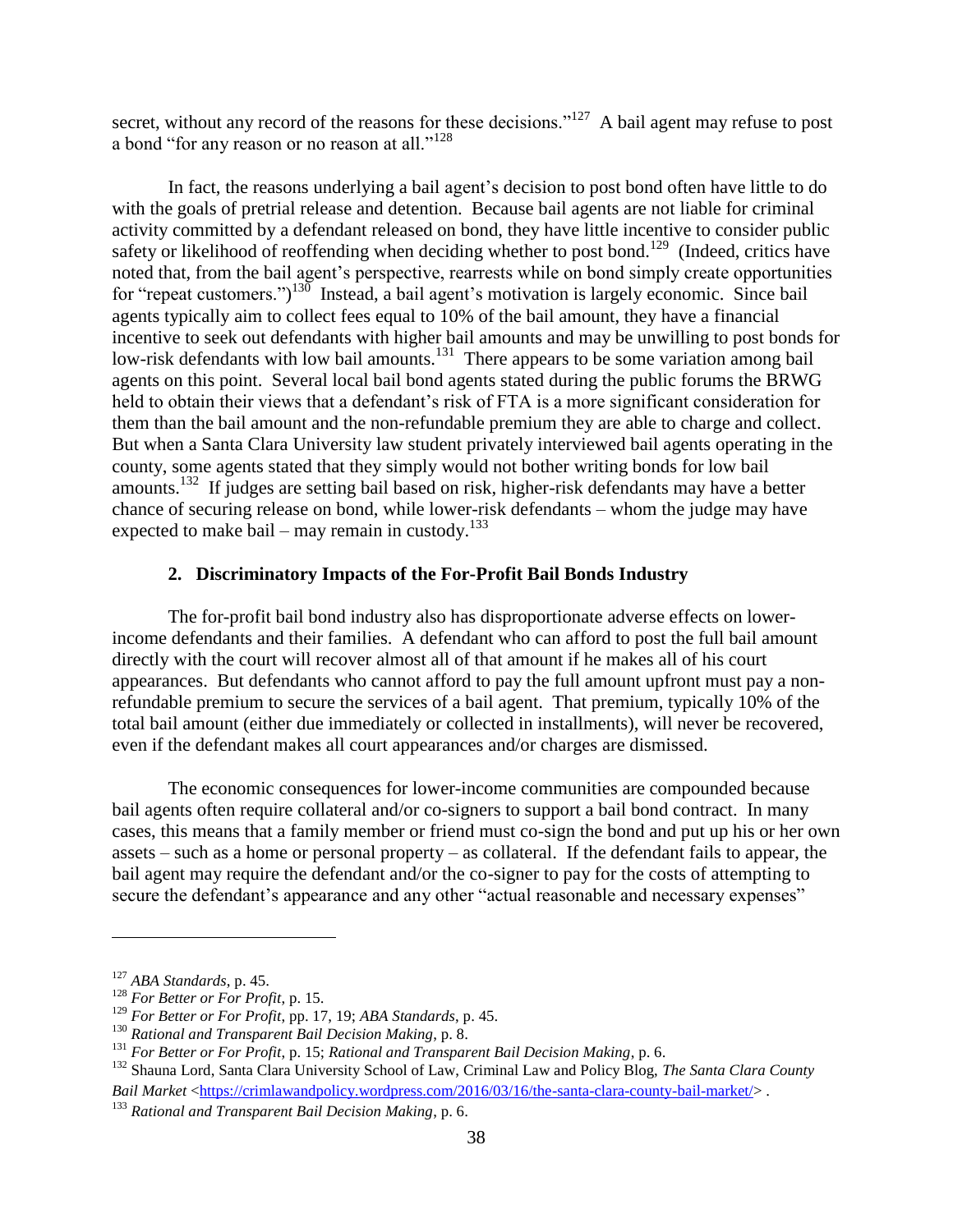incurred because of the FTA, including costs assessed by the court for proceedings resulting from the FTA and reasonable charges for the services of the bail agent and his associates.<sup>134</sup> If the bail is ultimately forfeited (i.e., if the bail agent has to pay the full bail amount to the court) the agent may require payment of the full bail amount, in addition to other costs associated with the FTA and bond forfeiture proceedings.<sup>135</sup> If neither the defendant nor the co-signer is able to satisfy these costs with cash, the bail agent may seize and liquidate any collateral or may attempt to satisfy the debt through other means.<sup>136</sup> Thus, reliance on for-profit bail bonds can have a tremendous adverse impact not only on defendants themselves, but on their families, friends, and communities. $137$ 

Many defendants simply cannot afford to purchase a bail agent's services. Even if a defendant can afford to pay the non-refundable premium, he or she may not have sufficient collateral support for the full bail amount. Reports indicate that the mortgage crisis exacerbated this problem because "bankruptcies, foreclosures, and plunging home values mean that fewer people are able to use their homes as collateral."<sup>138</sup> In areas like Santa Clara County, where housing prices are extraordinarily high, defendants and their families may not own any real property that can be offered as collateral. Some reports also suggest that the court system has compensated for the commercial bail bond industry by increasing bail amounts – that is, by setting a higher bail on the assumption that defendants will pay only 1-10% of the bail amount to secure release.<sup>139</sup> When bail amounts are inflated, more defendants are forced to rely on the bail bond industry to secure release, and more defendants may be subject to detention because they cannot afford the non-refundable fee or provide sufficient collateral to secure a bond.

In comparison, the economic risks for the bail agent are far less significant. Thanks to powerful lobbying by the bail bonds industry, California, like many other states, has bond exoneration and forfeiture laws that often work in bail agents' favor.<sup>140</sup> For example, California's forfeiture statute contains language promoted by the pro-bail bonds industry group American Legislative Exchange Council (ALEC) that requires the court to follow strict notification rules and deadlines in order to collect a forfeited bail from a bail bond agent.<sup>141</sup> The procedures required to collect on a forfeiture are so burdensome and costly that they are often not pursued.<sup>142</sup> Reports and anecdotal evidence suggest that bail bond companies and surety insurers

<sup>134</sup> 10 Cal. Code Regs § 2081(d); *People v. V. C. Van Pool Bail Bonds* 200 Cal.App.3d 303, 305 (1988).

<sup>&</sup>lt;sup>135</sup> 10 Cal. Code Regs. § 2081(e).

<sup>136</sup> *Id.* § 2088.2.

<sup>137</sup> *For Better or For Profit*, p. 15.

<sup>138</sup> *ACLU Public Safety Realignment*, pp. 21-22.

<sup>139</sup> *Baltimore Behind Bars*, p. 28.

<sup>140</sup> *See For Better or For Profit*, pp. 15, 26-27, 34-35

<sup>&</sup>lt;sup>141</sup> See Cal. Penal Code §§ 1305(b) (bail agent relieved of obligations if court clerk fails to mail notice forfeiture satisfying statute within 30 days), 1306(c), (f) (bail agent relieved of obligations if summary judgment is not entered against bondsman within 90 days; right to enforcement forfeiture judgment expires after 2 years), 1308(b) (clerk must serve notice of forfeiture judgment within 5 days); *see also* Center for Media and Democracy, *ALEC Exposed, Bail Forfeiture Notification Act Exposed* [<http://alecexposed.org/w/images/4/41/7A5-](http://alecexposed.org/w/images/4/41/7A5-Bail_Forfeiture_Notification_Act_Exposed.pdf) Bail Forfeiture Notification Act Exposed.pdf>.

<sup>&</sup>lt;sup>142</sup> *For Better or For Profit*, p. 35; Cal. Penal Code §§ 1305, 1305.4-1305.6, 1306, 1308. The basic forfeiture process is as follows: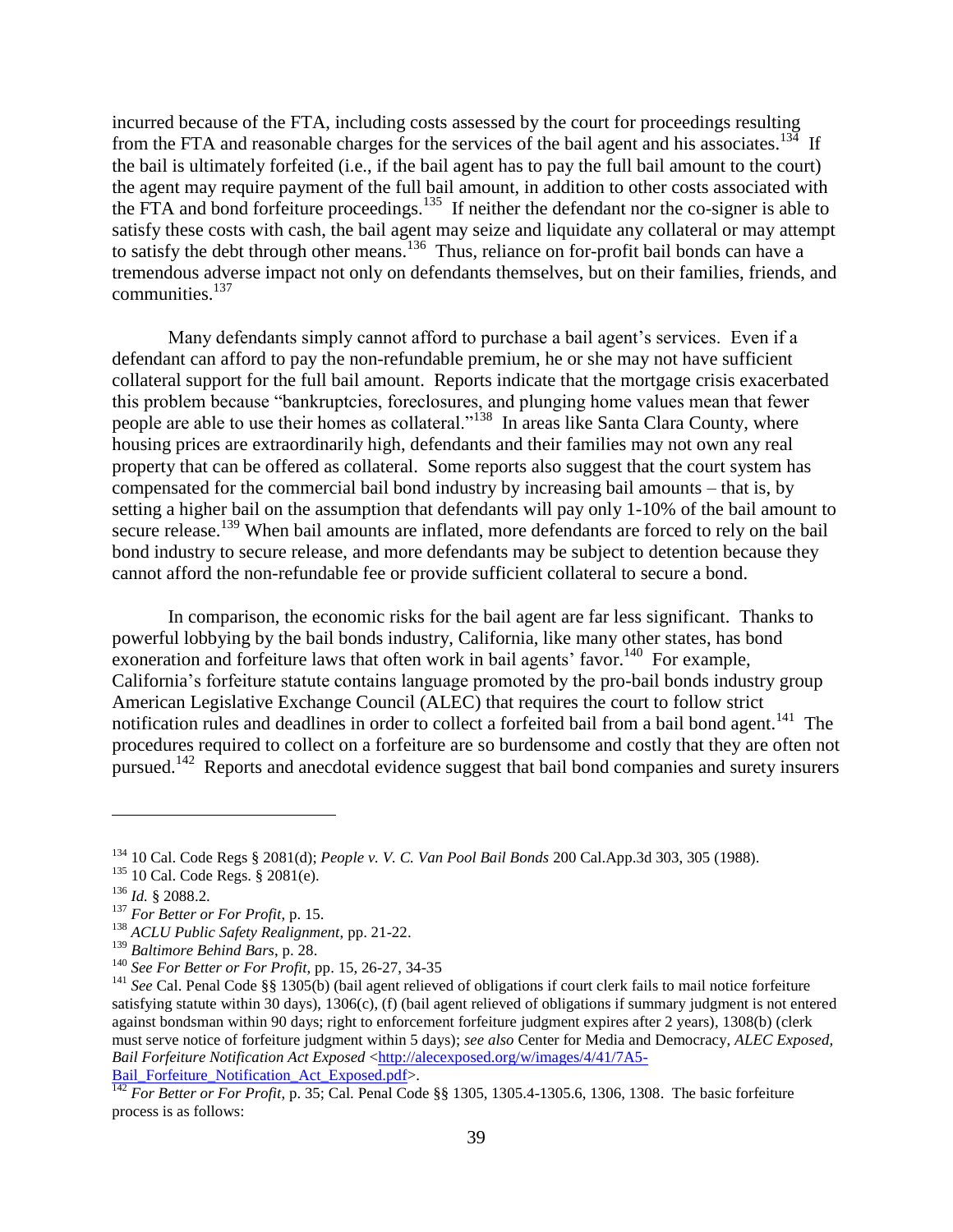take advantage of these procedures to delay or avoid forfeiture judgments. An investigation by the Los Angeles County District Attorney's Office found that some insurers avoided paying bail forfeitures due to insolvency or found ways to delay payment, and District Attorney Steve Cooley estimated that uncollected forfeitures cost Los Angeles County \$30 million over three years.<sup>143</sup>

And when defendants are returned to custody following an FTA, it is more often law enforcement, rather than the bail agent, that is responsible for apprehension. Indeed, Santa Clara County bail agents reported that the number of clients they recover is "low" – estimates ranged from  $1\%$  to  $20\%$ . Thus, the County or other local agency bears the associated costs and effort.<sup>144</sup> These costs can be substantial, especially if a defendant must be recovered from outside the San Francisco Bay Area or outside the state. The Sheriff's Office receives about 140 requests each year to recover fugitives who are in custody outside the region or state. The cost to the Sheriff's Office for a two-day trip to recover a fugitive is \$4,500, and the cost for a three-day trip is \$7,000 – *not including* salary costs for the deputy sheriff(s) who make the trip as well as support staff time.

The bail agent's risk and responsibility is even lower in jurisdictions – including Santa Clara County – where some defendants are both required to post bond *and* subject to supervision by pretrial services officers.<sup>145</sup> In such cases, although the bail agent is ostensibly paid to ensure the defendant's appearance, it is the County, and not the bail agent, that does most of the work of supervising defendants. The effect of this practice "is to make the pretrial services agency a kind of guarantor for the bail bondsman, in effect subsidizing the commercial bail industry by helping to reduce the risk that a defendant released on money bail will not return for scheduled court

- The court may forfeit cash bonds of less than \$500 immediately upon an FTA; and for greater amounts, after a 10-day notice and 180-day recovery period.
- The court may forfeit bail bonds after the 10-day FTA notice/180-day recovery period if it follows all legal steps without exception, but often the recovery period is extended 180 days or more if, in the court 's discretion, it accepts a bail bond agent's claims of diligent recovery efforts, or if any other technicality arises. The court must exonerate the bond if, within the 180-day or extended recovery period:
	- o The defendant is arrested, taken to court, or surrendered by a bond agent, bounty hunter, or any other person;
	- o The defendant turns himself in;
	- o The court fails to issue a proper FTA and intent to forfeit notice to all parties within 10 days;
	- o The court fails to perform and provide proof of proper legal service of the FTA and intent to forfeit notice to all parties within 30 days;
	- o The court fails to set and properly notice a hearing within 30 days after the 180-day recovery period;
	- o The bond agent shows that the defendant was arrested elsewhere, hospitalized or otherwise indisposed;
	- o The defendant is recovered by warrant arrest (most frequent) and the bond agent shows diligent recovery efforts; or
	- o Any of many other statutory technicalities arises.

<sup>143</sup> Los Angeles Times, *Probes Target Bail Bond Firms* (July 25, 2004) [<http://articles.latimes.com/2004/jul/25/](http://articles.latimes.com/2004/jul/25/local/me-bail25) [local/me-bail25>](http://articles.latimes.com/2004/jul/25/local/me-bail25).

<sup>144</sup> *For Better or For Profit*, p. 15.

<sup>145</sup> *For Better or For Profit*, p. 21-22.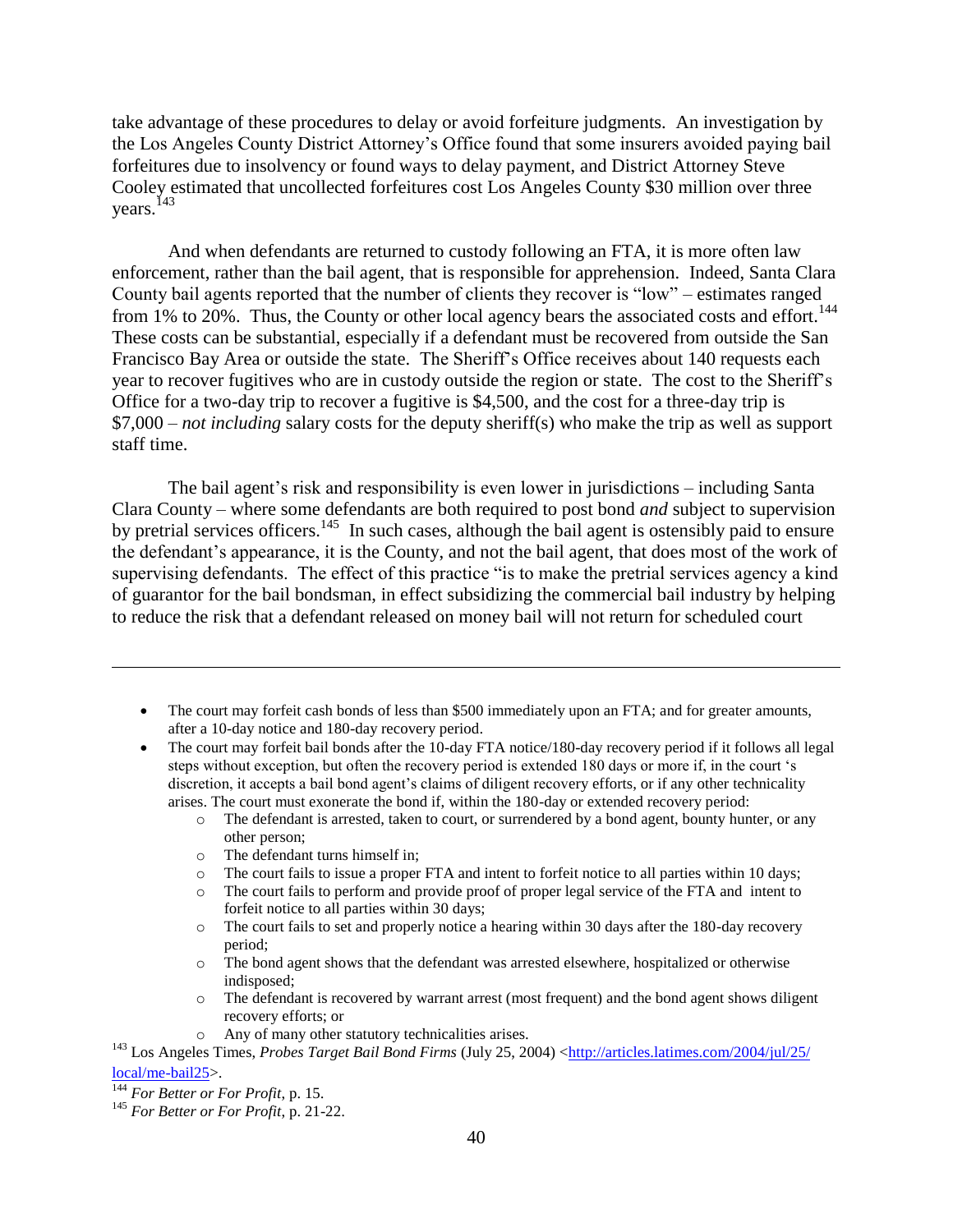appearances."<sup>146</sup> For this reason, the Standards on Pretrial Release developed by the National Association of Pretrial Services Agencies strongly discourage release conditions that combine a surety bond with supervision by a pretrial services agency.<sup>147</sup>

## **3. Corruption and Coercion in the Bail Bonds Industry**

In the worst cases, bail agents have been involved in significant acts of corruption and coercion. For example, California law prohibits bail agents from soliciting business from arrestees, unless the arrestee, an immediate family member, or another designated person has first contacted the bail agent to request his services.<sup>148</sup> But there have been repeated incidents of bail agents flouting these laws by paying inmates to provide information about newly booked arrestees, to recommend the services of a particular bail bonding company, and to distribute leaflets advertising a bail bonding company.<sup>149</sup> In 2015, the Santa Clara County District Attorney participated in an investigation that resulted in the arrest of 31 Bay Area bail agents for paying inmates for phone tips about new arrestees and, in some cases, for posting bail without the permission of the arrestee.<sup>150</sup>

Bail agents have also abused the power they hold over defendants to extort, coerce, or defraud defendants and their families. In Santa Clara County, there have been reports of bail bond companies making false statements about an arrestee's ineligibility for OR or supervised OR in order to obtain bond fees and prematurely posting bail despite the arrestee's or family's instructions to wait for information from the Office of Pretrial Services.<sup>151</sup> In December 2015, a San Jose bail agent was arrested on suspicion of attempting to extort money from a defendant and her family by charging unwarranted fees and then attempting to foreclose on the family's home.<sup>152</sup> In Bakersfield, a bail agent and associates were arrested for fraudulently obtaining title

<sup>146</sup> National Association of Pretrial Services Agencies, *Standards on Pretrial Release, Commentary to Standard* 1.4(g), p. 19 (3d ed. 2004) [<http://www.pretrial.org/download/performance-measures/napsa%20standards%](http://www.pretrial.org/download/performance-measures/‌napsa%25‌20standards%25‌202004.pdf) [202004.pdf>](http://www.pretrial.org/download/performance-measures/‌napsa%25‌20standards%25‌202004.pdf) (hereafter *NAPSA Standards*).

 $147$  NAPSA Standard 1.4(g) provides: "Pending abolition of compensated sureties, jurisdictions should ensure that responsibility for supervision of defendants released on bond posted by a compensated surety lies with the surety. A judicial officer should not direct a pretrial services agency to provide supervision or other services for a defendant released on surety bond. No defendant released under conditions providing for supervision by the pretrial services agency should be required to have bail posted by a compensated surety."

<sup>148</sup> 10 Cal. Code Regs. §§ 2079, 2079.1; *see also* Notice from California Department of Insurance to Bail Licensees re: Reminder of Bail Solicitation Laws (Nov. 13, 2013) [<http://www.insurance.ca.gov/0400-news/0100-press](http://www.insurance.ca.gov/0400-news/0100-press-releases/2015/upload/FINAL_BailSolicitationNoticeLicensees.pdf)[releases/2015/upload/FINAL\\_BailSolicitationNoticeLicensees.pdf>](http://www.insurance.ca.gov/0400-news/0100-press-releases/2015/upload/FINAL_BailSolicitationNoticeLicensees.pdf).

<sup>149</sup> *For Better or For Profit*, p. 42; California Department of Insurance, *Update: South Bay bail agents targeted in law enforcement sweep* (Sept. 9, 2015) [<http://www.insurance.ca.gov/0400-news/0100-press](http://www.insurance.ca.gov/0400-news/0100-press-releases/2015/release083-15.cfm)[releases/2015/release083-15.cfm>](http://www.insurance.ca.gov/0400-news/0100-press-releases/2015/release083-15.cfm).

<sup>&</sup>lt;sup>150</sup> NBC Bay Area, *Inside California's Historic Bail Bonds Raid* (Sept. 1, 2015) [<http://www.nbcbayarea.com/](http://www.nbcbayarea.com/‌investigations/‌Inside-Californias-Historic-Bail-Bonds-Raid-323791211.html) [investigations/Inside-Californias-Historic-Bail-Bonds-Raid-323791211.html>](http://www.nbcbayarea.com/‌investigations/‌Inside-Californias-Historic-Bail-Bonds-Raid-323791211.html); San Jose Mercury News, *More Than 30 Bail Bondsmen Targeted in Sting* (Aug. 28, 2015) [<http://www.mercurynews.com/bay-area](http://www.mercurynews.com/bay-area-news/ci_28722347/more-than-30-bail-bondsmen-targeted-sting)[news/ci\\_28722347/more-than-30-bail-bondsmen-targeted-sting>](http://www.mercurynews.com/bay-area-news/ci_28722347/more-than-30-bail-bondsmen-targeted-sting).

<sup>&</sup>lt;sup>151</sup> Letter from the Office of the District Attorney, Santa Clara County re: False information regarding ineligibility for OR/SORP (June 16, 2014) [<http://www.insurance.ca.gov/0400-news/0100-press-releases/2015/upload/06-16-](http://www.insurance.ca.gov/0400-news/0100-press-releases/2015/upload/06-16-14WarningLtr_SantaClaraBailAgents_Redacted.pdf) [14WarningLtr\\_SantaClaraBailAgents\\_Redacted.pdf>](http://www.insurance.ca.gov/0400-news/0100-press-releases/2015/upload/06-16-14WarningLtr_SantaClaraBailAgents_Redacted.pdf).

<sup>152</sup> San Jose Mercury News, *San Jose Bail Agent Arrested on Suspicion of Extortion* (Dec. 19, 2015)  $$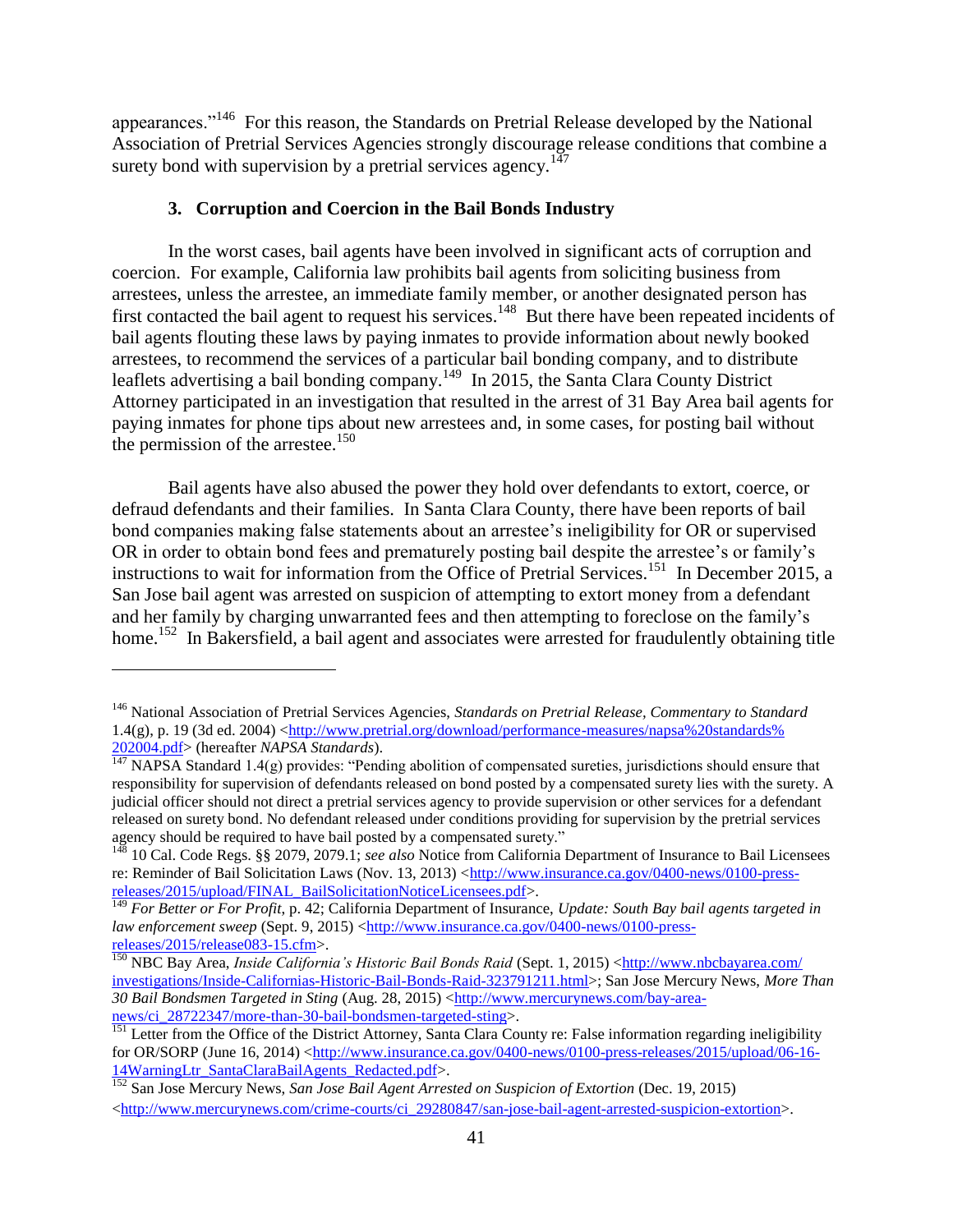to clients' vehicles, homes, and other property through manipulation and coercion, including tricking an illiterate man and his 82-year-old mother into signing documents relinquishing their home and truck. $153$ 

Critics have also noted that because bail agents have authority to revoke a client's bond and return him to custody at any time, for any reason, the "threat of returning a client to jail can be used by the for-profit bondsman to coerce clients into criminal or sexual behavior."<sup>154</sup> The California Department of Insurance also notes that some "unscrupulous" bail agents "apprehend arrestees with the intent to extort premium payments."<sup>155</sup> Although California law requires bail agents to return the fee paid by the defendant if the court determines that the bail agent lacked good cause to return the defendant to custody,<sup>156</sup> defendants who are unaware of their rights or have a strong need to remain out of custody (to care for a dependent relative, for example) may still be vulnerable to coercion or extortion.

## **VII) Risk-Based Pretrial Services Models**

In light of the growing consensus that money bail is a poor means of predicting or reducing a defendant's likelihood of "pretrial failure" – i.e., failing to appear in court, engaging in new criminal activity, or otherwise violating the conditions of pretrial release – many jurisdictions around the country, including the County of Santa Clara, have adopted risk-based pretrial services models. These models, in appropriate cases, employ evidence-based risk assessments to help determine whether a defendant poses a sufficiently low risk of pretrial failure to be granted OR or Supervised OR prior to trial, and if the latter, to select conditions of supervision that are specifically tailored to help the defendant avoid pretrial failure.

### **A) The Benefit of Risk-Based Assessments**

Pretrial risk assessment tools aim to guide and improve the process of predicting a defendant's risk of pretrial failure if he or she is released from custody.<sup>157</sup> These tools are designed to supplement judges' "instinct and experience" regarding a defendant's pretrial failure risk with "research-based objective criteria" for determining risk, and to minimize or eliminate the use of money bail as a purported means of risk reduction.<sup>158</sup> Both the American Bar Association and the National Association of Pretrial Services Agencies recommend the use of

<sup>153</sup> *For Better or For Profit*, pp. 40-41; The Bakersfield Californian, *Bakersfield bail bondsman busted on suspicion of defrauding clients* (Nov. 22, 2008) [<http://www.bakersfield.com/news/2008/11/22/bakersfield-bail-bondsman](http://www.bakersfield.com/news/2008/11/22/bakersfield-bail-bondsman-busted-on-suspicion-of-defrauding-clients.htm)[busted-on-suspicion-of-defrauding-clients.htm>](http://www.bakersfield.com/news/2008/11/22/bakersfield-bail-bondsman-busted-on-suspicion-of-defrauding-clients.htm).

<sup>154</sup> *For Better or For Profit*, p. 42.

<sup>155</sup> California Department of Insurance, Investigation Division Overview, *Types of Violations* [<http://www.insurance.ca.gov/0300-fraud/0200-invest-division-overview/10-violations/>](http://www.insurance.ca.gov/0300-fraud/0200-invest-division-overview/10-violations/).

<sup>156</sup> Cal. Penal Code § 1300; 10 Cal. Code Regs. § 2090.

<sup>157</sup> Marie VanNostrand and Kenneth J. Rose, *Pretrial Risk Assessment in Virginia*, p.3

[<sup>&</sup>lt;https://www.dcjs.virginia.gov/corrections/riskAssessment/assessingRisk.pdf>](https://www.dcjs.virginia.gov/corrections/riskAssessment/assessingRisk.pdf) (hereafter *Pretrial Risk Assessment in Virginia*).

<sup>158</sup> Laura and John Arnold Foundation Research Summary, *Developing a National Model for Pretrial Risk Assessment*, p. 2 [<http://www.arnoldfoundation.org/wp-content/uploads/2014/02/LJAF-research-summary\\_PSA-](http://www.arnoldfoundation.org/wp-content/uploads/2014/02/LJAF-research-summary_PSA-Court_4_1.pdf)[Court\\_4\\_1.pdf>](http://www.arnoldfoundation.org/wp-content/uploads/2014/02/LJAF-research-summary_PSA-Court_4_1.pdf); *Pretrial Risk Assessment in Virginia*, p. 3.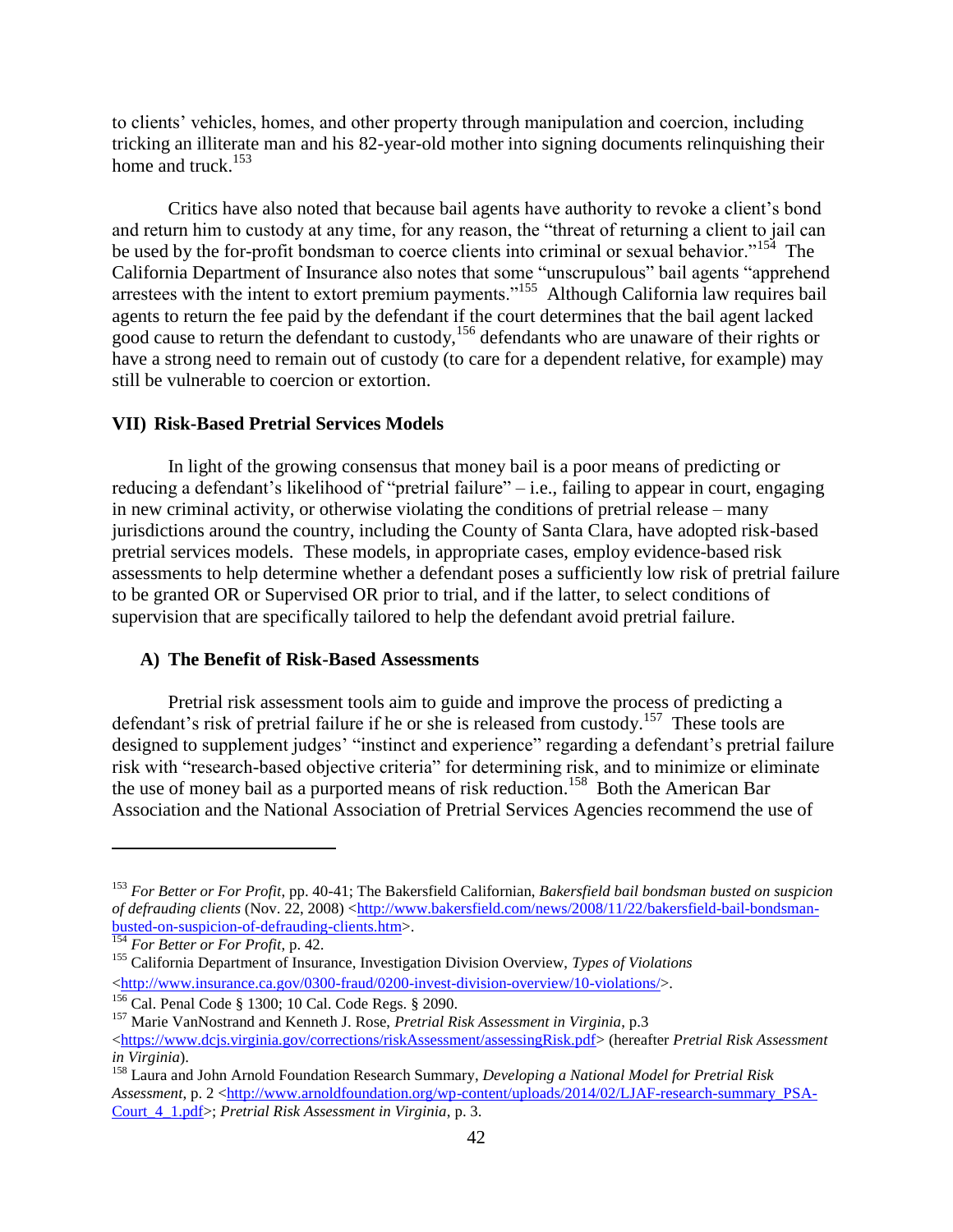objective risk assessment tools to guide judges' decision-making regarding pretrial release.<sup>159</sup> Additionally, the Joint Technology Committee of the Conference of State Court Administrators, National Association for Court Management, and National Center for State Courts has stated that "[r]isk levels determined through the use of a properly validated evidence-based risk assessment tool are more accurate predictors of pretrial success than money bail or professional discretion alone."<sup>160</sup> "[A] validated pretrial risk assessment is not a *substitute* for judicial discretion," but rather an "essential tool" to help inform and guide that discretion.<sup>161</sup>

The process by which a pretrial risk assessment tool is created and validated is important. To develop an assessment tool, specific factors (e.g., the defendant's age or other demographic factors, factors related to criminal history, and factors related to the nature of the offense for which the defendant was arrested) should be analyzed by studying local data to "reveal the combination of factors that, when evaluated together, are the most accurate predictor of a defendant's pretrial risk for that particular locale."<sup>162</sup> In addition to *predictive* factors, these "analyses [can also] show which information is *not* predictive," which can prove valuable "to stakeholders who may have assumed or practiced as if these factors were predictive."<sup>163</sup> To ensure that risk assessment tools remain empirically reliable over time, they also "should be revalidated at regular intervals."<sup>164</sup> The validation process is discussed with more specificity in connection with some of the risk assessment tools that are described below.

According to the federal Office of Probation and Pretrial Services and the Administrative Office of the U.S. Courts, "[w]hen a risk assessment tool [i]s used, more defendants [a]re released, on less restrictive conditions, *and with no increased in failure-to-appear or rearrest*  rates, compared to similar defendants released without use of a risk assessment tool."<sup>165</sup> Similarly, the University of Utah's Criminal Justice Center has noted that "[a] number of studies have found that pretrial risk assessments can be used to increase the number of pretrial releases from the jail without negatively impacting pretrial outcomes," and that, with effective risk assessment, up to 25% more defendants could be released pending resolution of their cases without increasing pretrial failure or re-arrest rates.<sup>166</sup> And Chief Justice Cantil-Sakauye recently announced that California's courts, together with the Legislature and the Governor's

 $\overline{a}$ 

[validation%20of%20the%20Federal%20Pretrial%20Services%20Risk%20Assessment%20%28PTRA%29%20-](http://www.pretrial.org/download/risk-assessment/The%20Re-validation%20of%20the%20Federal%20Pretrial%20Services%20Risk%20Assessment%20%28PTRA%29%20-%20Cadigan%20et%20al%202012.pdf) [%20Cadigan%20et%20al%202012.pdf>](http://www.pretrial.org/download/risk-assessment/The%20Re-validation%20of%20the%20Federal%20Pretrial%20Services%20Risk%20Assessment%20%28PTRA%29%20-%20Cadigan%20et%20al%202012.pdf) (emphasis added).

<sup>159</sup> *ABA Standards*, standard 10-1.10; NAPSA, *Standards on Pretrial Release*, p. 36.

<sup>&</sup>lt;sup>160</sup> Joint Technology Committee, JTC Resource Bulletin: Using Technology to Improve Pretrial Release Decision-*Making*, p. 1

 $\langle$ http://www.ncsc.org/~/media/Files/PDF/About%20Us/Committees/JTC/JTC%20Resource%20Bulletins/IT%20in [%20Pretrial%203-25-2016%20FINAL.ashx>](http://www.ncsc.org/~/media/Files/PDF/About%20Us/Committees/JTC/JTC%20Resource%20Bulletins/IT%20in%20Pretrial%203-25-2016%20FINAL.ashx).

 $161$  *Id.*, p. 13 (emphasis added).

 $^{162}$  *Id.*, p. 17.

<sup>163</sup> *Id.*

<sup>164</sup> Utah Criminal Justice Center, *Pretrial Release Risk Study, Validation, & Scoring: Final Report*, p. 3

[<sup>&</sup>lt;http://ucjc.utah.edu/wp-content/uploads/PretrialRisk\\_UpdatedFinalReport\\_v052013.pdf>](http://ucjc.utah.edu/wp-content/uploads/PretrialRisk_UpdatedFinalReport_v052013.pdf) (hereafter (*Utah Pretrial Release Risk Study*).

<sup>165</sup> Timothy P. Cadigan, et al., *The Re-validation of the Federal Pretrial Services Risk Assessment (PTRA)*, pp. 3-4 [<http://www.pretrial.org/download/risk-assessment/The%20Re-](http://www.pretrial.org/download/risk-assessment/The%20Re-validation%20of%20the%20Federal%20Pretrial%20Services%20Risk%20Assessment%20%28PTRA%29%20-%20Cadigan%20et%20al%202012.pdf)

<sup>166</sup> *Utah Pretrial Release Risk Study*, p. 2. As discussed below, this has proven to be true in Santa Clara County.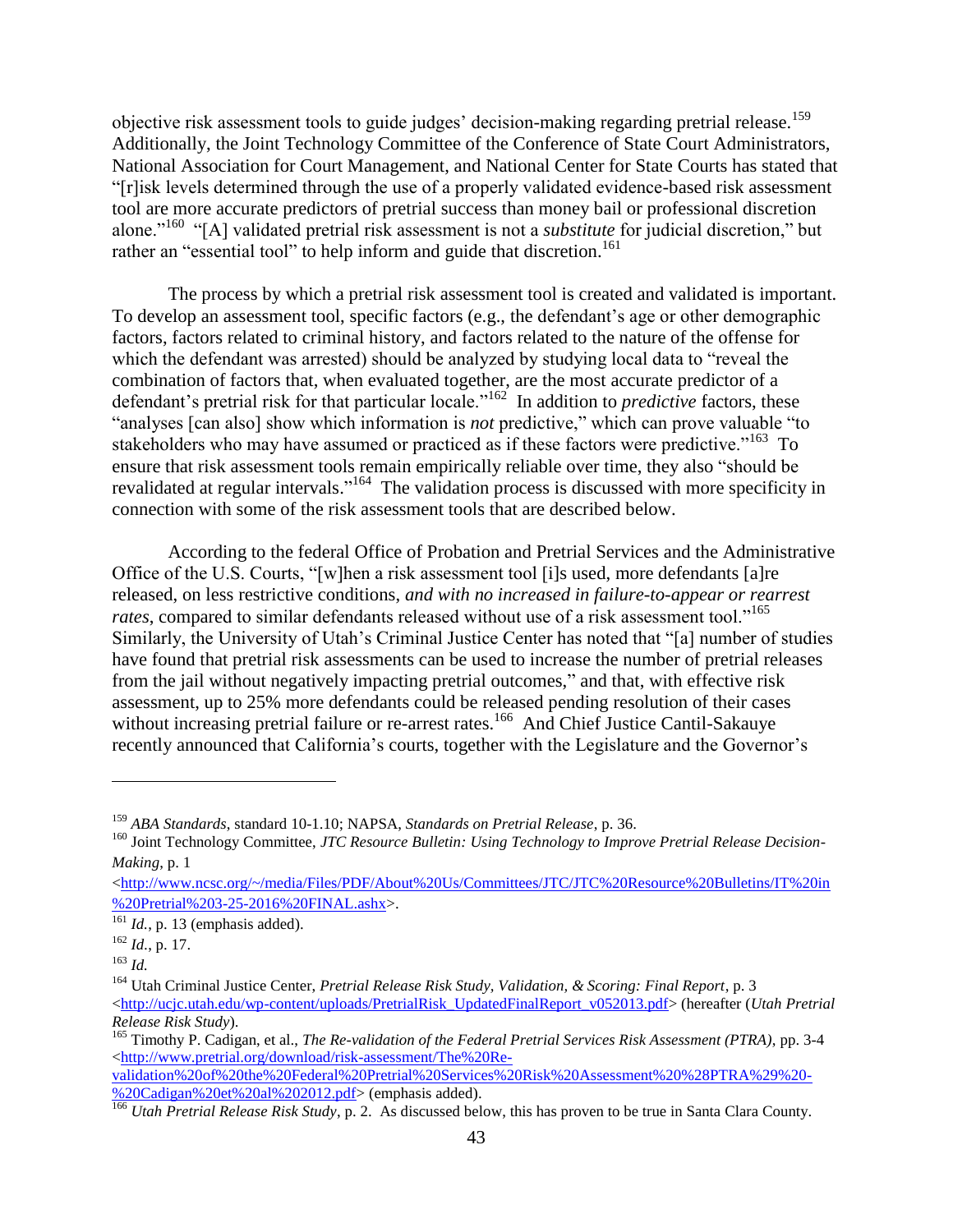office, are reviewing the efficacy of bail in California and considering developing a statewide questionnaire – essentially a condensed risk assessment – for judges to rely on in making pretrial release decisions.<sup>167</sup>

## **B) County Office of Pretrial Services' Risk Assessment Tool**

The County's Office of Pretrial Services began exploring the use of a pretrial risk assessment tool in 2010. The Office of Pretrial Services hired a technical consultant, the Pretrial Justice Institute, and convened a group of local stakeholders including the Superior Court, the Office of the District Attorney, the Public Defender's Office, and the Sheriff's Office to participate in development of the tool. The Office of Pretrial Services began piloting the new pretrial risk assessment tool in January 2011.<sup>168</sup>

In applying the risk assessment tool, Pretrial Services Officers review administrative criminal history records and interview each defendant who has been booked in the County's Main Jail. The officers gather information on a list of demographic factors (defendant's age, marital status, family situation, education level, mental health status, drug abuse status) prior criminal history; prior probation or parole status; prior FTAs; prior prison commitments; current probation status; and presence of two or more current charges, a current domestic violence charge, or a current property charge. Officers then enter each defendant's information into the computerized risk assessment tool, which automatically calculates risk scores with respect to engaging in new criminal activity ("Public Safety Scale"), failing to appear in court ("Court Appearance Scale"), and/or engaging in technical violations ("Technical Compliance Scale"). Based on these calculations, a defendant is deemed "low," "medium," or "high" risk on the County's scoring matrix; the stakeholder group that worked on developing the County's risk assessment tool mutually decided the scoring levels that would result in a "low," "medium," or "high" risk score. Based on these risk levels, Pretrial Services Officers make recommendations to the court for OR release without supervision, Supervised OR, or denial of release. The Office of Pretrial Services plans to revalidate the County's risk assessment tool next year.

In cases involving domestic violence, the Office of Pretrial Services also conducts a supplemental victim interview to determine the defendant's history of abuse and access to firearms, as well as the victim's sense of safety and other information about the victim's relationship with the defendant.<sup>169</sup> To determine appropriate supervision conditions, Pretrial Services also asks the victim for his or her opinion about whether drug or alcohol treatment, anger management, or mental health treatment would be appropriate, and about whether the defendant should be required to have a no-contact order. In addition to interviewing the victim, Pretrial Services also checks the firearms registry to determine whether any firearms are registered to the defendant or the victim. Information obtained through the supplemental victim interview and other research is incorporated into the pretrial report and is provided to the court

<sup>167</sup> Sacramento Bee, *Is California's Bail System 'Fair to All?' State Chief Justice Asks* [<http://www.sacbee.com/news/politics-government/capitol-alert/article65222262.html>](http://www.sacbee.com/news/politics-government/capitol-alert/article65222262.html).

<sup>168</sup> *See* Board of Supervisors Management Audit Division, *Management Audit of the Office of Pretrial Services* [<https://www.sccgov.org/sites/bos/Management%20Audit/Documents/PTSFinalReport.pdf>](https://www.sccgov.org/sites/bos/Management%20Audit/Documents/PTSFinalReport.pdf).

 $169$  Victim interviews are done in all cases involving crimes with victims – e.g., burglary, property crimes.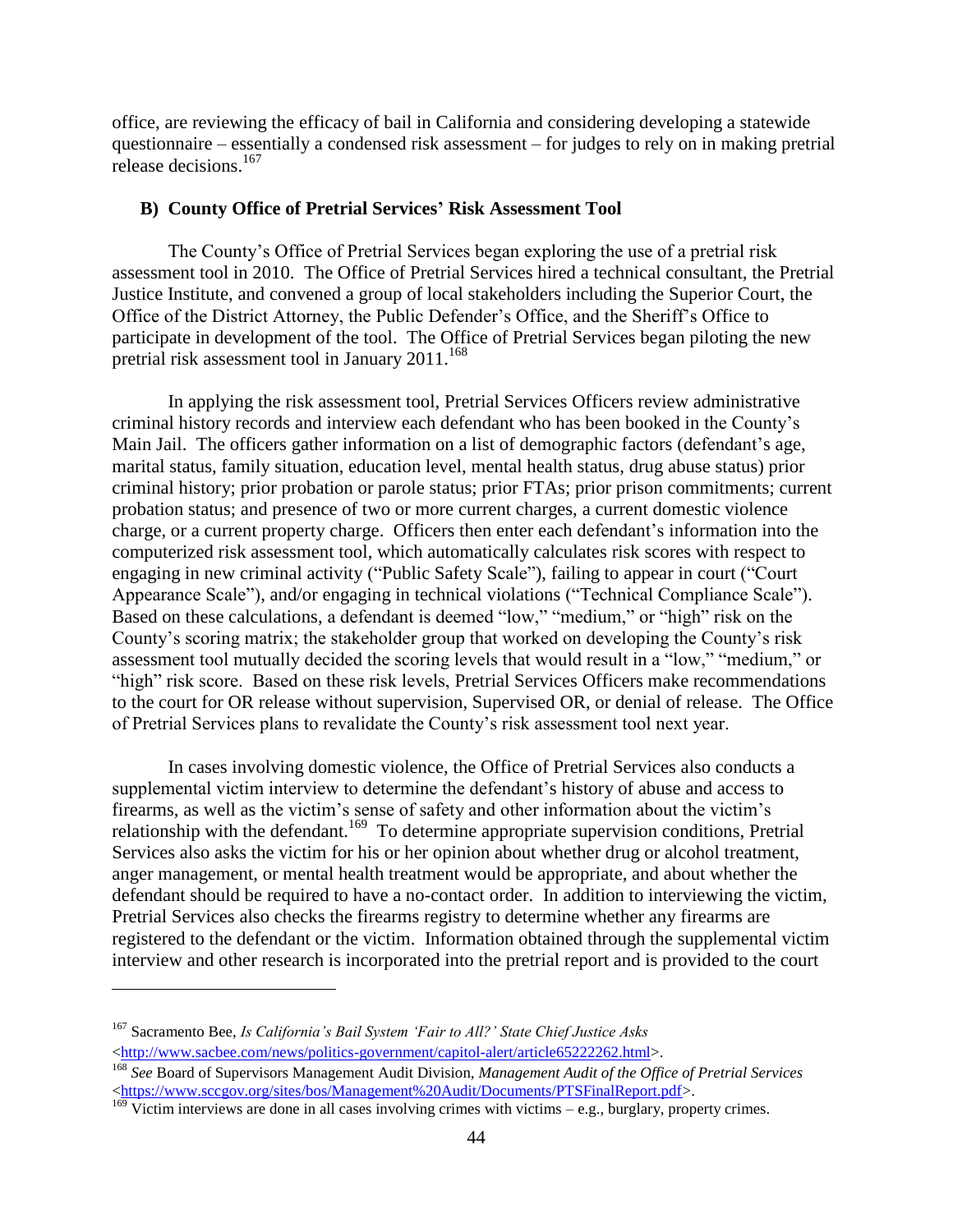for consideration in making bail and release decisions. This information may also affect the recommendations made by the Office of Pretrial Services – for example, if a defendant scores as "low risk" on the risk assessment tool, but the victim questionnaire suggests a higher level of risk, Pretrial Services may adjust its recommendations accordingly. As a matter of policy, Pretrial Services attempts to contact and interview victims in all domestic violence cases prior to considering the defendant for release.

In 2012, the Office of Pretrial Services' risk assessment tool was validated as effectively predicting pretrial failure risk in Santa Clara County. The Board of Supervisors Management Audit Division conducted an audit of the Office of Pretrial Services' use of the risk assessment tool during approximately its first year of implementation, finding that after implementing the risk assessment tool, the Office of Pretrial Services was able to increase the number of pretrial releases without any concomitant increase in pretrial failure rates. <sup>170</sup> In 2000, prior to the existence of a locally validated risk assessment, approximately 900 defendants per month were released on OR. With the inception of the pretrial risk assessment tool, the number of OR releases rose to about 1,100 per month in 2011, and to a high of about 1,600 per month in 2014. After the passage in California of Proposition 47 in 2014, the average population served by Pretrial Services has settled at approximately 1,400 per month. Throughout each of these periods, the appearance, technical compliance, and re-arrest rates have been equal to or better than in previous years. This bears out the federal government's assertion that the use of risk assessment tools allows more defendants to be released without increasing FTA or new arrest rates.<sup>171</sup>

The Office of Pretrial Services continuously documents and evaluates its own performance through a series of measures recommended by national-level pretrial justice associations. According its records for calendar year 2015, pretrial services officers recommended release in 85% of jail unit cases (2092 out of 2455) and 76% of court cases (4236 out of 5602).<sup>172</sup> Per a departmental policy that is based on national standards, in making recommendations to grant or deny pretrial release, officers' recommendations may depart from the risk level calculated by the assessment tool in no more than 15% of cases each month. An officer who wishes to deviate from the tool's calculations – e.g., by recommending against release for a defendant whom the tool deems low-risk, typically based on the severity of the

 $\overline{a}$ 

<sup>171</sup> *See* Timothy P. Cadigan, et al., *The Re-validation of the Federal Pretrial Services Risk Assessment (PTRA)*, pp. 3-4 [<http://www.pretrial.org/download/risk-assessment/The%20Re](http://www.pretrial.org/download/risk-assessment/The%20Re-validation%20of%20the%20Federal%20Pretrial%20Services%20Risk%20Assessment%20%28PTRA%29%20-%20Cadigan%20et%20al%202012.pdf)[validation%20of%20the%20Federal%20Pretrial%20Services%20Risk%20Assessment%20%28PTRA%29%20-](http://www.pretrial.org/download/risk-assessment/The%20Re-validation%20of%20the%20Federal%20Pretrial%20Services%20Risk%20Assessment%20%28PTRA%29%20-%20Cadigan%20et%20al%202012.pdf)

[%20Cadigan%20et%20al%202012.pdf>](http://www.pretrial.org/download/risk-assessment/The%20Re-validation%20of%20the%20Federal%20Pretrial%20Services%20Risk%20Assessment%20%28PTRA%29%20-%20Cadigan%20et%20al%202012.pdf) (hereafter *PTRA*).

<sup>170</sup> *See* Board of Supervisors Management Audit Division, *Management Audit of the Office of Pretrial Services*, p.40 [<https://www.sccgov.org/sites/bos/Management%20Audit/Documents/PTSFinalReport.pdf>](https://www.sccgov.org/sites/bos/Management%20Audit/Documents/PTSFinalReport.pdf). The audit reviewed all four divisions of the Office of Pretrial Services – the jail unit, court unit, supervision unit, and drug testing unit – but the discussion in this report will focus on the jail and court units because of their involvement in the pretrial risk assessment process.

 $\frac{172}{172}$  Officers in the jail unit interview defendants booked in the jail and make recommend regarding pretrial release via written reports that are transmitted around the clock to judges who review them and issue orders within a few hours. Officers in the court unit provide assessment reports and recommendations regarding release options to the court at the time of a defendant's first appearance/arraignment. Court unit officers also conduct any follow-up investigations and appear for the arraignment hearing to answer questions regarding their recommendations.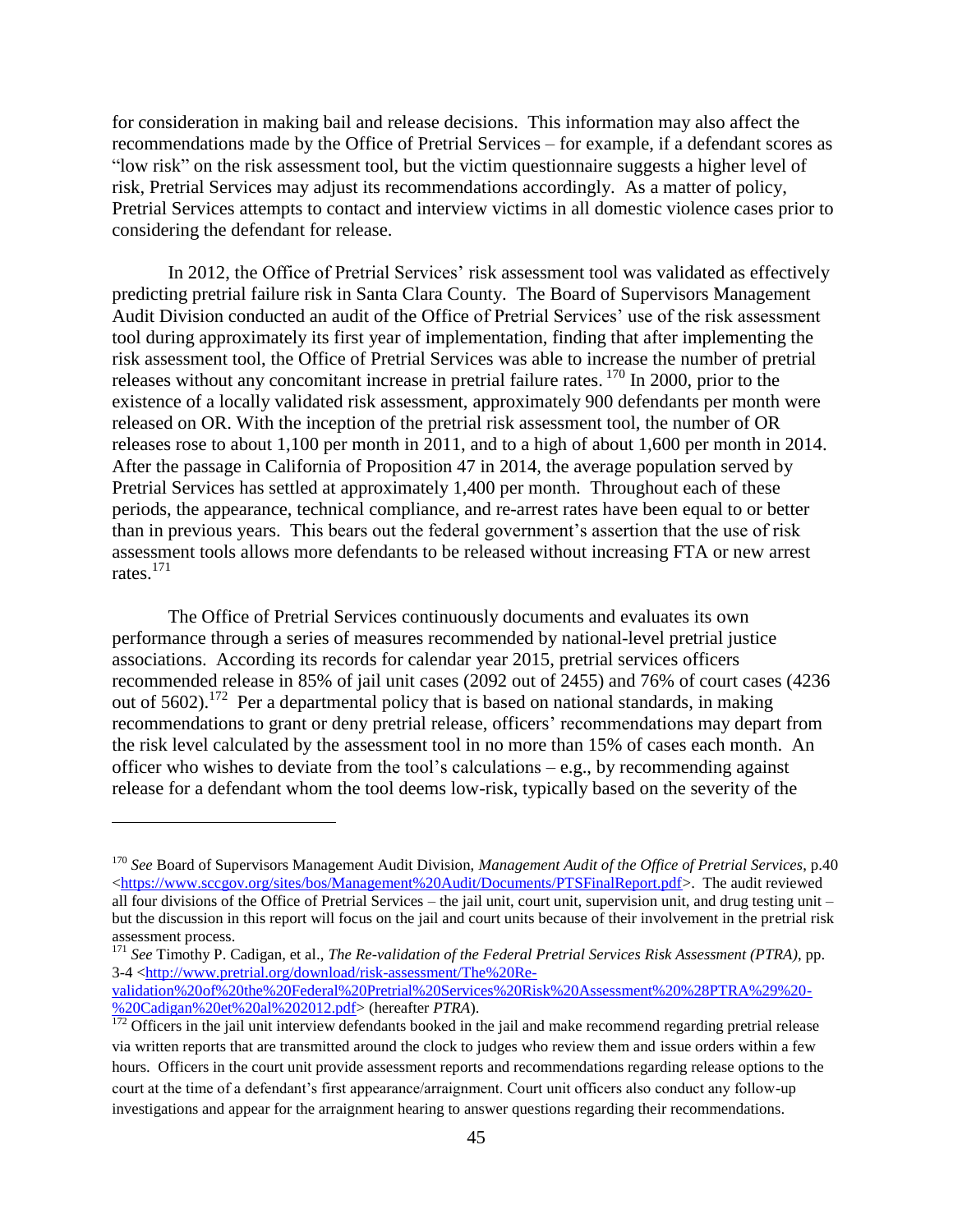charged offense – must provide a written justification in his or her report, which is subject to review by a supervisor. According to the Office of Pretrial Services, court unit officers deviate from the risk assessment's calculations more often than jail unit officers because a broader range of cases – including higher-level offenses – are eligible for release at the court level while only lower-level offenses are eligible for release at the time of jail booking.

Overall, in jail cases and court cases combined, judges followed pretrial services officers' release recommendations approximately 75% of the time (with 1,400 instances of nonconcurrence in 2015).<sup>173</sup> Anecdotal information from the Office of Pretrial Services and the District Attorney's Office indicates that judicial non-concurrence typically occurs where the prosecutor discovered additional information that raised concerns not addressed in the pretrial services officer's analysis and recommendation. The current judicial concurrence rate of 75% is below the 90% rate in effect when the risk assessment tool was first implemented, but it is in line with rates in other jurisdictions with scientifically and locally validated risk assessment tools and is consistent with the purpose of pretrial risk assessment – which is not to *replace* judicial discretion in making bail and release decisions, but to provide supplemental information and actuarial support for those decisions in conjunction with information received from other sources (e.g., police reports, witness statements, in-person witnesses at bail hearings, newly emerging facts, information from court officers, and court rules and statutes).<sup>174</sup>

The Office of Pretrial Services' role in making recommendations regarding pretrial release can extend beyond defendants' initial court appearances. In cases where a defendant fails to appear for a court hearing after a history of successfully making court appearances and avoiding criminal activity, the Office of Pretrial Services will sometimes recommend that the court stay (i.e., delay) issuance of a bench warrant for the defendant's arrest to give Pretrial Services time to make contract with him or her and reschedule the appearance. Thus, a defendant who has suffered an inadvertent FTA can be brought back into compliance without the costs and delays associated with a new arrest on a bench warrant.

The Office of Pretrial Services provides public reports on pretrial outcomes for its clients on an annual basis to a policy committee of the County Board of Supervisors. The most recent report shows that between April 2013 to March 2016, defendants released on OR and Supervised OR made all court appearances more than 95% of the time and avoided rearrest for a new offense approximately 99% of the time.<sup>175</sup> Nearly 93% of defendants made all court appearances, avoided arrests for new offenses, *and* avoided technical violations of release conditions.<sup>176</sup>

Defendants charged with domestic violence offenses make up a substantial minority of the Supervised OR client load. As of March 15, 2016, 1124 defendants were on supervised OR,

 $173$  The judicial non-concurrence number does not include cases that were ineligible for release (e.g., defendants with holds, warrants, or an ineligible offense type) or cases rated high-risk by the pretrial risk assessment tool.

<sup>&</sup>lt;sup>174</sup> See Pretrial Justice Institute, *Blog Post by Jo-Ann Wallace* [<http://www.pretrial.org/promise-practice-risk](http://www.pretrial.org/promise-practice-risk-assessment-tools/)[assessment-tools/>](http://www.pretrial.org/promise-practice-risk-assessment-tools/).

<sup>175</sup> *Pretrial Services Report to PSJC*, pp. 15, 17, Appendix L.

 $^{176}$  *Id.*, p. 19.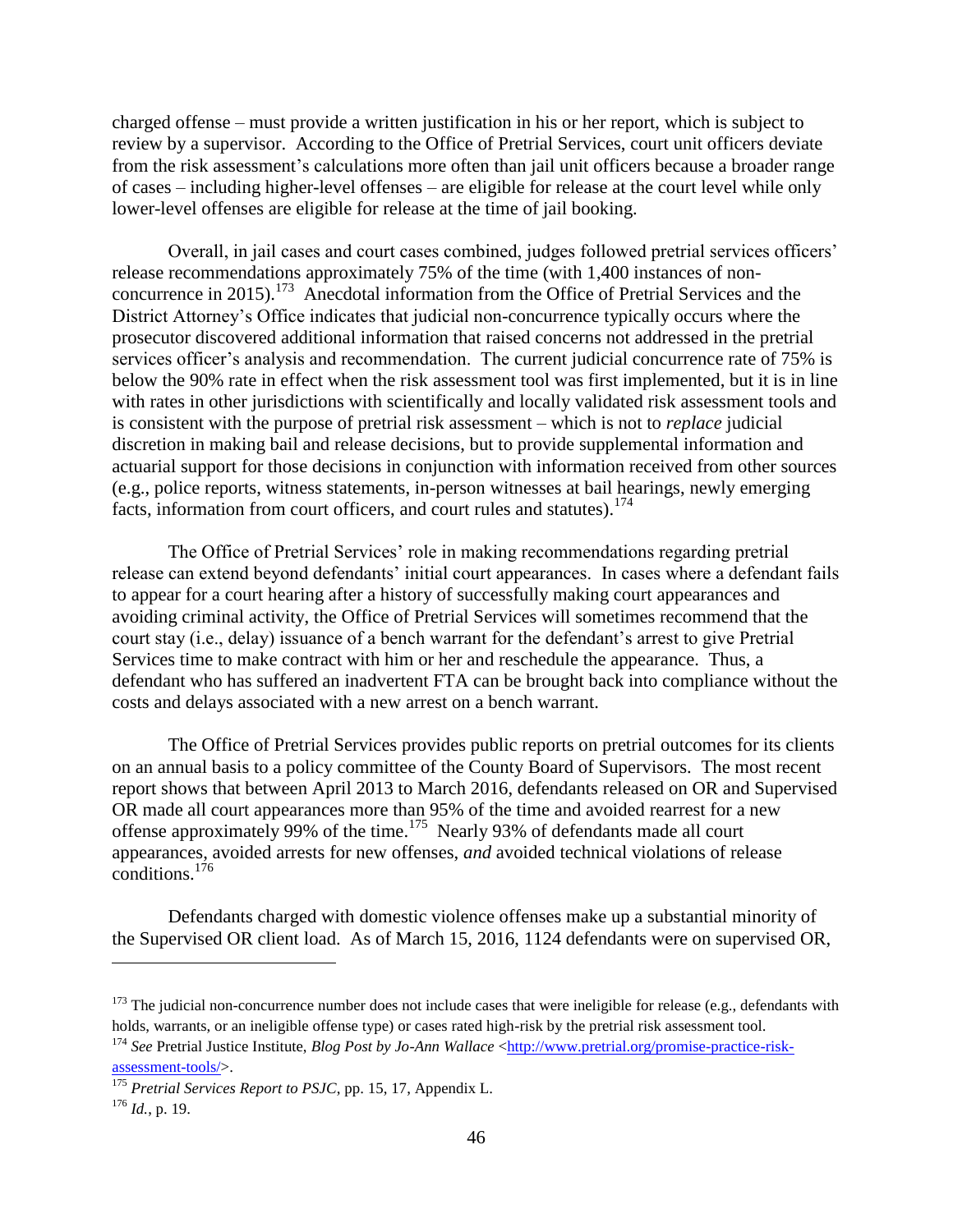and 242 of those – or approximately 21.5% – were charged with domestic violence offenses.<sup>177</sup> By contrast, far fewer defendants with domestic violence charges are released on OR *without* supervision. As of March 15, 2016, only 13 defendants on unsupervised OR had domestic violence charges, representing approximately 4.3% of the total OR population. In nearly all cases involving domestic violence, Pretrial Services recommends that the court issue a restraining order, including a no-contact provision, if one is not already in place.

## **C) Other Pretrial Risk Assessment Tools**

# **1. Public Safety Assessment-Court (PSA-Court) Tool**

Many states and localities around the country have adopted the Public Safety Assessment-Court (PSA-Court) tool, which was developed by the Laura and John Arnold Foundation as "an easy-to-use, data-driven risk assessment."<sup>178</sup> The PSA-Court tool was designed to avoid the need to obtain information through defendant interviews, which some jurisdictions find to be "time-consuming and expensive to conduct," and ineffective "when a defendant refuses to cooperate or provides information that cannot be verified."<sup>179</sup> It relies only on reviews of administrative records.

The PSA-Court tool predicts the likelihood of three different pretrial risks: risk of committing a new offense while awaiting trial, risk of committing a new *violent* offense, and risk of FTA. $^{180}$  The tool is based on the following factors:

- Did the defendant have another pending criminal case at the time of arrest?
- Did the defendant have an active warrant for failure to appear at the time of arrest, or a history of failure to appear on a previous charge?
- Does the defendant have a prior failure to appear on a traffic violation?
- Does the defendant have prior misdemeanor convictions?
- Does the defendant have prior felony convictions?
- Does the defendant have prior violent crime convictions?
- Was the defendant on parole or probation from a prior felony conviction at the time of arrest?

These factors are subject to change while the tool is being piloted in jurisdictions across

<sup>&</sup>lt;sup>177</sup> Statistics provided by the Office of Pretrial Services. These statistics provide a rough snapshot of the proportion of the OR and supervised OR population charged with domestic violence offenses. In some cases, a defendant may be arrested for an offense involving domestic violence, but charged with a violating a general criminal statute (such as assault or criminal threats) rather than a statute specific to domestic violence (such as domestic battery). The statistics provided by the Office of Pretrial Services reflect only defendants charged with specific domestic violence offenses and therefore may not capture all defendants charged with offenses involving domestic violence.

<sup>178</sup> Laura and John Arnold Foundation Research Summary, *Developing a National Model for Pretrial Risk Assessment*, p. 2 [<http://www.arnoldfoundation.org/wp-content/uploads/2014/02/LJAF-research-summary\\_PSA-](http://www.arnoldfoundation.org/wp-content/uploads/2014/02/LJAF-research-summary_PSA-Court_4_1.pdf)Court  $4$  1.pdf>.

<sup>179</sup> *Id.*

<sup>180</sup> *Id.*, pp. 3-4.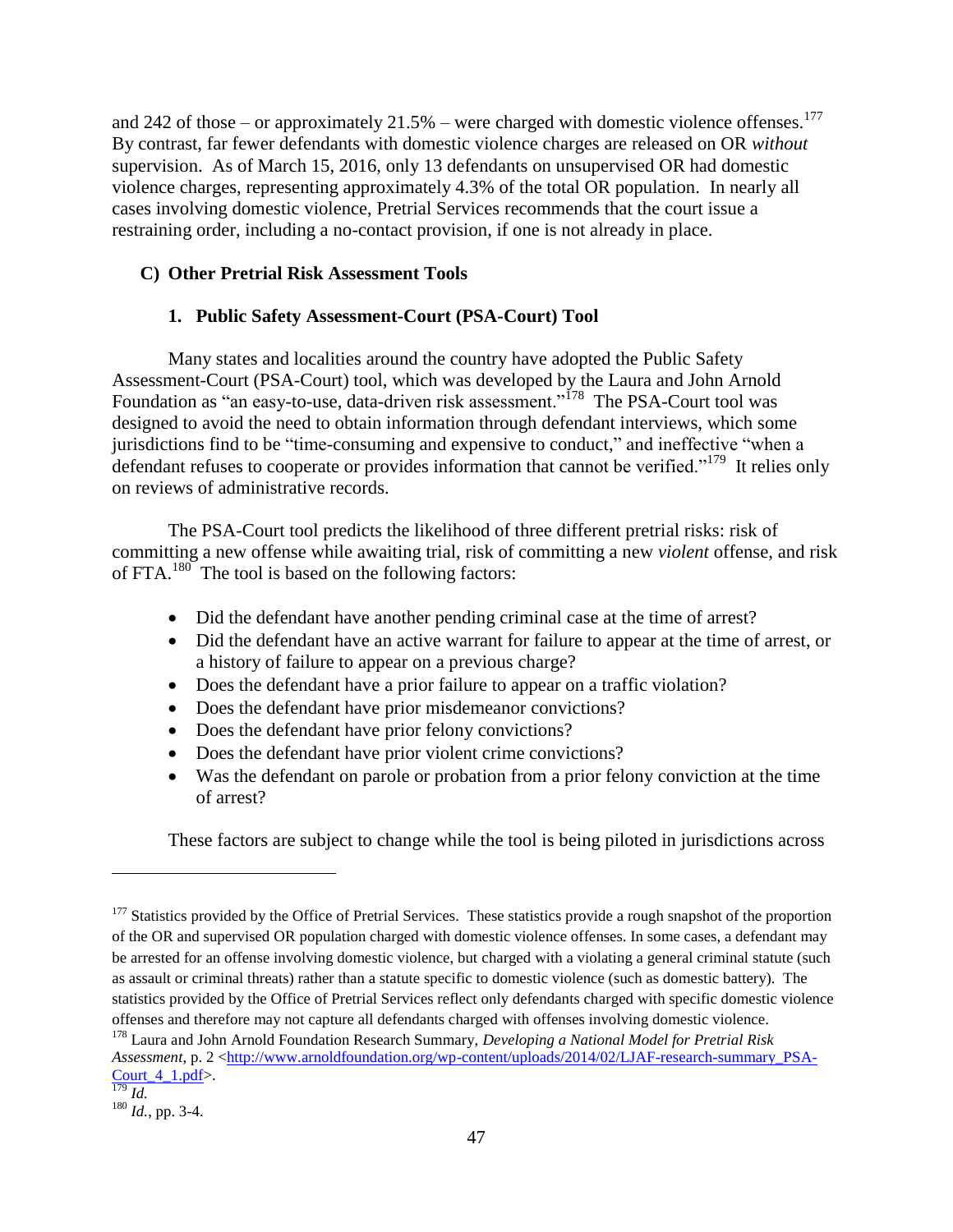the country. As of June 2015, the PSA-Court tool had been implemented or was pending implementation statewide in Arizona, Kentucky, and New Jersey; and in counties in Florida, Ohio, Pennsylvania, Washington, Illinois, Wisconsin, North Carolina, and California (Santa Cruz).<sup>181</sup> San Francisco has recently begun pilot implementation of the tool as well.

During the first six months of the PSA-Court tool's use in Kentucky, the percentage of defendants released prior to trial rose from 68% to 70%, while the rate of new crimes declined from 10% to 8.5% and FTA rates remained steady.<sup>182</sup> Kentucky has stated that administration of the PSA-Court tool requires less time per defendant, but has not quantified the exact amount of time saved or the associated cost savings.<sup>183</sup> The Santa Cruz County Probation Department has noted that during the first quarter of its implementation of the PSA-Court tool, pretrial officers were able to complete *five times* as many assessments as they had under their old process.<sup>184</sup>

#### **2. Federal Pretrial Services Risk Assessment (PTRA) Tool**

In 2009, the federal government began using the Federal Pretrial Services Risk Assessment (PTRA), which is applied by federal pretrial services officers after investigations and interviews conducted with individual defendants. The PTRA uses 11 factors to compute a defendant's overall risk score, plus nine factors that are unscored and collected for the purpose of future study and ongoing improvement of the screening tool. The scored elements are:

- Other pending felony or misdemeanor charge(s)
- $\bullet$  Prior felony conviction(s)
- Prior failures to appear
- Current charge
- Seriousness of current charge
- Employment status
- Substance abuse
- Age
- Citizenship
- Education level
- Residence status

<sup>181</sup> Laura and John Arnold Foundation, *Press Release: More than 20 cities and states adopt risk assessment tool to help judges decide which defendants to detain prior to trial*, [<http://www.arnoldfoundation.org/more-than-20-cities](http://www.arnoldfoundation.org/more-than-20-cities-and-states-adopt-risk-assessment-tool-to-help-judges-decide-which-defendants-to-detain-prior-to-trial/)[and-states-adopt-risk-assessment-tool-to-help-judges-decide-which-defendants-to-detain-prior-to-trial/>](http://www.arnoldfoundation.org/more-than-20-cities-and-states-adopt-risk-assessment-tool-to-help-judges-decide-which-defendants-to-detain-prior-to-trial/).

<sup>&</sup>lt;sup>182</sup> Laura and John Arnold Foundation, *Results from the First Six Months of the Public Safety Assessment-Court in Kentucky*, pp. 1-2 [<http://www.arnoldfoundation.org/wp-content/uploads/2014/02/PSA-Court-Kentucky-6-Month-](http://www.arnoldfoundation.org/wp-content/uploads/2014/02/PSA-Court-Kentucky-6-Month-Report.pdf)[Report.pdf>](http://www.arnoldfoundation.org/wp-content/uploads/2014/02/PSA-Court-Kentucky-6-Month-Report.pdf).

 $\frac{183}{183}$  *Id.*, p. 2.

<sup>&</sup>lt;sup>184</sup> County of Santa Cruz, Probation Department letter to Board of Supervisors (August 3, 2015), pp. 2-3  $\langle$ http://sccounty01.co.santa-cruz.ca.us/BDS/Govstream2/Bdsvdata/non\_legacy\_2.0/agendas/2015/20150818-[666/PDF/020.pdf>](http://sccounty01.co.santa-cruz.ca.us/BDS/Govstream2/Bdsvdata/non_legacy_2.0/agendas/2015/20150818-666/PDF/020.pdf).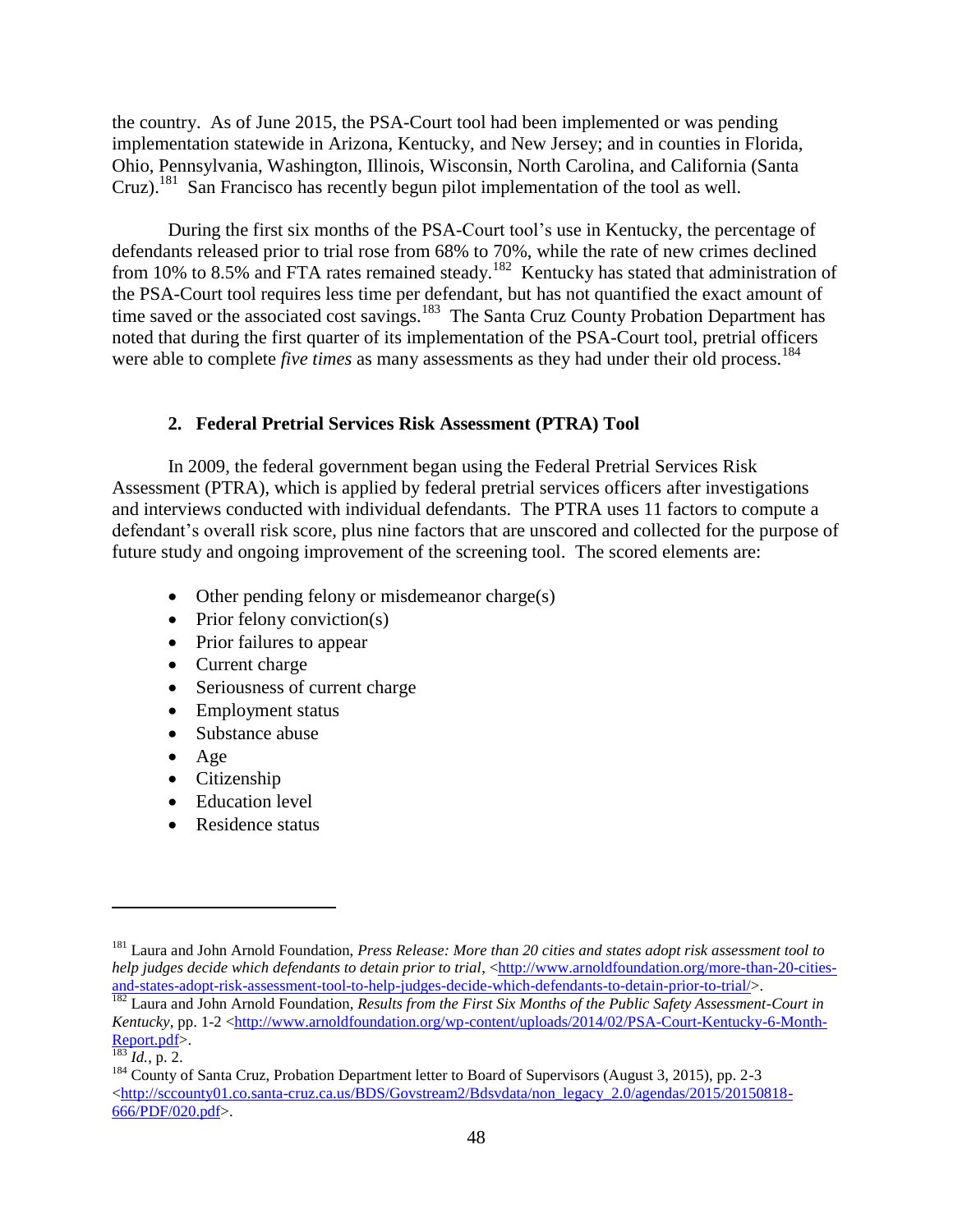The unscored elements relate to alcohol abuse and ties to a foreign country or person(s).<sup>185</sup>

According to data compiled by federal agencies on approximately 32,000 defendants assessed using the PTRA between 2010 and 2011, pretrial failure rates (combining failure to appear and new criminal activity) for released defendants in the federal system ranged from 1.3% of defendants scoring in the lowest risk category to 11.6% of defendants scoring in the highest risk category.<sup>186</sup> However, the report does not discuss the rates at which federal judges granted pretrial release to defendants in each risk category, so it is unclear how pretrial failure levels compared to overall release numbers.

## **3. Domestic Violence Risk Assessment Tools**

The Department of Justice has identified the pretrial period as "a high-risk time for domestic violence victims."<sup>187</sup> To determine which domestic violence defendants are at high risk of *reoffending* with a new domestic violence-related offense, or pose a significant risk of *lethality* to potential victims, some jurisdictions apply specific domestic violence risk assessment tools, some of which require interviews with the victim and others that can be employed based solely on court and arrest records.<sup>188</sup> Many domestic violence risk assessment tools attempt to predict not merely the risk of reoffending, but the likely *severity* of future offenses, including the risk that the defendant will engage in lethal violence. Multnomah County, Oregon currently uses the Ontario Domestic Assault Risk Assessment (ODARA), which relies on 13 factors to assess the likelihood that a defendant charged with a domestic violence offense will reoffend and the likelihood that future assaults will be more severe.<sup>189</sup> ODARA has been validated for both female and male offenders in heterosexual relationships, and is currently under review for use in same-sex relationships. Law enforcement officers in Maine are now required to complete ODARA and to make its results available to the district attorney and bail commissioner.<sup>190</sup> Other domestic violence risk assessment tools appropriate for pretrial settings include the Domestic Violence Screening Instrument (DVSI-R) and the Spousal Assault Risk Assessment (SARA).<sup>191</sup>

<sup>185</sup> *PTRA*, pp. 5-7.

<sup>186</sup> *Id.*, p. 8.

<sup>187</sup> Department of Justice, Office of Justice Programs, National Institute of Justice, *Pretrial Innovations for Domestic Violence Offenders and Victims: Lessons from the Judicial Oversight Demonstration Initiative*, p. 1 [<https://www.ncjrs.gov/pdffiles1/nij/216041.pdf>](https://www.ncjrs.gov/pdffiles1/nij/216041.pdf).

<sup>188</sup> *See, e.g.*, Battered Women's Justice Project, *Integrating Risk Assessment in a Coordinated Community Response* [<http://www.bwjp.org/our-work/topics/risk-assessment.html>](http://www.bwjp.org/our-work/topics/risk-assessment.html) (hereafter *Integrating Risk Assessment*); Kristin Bechtel and Bill Woodward, National Institution of Corrections, White Paper, *Overview of Domestic Violence (DV) Risk Assessment Instruments (Frequently Asked Questions)* [<https://s3.amazonaws.com/static.nicic.gov/Library/](https://s3.amazonaws.com/‌static.nicic.gov/‌Library/‌023364.pdf) [023364.pdf>](https://s3.amazonaws.com/‌static.nicic.gov/‌Library/‌023364.pdf) (hereafter *DV Overview*).

<sup>189</sup> *See, e.g.*, *Integrating Risk Assessment*; *DV Overview*, p. 6; Waypoint Center for Mental Health Care, *Ontario Domestic Assault Risk Assessment* [<http://odara.waypointcentre.ca/>](http://odara.waypointcentre.ca/).

<sup>190</sup> *See* Carlos Barba, Santa Clara University School of Law, Criminal Law and Policy Blog, *Another Tool in the Toolbox for Domestic Violence Pretrial Determinations*, [<https://crimlawandpolicy.wordpress.com/2016/04/11/](https://crimlawandpolicy.wordpress.com/2016/04/11/another-tool-in-the-toolbox-for-domestic-violence-pretrial-determinations/) [another-tool-in-the-toolbox-for-domestic-violence-pretrial-determinations/>](https://crimlawandpolicy.wordpress.com/2016/04/11/another-tool-in-the-toolbox-for-domestic-violence-pretrial-determinations/); *see also* 19-A Me. Rev. Stat. § 4012.

<sup>191</sup> *Integrating Risk Assessment*.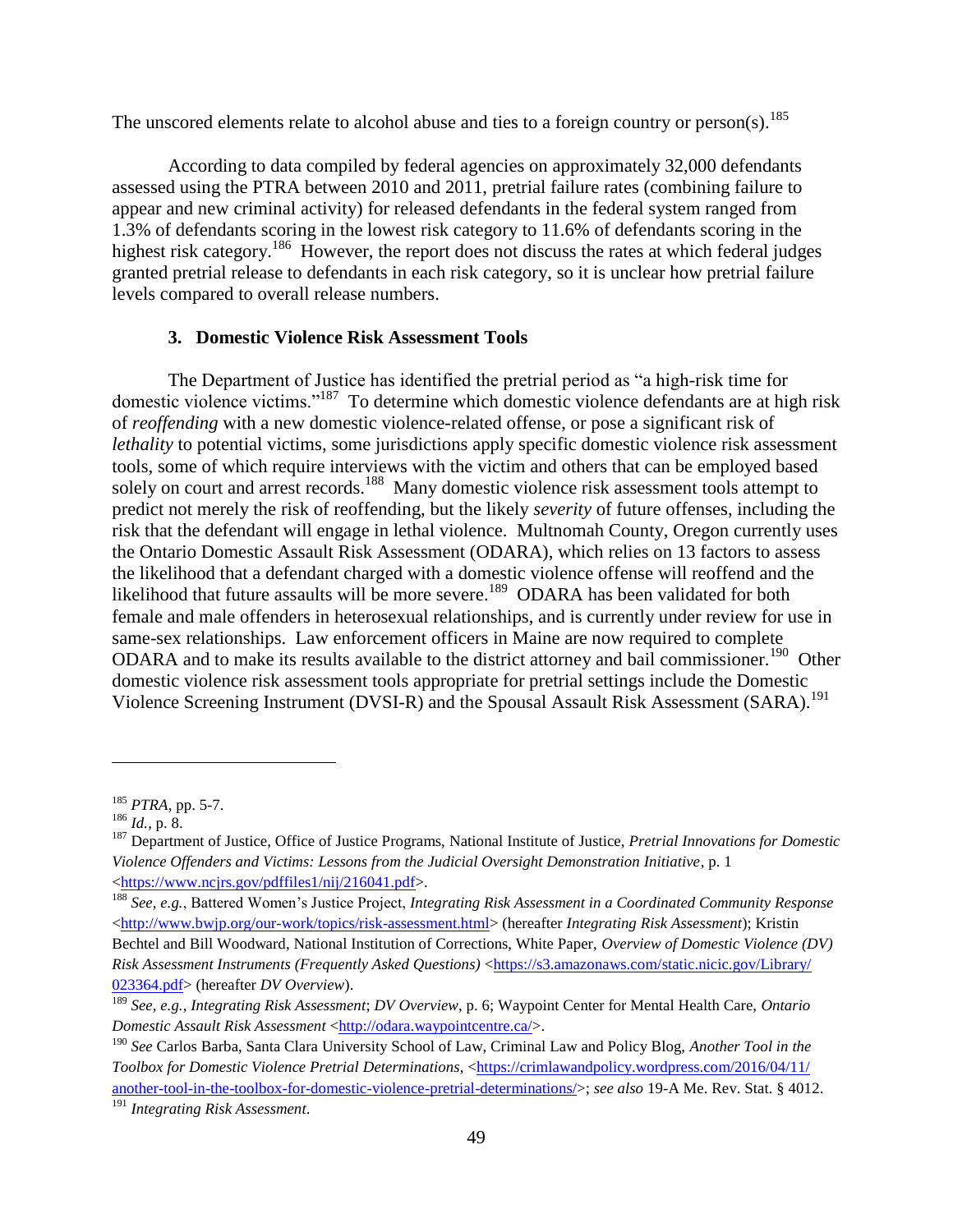The County's Office of Pretrial Services does not employ a risk assessment or lethality assessment tool specific to domestic violence. However, Judge Sharon Chatman of the Santa Clara County Superior Court worked with Dr. Jacquelyn Campbell, a national leader in domestic violence research, to develop a Bench Guide for Recognizing Dangerousness in Domestic Violence Cases, a lethality assessment tool that can be considered by judges as they review domestic violence cases.<sup>192</sup> Although there is no requirement that judges use the Bench Guide, it may be considered in connection with bail/release determinations, and trainings have been made available for judges who are interested in using it.

The County's Domestic Violence Protocol for Law Enforcement also requires all law enforcement officers in the County to assess domestic violence arrestees' likelihood of danger and lethality using the Lethality Assessment for First Responders tool during the preliminary investigation of domestic violence offenses.<sup>193</sup> However, the Lethality Assessment is primarily used to connect victims with appropriate services and is not typically provided to the court or to Pretrial Services for use in bail/release determinations or recommendations.

#### **VIII)Best Practices and Sample Reforms**

## **A) Goals of Best Pretrial Justice Practices**

The American Bar Association Standards for Pretrial Release, first promulgated in 1968 and updated most recently in 2007, establish a number of foundational principles that a government entity's pretrial justice practices should aim to achieve. Under these standards, the basic goals of the pretrial process are "providing due process to those accused of crime, maintaining the integrity of the judicial process by securing defendants for trial, and protecting victims, witnesses and the community from threat, danger or interference."<sup>194</sup> These goals should be achieved by "assign[ing] the least restrictive condition(s) of release that will reasonably ensure a defendant's attendance at court proceedings and protect the community, victims, witnesses or any other person," ensuring that "[t]he court . . . ha[s] a wide array of programs or options available to promote pretrial release."<sup>195</sup>

Following the "least restrictive conditions" model, jurisdictions should "adopt procedures designed to promote the release of defendants on their own recognizance," escalating to the imposition of non-financial conditions of release "only when the need is demonstrated by the facts of the individual case reasonably to ensure appearance at court proceedings, to protect the community, victims, witnesses or any other person and to maintain the integrity of the judicial process"; and escalating to "[r]elease on financial conditions . . . only when no other conditions

<sup>192</sup> *See Bench Guide for Recognizing Dangerousness in Domestic Violence Cases* [<https://www.isc.idaho.gov/](https://www.isc.idaho.gov/dv_courts/conferences/2014/Bench%20Guide%20for%20Recognizing%20Danger%20in%20DVC_05.14.pdf) [dv\\_courts/conferences/2014/Bench%20Guide%20for%20Recognizing%20Danger%20in%20DVC\\_05.14.pdf>](https://www.isc.idaho.gov/dv_courts/conferences/2014/Bench%20Guide%20for%20Recognizing%20Danger%20in%20DVC_05.14.pdf).

<sup>193</sup> Police Chiefs' Association of Santa Clara County, *Domestic Violence Protocol for Law Enforcement, 2016*, pp. 23, 57-59 [<https://www.sccgov.org/sites/da/prosecution/DistrictAttorneyDepartments/Documents/](https://www.sccgov.org/sites/da/prosecution/DistrictAttorneyDepartments/Documents/LEA%20DV%20Protocol%202016.pdf) [LEA%20DV%20Protocol%202016.pdf>](https://www.sccgov.org/sites/da/prosecution/DistrictAttorneyDepartments/Documents/LEA%20DV%20Protocol%202016.pdf).

<sup>194</sup> *ABA Standards*, standard 10-1.1.

<sup>195</sup> *Id.*, standard 10-1.2.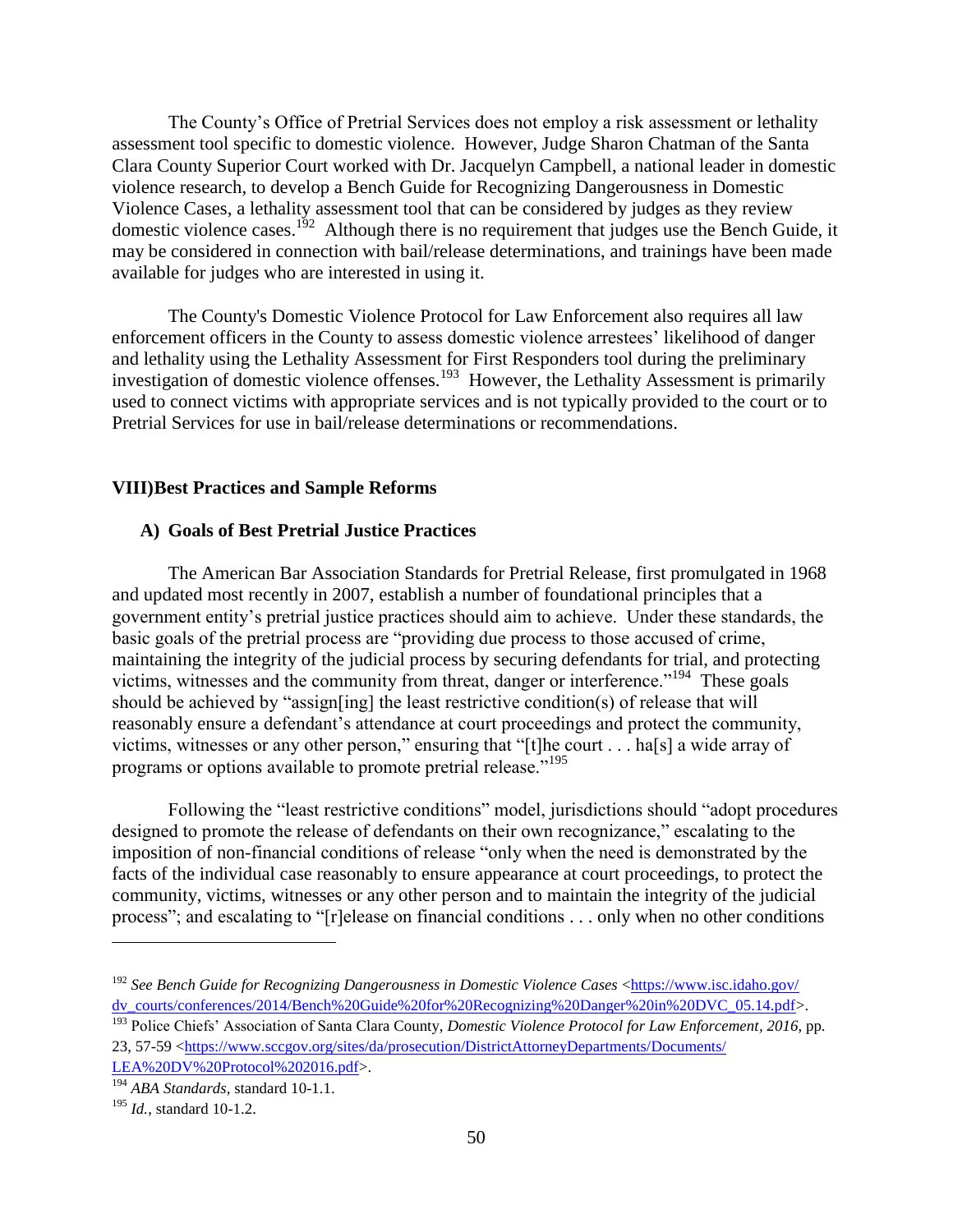will ensure appearance," and never "to respond to concerns for public safety," for which this approach is ineffective.<sup>196</sup> Judges "should not impose a financial condition of release that results in the pretrial detention of a defendant solely due to the defendant's inability to pay."<sup>197</sup> Pretrial detention should be viewed "as an exception to [the] policy favoring release,"<sup>198</sup> to be imposed only "[w]hen no conditions of release are sufficient to accomplish the aims of pretrial release."<sup>199</sup>

An ideal pretrial justice model should embody the following values, some of which the County is currently carrying out, and others of which should be implemented:

- Consistent policies and practices for arrest, summons, booking, and citation and release of defendants by law enforcement officers and/or jail officials;
- Consistent policies and practices for prompt screening by prosecutors to reduce or dismiss charges, if appropriate, in order to eliminate unnecessary or unnecessarily prolonged pretrial detention;
- Custody decisions that favor pretrial release with the least restrictive conditions necessary, and minimize the need for money bail, especially through the commercial bail bonds industry;
- Objective, verified, scientifically predictive, and locally validated risk assessment tools and corresponding recommendations for all defendants;
- Early defense counsel appointment and access to defense services at initial appearances; and
- Standing, community-wide collaboration with ongoing efforts to monitor and improve the administration of pretrial justice.

An ideal model for implementing best practices in the County's pretrial justice system is the Collective Impact Model, which was developed at Stanford University and is currently being used in several other County reform efforts. For example, the County Office of Women's Policy is currently working with a Collective Impact consultant on issues related to intimate partner violence. Other recent examples of Collective Impact efforts in the County are the 2015 Strategic Plan for Cultural Competency and Family, Children and Youth Development; the 2015 Senior Agenda Report; the Partners for Health Program; and Destination Home: a Community Plan to End Homelessness. The Collective Impact model emphasizes a collaborative, crosssector, community-wide effort to accomplish shared policy goals. Its use in the context of pretrial justice would allow for all of the County's public safety and justice system partners to retain their autonomy but work together to eliminate gaps and overlaps in services and resources and to enhance community-wide outcomes.<sup>200</sup>

In reviewing the pretrial justice process, the County and its partners should be mindful of the following concerns:

<sup>196</sup> *Id.*, standard 10-1.4(a)-(d).

<sup>197</sup> *Id.*, standard 10-1.4(e).

<sup>198</sup> *Id.*, standard 10-1.6.

<sup>199</sup> *Id.*, standard 10-1.2.

<sup>200</sup> Stanford Social Innovation Review, *Collective Impact* < [http://ssir.org/articles/entry/collective\\_impact>](http://ssir.org/articles/entry/collective_impact).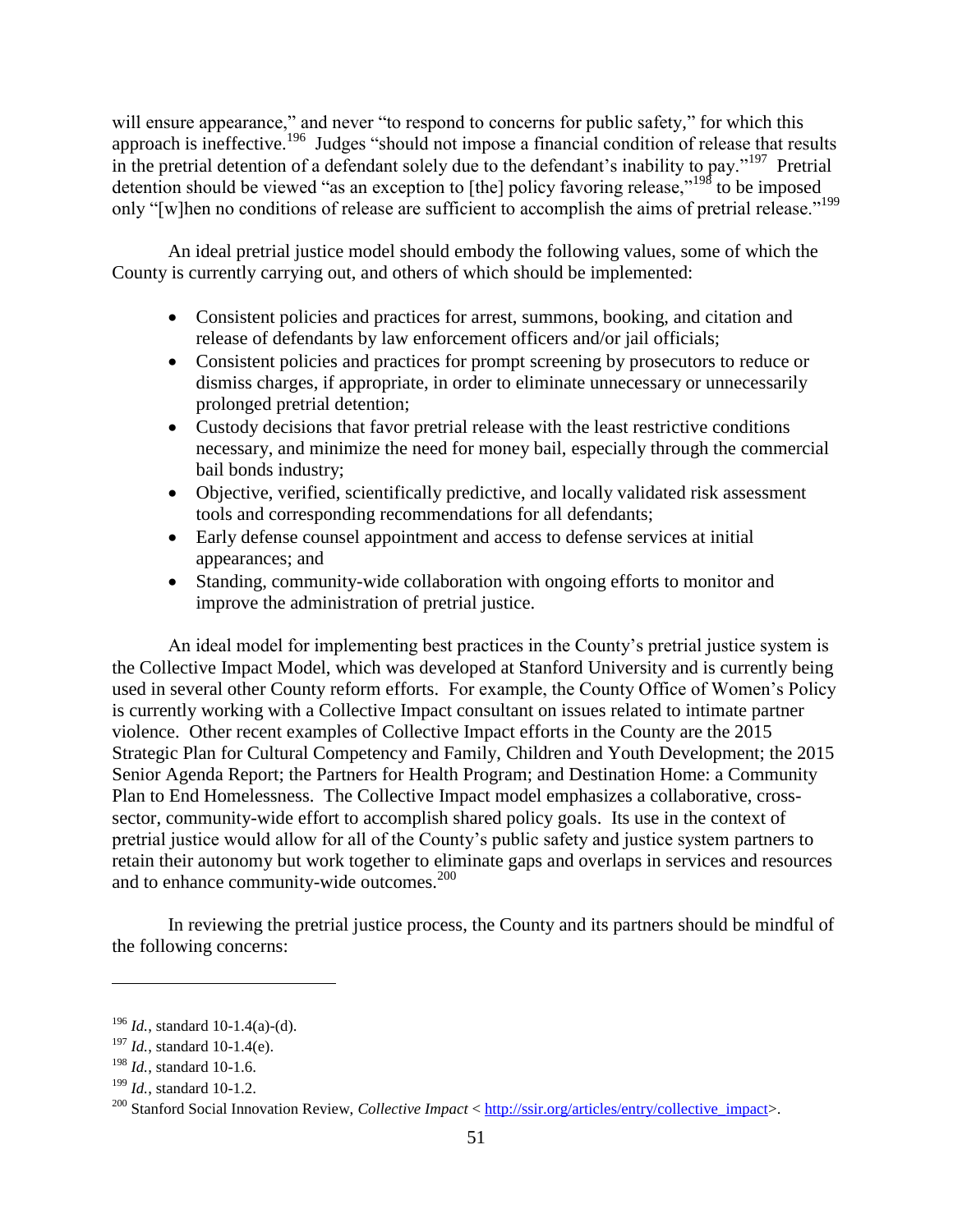- *Socioeconomic, racial and ethnic disproportionality*: While 27% of the County's population is Latino, 57% of its inmates are Latino; African-Americans make up 2.5% of the County's population but 14% of its inmates. Latino and African-American youth are also disproportionately represented in the juvenile justice system.
- *Physical/mental illness, trauma, substance dependence and homelessness*: 25% of the County's inmates require special mental health management, 25% to 30% take mental illness medications daily, and 10% suffer from serious mental illnesses. Also, 86% of inmates need substance abuse/dependence support. Sadly, 39% of homeless individuals are mentally ill, often recently released from jail and struggling with mental illness.
- *Gender and age-specific conditions and programming needs*: Jail environments are not well-suited to safely house the 214 elderly inmates in County jails today, exacerbating age-related impediments such as immobility, hearing impairment and, vision impairment. In addition, female inmates can benefit from criminal justice solutions developed specifically to address the needs of women.<sup>201</sup>

In light of these concerns, any pretrial reforms should be considered with an eye to their potential impacts on race, age, gender, and sexual orientation equity; cultural competency; immigrant communities; behavioral and physical health; and homelessness.

## **B) Sample Reforms from Other Jurisdictions**

Cities, counties, and states across the country, as well as the federal government, have implemented a variety of pretrial justice-related reforms designed to minimize or eliminate the role of money bail and the commercial bail bonds industry in the pretrial process. A sampling of these reforms and their feasibility in Santa Clara County is provided below.

#### **1. State and Local Laws**

 $\overline{a}$ 

Kentucky was one of the first jurisdictions to eliminate the commercial bail bonds industry entirely, through statewide legislation enacted in  $1976$ <sup>202</sup> To replace the bail bonds industry, the legislature created a statewide Pretrial Services Agency as a division of the courts, which interviews all defendants within 12 hours of arrest, around the clock, and conducts a criminal background check to assess the risk of pretrial failure. Officers then make a pretrial release recommendation to the court, which – as in California – can elect to grant OR, set a suitable bail amount, or keep the defendant in custody pending trial. If the court orders bail, defendants may post bail by depositing 10% of the total amount directly with the court. Unlike bail posted through a commercial bail bond agent, this deposit is refundable, minus court costs of

<sup>201</sup> *See, e.g.*, Santa Clara County Commission on the Status of Women, *Report by Women's Jail Monitors: Female Inmates in Santa Clara County & the Need for a Gender Responsive Protocol* [<https://www.sccgov.org/](https://www.sccgov.org/‌sites/owp/Documents/csw/CSWJailReport2015.Final.pdf) [sites/owp/Documents/csw/CSWJailReport2015.Final.pdf>](https://www.sccgov.org/‌sites/owp/Documents/csw/CSWJailReport2015.Final.pdf); Barbara E. Bloom, *Meeting the Needs of Women in California's County Justice Systems* [<http://www.pretrial.org/download/infostop/Womens%20Toolkit.pdf>](http://www.pretrial.org/download/infostop/Womens%20Toolkit.pdf). <sup>202</sup> *See* Ky. Rev. Stat. § 431.510.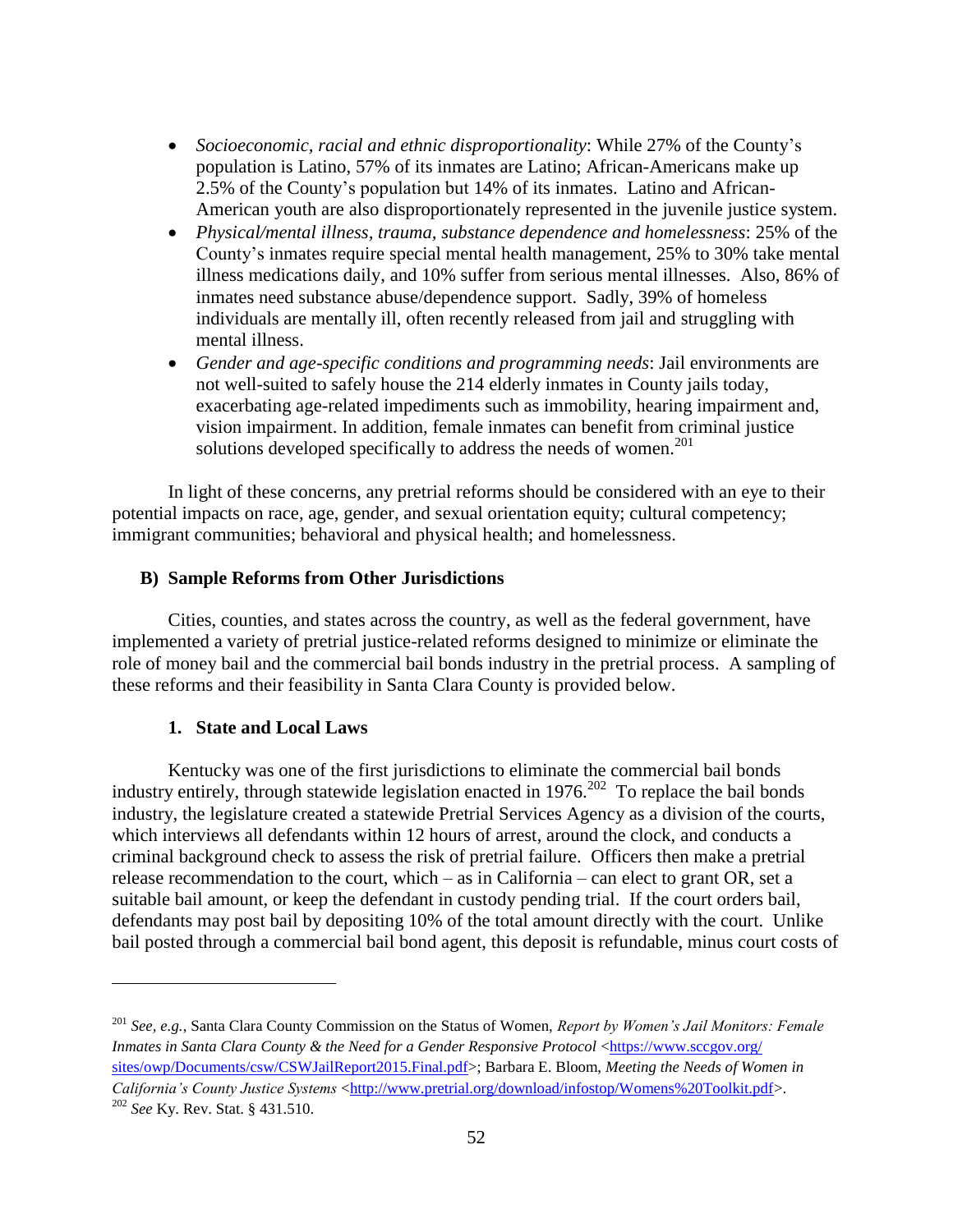10% of the deposit amount – i.e., 1% of the total bail amount – if the defendant fulfills his or her promise to appear for all scheduled court hearings.<sup>203</sup> In 2012, 70% of defendants in Kentucky were granted pretrial release, and most of these had no financial conditions associated with their release.<sup>204</sup> The court appearance rate for these defendants was 90%, and the public safety rate (i.e., number of defendants who avoided any new arrests during the pretrial period) was  $92\%$ <sup>205</sup> These pretrial success figures are comparable to those for defendants on pretrial release in Santa Clara County even though many more defendants are released in Kentucky than in Santa Clara County, where only 10.5% of all defendants are granted pretrial release on OR and Supervised OR.

Like Kentucky, three other states – Oregon, Wisconsin, and Illinois – have also banned for-profit bail bonds businesses, replacing them with systems allowing defendants to deposit 10% of their bail amounts directly with the court. Those deposits are returned, less court costs, if the defendants appear for all court hearings.<sup>206</sup> And Illinois recently adopted legislation setting up a pilot program in Cook County under which defendants who remain in custody 72 hours after bail has been set, are unable to post bail or meet other pretrial conditions "due to homelessness," and are charged with minor theft or trespass offenses must be released without bond – either on OR or under electronic monitoring – if their cases have not been resolved within 30 days.<sup>207</sup>

Although New Jersey has not eliminated the use of commercial bail bondsmen, it also allows defendants to pay deposits of 10% of their bail amounts in most cases, accompanied by a promise to pay the remaining 90% if they fail to appear for required court proceedings, "unless the order setting bail specifies to the contrary."<sup>208</sup> Additionally, New Jersey's bail laws provide for a "general policy against unnecessary sureties and detention," and give courts discretion to release defendants on their own recognizance in any appropriate case.  $^{209}$ 

Amendments to New Jersey law that will take effect on January 1, 2017 also provide that New Jersey's courts shall "primarily rely[] upon pretrial release by non-monetary means to reasonably assure" court appearance, public safety, and avoidance of technical violations.<sup>210</sup> Under the new law, "[m]onetary bail may be set for an eligible defendant only when it is determined that no other conditions of release will reasonably assure the eligible defendant's appearance in court when required." $^{211}$ 

<sup>203</sup> *Id.* § 431.530.

<sup>204204</sup> Pretrial Justice Institute, *Report on Impact of House Bill 463*, p.10 < [http://www.pretrial.org/download/law](http://www.pretrial.org/download/law-policy/Kentucky%20Pre%20Post%20HB%20463%20First%20Year%20Pretrial%20Report.pdf)[policy/Kentucky%20Pre%20Post%20HB%20463%20First%20Year%20Pretrial%20Report.pdf>](http://www.pretrial.org/download/law-policy/Kentucky%20Pre%20Post%20HB%20463%20First%20Year%20Pretrial%20Report.pdf).

 $205$  *Id.*, p. 6.

<sup>206</sup> Or. Rev. Stat. § 135.265; Wis. Stat. § 969.12; *Bail Fail*, p. 40.

<sup>207</sup> *SB0202 Enrolled*

[<sup>&</sup>lt;http://ilga.gov/legislation/fulltext.asp?DocName=09900SB0202enr&GA=99&SessionId=88&DocTypeId=SB&Le](http://ilga.gov/legislation/fulltext.asp?DocName=09900SB0202enr&GA=99&SessionId=88&DocTypeId=SB&LegID=84162&DocNum=202&GAID=13&Session=&print=true) [gID=84162&DocNum=202&GAID=13&Session=&print=true>](http://ilga.gov/legislation/fulltext.asp?DocName=09900SB0202enr&GA=99&SessionId=88&DocTypeId=SB&LegID=84162&DocNum=202&GAID=13&Session=&print=true).

 $208$  N.J. Rules of Court, Rule 3:26-4(g).

 $209$  N.J. Rules of Court, Rule 3:26-1(a).

<sup>&</sup>lt;sup>210</sup> N.J. Stats. § 2A:162-15 [pending].

 $^{211}$  *Id.*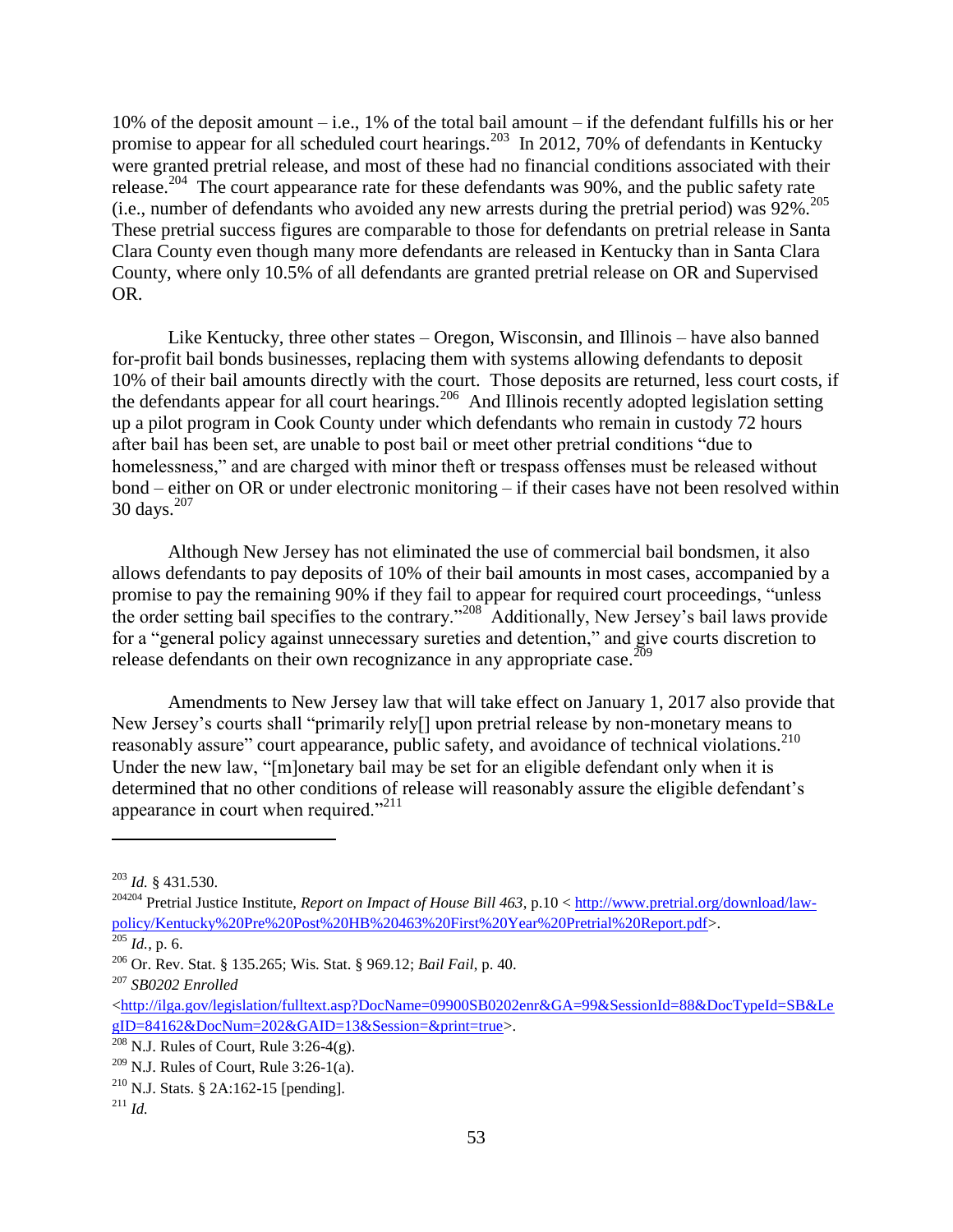Washington, D.C. also has not passed legislation abolishing the commercial bail bonds industry, but for-profit bail bonds have effectively been eliminated in D.C. due to the overwhelming use of pretrial release with no financial conditions.<sup>212</sup> In Washington, D.C., *80%* of defendants are released with no financial conditions – almost always under supervision by the Pretrial Services Agency for the District of Columbia ("PSA").<sup>213</sup> The PSA screens all arrested defendants and provides the court with recommendations regarding "the least restrictive nonfinancial release conditions needed to protect the community and reasonably assure the defendant's return to court."<sup>214</sup> This includes the "appropriate supervision level" by pretrial officers – from low-risk defendants needing only basic monitoring "to those posing considerable risk and needing extensive release conditions such as frequent drug testing, stay away orders, substance use disorder treatment or mental health treatment and/or frequent contact requirements with Pretrial Services Officers."<sup>215</sup> 88% of defendants under supervision by the PSA make all scheduled court appearances, 88% avoid new arrests while on pretrial release, and 99% avoid new arrests for violent crimes.<sup>216</sup> Like Kentucky, the outcomes in Washington, D.C. are comparable to those for defendants on pretrial release in Santa Clara County even though a far greater number of Washington, D.C. defendants are granted pretrial release. In other words, Washington, D.C.'s commitment of significant resources to effective pretrial supervision appears to have mitigated any increased risk of pretrial failure from releasing such a high proportion of those awaiting trial on criminal charges there.

In 2015, after a young man committed suicide following three years in pretrial custody after he was unable to pay \$3,000 in bail on theft charges, New York City announced that it was implementing a program allowing judges to replace money bail for misdemeanor and non-violent felony offenses with non-monetary release with supervision options. $217$ 

Finally, Colorado began a statewide initiative known as the Colorado Improving Supervised Pretrial Release (CISPR) Project in 2012 to review and standardize the pretrial release practices and pretrial risk assessment tools used by counties throughout the state.<sup>218</sup> Because Colorado law requires all bonds to have a financial condition, there is no "pure" OR release in Colorado. Instead, judges use unsecured bonds under which a defendant is not required to post any money with the court *prior* to release, but instead promises to pay the full

<sup>212</sup> *Bail Fail*, p. 40.

<sup>&</sup>lt;sup>213</sup> Pretrial Services Agency for D.C., *Court Support* [<https://www.psa.gov/?q=programs/court\\_support>](https://www.psa.gov/?q=programs/court_support). <sup>214</sup> *Id.*

<sup>215</sup> Pretrial Services Agency for D.C., *Defendant Information*

[<sup>&</sup>lt;https://www.psa.gov/?q=programs/defendent\\_supervision>](https://www.psa.gov/?q=programs/defendent_supervision).

<sup>216</sup> National Association of Counties, *Pretrial Services Agency – District of Columbia*, [<http://www.naco.org/sites/default/files/documents/Washington,%20DC%20-](http://www.naco.org/sites/default/files/documents/Washington,%20DC%20-%20Pretrial%20Services%20Agency.pdf) [%20Pretrial%20Services%20Agency.pdf>](http://www.naco.org/sites/default/files/documents/Washington,%20DC%20-%20Pretrial%20Services%20Agency.pdf).

<sup>217</sup> Jake Pearson, *New York City Plans to Eliminate Bail for Low-Level or Non-Violent Suspects* [<http://www.huffingtonpost.com/2015/07/08/nyc-bail-reform\\_n\\_7751476.html>](http://www.huffingtonpost.com/2015/07/08/nyc-bail-reform_n_7751476.html).

<sup>&</sup>lt;sup>218</sup> Pretrial Justice Institute, *The Colorado Pretrial Assessment Tool*, pp.4-5 [<http://www.pretrial.org/download/risk](http://www.pretrial.org/download/risk-assessment/CO%20Pretrial%20Assessment%20Tool%20Report%20Rev%20-%20PJI%202012.pdf)[assessment/CO%20Pretrial%20Assessment%20Tool%20Report%20Rev%20-%20PJI%202012.pdf>](http://www.pretrial.org/download/risk-assessment/CO%20Pretrial%20Assessment%20Tool%20Report%20Rev%20-%20PJI%202012.pdf).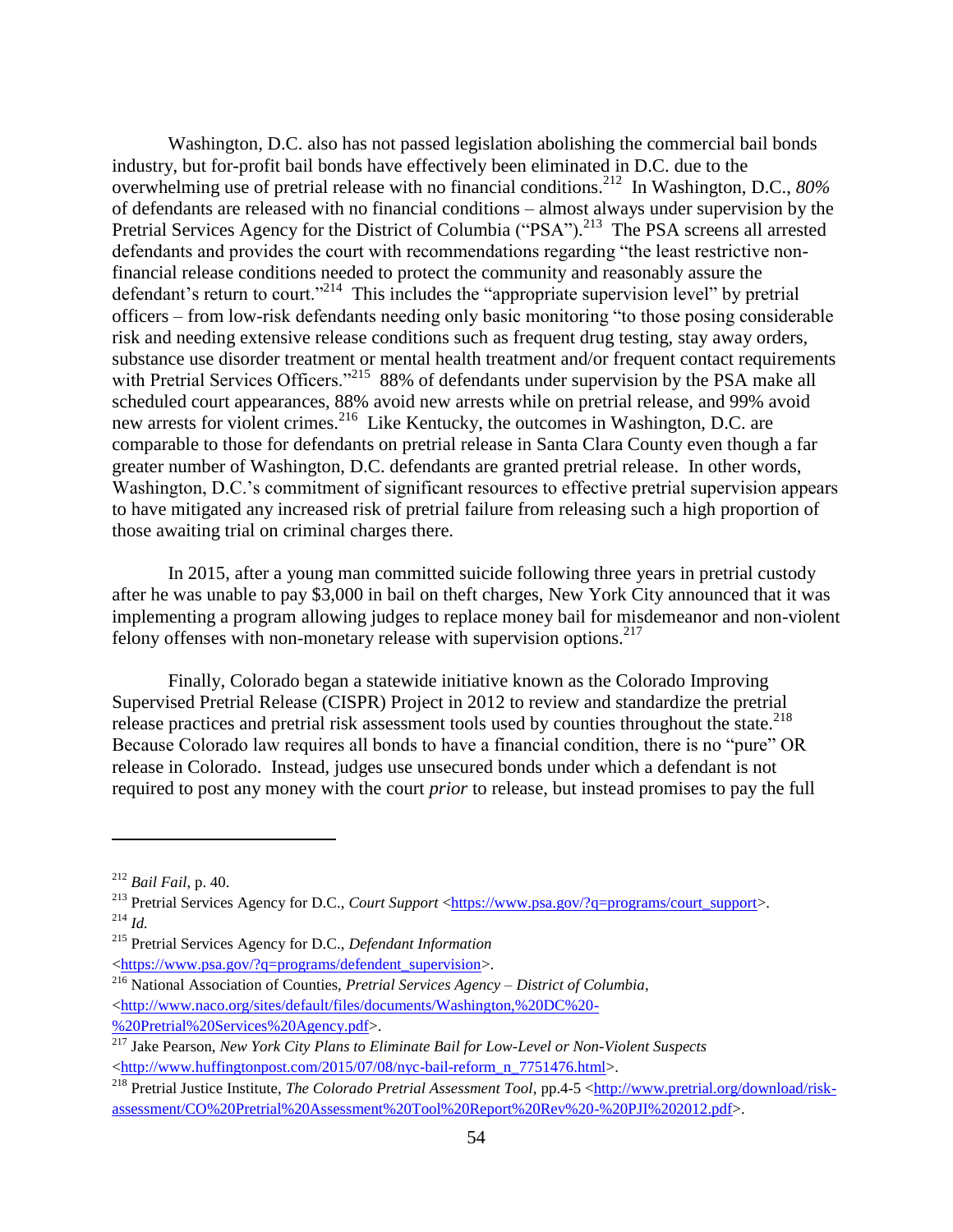amount of the bond if he or she fails to appear.<sup>219</sup>

# **2. Federal Law**

The federal bail statute is very different from California's. Although money bail may be imposed in federal court, the law provides that judges "may not impose a financial condition that results in the pretrial detention of the person" – meaning that bail amounts must be set with regard to a defendant's ability to pay.<sup>220</sup> The federal statute also tiers the pretrial release types that judges may impose in increasing order of risk and specifies that judges should opt for the "least restrictive" effective option:

- First, a judge *must* order a defendant released on OR "or upon execution of an unsecured appearance bond [i.e., a promise to pay upon a pretrial failure, with no money due upfront] in an amount specified by the court," *unless* the judge finds "that such release will not reasonably assure the appearance of the person as required or will endanger the safety of any other person or the community."<sup>221</sup>
- Second, if the defendant is not appropriate for OR or unsecured bond, the judge must order release "subject to the least restrictive further condition, or combination of conditions," that "will reasonably assure the appearance of the person as required and the safety of any other person and the community."<sup>222</sup> Release conditions may include a requirement to maintain employment; restrictions on travel and place of residence; no-contact orders; curfews; regular reporting to a law enforcement or pretrial services agency; refraining from using drugs or alcohol; undergoing medical or mental health treatment; and/or executing an agreement to forfeit a set amount upon FTA.<sup>223</sup> Although bail bonds are permitted under federal law, in practice "bail bondsmen are rarely used in federal court" and judges more often "set [a] bond amount with conditions that may include co-signers."<sup>224</sup>
- Third, a judge may order temporary pretrial detention of up to 10 days upon a finding that the defendant "may flee or pose a danger to any other person or the community" *and* has certain criminal history or immigration issues. If the appropriate federal, state, local, or immigration official does not take custody before the 10-day period expires, the defendant must receive pretrial release as discussed above.  $225$

 $\overline{a}$ 

 $225$  18 U.S.C. § 3142(d).

<sup>219</sup> Pretrial Justice Institute, *Unsecured Bonds: The As Effective and Most Efficient Pretrial Release Option*, p. 7  $\text{~d}$ thtp://www.pretrial.org/download/research/Unsecured+Bonds,+The+As+Effective+and+Most+Efficient+Pretrial+ [Release+Option+-+Jones+2013.pdf>](http://www.pretrial.org/download/research/Unsecured+Bonds,+The+As+Effective+and+Most+Efficient+Pretrial+Release+Option+-+Jones+2013.pdf).

 $220$  18 U.S.C. § 3142(c)(2).

 $221$  *Id.* § 3142(b).

 $^{222}$  *Id.* § 3142(c)(1)(B).

<sup>&</sup>lt;sup>223</sup> *Id.* § 3142(c)(1)(B)(i)-(xiv).

<sup>224</sup> Federal Defenders of New York, *Bail and Pretrial Detention FAQs* < [http://federaldefendersny.org/information](http://federaldefendersny.org/information-for-client-and-families/bond-and-pretrial-detention-faqs.html)[for-client-and-families/bond-and-pretrial-detention-faqs.html>](http://federaldefendersny.org/information-for-client-and-families/bond-and-pretrial-detention-faqs.html).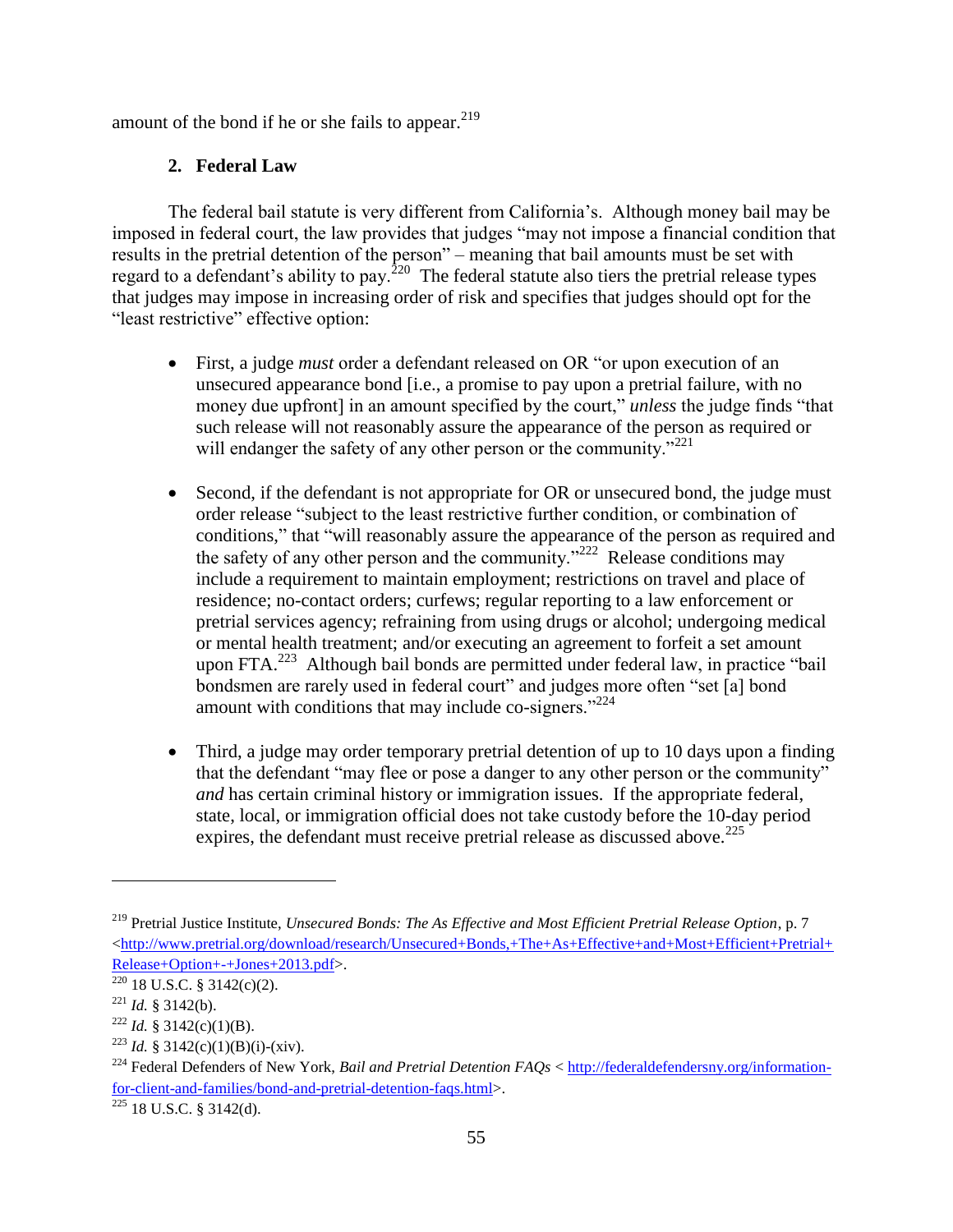Finally, if the judge, after holding a detention hearing in open court, "finds that no condition or combination of conditions will reasonably assure the appearance of the person as required and the safety of any other person and the community," the judge "shall order the detention of the person before trial."<sup>226</sup> Certain offenses – such as federal crimes of violence and crimes whose maximum sentence is life imprisonment or death – give rise to a rebuttable presumption that pretrial detention is warranted.<sup>227</sup>

#### **C) Legal Framework for Potential Reforms**

#### **1. Eliminating or Regulating the Commercial Bail Bonds Industry**

Eliminating the bail bonds industry in California – as Kentucky, Oregon, Illinois, and Wisconsin have done – would require a change to California state law. However, at a local level, the County of Santa Clara could regulate the activities of commercial bail bonds businesses – as other jurisdictions have done – in several ways. First, the County has authority under state law to "make and enforce within its limits all local, police, sanitary, and other ordinances and regulations not in conflict with general laws," including land use regulations.<sup>228</sup> With this authority, the County could enact zoning restrictions limiting or prohibiting the establishment of commercial bail bonds businesses within the County's unincorporated areas. As of the issuance of this report, County Communications and California Department of Insurance records show no bail bonds businesses with locations within the County's unincorporated areas. Thus, County zoning restrictions would have a minimal business impact on the bail bonds industry. Nonetheless, such restrictions might serve as a model for cities within the County, which could enact similar restrictions under their respective land use authority to achieve a broader impact.

Under its business licensing authority, the County could also establish a process for licensing businesses within its unincorporated areas, and use that process to impose licensing requirements and fees on bail bonds businesses.<sup>229</sup> But any such licensing requirements would likewise be limited to any bail bonds businesses within the unincorporated area of the County.

#### **2. Establishing Better Alternatives to Commercial Bail Bonds**

#### o *Court Deposits*

California law allows defendants to deposit bail directly with the court by cash, federal or state government bond, or real property bond.<sup>230</sup> California law also permits defendants to pay

<sup>226</sup> *Id.* § 3142(e), (f).

<sup>&</sup>lt;sup>227</sup> *Id.* § 3142(e)(2), (f)(1).

<sup>228</sup> Cal. Const., art. XI, § 7; *Big Creek Lumber Co v. County of Santa Cruz*, 38 Cal.4th 1139, 1151 (2006); *City of Riverside v. Inland Empire Patients Health and Wellness Center, Inc.*, 56 Cal.4th 729, 743 (2013).

<sup>&</sup>lt;sup>229</sup> Cal. Bus. & Prof. Code §16100(a); Cal. Ins. Code §§ 1800, 1800.6.

<sup>230</sup> Cal Penal Code §§ 1295, 1298.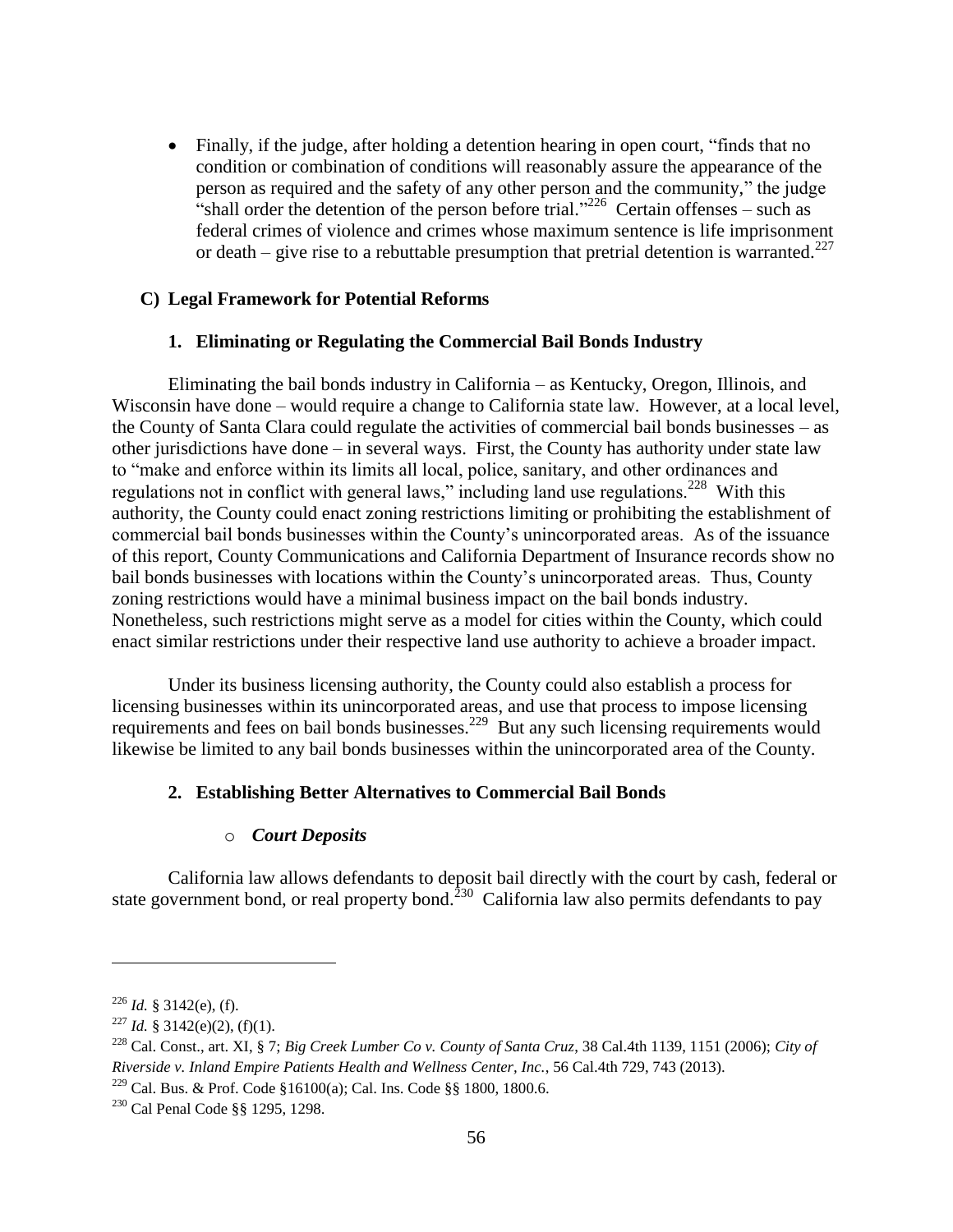bail for any non-felony offense by credit card, debit card, or electronic funds transfer.<sup>231</sup> Direct court deposits allow defendants to avoid the problematic practices of for-profit bail bonds businesses. But unlike in Kentucky and four other states, which allow defendants to post a deposit of 10% of the total bail amount, California law allows only for a deposit of the *full* amount of bail that has been ordered by the court. That law would need to be changed at the state level to allow for partial deposits.

## o *Public or Nonprofit Bail Bonds Providers*

As Kentucky has done, the County could also establish a public alternative to the private bail bond industry. Under California law, this would require the County to form a corporation meeting the Insurance Code's statutory requirements for bail bonds providers, including that "[t]he corporation may solicit or negotiate the execution or delivery of bail . . . only through natural persons who hold individual licenses as bail agents"; that "[a]ll shareholders, officers, and directors of the corporation shall be licensed bail agents"; and that all employees, if not individually licensed agents, must at least "meet the requirements for licensure."<sup>232</sup>

State law prohibits the issuance of bail licenses to individuals "employed by or associated with" either a "court of law in respect to its exercise of its criminal jurisdiction," or a "public law enforcement agency possessing the power of arrest and detention of persons suspected of violating the law."<sup>233</sup> Thus, if the County wished to form a corporation to provide a public alternative to the bail bonds industry, that corporation could not be operated by employees of the court; the Sheriff's Office or any other law enforcement agency;<sup>234</sup> or the District Attorney's Office, Public Defender's Officer, Probation Department, or any other agency whose personnel are deemed "officers of the court."<sup>235</sup> Given the Office of Pretrial Services' role in providing investigative reports and recommendations to the court,  $236$  its employees also likely cannot be issued bail licenses, and therefore could not operate the corporation.

Instead of or in addition to a public bail bonds provider operated by the County, a nonprofit organization could also establish a not-for-profit alternative to commercial bail bonds, provided that it met the statutory requirements discussed above.

#### **IX) Recommendations**

These recommendations are intended to capitalize on existing County reform efforts to further the goal of advancing pretrial justice; improve access and efficiency in the pretrial

<sup>231</sup> Cal. Gov. Code § 6159(b)(1); *Two Jinn*, 183 Cal. Rptr. 3d at 447.

<sup>232</sup> Cal. Ins. Code § 1810(b).

<sup>&</sup>lt;sup>233</sup> 10 Cal. Code Regs., § 2057(a)(1)-(2).

<sup>&</sup>lt;sup>234</sup> *See* Cal. Gov. Code §§ 26601 (Sheriff has the power of arrest), 26605 (Sheriff has the power of detention); *Pitchess v. Superior Court*, 2 Cal.App.3d 653, 657 (1969) (Sheriff is an officer of the court).

<sup>235</sup> *See Averill v. Sup. Ct. of Madera Cty.*, 73 P.2d 1247, 1247 (Cal. Ct. App. 1937) (district attorney is an officer of the court); *Brookner v. Sup. Ct.*, 76 Cal. Rptr. 2d 68, 73 (Cal. Ct. App. 1998) (same for public defender); *In re Marriage of Guardino*, 156 Cal. Rptr. 883, 886 n.1 (Cal. Ct. App. 1979) (same for probation officers). <sup>236</sup> Cal. Penal Code §§ 1275(a)(1), 1318.1.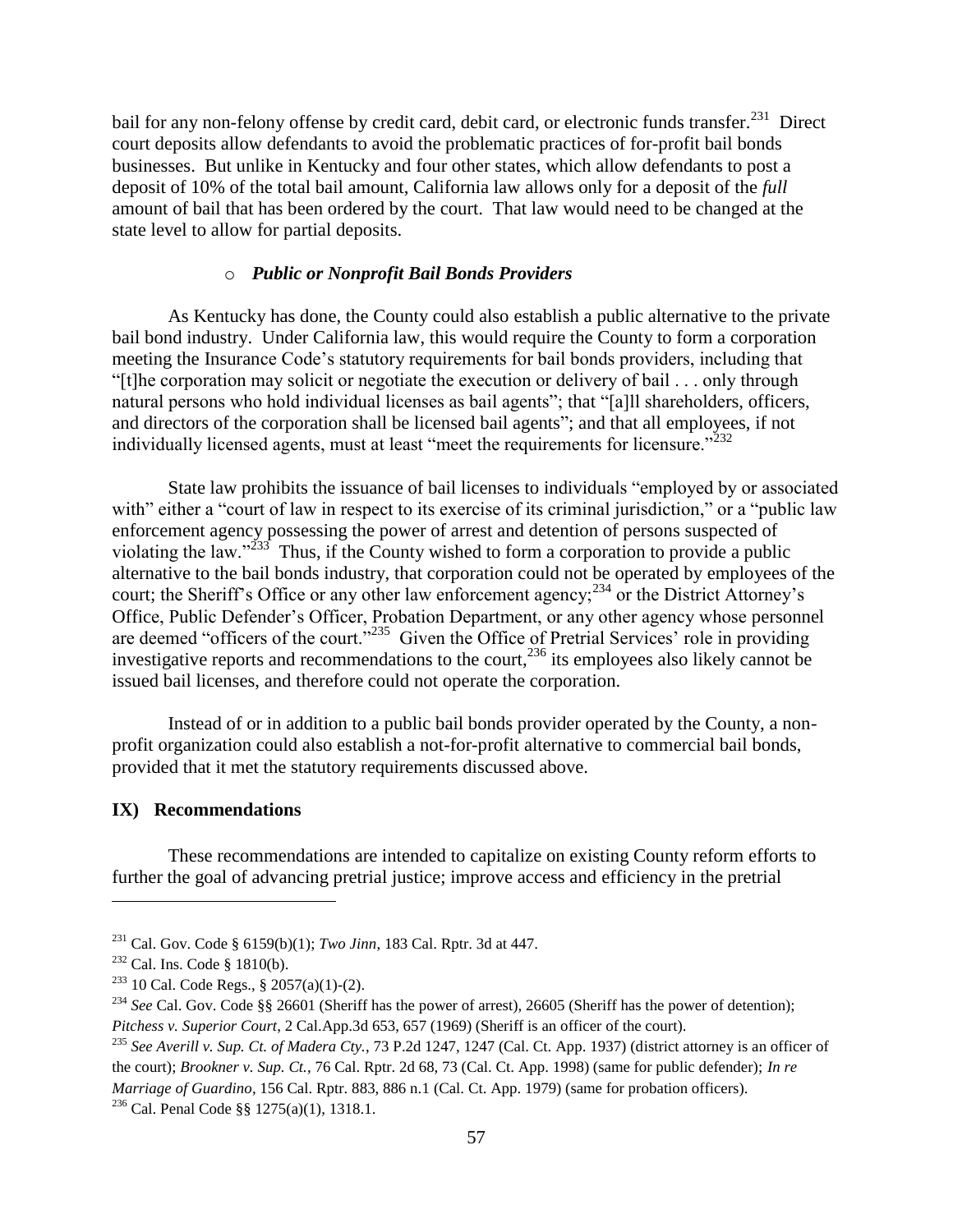process; eliminate or modify processes that may have discriminatory impacts and/or negative impacts on public safety; account for special considerations in domestic violence cases; and develop the County's ability to self-audit and make ongoing improvements to its pretrial justice system in the future.

At the outset, it is important to emphasize that the fiscal and staffing implications of these recommendations need to be considered by the affected departments and entities, and requests for additional staff or resources should be brought forward to the appropriate decision-makers.

## **1. Incorporate Pretrial Justice-Related Goals into Existing Reform Efforts**

A number of ongoing reform efforts in the County – including the Jail Diversion and Behavioral Health Subcommittee of the Reentry Network, numerous updates to the Behavioral Health system, and efforts of the Domestic Violence Council and other groups to prevent domestic violence and to ensure that victims of domestic violence receive appropriate services and assistance – have a strong potential to touch upon pretrial justice issues. The Board of Supervisors should direct or recommend, as appropriate, that these other efforts specifically consider the pretrial justice-related implications of their work.

# **2. Explore Feasibility of Establishing a Public or Nonprofit Alternative to Commercial Bail Bonds**

Preliminary research indicates that California law would allow for the establishment of an alternative bail bonds business operated by the County or by a non-profit organization, provided that the business meets all the requirements of state law and regulations. The Board of Supervisors should direct the Office of the County Executive and the Office of the County Counsel, in collaboration with appropriate public safety and justice partners, to further explore the legal and operational feasibility of establishing a public or nonprofit bail bond alternative, and to bring a feasibility report back to the Public Safety and Justice Committee.

Although we are not aware of any other California county that currently operates a bail agency, the exploration should include a review of the approaches of a few existing nonprofit community bail funds:

- Bronx Freedom Fund, which posts bail for indigent defendants facing misdemeanor charges and connects them with community services and support to ensure they do not suffer pretrial failures;<sup>237</sup>
- Brooklyn Community Bail Fund, which pays bail up to \$2,000 for indigent defendants; <sup>238</sup> and
- Chicago Community Bond Fund, which pays bail for indigent defendants depending on the amount of bail set and on factors that may make pretrial detention especially harmful – such as a risk of victimization if detained based on LGBT or disability

<sup>&</sup>lt;sup>237</sup> See The Bronx Freedom Fund, *About the Fund* [<http://www.thebronxfreedomfund.org/what-we-do/>](http://www.thebronxfreedomfund.org/what-we-do/).

<sup>238</sup> *See* Brooklyn Community Bail Fund, *How it Works* [http://www.brooklynbailfund.org/how-it-works-page/>](http://www.brooklynbailfund.org/how-it-works-page/).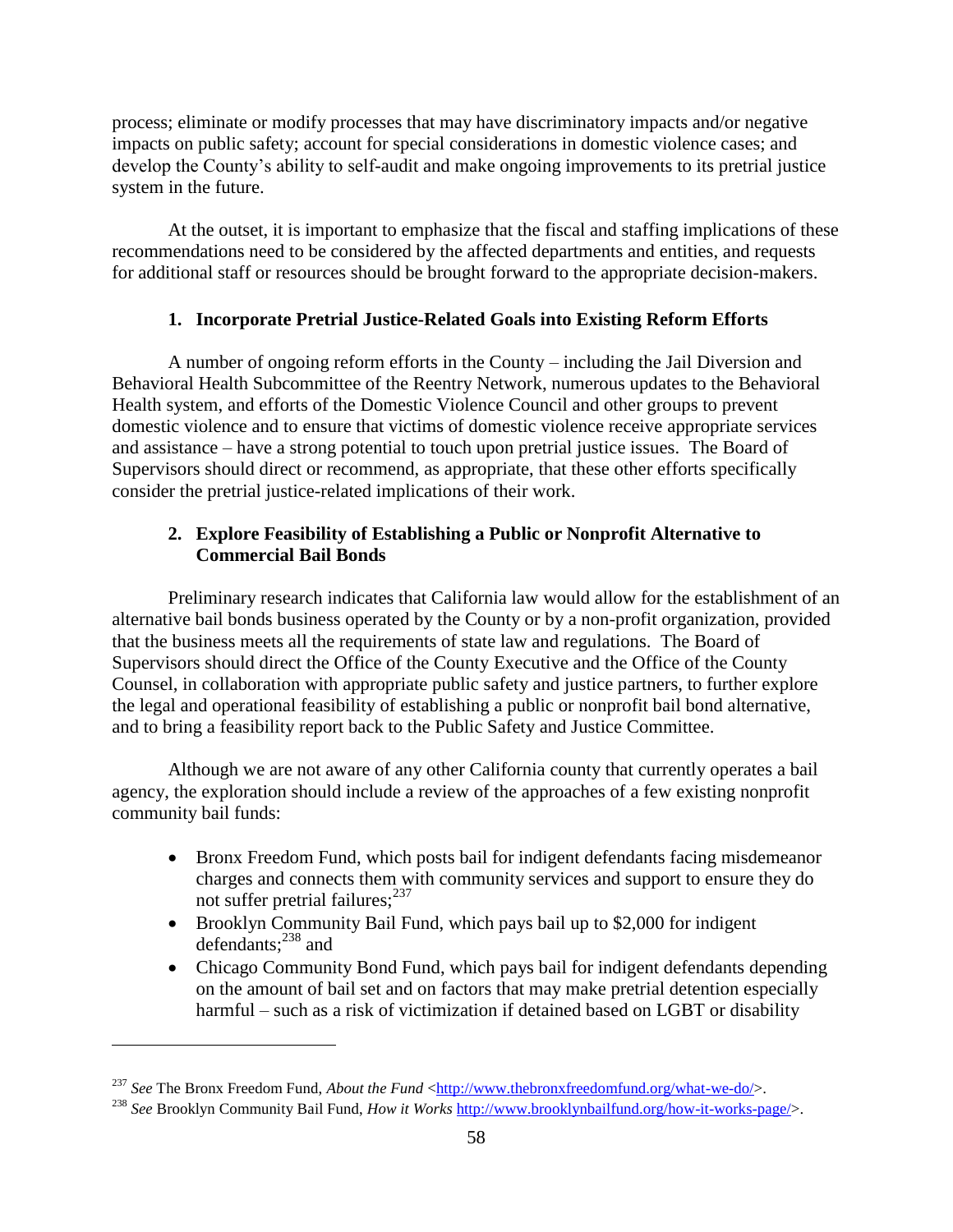status; special health needs; presence of dependents; and immigration status.<sup>239</sup>

## **3. Engage in State Legislative Advocacy on Pretrial Justice Issues**

Several reforms that would have a significant impact on pretrial justice in Santa Clara County require changes to state law. These recommendations involve transforming California's criminal laws to eliminate or minimize the use of money bail when less restrictive, non-financial options are available; requiring that if money bail is imposed, it should be set according to a defendant's ability to pay and not be tied to a for-profit bail bonds industry; and improving and expanding the toolkit available to judges in making bail and release decisions.

- **Eliminate for-profit bail bonds in California:** Four states Kentucky, Oregon, Illinois, and Wisconsin – have passed state laws abolishing the commercial bail bond industry statewide.<sup>240</sup> As discussed in this report, the County should advocate for similar legislation in California, in conjunction with laws providing better alternatives – such as partial bail deposits with the court, unsecured bonds, and increases in pretrial services resources.
- **Adopt reporting requirements for bail bond agents:** If the state does not eliminate the bail bonds industry, the County should advocate for the adoption of stringent reporting requirements to create transparency and to aid courts in their pretrial decision-making. The current lack of any such reporting requirements means that for many high-risk defendants who manage to obtain release on a bail bond, the court and other participants in the pretrial process lack information about outcomes – and thus about the value (if any) that bail bond agents may add.

Reporting requirements to advocate for include: providing the courts with copies of bail agent contracts – which are not currently provided to either the court or the jail on a consistent basis; disclosing how much the agent charges in premiums and fees – including annual APRs on installment plans; disclosing how much its agents earn in commission or salary; reporting on their total numbers and dollar amounts of exonerations and forfeitures; and disclosing the number of rearrests and FTAs among their clients, how/by whom absconding defendants were recovered, and proof of any recovery efforts by the bail agent.

 **Adopt a bail and release statute aligned with federal law:** The federal bail statute clearly lays out the pretrial orders that judges may impose in increasing order of risk, from OR/release on unsecured appearance bond; to release with conditions, which may include bail; to pretrial detention. Unlike California law, federal law also states that judges "may not impose a financial condition that results in the pretrial detention of the person" – i.e., *bail must take into account a defendant's ability to pay*. 241

<sup>239</sup> *See* Chicago Community Bond Fund, < [https://www.chicagobond.org/>](https://www.chicagobond.org/).

<sup>240</sup> *See* Or. Rev. Stat. § 135.265; Wis. Stat. § 969.12; *Bail Fail*, p. 40.

 $241$  18 U.S.C. § 3142(c)(2).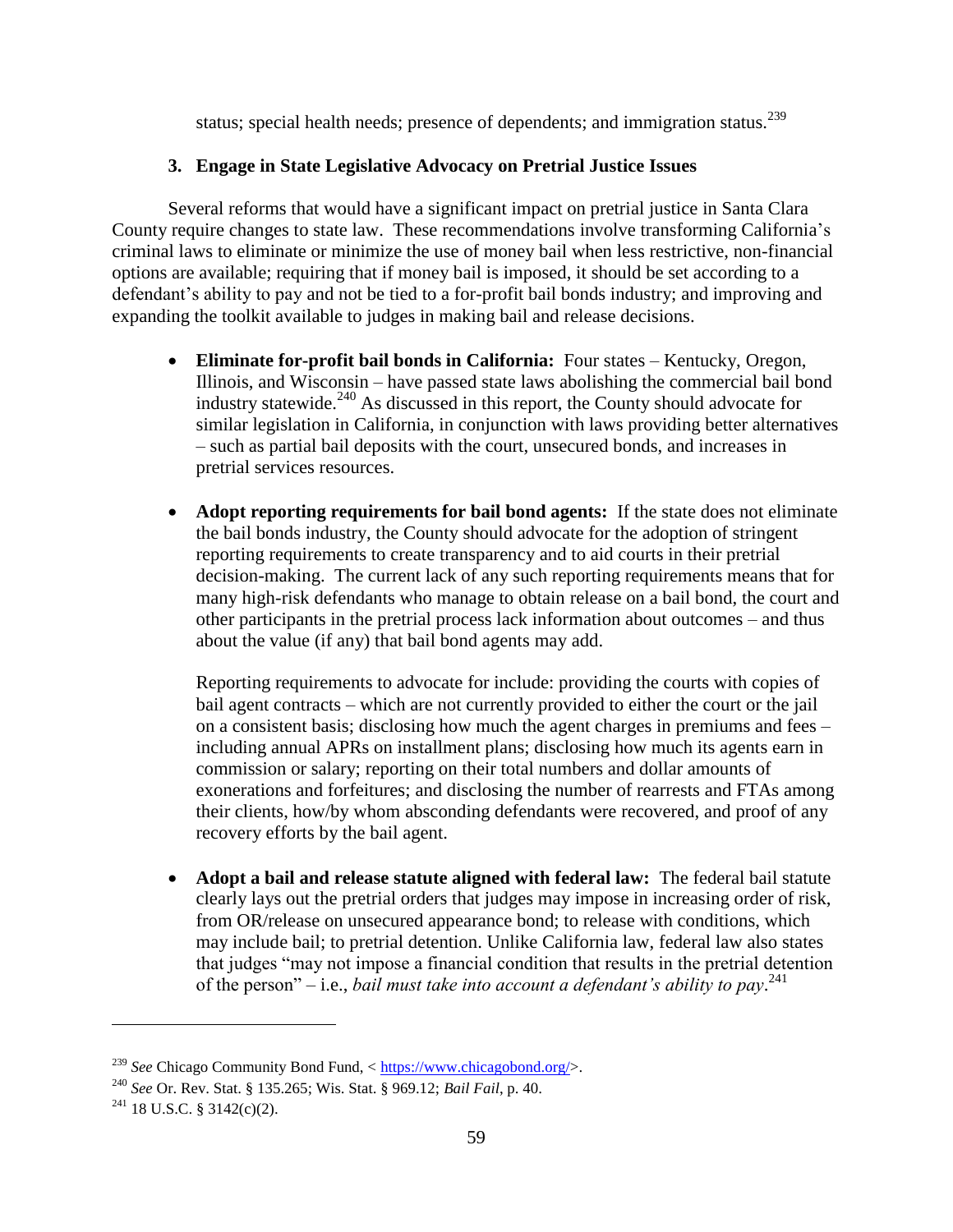California's bail statutes are much more onerous to understand and administer.

Thus, whether or not the state eliminates the commercial bail bond industry, the County should advocate for amendments that bring California law in harmony with federal law in order to bring clarity to the pretrial process, increase reliance on nonmonetary pretrial release options, and minimize reliance on money bail.

 **Provide additional guidance to courts in setting bail schedules:** In California, the law gives superior court judges little guidance on how to determine the amounts to include in their annual countywide bail schedules. As discussed above, this leads to situations in which scheduled bail amounts for the same offenses may differ widely among counties. And even within a single county, it may be difficult or impossible for judges to know whether the scheduled bail amount for a particular offense is "appropriate" in light of *actual pretrial failure rates for that offense in that county* and the efficacy of a bail amount in preventing those failures. By contrast, Kentucky has adopted a *statewide* bail schedule for nonviolent felonies and all misdemeanors and infractions, and requiring individual bail-setting for bailable violent felonies.<sup>242</sup>

To improve uniformity and fairness of bail amounts in California, and to enhance judges' ability to set bail amounts that are commensurate with actual risks, the County – with input from the Superior Court – should advocate for more detailed guidance from the state around bail setting. This could include:

- o expressing the County's support for Chief Justice Cantil-Sakauye's efforts at statewide bail reform, and advocating for the establishment of a statewide commission to examine the efficacy of bail;
- o adopting more detailed guidance for courts on how to set appropriate bail amounts for specific types of offenses; and/or
- o advocating for other changes related to bail schedules to improve uniformity and to encourage the use of empirical data in setting scheduled bail amounts.
- **Allow direct court payment of partial bail deposits:** As explained above, the Penal Code currently allows defendants to make a deposit of their *full* bail amount with the court in lieu of purchasing a bail bond. Other states, such as Kentucky, Oregon, Wisconsin, New Jersey, and Illinois, have adopted laws allowing defendants to pay a 10% deposit of their bail amount with the court, but to remain "on the hook" for the full amount if they suffer a pretrial failure. This is known as a "partially secured" bond. To make this option available in California, the County should advocate for a change to the Penal Code. This would allow defendants who cannot afford to pay the full bail amount upfront to still have the benefit of paying bail directly to the court, rather than forcing them to use the services of a commercial bail bond agent.

<sup>&</sup>lt;sup>242</sup> Ky. Rev. Stat. § 431.540.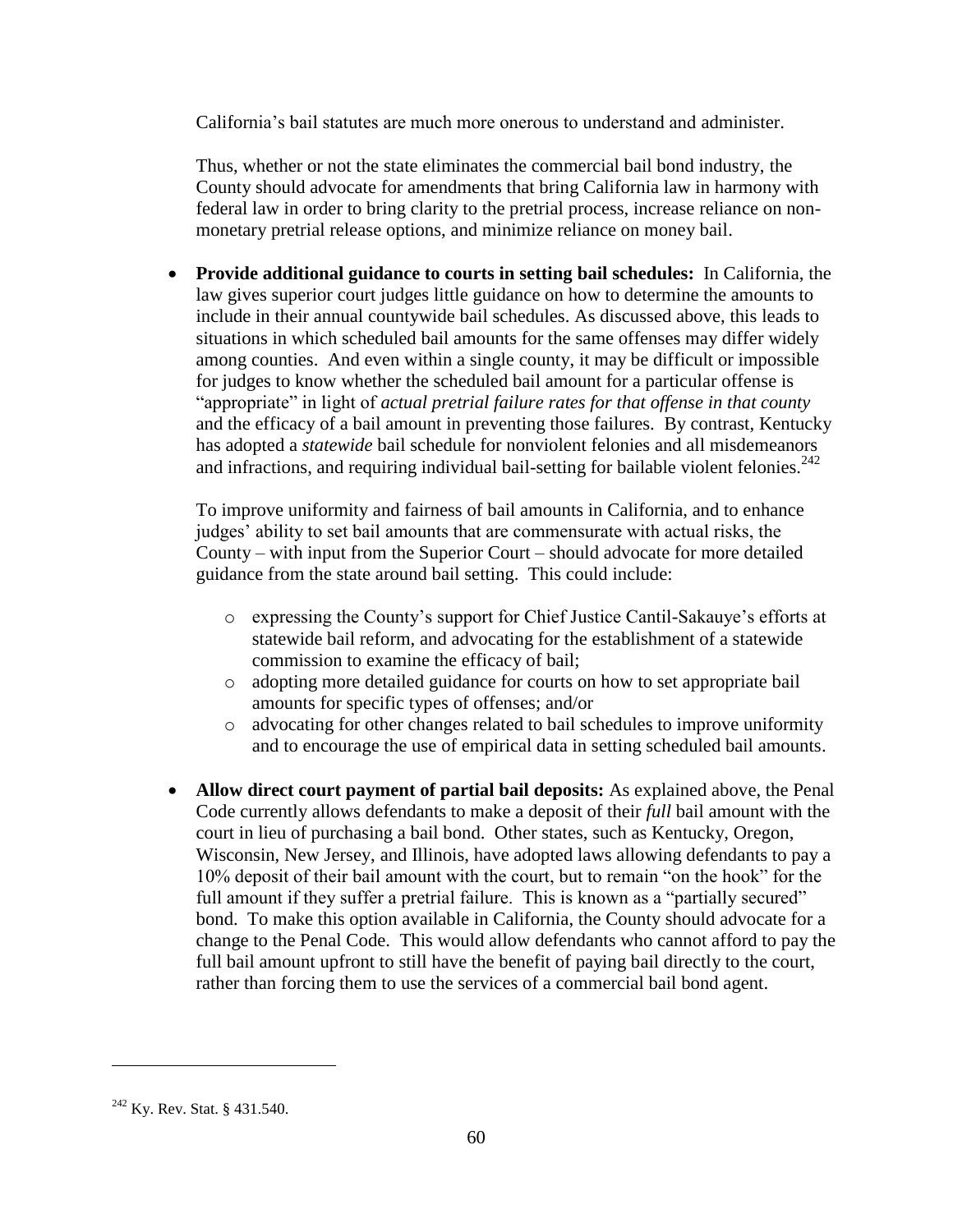- **Allow unsecured bonds:** In states such as Colorado, judges may impose unsecured bonds where a defendant is not required to post any money with the court upfront, but signs a promise to pay the full amount of the bond if he or she has a pretrial failure. If the state does not amend its bail statute to be in harmony with federal law, as recommended above, the County should advocate that this option be added to the Penal Code to make unsecured bonds available for judges to use in appropriate cases.
- **Improve judicial discretion to order pretrial detention:** If the state does not amend its bail statute to be more in harmony with federal law, which contains specific guidance around ordering pretrial detention, the County should advocate for specific amendments on the issue of pretrial detention. California law currently severely restricts judges' ability to order mandatory pretrial detention, leading to a situation where extremely high bail is sometimes used as a de facto means of ensuring detention. To empower judges to make transparent, consistent decisions to detain defendants who pose unmanageably high FTA and/or public safety risks rather than attempting to guarantee detention by setting a high bail amount, the County should advocate for amendments to state law that give judges more discretion to order pretrial detention based on specific factors discussed in a hearing held in open court. These amendments should be consistent with the ABA Standards, under which the prosecution must "prove[] by clear and convincing evidence that no condition or combination of conditions of release will reasonably ensure the defendant's appearance in court or protect the safety of the community or any person."<sup>243</sup> The federal bail statute and New Jersey's revised statutes provide guidance on this point.

## **4. Encourage Increased Reliance on Pretrial Supervision and Discourage the Practice of Ordering or Maintaining Unnecessary Money Bail in Addition to Pretrial Supervision**

As noted above, in a very small percentage of cases, courts order pretrial supervision but also require the defendant to pay money bail. Examples of scenarios in which this occurs are outlined in the table below:

<sup>243</sup> *ABA Standards*, standard 10-5.8(a).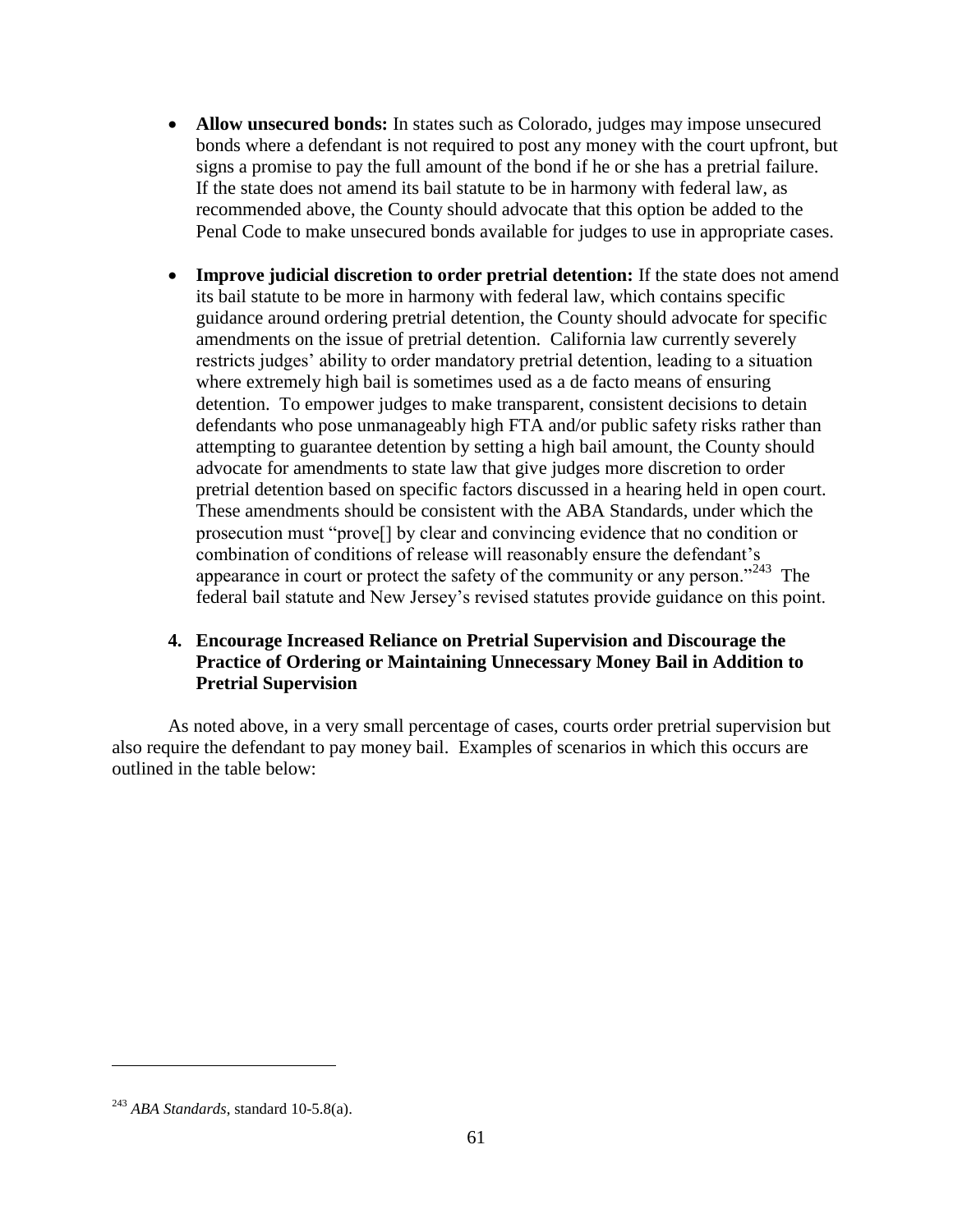| <b>Sample Bail + Supervision Scenarios</b> |               |                                                          |               |                                    |               |                                                          |
|--------------------------------------------|---------------|----------------------------------------------------------|---------------|------------------------------------|---------------|----------------------------------------------------------|
| <b>Arrest</b>                              |               | <b>Initial</b><br><b>Appearance</b>                      |               | <b>Release</b>                     |               | <b>Subsequent</b><br><b>Appearance</b>                   |
| Def. posts bail at<br>jail and is released | $\rightarrow$ | Court orders<br>Supervised OR to<br>ensure public safety |               |                                    |               |                                                          |
| No bail posted<br>at jail                  | $\rightarrow$ | Court denies<br>OR/Supervised OR<br>and sets bail        | $\rightarrow$ | Def. posts bail and<br>is released | $\rightarrow$ | Court orders<br>Supervised OR to<br>ensure public safety |
| No bail posted<br>at jail                  | $\rightarrow$ | Court orders bail<br>and Supervised OR                   |               |                                    |               |                                                          |

This recommendation is intended to encourage reliance on pretrial supervision, *instead of money bail*, as a means of supervising defendants during the pretrial period. In cases where both pretrial supervision and money bail are imposed, Pretrial Services is already providing supervision to prevent technical violations and new criminal activity and to ensure that the defendant makes court appearances. Money bail – which does not address recidivism or public safety concerns at all, and has not been shown to be more effective than pretrial supervision at ensuring appearance – is unnecessary in these cases. When the County provides supervision under these circumstances, it is assisting the commercial bail bond industry by allowing it to profit from unnecessary bail orders and by providing supervision at the County's expense that significantly reduces the risk a bond will be forfeited. Moreover, when money bail is ordered on top of pretrial supervision, the defendant receives none of the benefits of avoiding ineffective, financially damaging, and potentially abusive bail bonds practices.

Although ordering money bail plus pretrial supervision is within the discretion of the court, the Board of Supervisors has authority to adopt policies to discourage this practice. Specifically, the Board of Supervisors should direct the Office of Pretrial Services to decline to provide pretrial supervision in cases where either: (1) money bail and pretrial supervision are ordered concurrently, or (2) money bail has already been posted *and the court does not exonerate the defendant's bail upon ordering pretrial supervision*. The unavailability of pretrial supervision for such defendants should encourage courts to rely solely on pretrial supervision and stop the practice of ordering, or maintaining, unnecessary money bail in addition to pretrial supervision. The BRWG recognizes that, in some cases, the court orders pretrial supervision in addition to bail where the defendant has already posted a bail bond, but the court believes that pretrial supervision is necessary to ensure public safety. In such cases, Pretrial Services would continue to offer supervision, provided that the court exonerates the defendant's bail in conjunction with ordering pretrial supervision. Thus, the court would retain flexibility to order pretrial supervision in any appropriate case, even where the defendant has already posted bail, as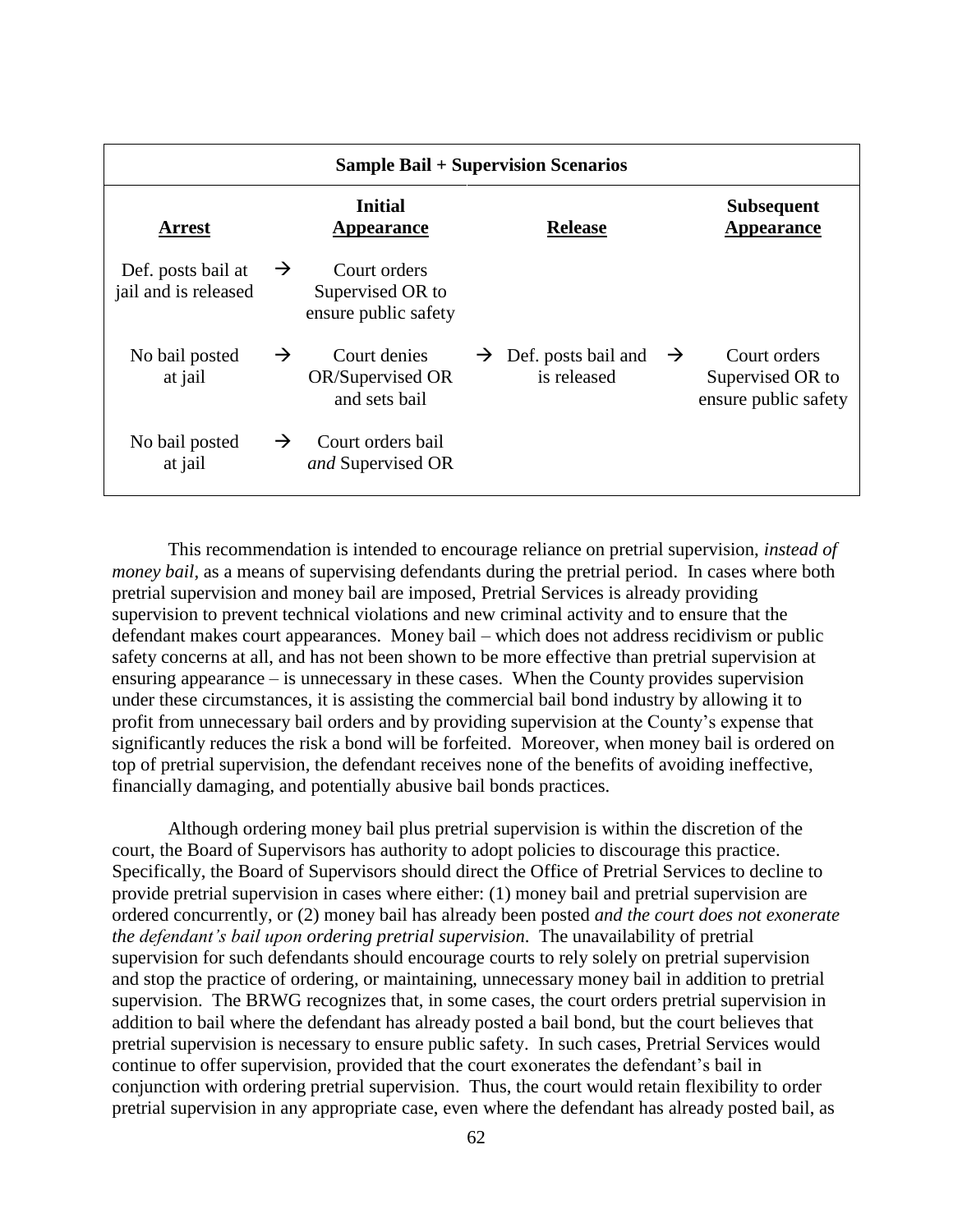long as the court exonerates the unnecessary bail. Although exoneration would not require a bail agent to refund the premium or any other fees the defendant has paid (or already owes) for the agent's services, it would ensure that defendants and their families, who often have limited resources, do not incur further financial obligations to the bail agent.

## **5. Adopt an Ordinance Prohibiting or Limiting Establishment, Expansion, or Relocation of Commercial Bail Bonds in Unincorporated County**

In 2012, the County amended its zoning ordinance to prohibit the establishment, expansion, or relocation of payday lending and check-cashing businesses. The Board of Supervisors should adopt a similar ordinance prohibiting or limiting the establishment, expansion, or relocation of for-profit bail bonds businesses. Although, as discussed above, the County's land use authority is limited to its unincorporated areas, an ordinance code amendment could serve as a model for cities within the County. In 2011, the City of San José adopted an ordinance requiring a minimum distance between any new bail bonds businesses and property zoned for residential use, parks, or schools; a County ordinance that goes farther could empower San José and/or other cities to follow the County's lead.

## **6. Institute a Community Release Project in Partnership with Community-Based Organizations**

Through its Office of Reentry Services, the County currently offers a number of community-based programs for those who have been convicted and sentenced for criminal offenses. Among other things, these programs include supportive services that are intended to ease the transition back into the community from a custodial setting, and assistance finding a placement for those who have been sentenced to community service in lieu of a custodial sentence. Community organizations can be invaluable in supporting individuals in the reentry context by creating or renewing links between an individual and his or her family and community networks.

Some community-based options currently exist to support those who are released to live the community during the pretrial phase. For example, the Office of Pretrial Services makes a small number of referrals each month to the Office of Reentry Services when it interviews defendants who express concerns about their ability to obtain employment or deal with health issues, and who agree to be assessed by Reentry Services and connected with supports. In addition, the County's Behavioral Health Services Department (BHSD) offers an Offender Treatment Program that supports clients in the criminal justice system who are also receiving drug treatment services through BHSD by providing them with assistance in keeping court and drug treatment appointments and referrals for other supportive services.

Community members and organizations can potentially play a significant role in preventing FTAs and rearrests for defendants released prior to trial by increasing the support defendants receive from people with whom they have preexisting relationships, or by helping them build new supportive networks that are invested in and equipped to assist in their pretrial success. This community support also has the potential to ease pressure on judges to impose money bail for the reason that they feel a defendant will not otherwise be held accountable. In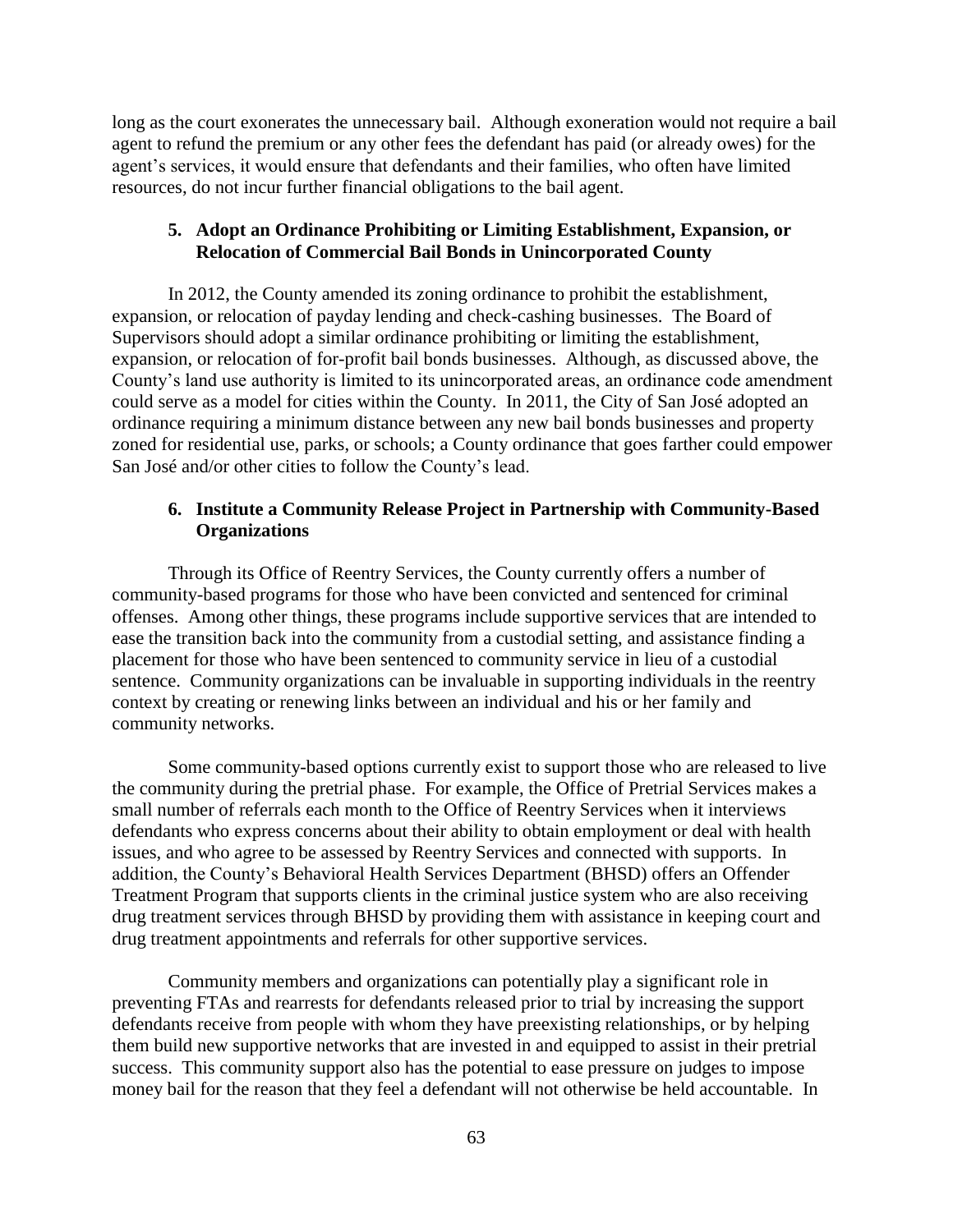addition, community involvement has great potential to expand the capacity of the County's existing alternatives to money bail. If the Community Release Project is able to serve some defendants who would otherwise be on Supervised OR administered by the Office of Pretrial Services, then Pretrial Services will have increased capacity to take on some higher-risk defendants who might otherwise be ordered to post money bail.

For those defendants who are ultimately convicted and sentenced to serve time in custody, the relationships and connections built through their participation in the Community Release Project could be utilized on the reentry side to help ensure their successful reintegration after they are released.

The Board of Supervisors should direct the Office of Pretrial Services to work with the Office of Reentry Services to involve community-based organizations, including faith-based groups (such as the Faith-Based Reentry Network), in providing Community Release Project services directed at supporting defendants and their families in achieving pretrial success. Services could include: help remembering court dates and case information; help with obtaining bus passes, child care, and other barriers to attending court; alcohol and drug treatment; mental health treatment; family counseling; and other stabilizing and supportive interventions. The Office of Pretrial Services and/or Office of Reentry Services should also provide information on the Community Release Project to the Superior Court so that the court is aware of the expansion in available alternatives to bail, and should explore whether a list of Community Release Project providers can be made available to all defendants at arraignment.

## **7. Accept Credit/Debit Payments for Non-Felony Bail at the County Jail**

California law authorizes county jails to accept credit cards, debit cards, and electronic funds transfers (EFT) on behalf of the Superior Court for the payment of bail for any non-felony offense. The Legislature created this alternative means of payment to "make it easier for people to pay fines, post bail, and to alleviate time spent in jail."<sup>244</sup> At least fourteen other California counties – Madera, Marin, Monterey, Orange, Plumas, Sacramento, San Francisco, San Luis Obispo, Santa Barbara (pending), Santa Cruz, Solano, Sonoma, Ventura, and Yuba – contract with financial services companies to provide for credit, debit, and/or EFT payments of nonfelony bail in their jails.<sup>245</sup> The California Court of Appeal recently approved these arrangements and confirmed that a financial services company is not required to obtain a bail license to provide credit, debit, and/or EFT services for the payment of bail. $^{246}$ 

Defendants who wish to avoid purchasing a bail bond by posting bail directly with the jail or court must pay their *full* bail amount upfront. Without the option to make credit, debit, or EFT payments, defendants must pay their full bail amounts in cash, which is not possible for

<sup>244</sup> *Two Jinn*, 233 Cal.App.4th at p. 1332.

<sup>&</sup>lt;sup>245</sup> Most of these counties verified their acceptance of credit for bail payments, while Solano, Sonoma, and Ventura Counties were mentioned in a court decision. *See id.* at pp. 1326, 1329.

<sup>246</sup> *Id.* at pp. 1336-43; *see also* General Counsel Adam M. Cole, California Department of Insurance, letter to Robert W. Hicks, Oct. 20, 2010 [<http://www.insurance.ca.gov/0250-insurers/0300-insurers/0200-bulletins/bulletin-notices](http://www.insurance.ca.gov/0250-insurers/0300-insurers/0200-bulletins/bulletin-notices-commiss-opinion/upload/HicksReTwoJinn20101020.pdf)[commiss-opinion/upload/HicksReTwoJinn20101020.pdf>](http://www.insurance.ca.gov/0250-insurers/0300-insurers/0200-bulletins/bulletin-notices-commiss-opinion/upload/HicksReTwoJinn20101020.pdf).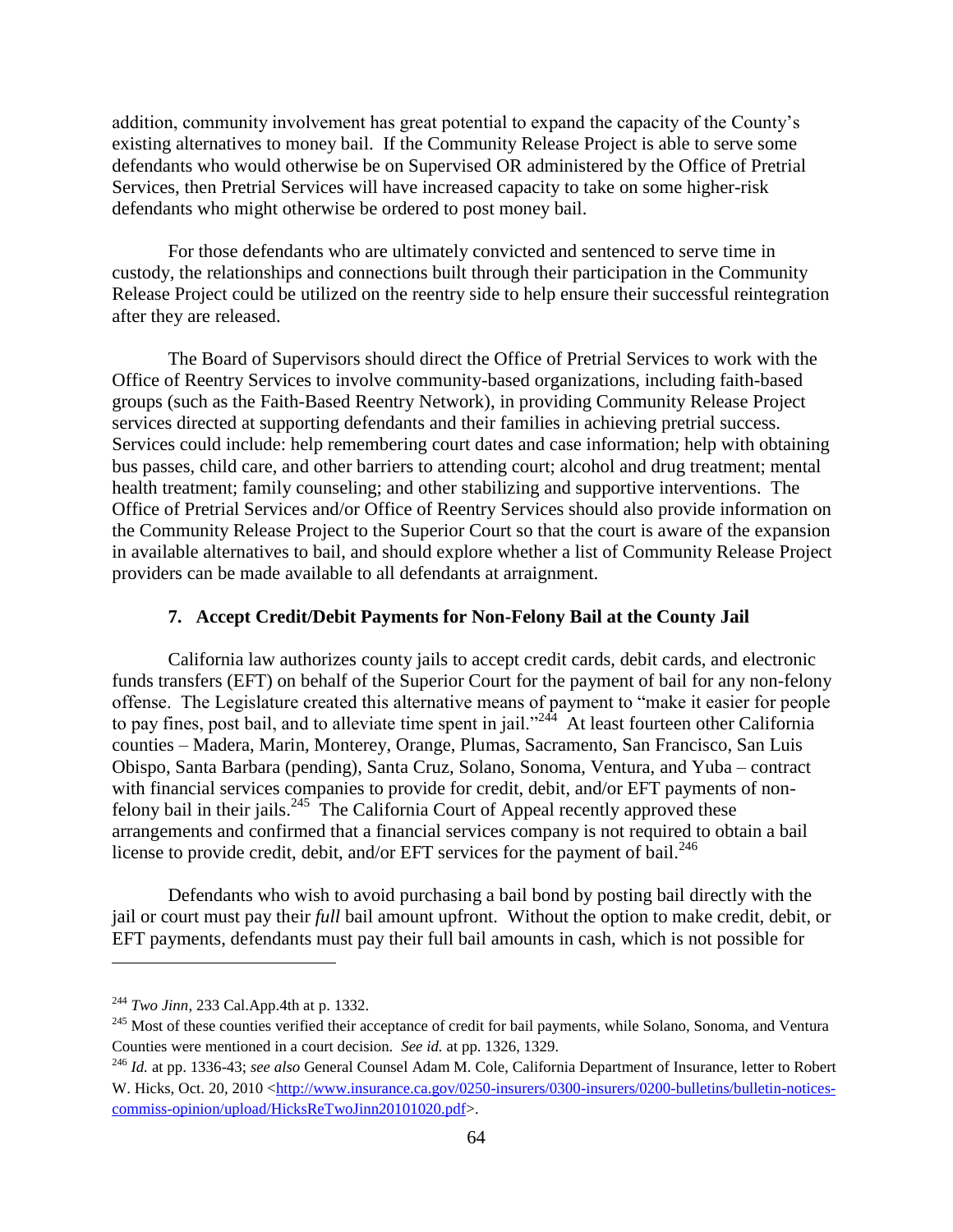most. Indeed, paying one's full bail amount upfront in cash is so prohibitive that, in 2014, *less than 0.004% of defendants released on bail* – 102 out of 28,044 – paid their bail in cash. Although the use of credit cards may raise independent financial concerns, those concerns are outweighed by the benefits of credit/debit/EFT payments as compared to use of a bail bond agent. Moreover, while defendants may purchase a bail bond for a fee of only 1% to 10% of the bail amount, defendants paying via credit, debit, or EFT would be required to pay the *full* bail amount upfront.

The County allows certain payments, such as Department of Revenue balances, to be made by credit card, debit card, or EFT. But defendants posting bail at the County's jail facilities currently do not have the option of paying the full bail amount via credit card, debit card, or EFT, as an alternative to purchasing a bond from a commercial bail agent. The Board of Supervisors should direct DOC to look into the feasibility of accepting credit, debit, and EFT payments for non-felony bail at the County's jail facilities.

## **8. Post and Disseminate Information about Own Recognizance (OR) Release, Supervised OR Release, and other Alternatives to Bail Bonds in County Jails**

For many years, DOC has posted advertising information about bail agents throughout County jail facilities to assist arrestees in identifying available bail agents and posting bail bonds. This information has been compiled, verified, and provided to DOC by a contractor called Jail Advertising Network, f/k/a Partners for a Safer America. The Board of Supervisors, with the BRWG's input, is currently considering whether to renew its contract with Jail Advertising Network and continue posting this information in the jails.

Efforts have been made in the past to post information about some alternatives to bail bonds, including OR and Supervised OR. However, defendants currently may be unaware that OR and Supervised OR release exist as an alternative to bail bonds; others may be unaware of whether they are likely to qualify for OR or Supervised OR. As a result, some defendants may immediately seek the services of a bail agent, even though they may be eligible for and would prefer OR or Supervised OR release. Santa Clara County bail bond agents have estimated that 90% of defendants for whom they post bonds are released within the first few days after arrest – i.e., *before* their initial appearance before a judge, when they may be found eligible for OR or Supervised OR. Anecdotal evidence also suggests that some defendants who are eligible for OR or Supervised OR prior to their initial court appearance – potentially just hours after booking – instead pay for a bail bond before the OR process can be completed. In addition, some defendants may not be aware that they can post bail directly with the jail or court without the services of a bail agent.

To ensure that defendants have sufficient information about alternatives to bail bonds and can make informed decisions about whether to seek the services of a bail agent, the Board of Supervisors should direct DOC, in collaboration with the Office of Pretrial Services, to post information about OR and Supervised OR (including basic information about eligibility and procedures) and other alternatives to bail bonds in prominent locations in all County jail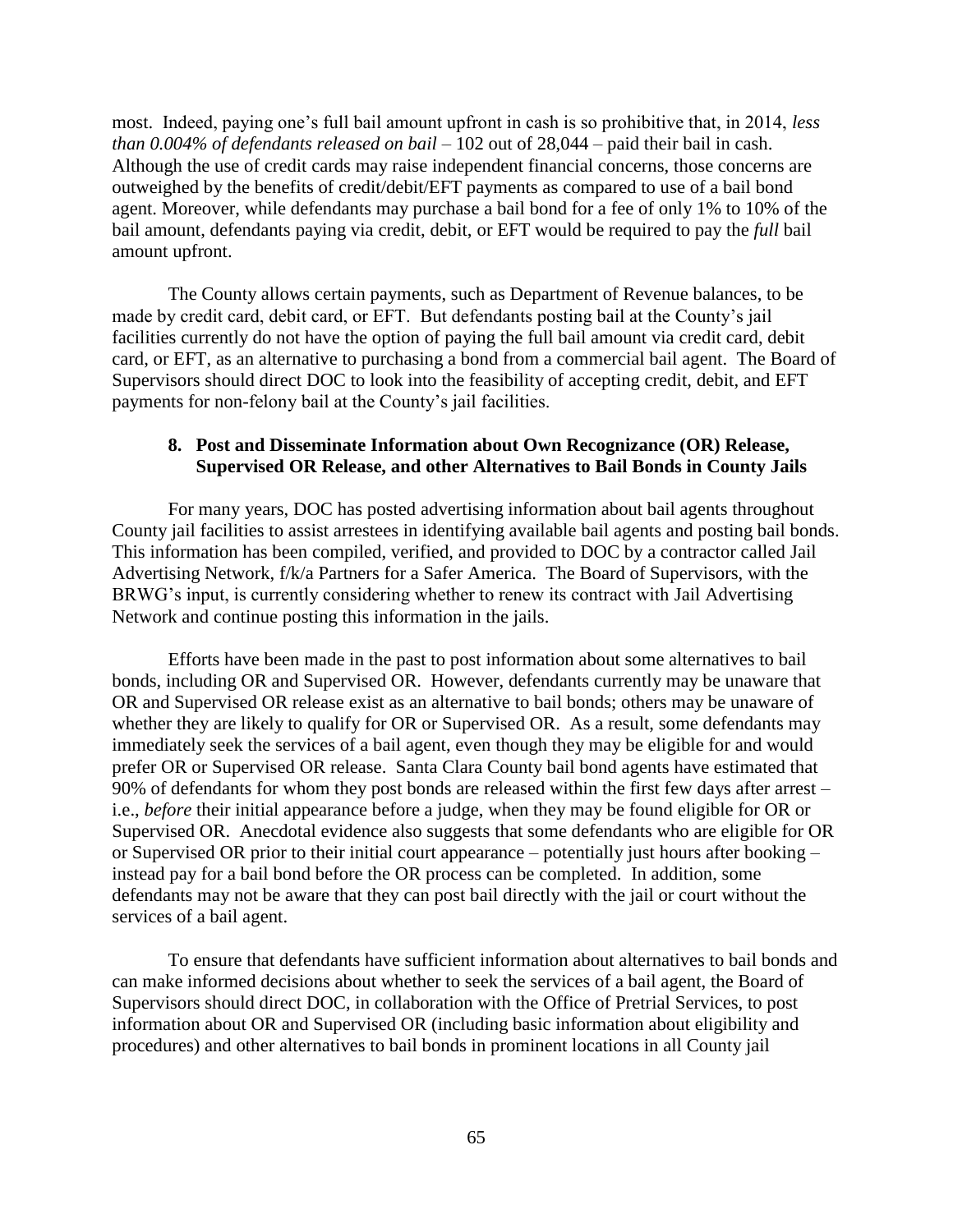facilities.<sup>247</sup> DOC and Pretrial Services should also explore how to provide this information to defendants' families and communities to improve understanding of alternatives to commercial bail bonds. Information about OR, Supervised OR, and other alternatives to bail bonds should be provided regardless of whether DOC continues to post bail agent advertising in the jails.

## **9. Continue to Improve the Promptness of In-Custody Arraignments**

As noted above, arrestees held in custody must be brought before a judge for their arraignment/initial appearance within 48 hours, excluding weekends and holidays. But when arrests are made on Friday or over the weekend, arrestees may remain in custody until the following *Wednesday* before a judge makes a bail or release determination. These delays may occur because the courts are not in session on nights and weekends, or because of time spent on case processing by prosecutors.

In order to address these delays in arraignment, the Board of Supervisors should recommend that the District Attorney, Public Defender, Office of Pretrial Services, DOC, and Superior Court continue their existing efforts to improve the promptness and efficiency of the arraignment process to keep the un-arraigned jail population to a minimum. This might include requesting that the Superior Court consider increasing the number of judges performing arraignments on Mondays and/or following holidays to reduce any delays; and requesting that the District Attorney and Public Defender prioritize and devote resources to prompt arraignment.

The Board of Supervisors should recommend that these parties, as part of their collaboration, balance the desire to minimize pre-arraignment custody stays with the need to provide adequate time for prosecutors to complete their investigations and make charging decisions and for the court to prepare case files and accompanying documents, so that the desire for promptness does not come at the expense of defendants being charged prematurely without an opportunity for full review. In addition, the collaborating parties should take into account the significant budget cuts that have impacted the judiciary's ability to expand its operations, although state law would permit the court to hold additional court sessions at the courthouse or elsewhere for the purpose of conducting criminal arraignments.<sup>248</sup>

#### **10. Expand and Formalize Pretrial Diversion**

 $\overline{a}$ 

Pretrial diversion is a form of deferred prosecution that allows a defendant – usually a

 $^{247}$  A pair of law students at Santa Clara University are currently working on drafting proposed signage, which DOC and the Office of Pretrial Services should review.

<sup>&</sup>lt;sup>248</sup> See Cal. Civ. Proc. Code § 134(a)(3) (courts may "transact[] . . . judicial business on judicial holidays for . . . . the conduct of arraignments and the exercise of the powers of a magistrate in a criminal action, or in a proceeding of a criminal nature."), (c) ("[O]ne or more departments of the court may remain open and in session for the transaction of any business that may come before the department in the exercise of the civil or criminal jurisdiction of the court . . . on a judicial holiday or at any hours of the day or night, or both, as the judges of the court prescribe."); Cal. Gov. Code § 69740(a) ("[E]ach trial court shall determine the number and location of sessions of the court necessary for the prompt disposition of the business before the court. . . . Nothing in this section precludes a session from being held in a building other than a courthouse.").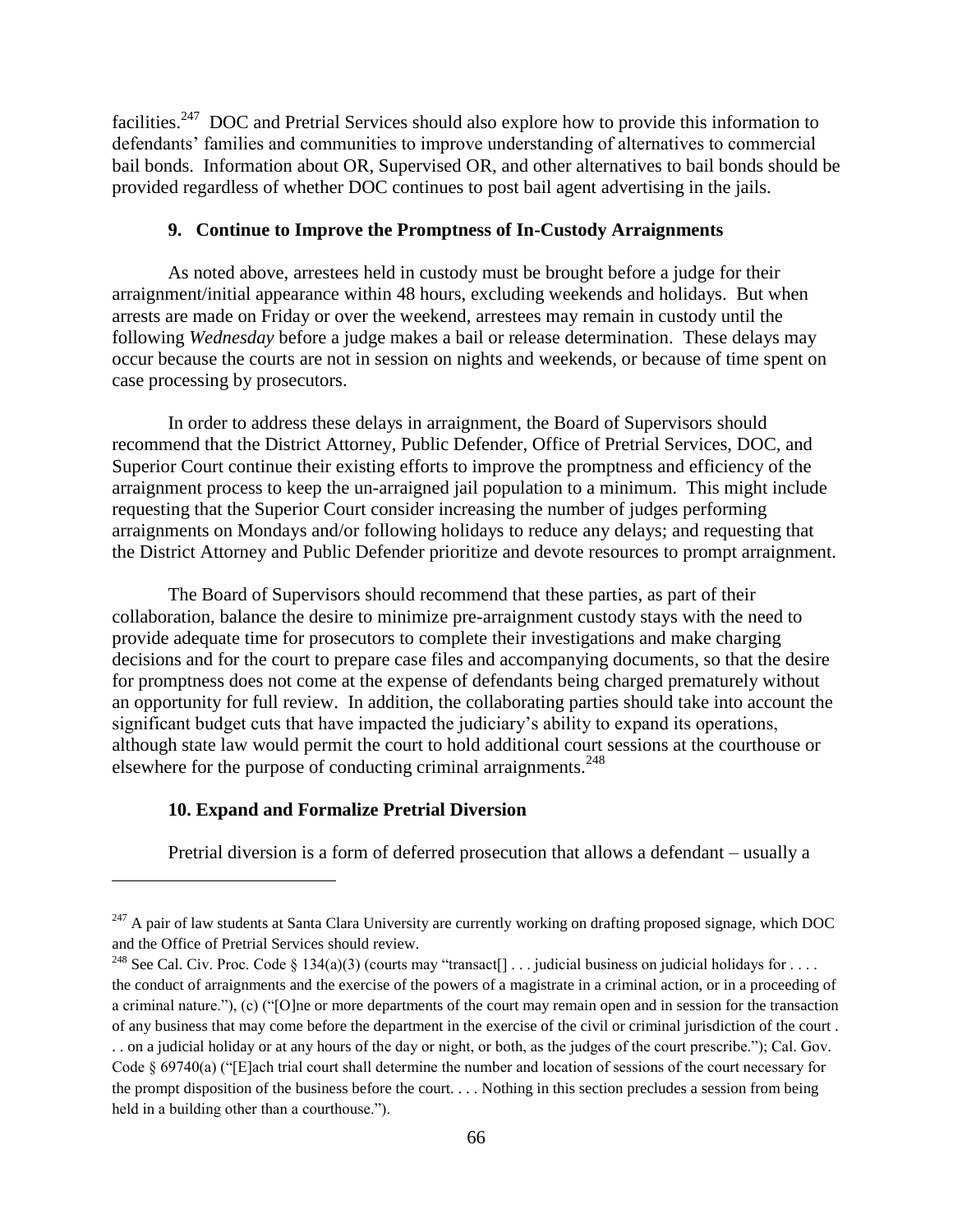first-time and/or low-level offender – to have his or her prosecution on criminal charges deferred while completing a diversion program that typically includes educational and/or treatmentrelated conditions.<sup>249</sup> If the defendant successfully completes the pretrial diversion term, the charges will be dismissed, leaving his or her record clean.<sup>250</sup>

Pretrial diversion offers another means of protecting public safety and preventing other pretrial failures while allowing defendants to retain their employment and live with their families while awaiting trial. Additionally, when a defendant is granted pretrial diversion, the court must immediately enter an order exonerating "any bail bond or undertaking, or deposit in lieu thereof, on file by or on behalf of the defendant<sup> $251$ </sup> – meaning that financial conditions are eliminated.

To standardize and increase the use of pretrial diversion in appropriate cases, the Board of Supervisors should recommend that the District Attorney, in partnership with the Public Defender and the Office of Pretrial Services, establish consistent guidelines for pretrial diversion – including the types of cases in which it should be used, and the department or entity that will provide monitoring of defendants' compliance with diversion conditions. Pretrial diversion is already robust in the juvenile justice system; thus, the Board of Supervisors should recommend that policies and practices employed in the juvenile system should be reviewed in developing guidelines for the adult system.

## **11. Implement an Electronic Monitoring, Home Detention, and/or Work Furlough Program for Pretrial Inmates**

As noted above, the court may order a defendant who is released on Supervised OR to be subject to electronic monitoring, which is overseen by the Office of Pretrial Services. But a state law enacted in connection with Public Safety Realignment also allows a county board of supervisors to authorize its "correctional administrator" – here, the Chief of Correction – to exercise its discretion to offer an electronic monitoring, home detention, and/or work furlough<sup>252</sup> program to certain inmates who are "being held in lieu of bail" – i.e., have had a bail amount set, but have not posted bail.<sup>253</sup>

First, pretrial release may be offered to *any* inmate when the Chief of Correction determines release "would be consistent with the public safety interests of the community."<sup>254</sup> Second, the Chief of Correction may release an inmate who has been in pretrial custody for 30 days from the date of arraignment on only misdemeanor charges, or has been in pretrial custody for 60 days on any charges.<sup>255</sup> Both options allow the County to administer pretrial release

<sup>249</sup> *See* Cal. Penal Code §§ 1001.1, 1001.50, 1001.52.

<sup>250</sup> *Id.* § 1001.7.

<sup>251</sup> *Id.* §§ 1001.6, 1001.53.

 $252$  A work furlough program allows an inmate to check out of a detention facility for periods of time (e.g., 9:00 to 5:00 daily) in order to retain his or her preexisting employment in the community while in custody. *See, e.g.*, *id.* § 1208(b).

 $^{253}$  *Id.* § 1203.018(a), (b).

<sup>&</sup>lt;sup>254</sup> *Id.* § 1203.018(c)(1)(C).

<sup>&</sup>lt;sup>255</sup> *Id.* § 1203.018(c)(1)(A)-(B).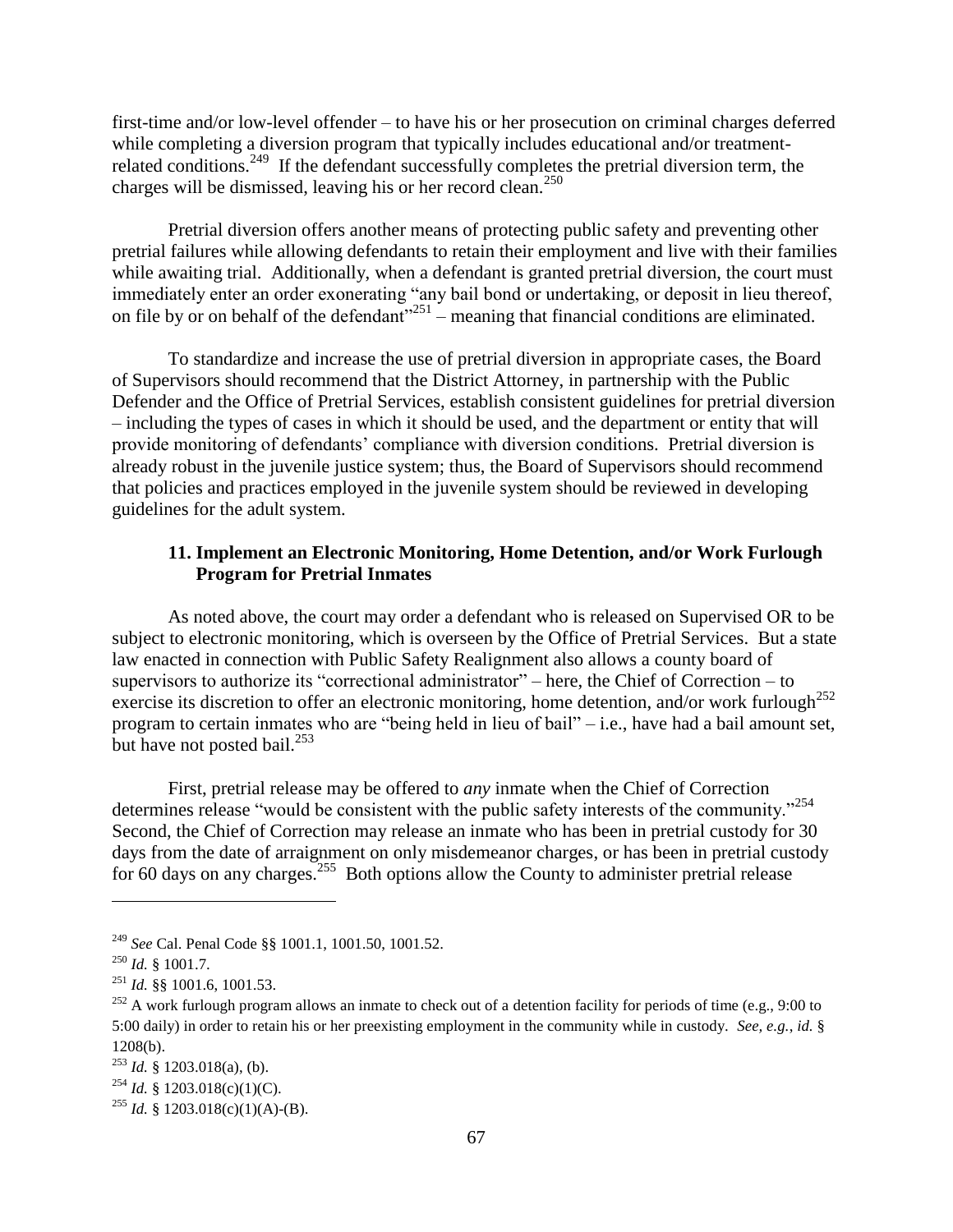according to its own public safety priorities for defendants who are in custody due to an inability to pay bail – including where risk assessments may change based on new information, as discussed in the next Recommendation.

The Probation Department has previously administered work furlough for sentenced inmates, and the County currently offers some limited alternative release options for pretrial inmates through its Custodial Alternatives Supervision Program, which normally supervises sentenced inmates. Sacramento County offers post-conviction work furlough, and is considering offering it to approximately 700 pretrial inmates as well. If this program is formalized and expanded in Santa Clara County, electronic monitoring, home detention, or work furlough could allow more qualifying inmates to be released from pretrial custody, retaining their employment, housing, and/or family relationships, and enabling their families – including domestic violence victims – to retain the financial support they may need to keep their households stable.

Thus, the Board of Supervisors should direct DOC to develop a pretrial release program consistent with the statutory requirements and report back to the Public Safety and Justice Committee. To ensure that pretrial release under this program is consistent with the County's locally validated risk standards, the Board should direct DOC to collaborate with the Office of Pretrial Services. For example, when the Office of Pretrial Services re-reviews pretrial assessments, as discussed in the next Recommendation, it could contact DOC with names of inmates it has determined present a risk level that makes release appropriate. Conversely, if DOC identifies inmates who are low-risk or have remained in pretrial custody for the 30- or 60 day threshold, it could contract Pretrial Services and ask that an updated risk assessment be done.

#### **12. Complete Targeted Periodic Re-Reviews of Pretrial Assessments**

Currently, once Pretrial Services Officers complete a pretrial assessment for a specific defendant and make recommendations to the court regarding that defendant's pretrial release, the assessment is not always formally re-reviewed in the event the defendant remains in custody. To facilitate releases in appropriate cases, the Board of Supervisors should direct the Office of Pretrial Services to periodically re-review and update its reports on an appropriate, targeted group of arrestees – e.g., those with low bail amounts who have been unable to post bail – on a periodic basis. In other jurisdictions, multi-disciplinary teams comprised of staff from public safety and justice departments conduct such periodic reviews to expedite the release of defendants who may become eligible for release after the initial review.

#### **13. Incorporate Pretrial Justice Issues into Ongoing Data System Updates**

County departments and partners have demonstrated a willingness and ability to collect data, but encounter significant technical limitations in doing so. Many, but not all County criminal justice data are inputted into the CJIC system, and most law and justice system partners rely on it operationally. Although CJIC provides partners with some significant data reporting and sharing capacity, 41 years of historical data, and an institutionalized coherence to partner processes, it relies on aging technology and is labor-intensive to use and interpret, and cannot produce much of the information needed for effective justice system management and improvement.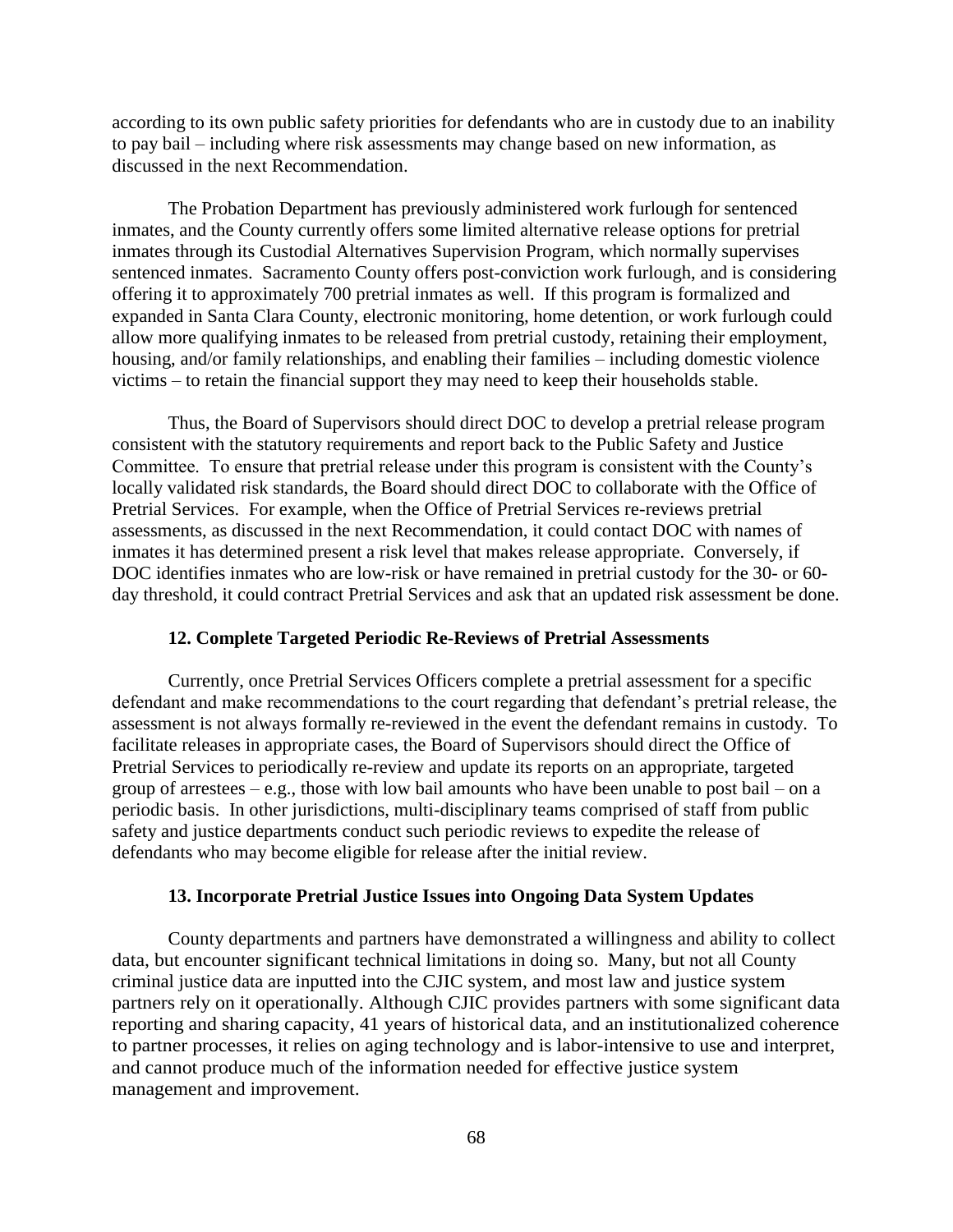The County is currently replacing CJIC with a more powerful and up-to-date data collection and management tool, and the Superior Court is implementing its own new data system. These system updates should be responsive to the need (discussed in the next Recommendation) to collect relevant data to enable the County and its partners, including the courts, to monitor and improve the administration of pretrial justice and to conduct selfaudits on an ongoing basis.

## **14. Collect Data on Bail Performance Outcomes and Share with Superior Court and Relevant Public Safety and Justice Officials**

Many stakeholders in the pretrial justice system – including the Superior Court, District Attorney, Public Defender, and others – would greatly benefit from the collection and sharing of empirical data on bail performance outcomes, such as pretrial failure rates (i.e., rates of FTA, new arrests for violent vs. non-violent offenses, and technical violations) by bail amount, charge type, and release type, including both release on surety bond and OR/Supervised OR. This information, if provided to the Superior Court on an annual basis, would support the court in carrying out its duty under state law to set a uniform countywide bail schedule by providing an empirical basis on which to conclude that certain offenses carry higher risks of pretrial failure in Santa Clara County. It would also provide judges with additional information to support bail and release decisions in individual cases. Finally, regularly updated data could also provide ongoing reassurance to judges regarding the validity of the Office of Pretrial Services' assessment tool in predicting defendants' pretrial risk.

The Board of Supervisors should direct the Office of the County Executive and the Office of Pretrial Services to determine the types of data that would be relevant and useful in informing courts' and public safety and justice agencies' decisions regarding pretrial release, bail setting, and flow of inmates through the pretrial process – including, as appropriate, data in domestic violence cases, and data relevant to fairness across different inmate populations (such as race, national origin, native language, age, disability, gender, and sexual orientation); coordinate the collection of this data; and provide it annually to the Superior Court. The Office of the County Executive and Office of Pretrial Services should also provide this data to the District Attorney and Public Defender to enable them to consider the efficacy of existing metrics, such as bail amounts, charge types, release types and conditions of release, in making pretrial release-related recommendations to the court in individual cases.

#### **15. Improve Consistency of Citation and Release and Jail Citation Decisions**

Although the Santa Clara County Police Chiefs' Association has adopted guidelines to assist arresting officers in making citation and release decision in the field, the guidelines give officers a fair amount of discretion, and anecdotal evidence suggests that citation and release decisions are not being made in a uniform manner. For example, the guidelines give officers discretion to deny cite and release if the officer has reason to believe that the arrestee would not appear for a schedule court date, but the guidelines offer no factors or criteria for evaluating the likelihood of appearance, leaving officers to make subjective determinations. Thus, law enforcement officers sometimes transport arrestees to the County jail even though they are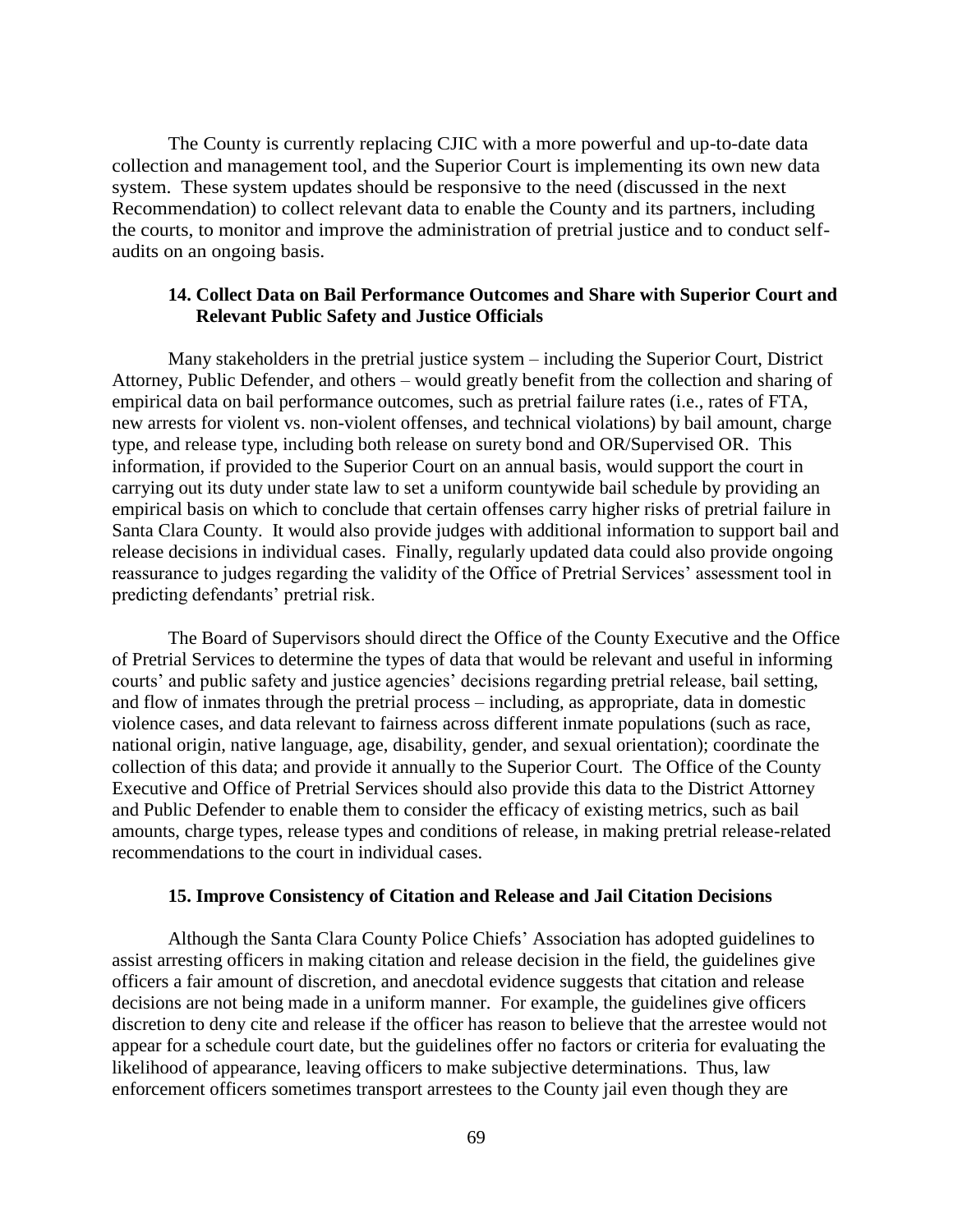eligible for cite and release by the officer, resulting in unnecessary delays and costs associated with the transport and jail processing.

To minimize these unnecessary costs and ensure that eligible arrestees are released promptly, the Board of Supervisors should recommend that the Santa Clara County Police Chiefs' Association, with the assistance of the Office of Pretrial Services, revise the existing guidelines to provide more specific criteria to guide officers' discretion and provide regular training on those criteria to all officers through the Police Chiefs' Association. As an example, the Police Chiefs' Association could consider revising the guidelines to include a requirement that the arresting officer provide a one-to-two-sentence written justification for denying citation and release in the field to any misdemeanor arrestee. The Police Chiefs' Association could also consider working with the Office of Pretrial Services to develop an abbreviated risk screening tool that could be printed on cards carried by officers. Because the Penal Code permits denial of cite and release when there is a reasonable likelihood the arrestee will reoffend, imminently endanger safety, or fail to appear, officers are sometimes required to evaluate risk in the field, and a card-sized screening tool could help guide their discretion and improve consistency.

DOC currently has a jail citation policy that governs citation and release decisions for arrestees who have been brought to the jail and booked (as opposed to in-field citation and release by arresting officers). This policy is similar to the Police Chiefs' Association's guidelines for in-field citation and release. The Board of Supervisors should direct DOC to take steps similar to those described above to review, revise as necessary, and ensure proper training of jail employees on the jail citation policy to ensure that jail citation decisions are made in a consistent manner and that eligible arrestees are released promptly.

# **16. Explore and Employ Domestic Violence-Specific Risk Assessment Tools that are Validated to Avoid Racial Bias**

A variety of risk assessment tools have been developed to address the unique risks posed by defendants charged with domestic violence-related offenses. The Office of Pretrial Services currently uses a risk assessment tool that considers domestic violence charges as a factor in assessing risk, but it does not employ any of the more comprehensive risk assessment tools developed specifically for domestic violence cases. Moreover, although the Domestic Violence Protocol for Law Enforcement currently requires law enforcement officers to conduct a lethality assessment during domestic violence investigations, anecdotal evidence suggests that officers do not always complete the assessment and that, when they do, the assessment typically is not provided to Pretrial Services or the court for use in making bail and release determinations. Making lethality assessments or other domestic violence-specific risk assessments available to Pretrial Services and the court could result in better-informed bail and release decision-making in domestic violence cases.

The Board of Supervisors should direct of Office of Pretrial Services, in cases involving domestic violence-related offenses, to explore the feasibility of adding components to the existing risk assessment, incorporating the lethality assessment used by law enforcement officers in its risk assessments if appropriate, and/or employing an additional, appropriate domestic violence risk assessment in its screening process to predict and mitigate the risk of domestic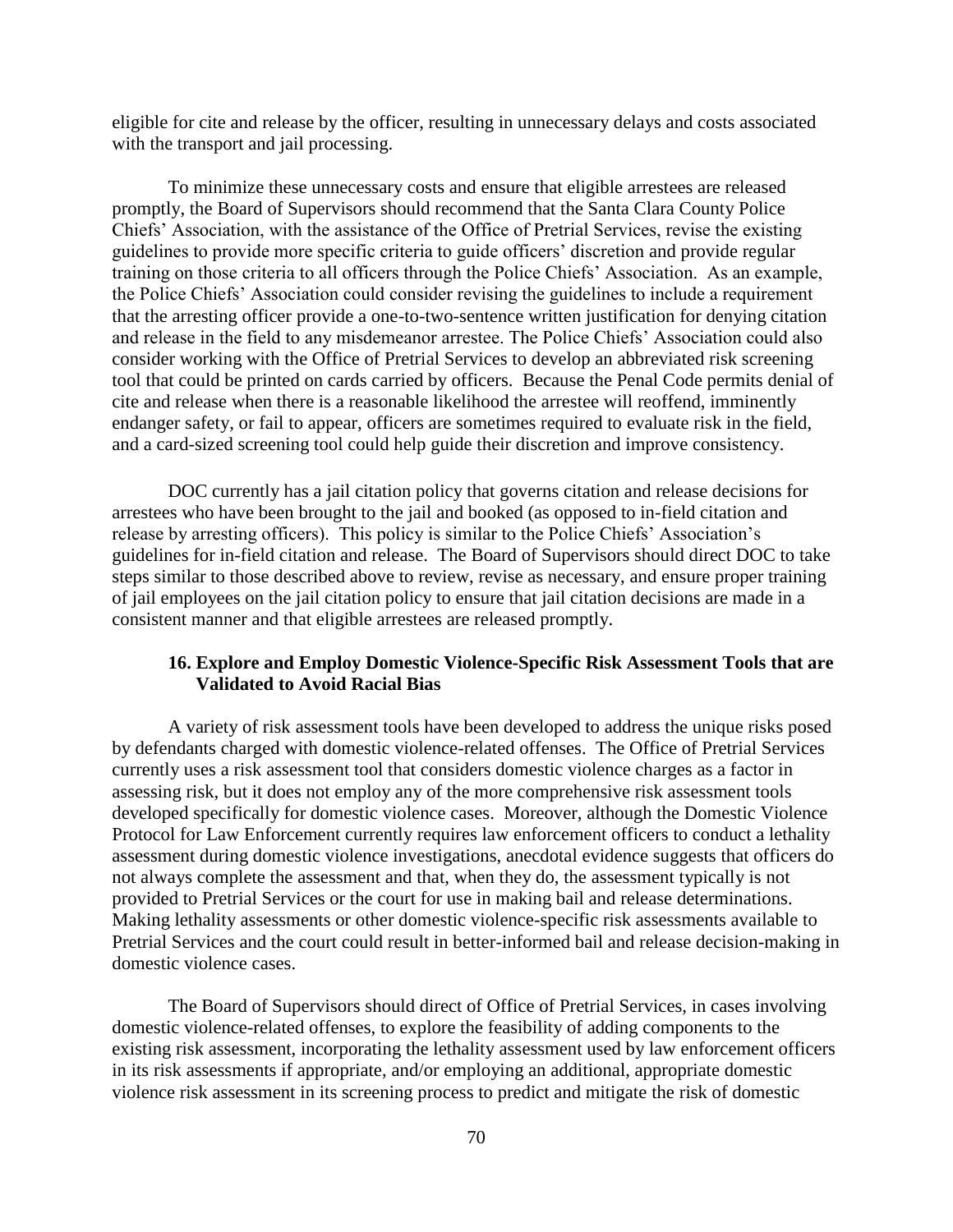violence-related reoffense during the pretrial phase. In particular, the Office of Pretrial Services should consider lethality assessment tools or components that specifically measure the risk that a domestic violence defendant will engage in lethal violence, and not merely the general risk that a defendant will reoffend. To that end, the Board should also direct DOC and Pretrial Services to work with the Police Chiefs Association to explore means of ensuring that lethality assessments are completed by police officers, received by DOC at booking, and made available to Pretrial Services and the court for use in bail and release determinations if appropriate. This could include taking steps to ensure that officers receive better training on lethality assessments and/or implementing policies at the jail that require arresting officers to attach a copy of the lethality assessment to the probable cause report when any individual arrested for a domestic violencerelated offense is booked at the jail.

Recently, concerns have been raised about the potential for racial bias in risk assessment tools that have not been properly validated. Therefore, the Board should direct Pretrial Services that any domestic violence-specific risk tool that it recommends for use in bail and release determinations must be evaluated for and must be free of racial bias.

## **17. Explore Means of Notifying Victims when Defendants Charged with Domestic Violence-Related Crimes are Released Pretrial**

As noted above, the pretrial period can be a high-risk time for domestic violence victims. Yet anecdotal evidence suggests that victims often are not notified when defendants charged with domestic violence-related crimes are released pretrial on bail, OR, or Supervised OR. Ensuring that victims receive notice when an alleged domestic violence offender is released could help victims protect themselves and decrease the risk of future violence.

Currently, the Sheriff's Office uses the Victim Information and Notification Everyday (VINE) system to provide victims of crime with timely and reliable information regarding offenders' custody status. Victims can register for VINE notifications online or by phone. Once registered, victims can receive phone, email, or text message notifications when the alleged offender is released. The VINE system operates 24 hours a day, seven days a week.

To further expand notification to victims, the Board of Supervisors should recommend that the Sheriff's Office work with the Office of Pretrial Services and the Santa Clara County Police Chiefs' Association to explore methods of ensuring that victims receive notice when a defendant charged with domestic violence-related crimes is released pretrial. Specifically, the Board should recommend that these entities consider means of informing victims about VINE and encouraging them to register for notification. This could include revising the Domestic Violence Protocol to require arresting officers to provide information about VINE during domestic violence investigations, and training officers to ensure that such information is consistently provided. In addition, the Board should direct DOC to consider whether there are other actions it could take to notify victims, beyond use of the VINE system.